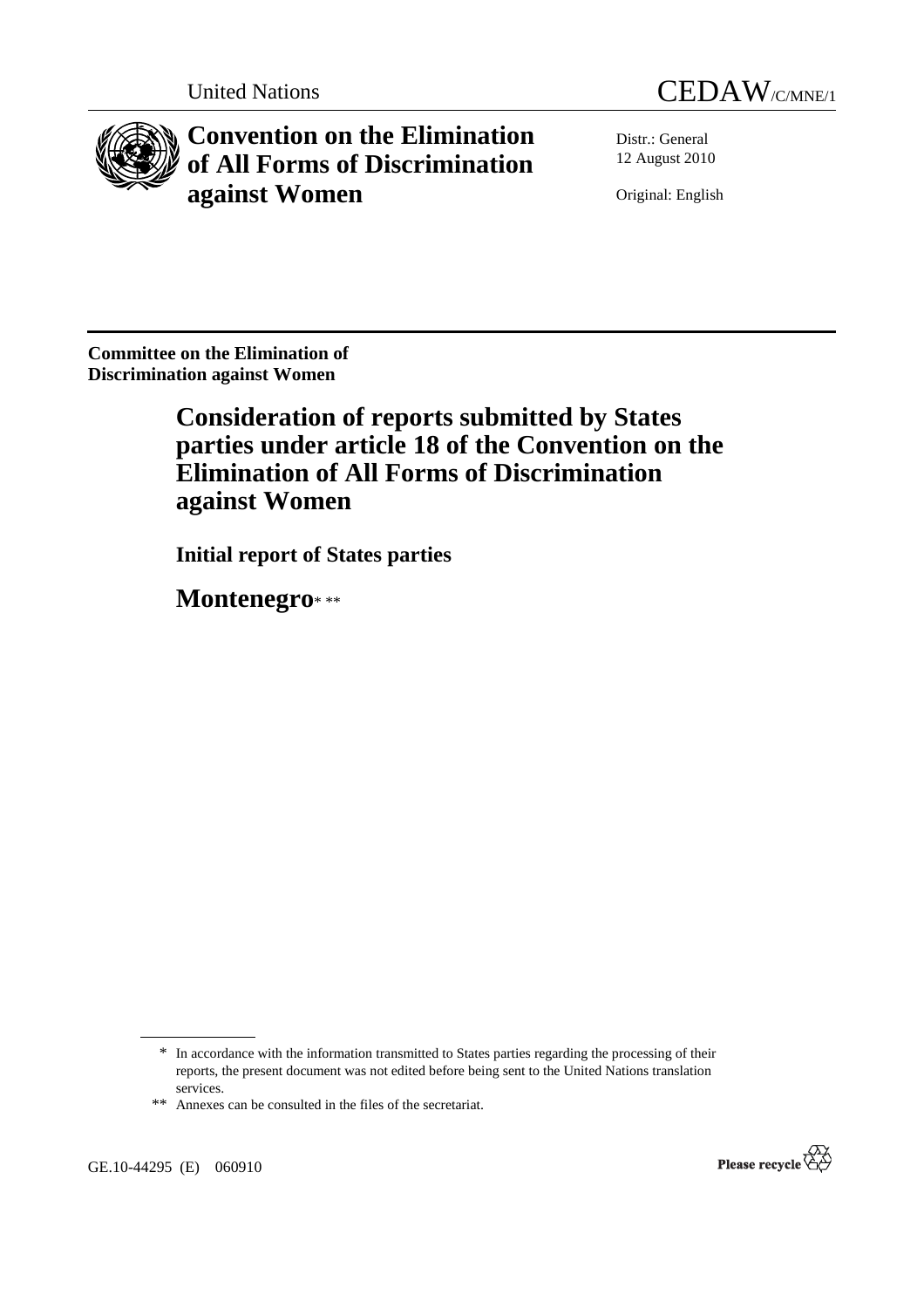## CEDAW/C/MNE/1

# Contents

| Paragraphs  | Page           |
|-------------|----------------|
| $1 - 9$     | 3              |
| $10 - 40$   | $\overline{4}$ |
| $41 - 424$  | 12             |
| $41 - 78$   | 12             |
| 79-94       | 19             |
| $95 - 102$  | 22             |
| $103 - 106$ | 24             |
| $107 - 135$ | 25             |
| $136 - 145$ | 31             |
| $146 - 166$ | 33             |
| $167 - 185$ | 39             |
| 186-189     | 42             |
| $190 - 249$ | 43             |
| $250 - 318$ | 55             |
| 319-349     | 72             |
| $350 - 362$ | 77             |
| $363 - 377$ | 78             |
| 378-391     | 80             |
| 392-424     | 82             |
|             |                |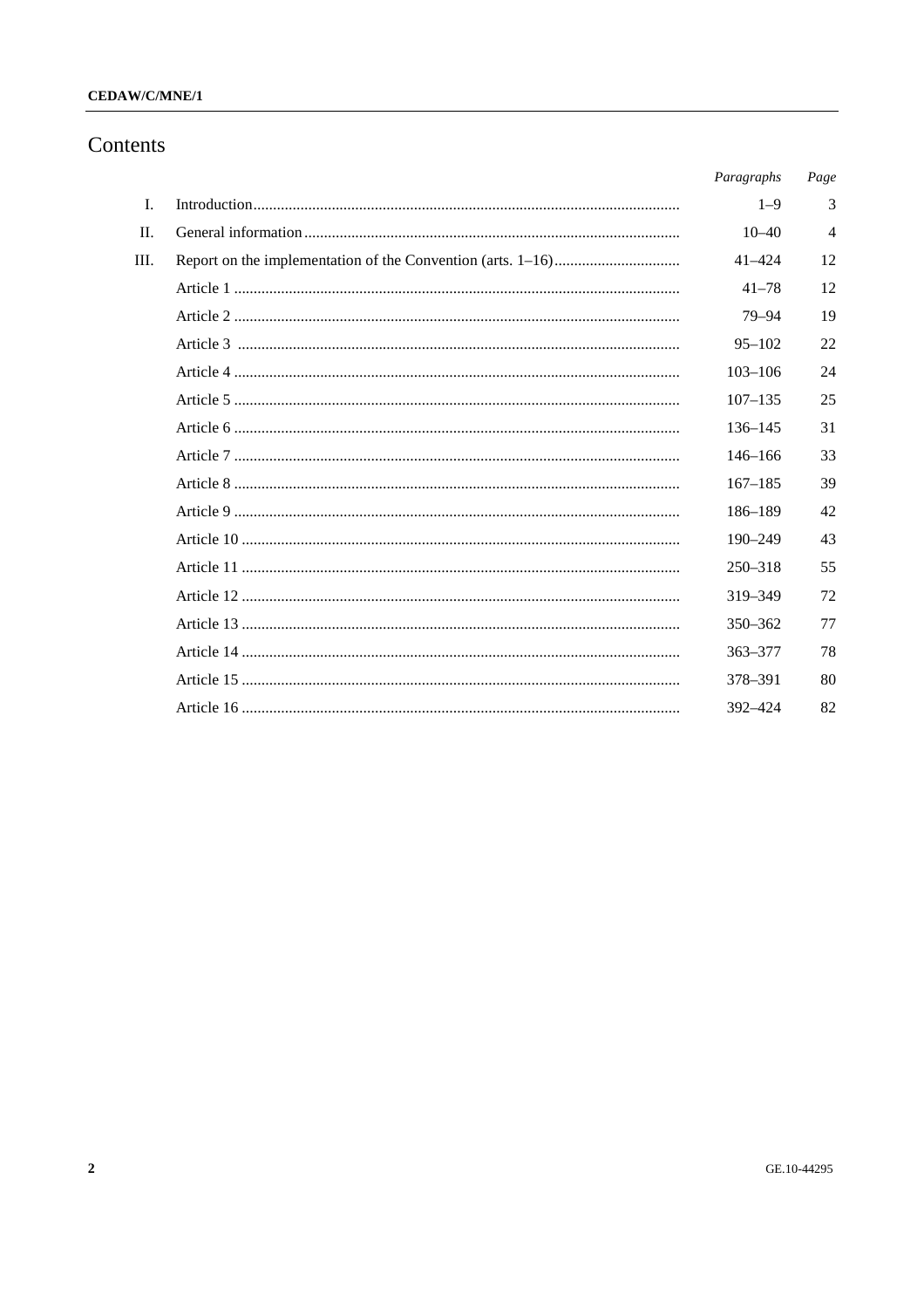# **I. Introduction**

1. Montenegro restored its independence on the basis of a referendum held on 21 May 2006. Thereafter, on 03 June 2006 the Parliament of Montenegro adopted the Declaration of Independence proclaiming Montenegro an independent and sovereign state which assumed its international obligations. In accordance with the Declaration and Decision on Independence, Montenegro acceded to a comprehensive process of succession to international treaties, whose signatory it had been in earlier state arrangements (Yugoslavia, the State Union of Serbia and Montenegro).

2. A Resolution on the Admission of Montenegro to the United Nations was adopted by the General Assembly at the session held on 22 June 2006. On 28 June 2006, the General Assembly of the United Nations decided to approve admission of Montenegro to the UN which made Montenegro the 192<sup>nd</sup> member state of OUN.

3. UN membership launched the process of defining a list of treaties and Conventions that Montenegro acceded on the basis of succession, those for which the Secretary General performs the functions of a depositary. The mechanism for accession to these Conventions was deposited on 23 October 2006 and includes regulations from various areas: diplomatic and consular relations, human rights protection, rights of refugees and stateless persons, fight against drugs and psychotherapeutic substances, trafficking in human beings, health, international trade and development, transport, education, maritime rights, commercial arbitration, telecommunication, disarmament, environmental protection and others.

4. Therefore, Montenegro acceded to the Convention on the Elimination of All Forms of Discrimination against Women (CEDAW) as part of the succession process.

5. Under Article 18 of the Convention on the Elimination of All Forms of Discrimination against Women, State Parties undertake to submit to the Secretary-General of the United Nations a report on the legislative, judicial, administrative and other measures which they have adopted to give effect to the provision of the present Convention as well as on the progress made in that regard within one year after the entry into force of the Convention and thereafter at least every four years. With regard to Montenegro, the deadline for such report (hereinafter: the Report) is 23 October 2007, that is a year after the Convention entered into force in relation to Montenegro.

6. The Initial Report aims at indicating legislative and other measures that Montenegro has taken and is still taking in order to implement obligations established by the Convention and refers to the period from 2006 until 2009.

7. On the basis of the CEDAW Committee guidelines, the Initial Report follows the envisaged form and contents of the report. The report contains brief information about basic historical, economic and demographic indicators, specific information in relation to each of the provisions of the Convention and an Annex which includes excerpts and quotations of the laws mentioned in the report.

8. The present report was prepared by the Working Group which consisted of representatives of line ministries and administrative bodies to which provisions of the Convention apply:

- Ministry for Human and Minority Rights
- Ministry of Justice
- Ministry of Foreign Affairs
- Ministry of Education and Science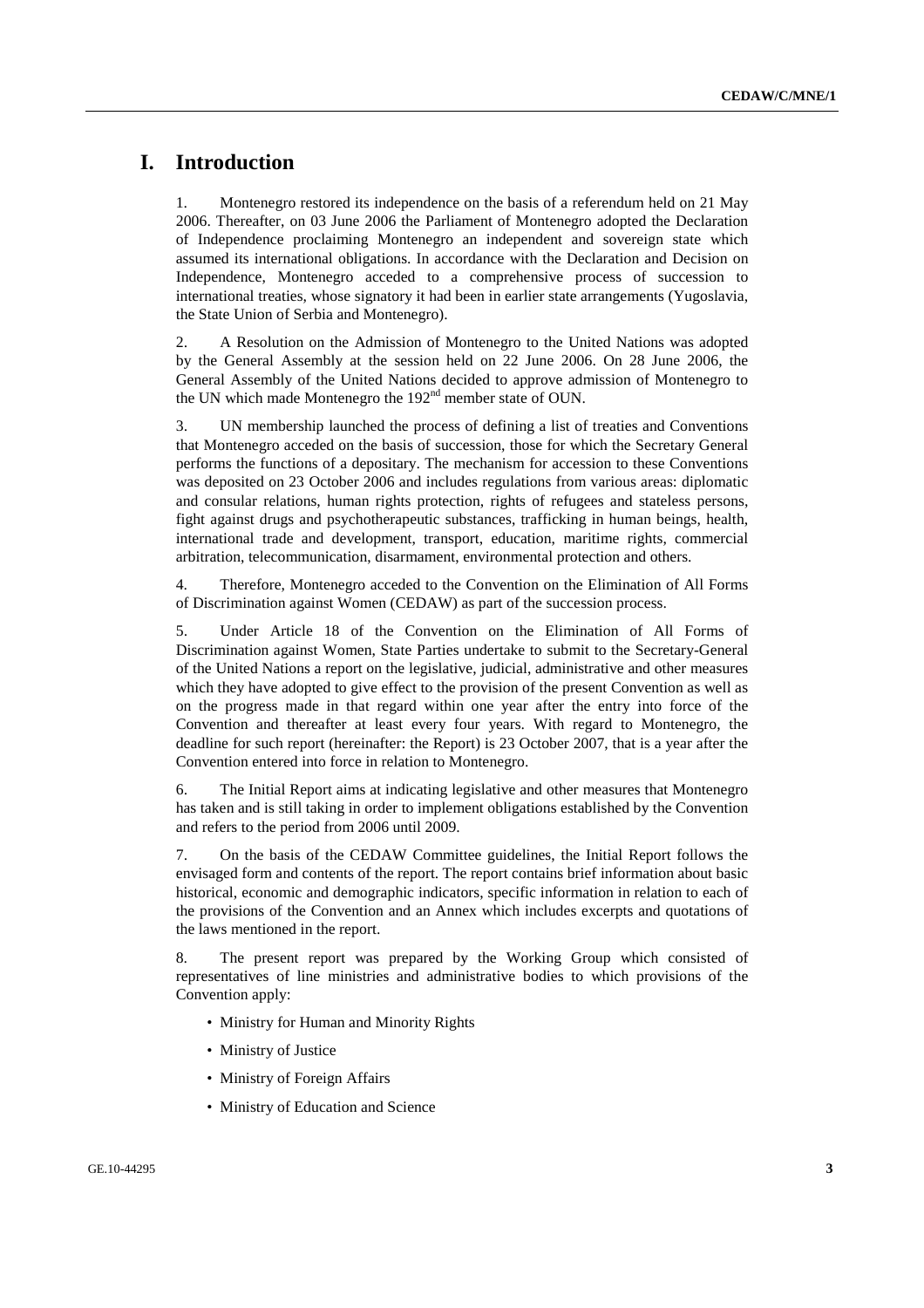- Ministry of Health, Labour and Social Welfare
- Ministry of Finance
- Ministry of Culture, Sports and Media
- Police Directorate
- Employment Office
- Statistical Office

9. The Committee for Gender Equality of the Parliament of Montenegro was introduced to the contents of the Initial Report at its session held on 26 November 2009. In addition, a meeting was arranged with the non-governmental organisations on 14 December 2009 with the aim of introducing the Report to them and receiving suggestions and recommendations concerning the draft text.

# **II. General information**

### **1. Basic historical data**

10. Montenegrin statehood goes deep into the past, its roots are older than the current name for the state and the nation. In its historic journey, it passed through several development periods and few state forms. In a historical sense, Montenegro developed at the crossroads between the two worlds, on the periphery and under the influence of great empires and states. Great monotheistic religions and churches intersected in this area: Roman Catholic, Orthodox and Islam. In cultural terms, it was a place of encounter between the East and the West, between the Mediterranean and hinterland, therefore in that sense and over time different civilisation layers shaped complex and diversified heritage upon which contemporary Montenegro is built. It persisted as a state in the hardest of times and despite some interruptions of continuity it still managed to restore its independence as many as four times during a thousand years long history.

11. While the stamp of Archon Petar, the first ruler of Duklja Slovenes who is mentioned in written sources, may be taken as a symbolic beginning of Montenegrin statehood, historians consider the Prince Stefan Vojislav (1016–1043) to be founder of the state as he managed to win state independence in wars, establish its independence from Byzantium and become founder of the Vojislavljević dinasty. His son Mihailo raised the state to the level of kingdom in 1077 and acquired international recognition. The second Montenegrin ruling dynasty was the Balšić family, the third one the Crnojević family and the fourth one, the last and most important – the Petrović family.

12. Under Decisions of the 1878 Berlin Congress, Montenegro gained state independence and international recognition as well as the significant territorial expansion. General progress made in development and building of the state, winning the reputation on the international stage, attention to minority – religious rights, with internal antagonisms were main characteristics of Montenegro after the Berlin Congress.

13. After taking part in the Balkan Wars and World War I and establishment of the territory under Decisions of the so-called Podgorica Assembly from 1918, King Nikola was overthrown from the Montenegrin throne, his dynasty was dethroned and expelled from the country with the proclamation of unconditional union/joining of Montenegro to Serbia. Joined and nameless, it entered the new state form – the Kingdom of Serbs, Croats and Slovenes. Later on, in newly established Kingdom of Yugoslavia, Montenegro was reduced down to an administrative area (Zeta Banat).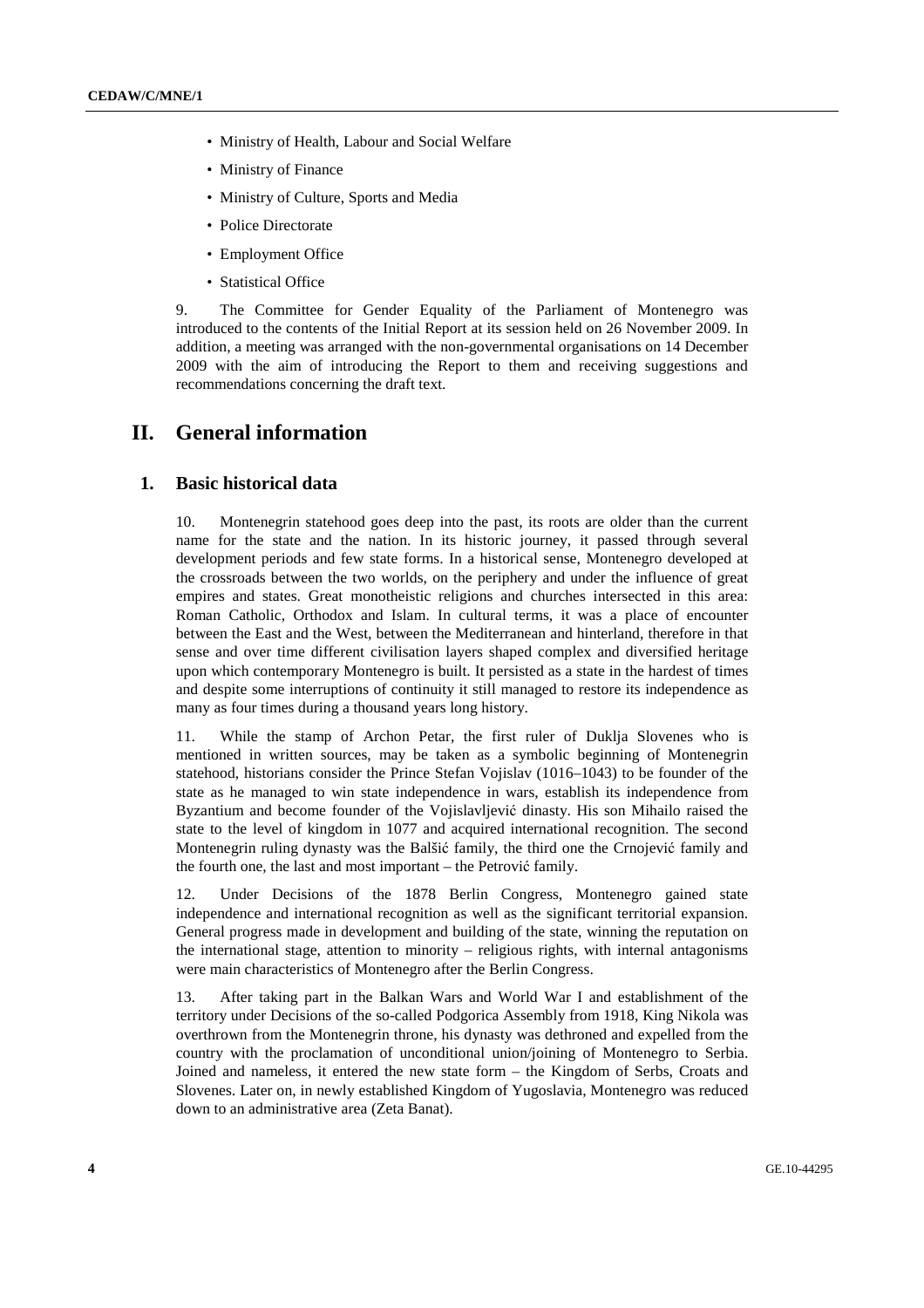14. Montenegro became an Italian protectorate after the April collapse (1941) and dissolution of Yugoslavia by occupiers. By giving its full contribution to the antifascist struggle and liberation Montenegro renewed its statehood under the Constitution from 1946 and became equal republic in the Federal People's Republic of Yugoslavia (FPRY) (later the Social Federal Republic of Yugoslavia (SFRY)).

15. After dissolution of the former Yugoslavia, Montenegro continued its national existence within the Federal Republic (FR) of Yugoslavia and later in the State Union of Serbia and Montenegro. In this period (1992–2000), Montenegro faced numerous political, economic and other difficulties. Wars in the surroundings, international community sanctions, the North Atlantic Treaty Organization (NATO) intervention in 1999, internal political turmoil, pressures from the regime in Belgrade etc. were quite important elements that reflected on the position of Montenegro and particularly on the position of minority communities.

16. The referendum was conducted in Montenegro on 21 May 2006, in which 55.5% out of more than 86% of registered voters voted for Montenegrin independence. The state of Montenegro very soon became a member of the United Nations, the Organization for Security and Co-operation in Europe (OSCE) and other international associations.

17. The first Constitution of independent Montenegro adopted on 19 October 2007 defines Montenegro as an independent, sovereign state with the Republican form of Government. Montenegro is a civil, democratic, ecological state with social justice based on the rule of law.

18. Article 9 of the Constitution lays down the principle of supremacy of international law: "The ratified and published international treaties and generally accepted rules of international law shall make an integral part of an internal legal order, shall have the supremacy over the national legislation and shall be directly applicable when they regulate the relations differently from the internal legislation."

19. Power is arranged based on the principle of division of powers into legislative, executive and judicial. The legislative power is exercised by the Parliament, executive power by the Government and the judicial power by the court. The Parliament consists of the Members of Parliament (MPs) who are elected directly on the basis of general and equal voting right and by secret ballot. The Parliament has 81 MPs. Montenegro is represented by the President of Montenegro who is elected on the basis of general and equal voting right, by direct and secret ballot. The Government consists of the Prime Minister, one or more Deputies and Ministers. The ministries and other administrative bodies perform public administration affairs. The court is autonomous and independent and tries on the basis of the Constitution, laws and ratified and published international treaties. Judges and the President of the court are appointed and dismissed by the Judicial Council. The official language in Montenegro is Montenegrin. Serbian, Bosnian, Albanian and Croatian are also in official use.

## **2. Basic demographic data**

20. A basic demographic feature of Montenegro is the great mixture of different ethnic communities in a relatively small area. Historical developments, such as migration of people and endless wars with frequent change of borders, are basic cause of Montenegrin diversity.

21. The last census of population, households and dwellings was conducted in the period from 1 until 15 November 2003. Unlike previous censuses, where permanent population also included Montenegrin citizens temporarily working abroad, as well as their family members (regardless of the length of stay), this census included in the permanent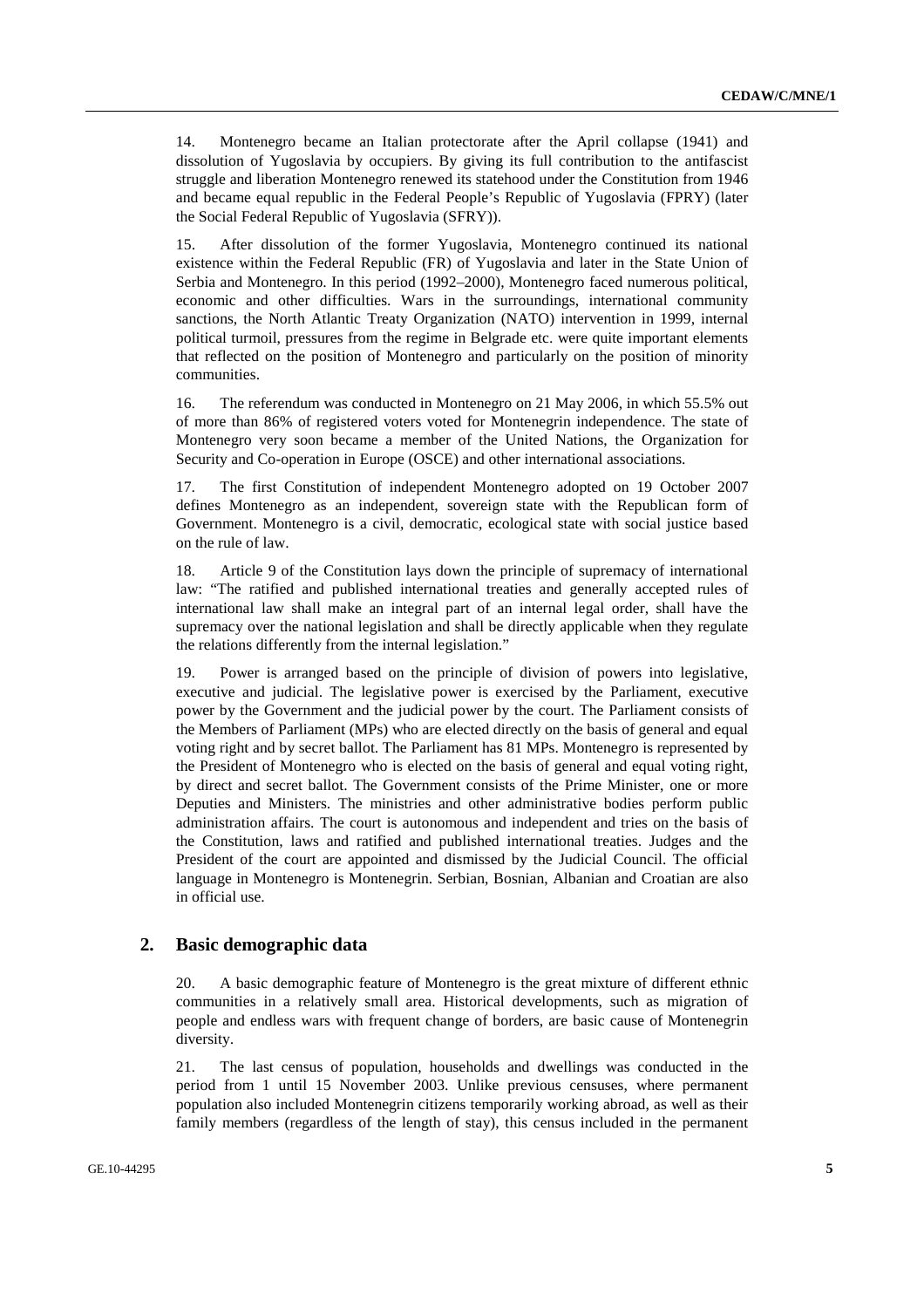population those Montenegrin citizens whose stay abroad is shorter than one year, that being in line with international recommendations and the Law on Census.

22. The table below provides data on the number of inhabitants, collected in censuses conducted from 1921 until 2003. In using the census data, one should have in mind that there exists no full comparability of definitions of permanent, that is, total population in the 2003 census and earlier censuses. In fact, in censuses conducted from 1971 until 1991, the permanent population also included, in addition to the population in the country, those Montenegrin citizens temporarily working abroad as well as the members of their families who resided abroad with them. In line with international recommendations, the permanent population structure in 2003 census, in addition to the population of the country, also included those Montenegrin citizens whose work or stay abroad was shorter than one year, as well as those foreign nationals who either work or reside in our Republic in the capacity of family members for more than one year.

|      |         | Number of inhabitants |              | Chain index |        | Growth index<br>(baseline 1921) |        |
|------|---------|-----------------------|--------------|-------------|--------|---------------------------------|--------|
| Year | Female  | Male                  | <b>Total</b> | Female      | Male   | Female                          | Male   |
| 1921 | 156 040 | 155 301               | 311 341      | 100.00      | 100.00 | 100.00                          | 100.00 |
| 1931 | 180 279 | 179 765               | 360 044      | 115.53      | 115.75 | 115.53                          | 115.75 |
| 1948 | 199 111 | 178 078               | 377 189      | 110.45      | 99.06  | 127.60                          | 114.67 |
| 1953 | 218 155 | 201 718               | 419 873      | 109.56      | 113.28 | 139.81                          | 129.89 |
| 1961 | 242 620 | 229 274               | 471 894      | 111.21      | 113.66 | 155.49                          | 147.63 |
| 1971 | 270 395 | 259 209               | 529 604      | 111.45      | 113.06 | 173.29                          | 166.91 |
| 1981 | 294 571 | 289739                | 584 310      | 108.94      | 111.78 | 188.78                          | 186.57 |
| 1991 | 309 104 | 305 931               | 615 035      | 104.93      | 105.59 | 198.09                          | 196.99 |
| 2003 | 314 920 | 305 225               | 620 145      | 101.88      | 99.77  | 201.82                          | 196.54 |

### **Population according to the Censuses 1921–2003**<sup>1</sup>

23. Population according to the sex and age represents a number of people of certain sex, grouped according to their age. The Table presents age-sex structure through absolute frequencies and/or percentage distribution.

| Population by their sex and age, estimate as on 1 January 2007 <sup>2</sup> |  |
|-----------------------------------------------------------------------------|--|
|                                                                             |  |

|           |          |         | Structure % |       | Number of women |
|-----------|----------|---------|-------------|-------|-----------------|
| Age       | Women    | Men     | Women       | Men   | per 100 men     |
| Ukupno    | 317 303  | 307 600 | 100.0       | 100.0 | 103.15          |
| $0 - 4$   | 18688    | 20 37 6 | 5.89        | 6.62  | 91.72           |
| $5 - 9$   | 19 560   | 20 9 99 | 6.16        | 6.83  | 93.15           |
| $10 - 14$ | 21 24 1  | 22 796  | 6.69        | 7.41  | 93.18           |
| $15 - 19$ | 23 111   | 24 309  | 7.28        | 7.90  | 95.07           |
| $20 - 24$ | 24 5 7 8 | 25 7 29 | 7.75        | 8.36  | 95.53           |

<sup>1</sup> Statistical Office of Montenegro.

<sup>2</sup> Statistical Office of Montenegro.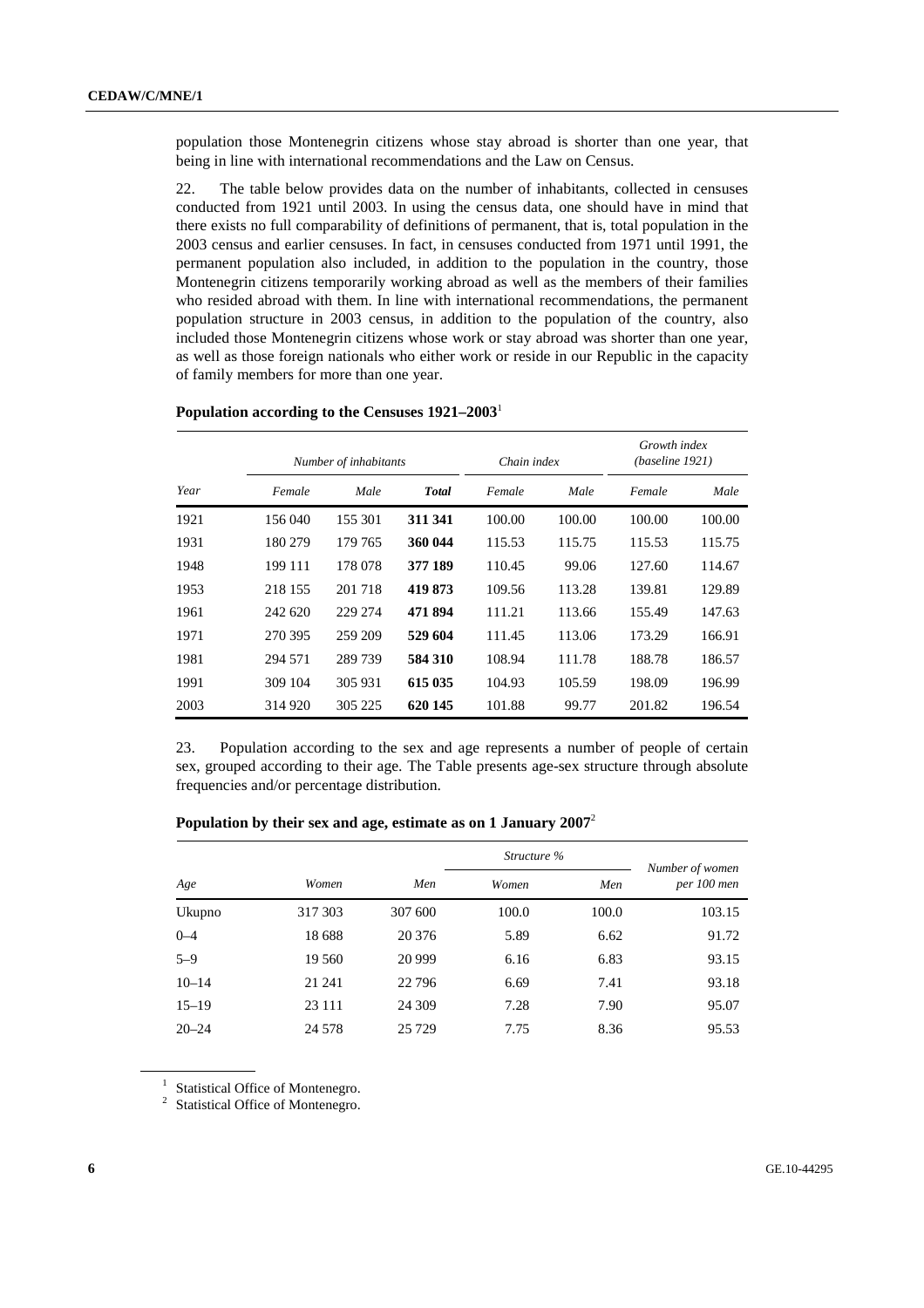|           |         | Structure % |       |      |                                |
|-----------|---------|-------------|-------|------|--------------------------------|
| Age       | Women   | Men         | Women | Men  | Number of women<br>per 100 men |
| $25 - 29$ | 23 399  | 23 822      | 7.37  | 7.74 | 98.22                          |
| $30 - 34$ | 22 238  | 21 170      | 7.01  | 6.88 | 105.04                         |
| $35 - 39$ | 20 674  | 20 234      | 6.52  | 6.58 | 102.17                         |
| $40 - 44$ | 21 703  | 21 4 5 2    | 6.84  | 6.97 | 101.17                         |
| $45 - 49$ | 22 12 1 | 22 092      | 6.97  | 7.18 | 100.13                         |
| $50 - 54$ | 21 620  | 21 741      | 6.81  | 7.07 | 99.44                          |
| $55 - 59$ | 19 0 82 | 17 321      | 6.01  | 5.63 | 110.17                         |
| $60 - 64$ | 13463   | 11 073      | 4.24  | 3.60 | 121.58                         |
| $65 - 69$ | 15 897  | 13 0 35     | 5.01  | 4.24 | 121.96                         |
| $70 - 74$ | 13 102  | 10 29 2     | 4.13  | 3.35 | 127.30                         |
| $75+$     | 16826   | 11 159      | 5.30  | 3.63 | 150.78                         |

|                    | Table below outlines the population structure by sex and ethnic affiliation according |  |
|--------------------|---------------------------------------------------------------------------------------|--|
| to the 2003 Census |                                                                                       |  |

|                        |         |          |         | Structure in % |      | Number of women |
|------------------------|---------|----------|---------|----------------|------|-----------------|
| Nationality            | Total   | Women    | Men     | Women          | Men  | per 100 men     |
| <b>Total</b>           | 620 145 | 314 920  | 305 225 | 100            | 100  | 103             |
| Montenegrins           | 267 669 | 136 968  | 130 701 | 43.5           | 42.8 | 105             |
| Serbs                  | 198 414 | 99 734   | 98 680  | 31.7           | 32.3 | 101             |
| Yugoslavs              | 1860    | 848      | 1012    | 0.3            | 0.3  | 84              |
| Albanians              | 31 163  | 15 3 5 5 | 15 808  | 4.9            | 5.2  | 97              |
| <b>Bosniaks</b>        | 48 184  | 24 138   | 24 04 6 | 7.7            | 7.9  | 100             |
| Egyptians              | 225     | 104      | 121     | 0.0            | 0.0  | 86              |
| Italians               | 127     | 57       | 70      | 0.0            | 0.0  | 81              |
| Macedonians            | 819     | 489      | 330     | 0.2            | 0.1  | 148             |
| Hungarians             | 362     | 225      | 137     | 0.1            | 0.0  | 164             |
| <b>Muslims</b>         | 24 625  | 12 4 9 2 | 12 133  | 4.0            | 4.0  | 103             |
| Germans                | 118     | 67       | 51      | 0.0            | 0.0  | 131             |
| Roma                   | 2601    | 1 2 6 7  | 1 3 3 4 | 0.4            | 0.4  | 95              |
| <b>Russians</b>        | 240     | 160      | 80      | 0.1            | 0.0  | 200             |
| Slovenes               | 415     | 261      | 154     | 0.1            | 0.1  | 169             |
| Croats                 | 6811    | 3957     | 2854    | 1.3            | 0.9  | 139             |
| Others                 | 2 1 8 0 | 1 0 3 9  | 1 1 4 1 | 0.3            | 0.4  | 91              |
| Undeclared and neutral | 26 906  | 14 0 37  | 12869   | 4.5            | 4.2  | 109             |
| Regional affiliation   | 1 2 5 8 | 682      | 576     | 0.2            | 0.2  | 118             |
| Unknown                | 6 1 6 8 | 3 0 4 0  | 3 1 2 8 | 1.0            | 1.0  | 97              |

24. After gaining independence the Government of Montenegro adopted the Decision on temporary maintaining the statuses and rights of refuges and internally displaced persons in Montenegro which defined temporary maintaining of status of these persons in Montenegro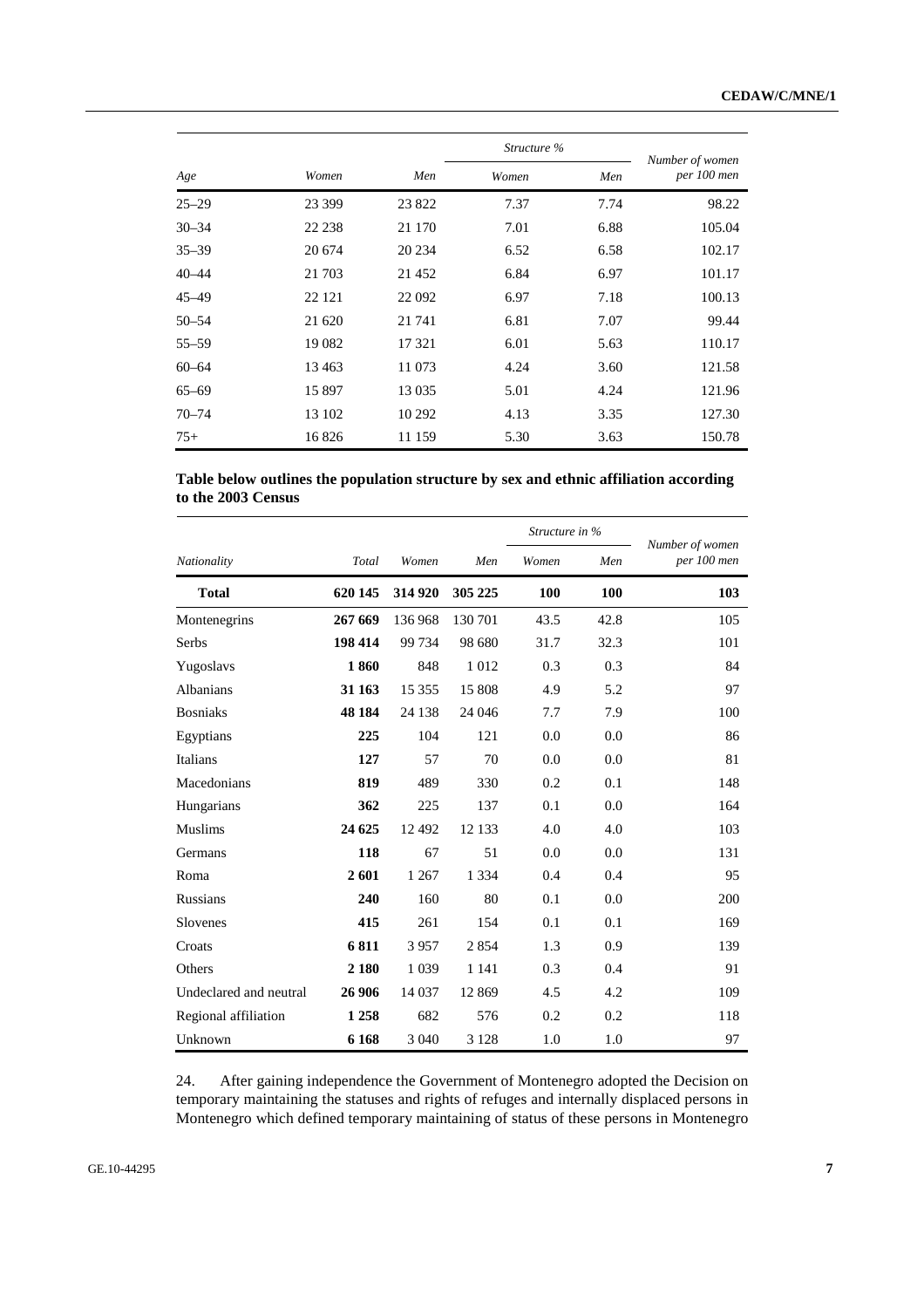in accordance with the laws governing asylum and foreigners related matters, the Strategy for Permanent Resolution of Matters regarding Refugees and Internally Displaced Persons in Montenegro and regional documents on resolving matters regarding refugees and displaced persons.

25. In terms of demographic features, a very important fact is that of internal migration within Montenegro. Due to unbalanced regional development (underdeveloped North and relatively developed Central and Southern region) there is a very frequent, almost daily, migration from the underdeveloped regions to those that are more developed. Although the number of inhabitants in 2003 increased compared to 1991 by 26,641 the number of inhabitants in the Northern region got reduced by 17,498, while it increased in the Central and Southern region by 44,139.

26. In order to determine the size of the Roma, Ashkelia and Egyptian (RAE) population in Montenegro and in accordance with the Strategy for Improvement of the Position of RAE Population in Montenegro 2008–2012, the Statistical Office of Montenegro conducted the survey "Data Base on RAE Population". The survey was conducted in October 2008 throughout entire territory of Montenegro. The survey included all persons who voluntarily came at the checkpoint and gave information about themselves and members of their families and households. This means that the survey also included persons who do not live in Montenegro at the moment where the members of their households reported such persons and gave information about them. Therefore, the survey included a total of 11,001 persons. Of that number 9,943 persons were in Montenegro, while others were abroad.

| Municipality | Sex          | <b>Total</b> |
|--------------|--------------|--------------|
| Montenegro   | <b>Total</b> | 9934         |
|              | Male         | 5 0 78       |
|              | Female       | 4856         |
| Bar          | <b>Total</b> | 309          |
|              | Male         | 164          |
|              | Female       | 145          |
| Berane       | <b>Total</b> | 669          |
|              | Male         | 349          |
|              | Female       | 320          |
| Bijelo Polje | <b>Total</b> | 369          |
|              | Male         | 181          |
|              | Female       | 188          |
| Budva        | <b>Total</b> | 189          |
|              | Male         | 96           |
|              | Female       | 93           |
| Cetinje      | <b>Total</b> | 86           |
|              | Male         | 41           |
|              | Female       | 45           |

### **RAE population by sex and municipalities**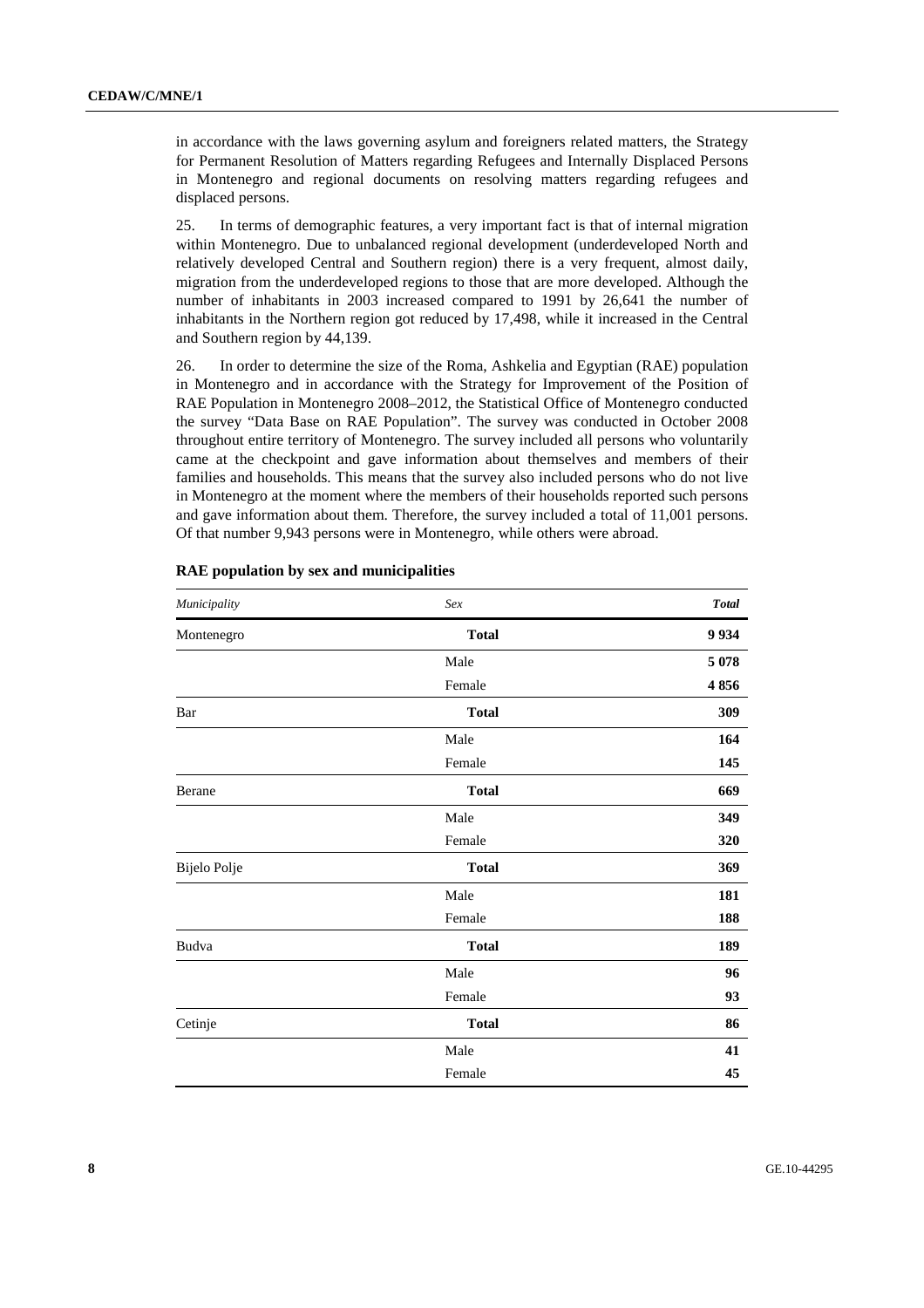| Municipality | Sex          | <b>Total</b>            |
|--------------|--------------|-------------------------|
| Danilovgrad  | <b>Total</b> | 12                      |
|              | Male         | $\overline{\mathbf{4}}$ |
|              | Female       | 8                       |
| Herceg Novi  | <b>Total</b> | 299                     |
|              | Male         | 159                     |
|              | Female       | 140                     |
| Kotor        | <b>Total</b> | 123                     |
|              | Male         | 65                      |
|              | Female       | 58                      |
| Niksic       | <b>Total</b> | 1 001                   |
|              | Male         | 519                     |
|              | Female       | 482                     |
| Pljevlja     | <b>Total</b> | 42                      |
|              | Male         | 24                      |
|              | Female       | 18                      |
| Podgorica    | <b>Total</b> | 5748                    |
|              | Male         | 2911                    |
|              | Female       | 2837                    |
| Rozaje       | <b>Total</b> | 112                     |
|              | Male         | 56                      |
|              | Female       | 56                      |
| Tivat        | <b>Total</b> | 425                     |
|              | Male         | 235                     |
|              | Female       | 190                     |
| Ulcinj       | <b>Total</b> | 550                     |
|              | Male         | 274                     |
|              | Female       | 276                     |

### **3. Basic economic indicators**

27. Montenegro is undergoing a process of comprehensive economic reforms. The economy is being transformed through the privatisation procedures (Mass Voucher Privatisation and privatisation) with a considerable reduction of the share of state-owned capital and creation of a favourable environment. In order to create the best possible picture of economic situation in Montenegro, we hereby present some basic indicators for the past two years and the first quarter of this year.

28. Montenegrin economy has continuously recorded steady growth of Gross Domestic Product, low inflation rate, unemployment rate which is below the level of 11% for the first time in the past decade, as well as continuous increase in salaries and pensions. The state reduces its spending, while the Government budget generates higher income than what was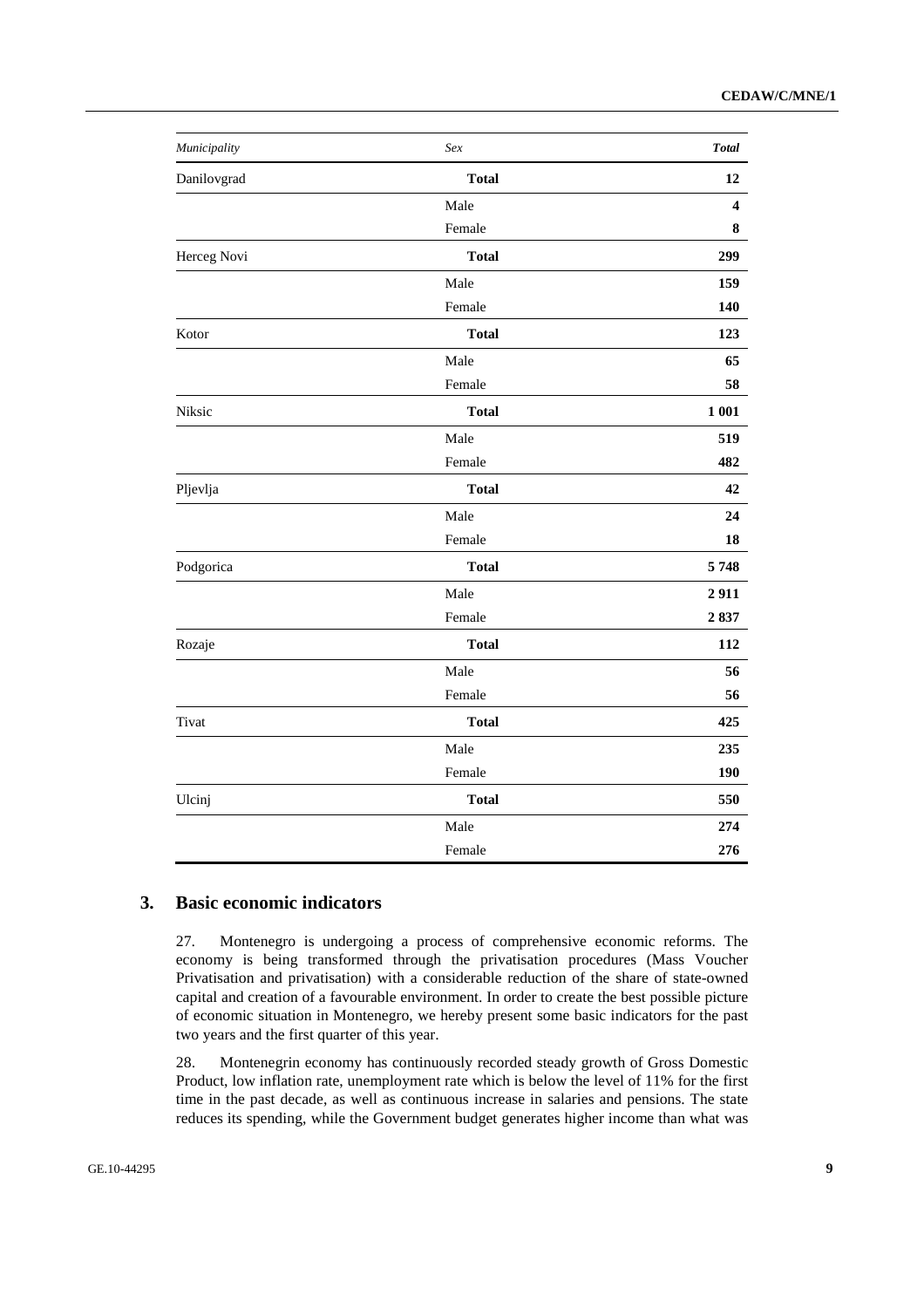planned and records a considerable surplus which creates conditions for early repayment of both internal and external debt of the Republic. If such trend of reduction of public spending and growth in budget surplus continues, it is realistic to expect achievement of medium-term fiscal priorities in terms of reducing public spending down to 35% of GDP, reducing public debt below 30% of GDP and additional tax relief of Montenegrin economy by 2011. It may be noted that the financial sector is the driver of economic reforms in Montenegro since it is not only fully privatized, but is also among the most competitive ones in the region. The banking sector has recorded increasing growth in deposits and loans, as well as the decrease in interest rates, which creates conditions for increasingly favourable financing of the economy and eventually the growth in economic activity. Foreign direct investments are still at a high level even though almost 90% of the economy has already been privatized and they record continuous growth. Last year, foreign direct investments amounted to over 30% of GDP, which places Montenegro among the leaders in Europe in that regard.

29. According to the official Monstat data, GDP in 2008 amounted to EUR 3,085.6 million, with the real growth rate of 6.9% compared to 2007 when it amounted to EUR 2,680.5 million.

30. According to the data of the Ministry of Finance, Gross Domestic Product in the first quarter of 2009 amounted to EUR 617 million which represents growth of 6.5% compared to the same period of the previous year.

31. Annual inflation measured against retail prices index in 2008 amounted to 2.0% which is higher by 0.2 percentage points compared to 2007 when it amounted to 1.8%. Despite a slight increase, inflation is at the level of the European Union countries.

32. During the first quarter of 2009 the prices in Montenegro measured against cost-ofliving index in March increased by 0.5% compared to the end of the previous year, whereby prices of goods increased by 0.6%, and prices of services by 0.5%. On an annual basis, prices in March were higher by 2% which is still at the level of inflation rates in the European Union countries.

33. At the end of 2008 the unemployment rate amounted to 11.40% which is 3.84 percentage points less compared to the same period of the previous year. As on 01 August 2009 the unemployment rate amounted to 10.20% which is 4.1 percentage points less compared to the same period of the previous year. By comparing the data above with July 2000 when the highest unemployment rate of 32.7% was recorded, we may conclude that the facts clearly indicate increasingly positive developments on the labour market resulting from the growth in economic activity that led to creation of new jobs.

34. The trend of growth in average net salaries continued in 2008, therefore the amount of EUR 416 was recorded in that year, which is considerably more compared to 2007 when the average net salary amounted to EUR 338. In the first quarter of 2009 the average salary amounted to EUR 463 which is 15.8% more compared to the same period of the previous year.

35. The average pensions have also recorded growth in the past year. Therefore, the average pension in 2008 amounted to EUR 256 which is 9% higher compared to the previous year. In the first quarter of 2009 the average pension amounted to EUR 258.

36. Consolidated public spending in the period from January until September 2009 was estimated at EUR 990.56 million. That estimated level of public spending was financed from taxes in the amount of EUR 561.04 million, contributions in the amount of EUR 214.51, charges in the amount of EUR 20.73 million, fees in the amount of EUR 82.94, other current income in the amount of EUR 34.80 million and receipts from loan repayment in the amount of EUR 45.38 million. Current public revenues are estimated at EUR 959.41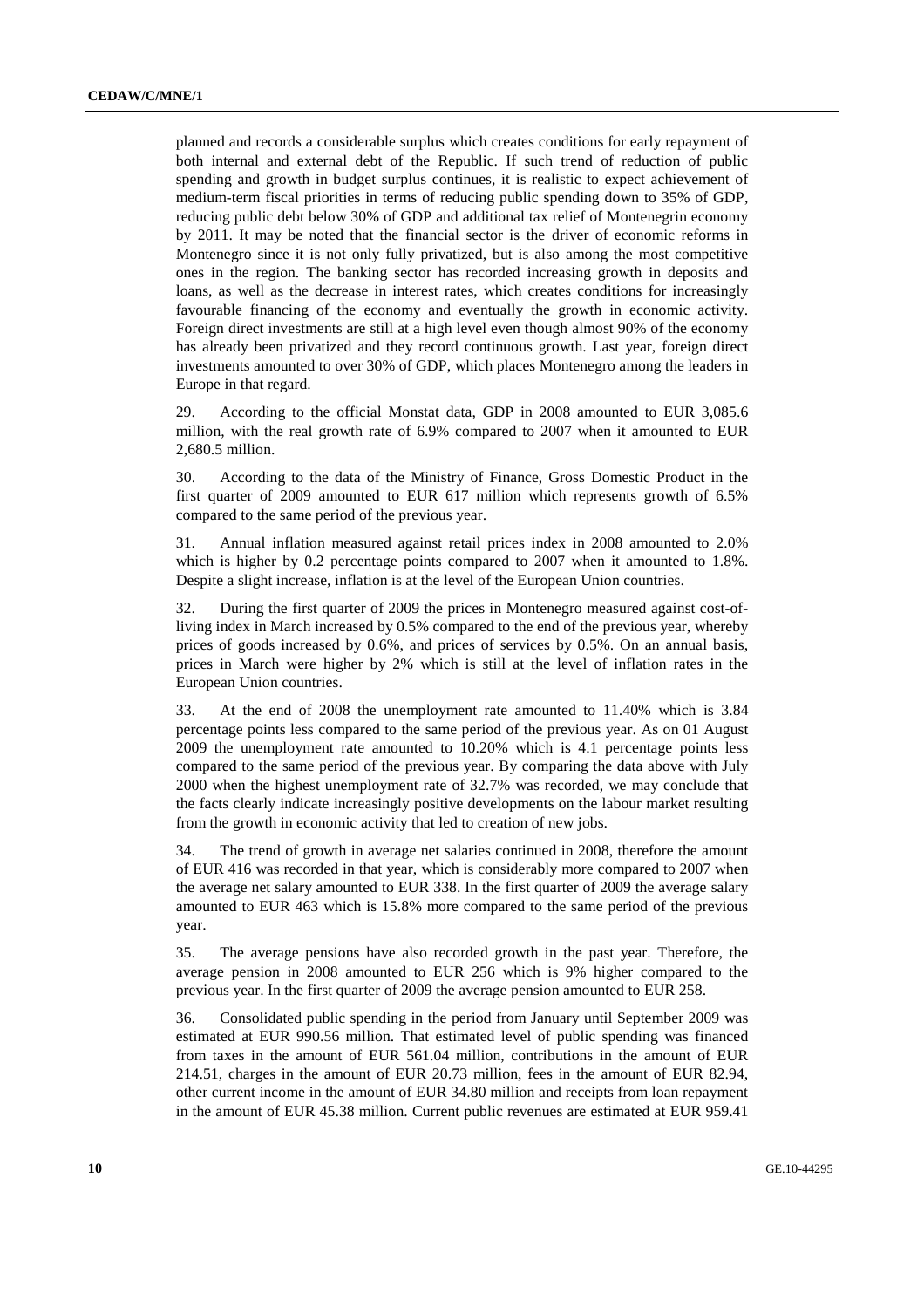million or 29.59% of estimated GDP for 2009 (EUR 3,242.00 million). Taxes are the most important in the public revenues structure constituting 17.31% of GDP, as well as the contributions accounting for 6.62% of GDP. In relation to the plan, original public revenues were executed in the amount of 86.74%.

37. Consolidated public expenditures for nine months of 2009 are estimated at 30.55% of GDP. Current public spending (consolidated expenditures less capital expenditures of the current budget, capital budget of Montenegro, state funds and local governments) in the first half of the year amounted to EUR 829.72 million or 25.59 % of GDP. In relation to the plan, consolidated public expenditures were executed in the amount of 83.44.

38. Foreign direct investments in the 12 months of 2007 amounted to EUR 594.1 million or 33.34% of GDP, of which EUR 318.27 million relates to the construction sector.

39. Soon after becoming independent, Montenegro became member of relevant international financial institutions (International Monetary Fund, World Bank, European Bank for Reconstruction and Development) and intensified cooperation with these and other institutions.

|                            | 2007    | 2008        | I-IX 2009 |
|----------------------------|---------|-------------|-----------|
| GDP (mil. $\epsilon$ )     | 2 680.5 | 3 0 8 5 . 6 | 2470.0    |
| Rate of real growth of GDP | 10.7    | 6.9         | $-4.0$    |
| Inflation                  | 1.8     | 2.0         | 2.0       |
| Number of the employed     | 156408  | 166 221     | 175468    |
| Number of the unemployed   | 32 011  | 28 4 78     | 29 130    |
| Unemployment rate          | 11.51   | 10.86       | 11.1      |
| Industrial production      | $-1.9$  | 1.0         | $-2.8$    |

### **Macroeconomic indicators**<sup>3</sup>

40. From the perspective of economic indicators for the Convention, we deem it useful to present the following table with basic economic indicators by municipalities:<sup>4</sup>

| No. | Municipality | Number of the<br>employed | Gross salary<br>(in EUR) | Population growth |
|-----|--------------|---------------------------|--------------------------|-------------------|
| 1.  | Andrijevica  | 537                       | 383                      | $-15$             |
| 2.  | Bar          | 11876                     | 412                      | 113               |
| 3.  | Berane       | 6 0 9 2                   | 401                      | 219               |
| 4.  | Bijelo Polje | 8628                      | 382                      | 246               |
| 5.  | Budva        | 8951                      | 429                      | 104               |
| 6.  | Danilovgrad  | 2969                      | 361                      | $-23$             |
| 7.  | Žabljak      | 986                       | 447                      | $-8$              |
| 8.  | Kolašin      | 1728                      | 435                      | $-30$             |
| 9.  | Kotor        | 6 3 7 8                   | 473                      | $-3$              |
| 10. | Mojkovac     | 1638                      | 430                      | 21                |
| 11. | Nikšić       | 18312                     | 439                      | 268               |

<sup>3</sup> Source: Secretariat for Development and MONSTAT.

<sup>4</sup> Source: MONSTAT, data from 2006.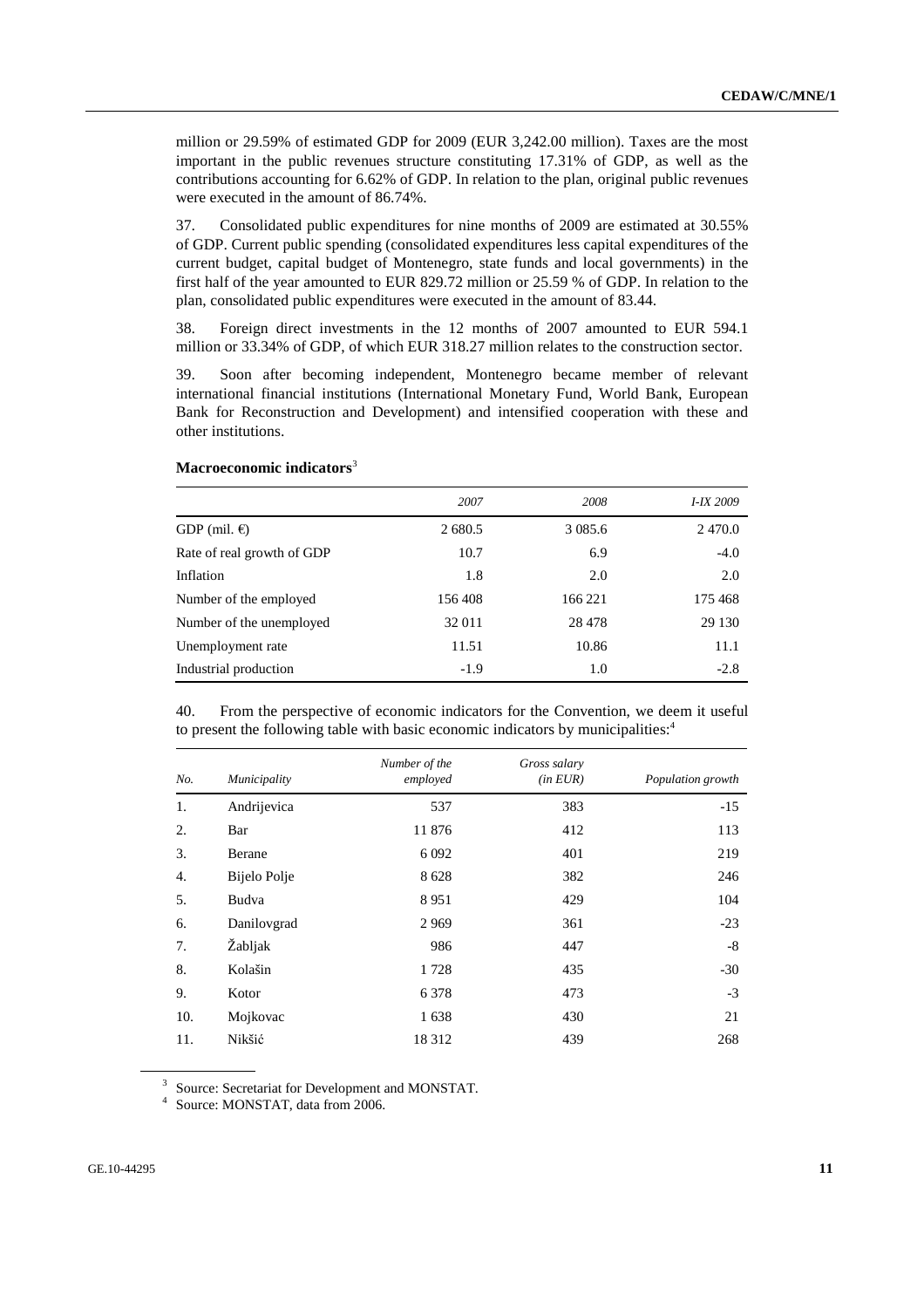|     |              | Number of the | Gross salary |                   |
|-----|--------------|---------------|--------------|-------------------|
| No. | Municipality | employed      | (in EUR)     | Population growth |
| 12. | Play         | 1411          | 394          | 84                |
| 13. | Plužine      | 938           | 566          | $-17$             |
| 14. | Pljevlja     | 7 2 8 6       | 465          | 1                 |
| 15. | Podgorica    | 61 032        | 509          | 1 3 0 6           |
| 16. | Rožaje       | 3 0 6 4       | 443          | 353               |
| 17. | Tivat        | 3755          | 475          | 9                 |
| 18. | Ulcinj       | 4 1 8 5       | 348          | 40                |
| 19. | Herceg Novi  | 11763         | 352          | 44                |
| 20. | Cetinje      | 4 3 9 6       | 405          | $-57$             |
| 21. | Šavnik       | 296           | 398          | $-15$             |

## **III. Report on the implementation of the Convention (arts. 1–16)**

## **Article 1**

41. After the referendum held on 21 May 2006 and official proclamation of independence on 03 June 2006 on the basis of adoption of the Declaration of Independence, Montenegro undertook by way of succession to respect and implement a set of conventions from the area of human rights, including the Convention on the Elimination of All Forms of Discrimination against Women.<sup>5</sup>

42. The Constitution of the Republic of Montenegro was in force in Montenegro at the time of acceptance of obligations mentioned above by way of succession (Official Gazette 48 of 13 October 1992). Although it did not contain special provisions on gender equality, it contained a series of principles that proclaimed equality between men and women. Thus, the Constitution prescribed that citizens were free and equal, regardless of any peculiarity or personal feature, everyone was equal before the law (Article 15), inviolability of physical and psychological integrity of people, their privacy and personal rights were guaranteed, including human dignity and security (Article 20). The Constitution further prescribed that any citizen of Montenegro who turned 18 years of age had the right to elect and be elected and that the right to vote was general and equal (Article 32). The Constitution, in the most general sense, guaranteed the property right (Article 45) and right to succession (Article 46). The citizenship, as one of the most critical matters in relation to which there frequently occurs discrimination against women, was defined in the 1992 Constitution by prescribing Montenegrin citizenship in Montenegro whereby no one could be deprived of Montenegrin citizenship or the right to change that citizenship (Article 10). Furthermore, any provoking and inciting of national, racial, religious and other hatred and intolerance was in breach of the Constitution and punishable (Article 43), including abuse of rights and freedoms (Article 16), while on the other hand, a citizen was granted the right to equal protection of his/her rights and freedoms in the procedure prescribed by law as well as the right to file appeal or any other legal remedy against the decision on his/her right or interest based on law (Article 17). Therefore, everyone was granted the right to legal aid (Article 18). Provisions of the Constitution granted special status to the youth, women and the disabled

<sup>&</sup>lt;sup>5</sup> Notification of succession deposited with the depositary on 23 October 2006 entered into force on 03 June 2006.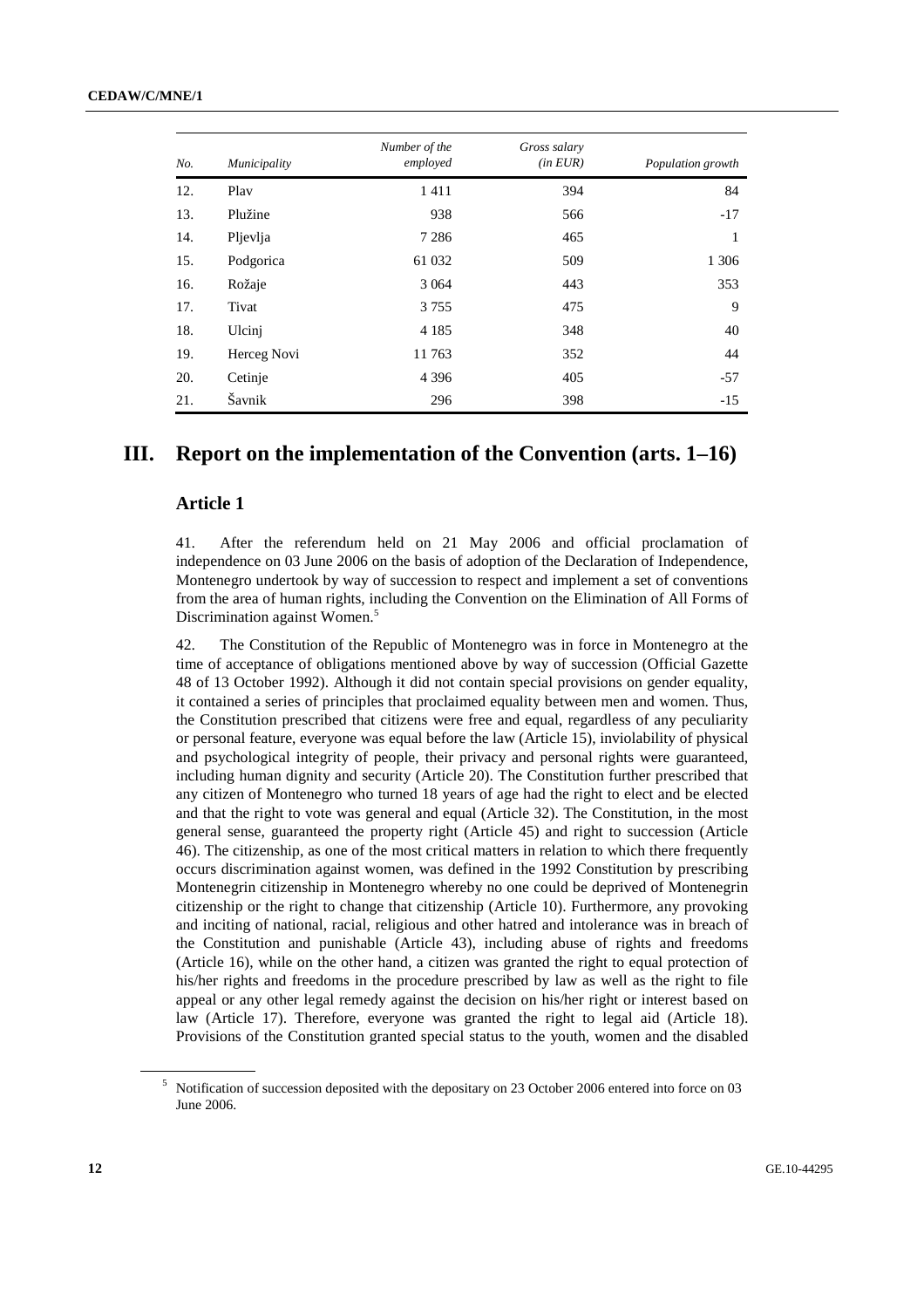in terms of safety at work (Article 53), moreover it prescribed that children, pregnant women and the elderly had the right to health care paid from public funds if they did not exercise such right on some other grounds (Article 57) and finally it laid down that the mother and child enjoyed special protection (Article 60). The Constitution also prescribed the right to education as one of significantly important rights which was granted to everyone under equal conditions (Article 62).

43. The Constituent Assembly of the Republic of Montenegro adopted the Constitution of Montenegro on 22 October 2007. Adoption of the Constitution (Official Gazette of Montenegro 1/07) was preceded by proclamation of independence of Montenegro. The preamble of the Constitution, among other things, expresses commitment of citizens of Montenegro to live in the state whose basic values are as follows: freedom, peace, tolerance, respect for human rights and freedoms, multiculturalism, democracy and rule of law. Although the formulation itself is quite general it could also be interpreted so as to include gender equality as one of imperatives on the path of the development of Montenegro as an independent and democratic state.

44. The Constitution of Montenegro establishes firm commitment of the state in relation to gender equality by prescribing that the state shall guarantee equality between men and women and develop the policy of equal opportunities (Article 18). On the basis of this constitutional principle, the other ones concerning rights and freedoms and the manner of exercise thereof must also be considered in the framework of gender equality. Thus, the Constitution prohibits infliction or incitement of hatred and intolerance on any grounds (Article 7) and particularly prohibits any direct or indirect discrimination on any grounds (Article 8). In relation to the prohibition of discrimination, it is worthwhile to note that the Constitution also defines as non-discriminatory those regulations and special measures aimed at creation of conditions for national, gender and overall equality and protection of persons who are at a disadvantage on any grounds whereby the special measures are of temporary nature, that is they may be applied only until achievement of the objectives for which they have been taken. Furthermore, the Constitution prescribes that Montenegro shall guarantee and protect rights and freedoms (Article 6), that all shall be deemed equal before the law regardless of any particularity or personal feature (Article 17), that everyone shall have the right to equal protection of rights and freedoms thereof (Article 19), as well as the right to legal remedy against the decision ruling on the right or legally based interest thereof (Article 20), the right to legal aid which may be provided free of charge (Article 21), that the prohibition of discrimination may not be annulled during the proclaimed state of war or emergency (Article 25), that the right to elect and be elected shall be granted to every citizen of Montenegro of 18 years of age and above with at least two year residence in Montenegro (Article 45), that the property right shall be guaranteed (Article 58), as well as the right to succession (Article 60), that the freedom of entrepreneurship shall be guaranteed (Article 59) and that the Constitutional Court shall decide on constitutional complaint on grounds of violation of human rights and freedoms guaranteed by the Constitution after exhaustion of all effective legal remedies (Article 149).

45. In terms of defining the right to local governance, the Constitution prescribes that it includes the right of citizens and local government bodies to regulate and manage certain public and other affairs in their own responsibility and in the interest of local population (Article 113). The obligation to take care of the exercise and promotion of gender equality and other matters regarding equal position of women and men is thus transferred to the level of the local government.

46. The citizenship is defined under new Constitution by prescribing that in Montenegro there shall be a Montenegrin citizenship, that the state shall protect rights and interests of Montenegrin citizens and that Montenegrin citizen shall not be expelled or extradited to the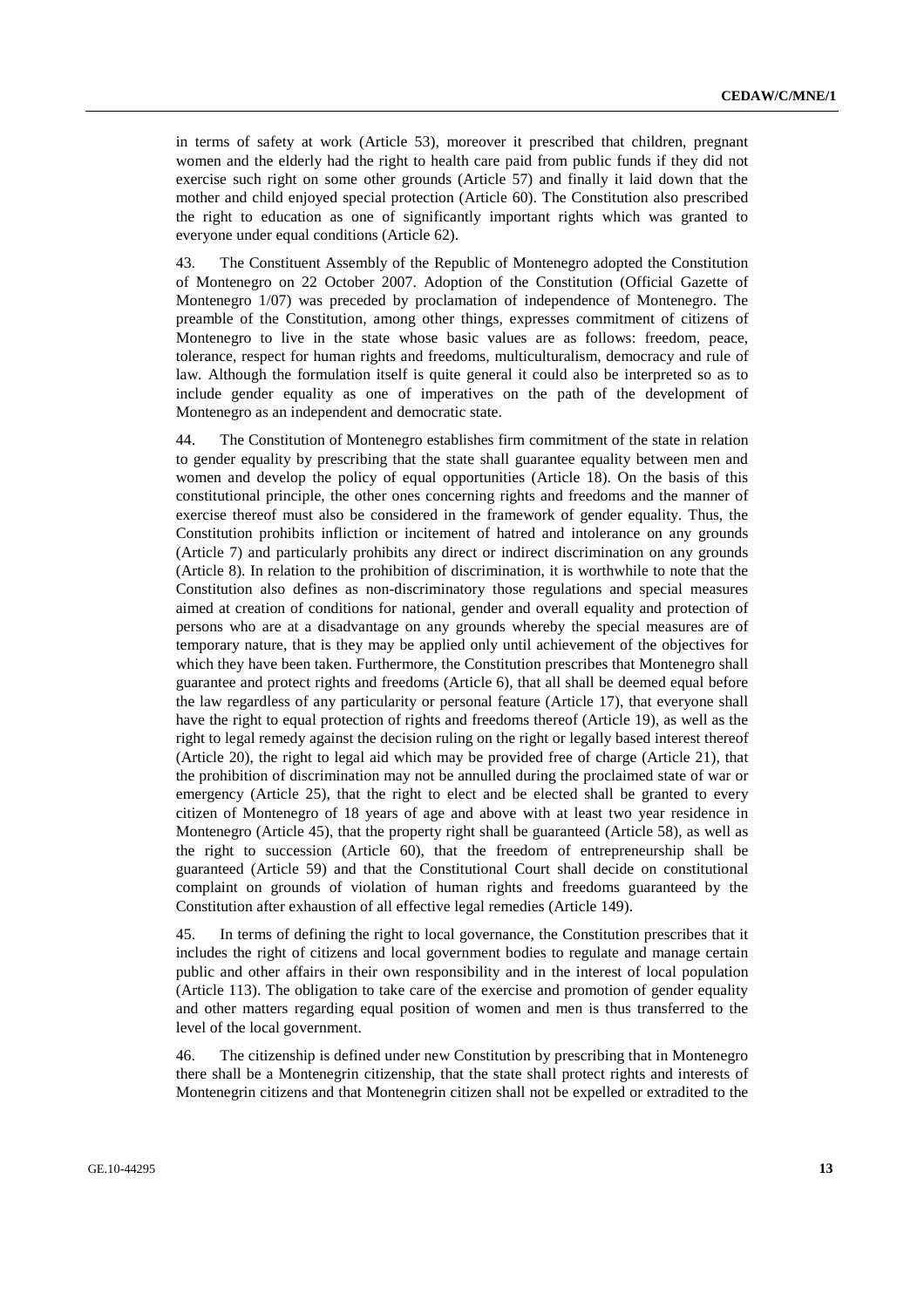other state except in accordance with the international obligations of Montenegro (Article 12).

47. Finally, an extremely important provison of the new Constitution is that contained in Article 9, under which the ratified and published international treaties and generally accepted rules of international law shall constitute an integral part of an internal legal order, shall have supremacy over national legislation and shall be directly applicable when they govern relations differently from internal legislation. This enables reference to international sources of law which provide higher level of protection, particularly in situations when provisions of internal regulations prescribe a lower level of protection compared to the international one. On the other hand, that creates obligations for the courts which decide on the violation of rights to be familiar with international legal regulations in the area concerned and to implement norms of international legal instruments whenever they provide a higher level of protection that the one laid down by national regulations.

48. Although the new Constitution is not written in gender sensitive language, it may be said that it proclaims equality between men and women. Women are ensured a special position under the Constitution in relation to the role of the mother (Articles 69 and 73).

49. Discrimination is either directly or indirectly the subject of a series of legal provisions of applicable laws of Montenegro.

50. The Parliament of Montenegro adopted the Law on Gender Equality on 24 July 2007 (Official Gazette of the Republic of Montenegro 46/07). It is the first anti-discrimination law in Montenegro which determined the direction of defining gender equality matters in the new Constitution of Montenegro, which was in preparation at the time. The subject of the Law on Gender Equality is the way of ensuring and exercising rights based on sex, as well as measures for elimination of discrimination based on sex and creation of equal opportunities for participation of women and men in all spheres of social life. Under this law, the rights on the basis of gender equality shall be ensured and exercised in accordance with international instruments and generally accepted rules of international law (Article 1).

51. The Law defines gender equality for the first time in the legal system of Montenegro (Article 2). The Law also defines discrimination based on sex as every legal and de facto, direct or indirect differentiation, privilege, exclusion or restriction based on sex which makes acknowledgement, enjoyment or exercising of human rights and freedoms in political, educational, economic, social, cultural, sport and in other spheres of public life for some person either difficult or impossible (Article 4). This is not the end of the definition of discrimination; instead the Law also defines discrimination as sexual harassment, incitement of other person to discrimination and usage of words in masculine gender as generic neutral form for masculine and feminine gender. The right of women to the protection of maternity and prescribed special protection at the working place for biological characteristics is not considered to be discrimination, neither are general and special measures, adopted or undertaken for elimination or prevention of unequal treatment of women and men, for elimination of consequences of unequal treatment of women and men and promotion of gender equality considered as discrimination.

52. The Law also assigns meaning to the following terms: direct discrimination on the basis of sex, indirect discrimination on the basis of sex, gender-based violence, sexual harassment (Article 7).

53. The definition of discrimination in the Law on Gender Equality is not narrower than the one contained in the Convention and includes both the public and private sphere of life, that is, it applies to all aspects of life. In addition, the legal definition includes violence against women based on sex.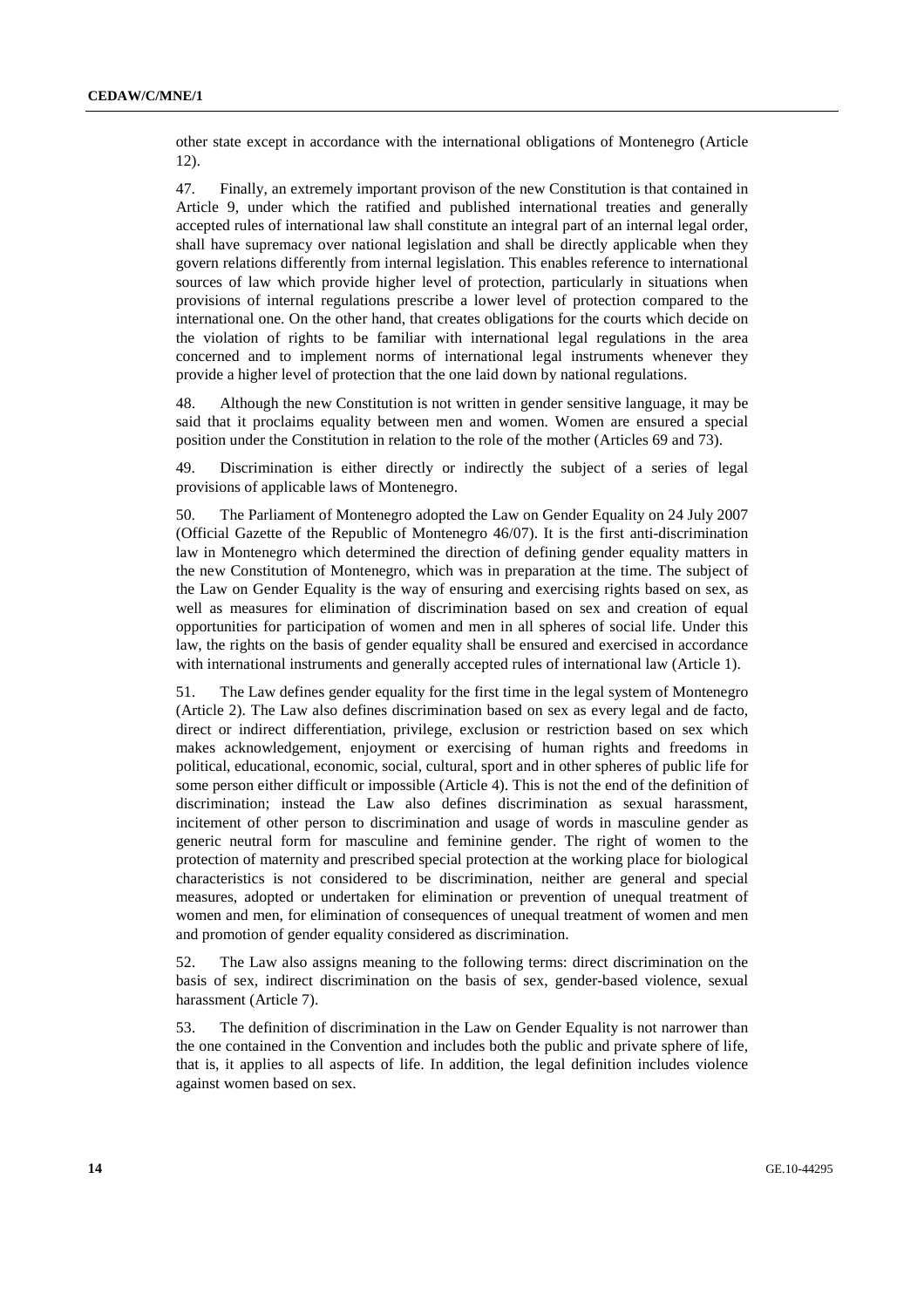54. The Labour Law (Official Gazette of Montenegro 49/08 and 26/09) prohibits direct and indirect discrimination against jobseekers and employees on grounds of their sex, birth, language, race, religion, skin colour, age, pregnancy, health condition, that is, disability, nationality, marital status, family responsibilities, sexual orientation, political or other belief, social background, property status, membership in political and trade union organisations or some other personal feature (Article 5). The Law also prescribes what is considered to be direct and indirect discrimination within the meaning of this Law (Article 6) and in relation to what such discrimination is prohibited (Article 7). Furthermore, the Law prescribes prohibition of harassment and sexual harassment at work and in relation to work, defining at the same time what is considered to be harassment and sexual harassment within the meaning of this Law (Article 8). The Law also envisages positive discrimination in certain cases, prescribing at the same time that provisions of the laws, collective agreement and employment agreements regarding special protection and assistance to certain categories of the unemployed, particularly those on protection of persons with disabilities, women during pregnancy and maternity leave from work for the purpose of child care or special child care as well as provisions on special rights of the parent, adoptive parent, guardian and foster parent shall not be considered discrimination (Article 9). Under the Law, the employee shall be entitled to an appropriate salary, safety and protection of life and health at work, vocational training and other rights in accordance with the law and collective agreement, while the employed woman shall be entitled to special protection during pregnancy and childbirth (Article 11).

55. The Employment Law (Official Gazette of the Republic of Montenegro 5/02, 79/04 and Official Gazette 21/08) guarantees equality to the unemployed persons in exercising their right to employment regardless of their national affiliation, race, sex, language, religion, political or other belief, education, social background, property status or any other personal feature (Article 3).

56. The Law on Health Insurance (Official Gazette of the Republic of Montenegro 39/04) prescribes that mandatory health insurance is part of the system of social security of citizens which grants the right to the health care and other rights to all citizens of Montenegro and other persons on the basis of the principle of obligation, reciprocity and solidarity (Article 3). The Law stipulates which categories of persons exercise the right to the health care, while special attention during determination of the scope of rights and standards of the health care is attached to the women during pregnancy, child birth and motherhood (Article 17).

57. The Law on Pension and Disability Insurance (Official Gazette of the Republic of Montenegro 54/03, 39/04, 79/04, 81/04, 47/07 and Official Gazette of Montenegro 79/08) grants more favourable conditions for women to retire earlier than men, whereby the man is entitled to retire at the age of 65 and the woman may retire at the age of 60 with minimum 15 years of pensionable period (Article 17).

58. The Law on Social and Child Protection (Official Gazette of the Republic of Montenegro 78/05) prescribes that citizens shall be equal in exercising their rights from the area of social and child protection regardless of their national affiliation, race, sex, language, religion, social background or other personal features (Article 5). Furthermore, the Law provides meaning of the expression "self-supported person" thus equalising men and women in that position at least at the formal level (Article 11). Under the Law, the right to financial support may be exercised by certain categories of persons including pregnant women (Article 13). Finally, the Law prescribes that every citizen shall have the right to social services (Article 63).

59. The General Law on Education (Official Gazette of the Republic of Montenegro 64/02, 31/05 and 49/07) establishes that education aims to provide opportunity for comprehensive development of the individual regardless of the sex, age, social and cultural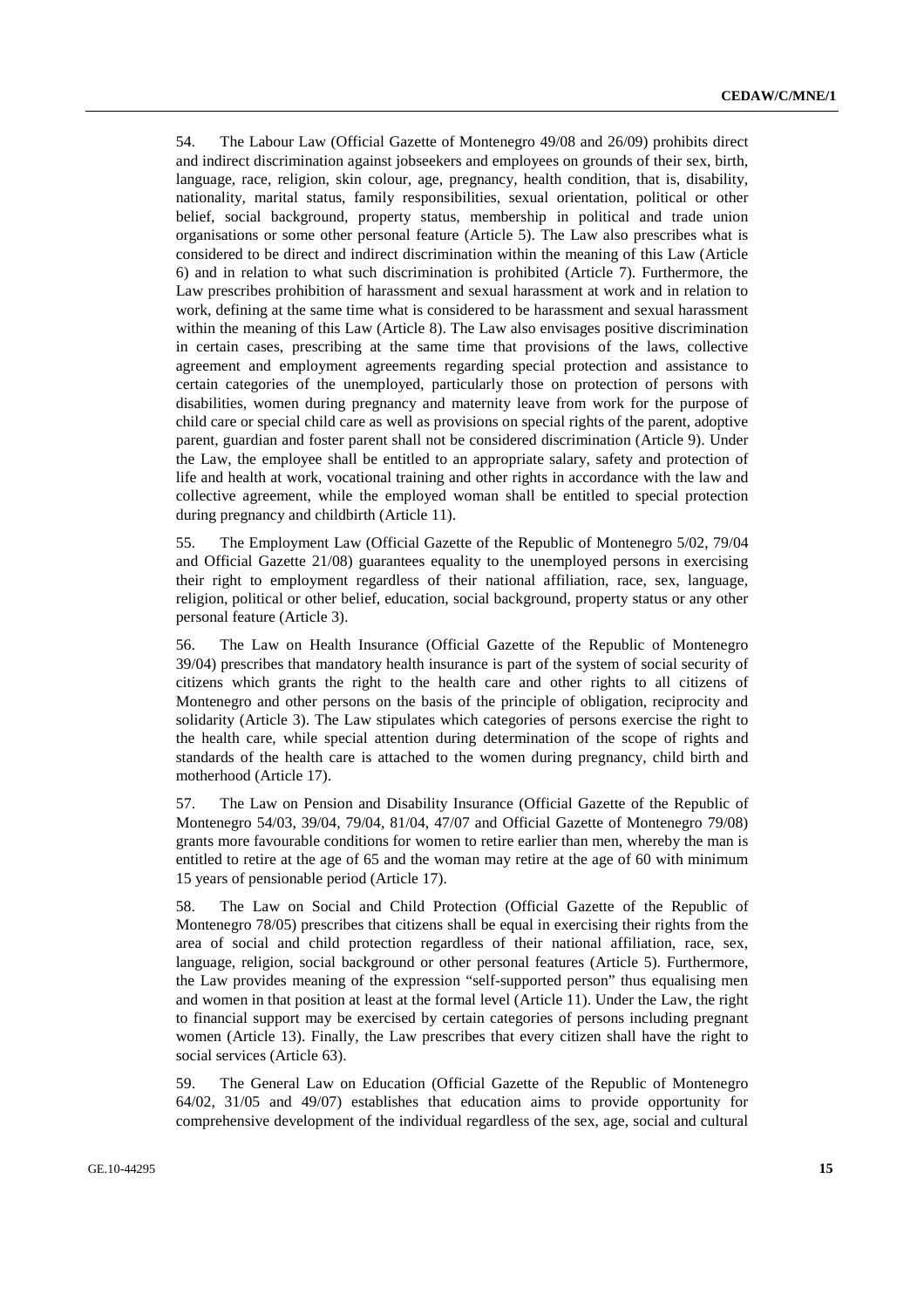background, national and religious affiliation and physical and mental structure, as well as to make it possible for the individual to get involved and participate at all levels of employment and action in line with his/her own capabilities (Article 2). Citizens shall be equal in exercising their right to education regardless of their national affiliation, race, sex, language, religion, social background or other personal feature, while foreign nationals may receive education like the citizens of Montenegro under conditions of reciprocity (Article 9).

60. The Law on Higher Education (Official Gazette of the Republic of Montenegro 60/03) stipulates that higher education shall be accessible to all persons under conditions prescribed by this Law and statute of the institution (Article 6), while discrimination in higher education on the basis of sex, religion, marital status, colour, language, religion, political or other belief, national, ethnic or other background, membership in the national community, property status, incapacitated condition (disability) and other similar grounds, position or circumstance shall be prohibited (Article 7).

61. The Family Law (Official Gazette of the Republic of Montenegro 1/07) stipulates that marriage is entered on the basis of free decision of man and woman to marry, on their equality, mutual respect and mutual helping (Article 3). Furthermore, the Law guarantees the right of every person to freely decide on giving birth to their children and right of the parent to create opportunities and ensure conditions for their healthy psychological and physical development in the family and society. The State provides conditions for free and responsible parenthood with the measures of social, health and legal protection through upbringing, education and information system, employment policy, housing and tax policy and development of all other activities benefiting the family and its members (Article 7). Particularly important provisions proclaiming equality between men and women prescribe that property relations in the family are based on the principles of equality, reciprocity and solidarity and protection of the interests of children (Article 11), that spouses shall be equal in marriage (Article 39), that the parenting right shall belong to the mother and father together (Article 60) and that parents shall have the right and obligation to take care of the child (Article 69). The Law also defines property relations between spouses (Part Eight). Formally and legally, the Law stipulates that men and women shall be equal in all matters regarding marriage and parenthood and, which is particularly important, the freedom in deciding on giving birth to their children shall be guaranteed.

62. The Law on Courts (Official Gazette of the Republic of Montenegro 5/02, 49/04 and Official Gazette of Montenegro 22/08) stipulates that everyone shall have the right to address the court in order to exercise their right and that everyone shall be equal before the court (Article 5). Everyone shall be entitled to impartial trial in the reasonable period of time (Article 7). Finally everyone is entitled to be assigned the judge appointed for the case to decide on his/her legal matter, independently from parties and characteristics of the legal matter (Article 8).

63. The Law on Constitutional Court (Official Gazette of Montenegro 64/08) stipulates that the constitutional complaint may be lodged by any person who believes that an individual document of the public body, public administration body, local government body or legal entity exercising public powers violated his/her human right and freedom guaranteed under the Constitution (Article 49).

64. The Law on Local Government (Official Gazette of the Republic of Montenegro 42/03, 28/04, 75/05 and 13/06) stipulates that citizens participate in decision making in relation to their needs and interests directly and through freely elected representatives in local government bodies (Article 6) and that local government bodies during performance of their affairs ensure equal protection of rights and legally based interests of local population and legal entities (Article 7).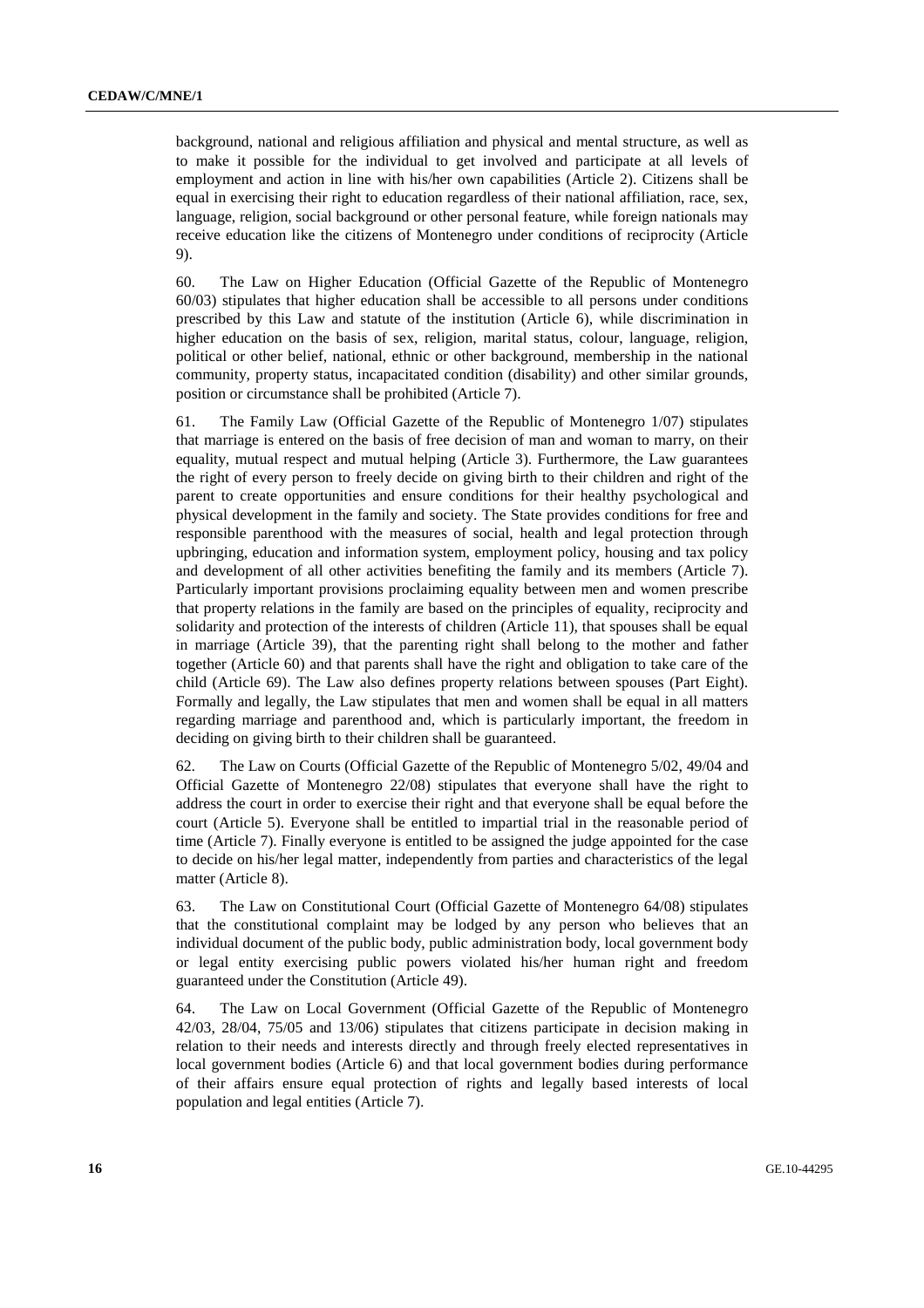65. The Law on the Army of Montenegro (Official Gazette of the Republic of Montenegro 47/07) stipulates that only Montenegrin citizens and exceptionally persons without Montenegrin citizenship signed up as volunteers may join the service in the Army (Article 18). The Law guarantees application of the principles of transparency, fairness and equal rights to the candidates applying to join the service in the Army without discrimination on any grounds (sex, race, language, religion, political or other belief, ethnic or social background, property status or another status) (Article 50).

66. The Law on Personal Data Protection (Official Gazette of Montenegro 79/08) ensures personal data protection to any person regardless of the citizenship, permanent place of residence, race, skin colour, sex, language, religion, political or other belief, nationality, social background, property status, education, social standing or any other personal feature) (Article 4).

67. The Law on Media (Official Gazette of the Republic of Montenegro 51/02 and 62/02) prohibits publication of information and opinions which incite discrimination, hatred or violence against persons or group of persons because of their belonging or not belonging to a certain race, religion, nation, ethnic group, sex or sexual orientation (Article 23). In addition, the Law guarantees any natural or legal person the right to correction or response when he/she believes that some of his/her rights defined under the Constitution or the Law have been violated by the published broadcasting contents (Article 26).

68. The Law on Minority Rights and Freedoms (Official Gazette of the Republic of Montenegro 31/06 and 38/07) guarantees equality between minorities and other citizens of Montenegro, prescribes that they enjoy equal legal protection and that any violation of minority rights shall be in breach of law and punishable (Article 4). The Law lays down the prohibition to take any measures and activities that would change structure of the population in the areas inhabited by minorities with the aim of restricting their legal rights and freedoms. Furthermore, any direct or indirect discrimination on any grounds shall be prohibitied, including those on the basis of race, colour, sex, national affiliation, social background, birth or similar status, religion, political or other belief, property status, culture, language, age and mental or physical disability (Article 39).

69. The Law on Asylum (Official Gazette of the Republic of Montenegro 45/06) stipulates that asylum seeker shall be entitled to communicate with the person in official capacity and interpreter of the same sex and that asylum seeker shall in all stages of the procedure be treated in a way that acknowledges his/her sex.

70. The Criminal Code (Official Gazette of the Republic of Montenegro 70/03, 13/04, 47/06 and Official Gazette of Montenegro 40/08) prescribes a sanction for any act or omission by a person who, due to national or ethnic affiliation, race or religion or due to absence of such affiliation or due to differences in political or other beliefs, sex, language, education, social standing, social background, property status or other personal feature denies or restricts the rights of individuals and citizens provided for by the Constitution, laws or other regulations or general documents or ratified international treaties of another person or, on the grounds of such differences, grants privileges or exemptions to such person (Article 159). The Code prescribes criminal offences against sexual freedom and criminal offences against marriage and family (Title Eighteen and Title Nineteen). Violation of equality is also defined as a criminal offence (Article 159). The Code lays down sanction for domestic violence (220) and trafficking in human beings (Article 444).

71. The Criminal Procedure Code (Official Gazette of Montenegro 57/09) prescribes that an injured party who is a victim of a criminal offence against sexual freedom and the child heard as witness shall be entitled to be heard in separate premises before the judge and recording clerk, whereas the prosecutor, defendant and defence counsel shall be given the possibility to view the course of hearing from other premises and to put questions to the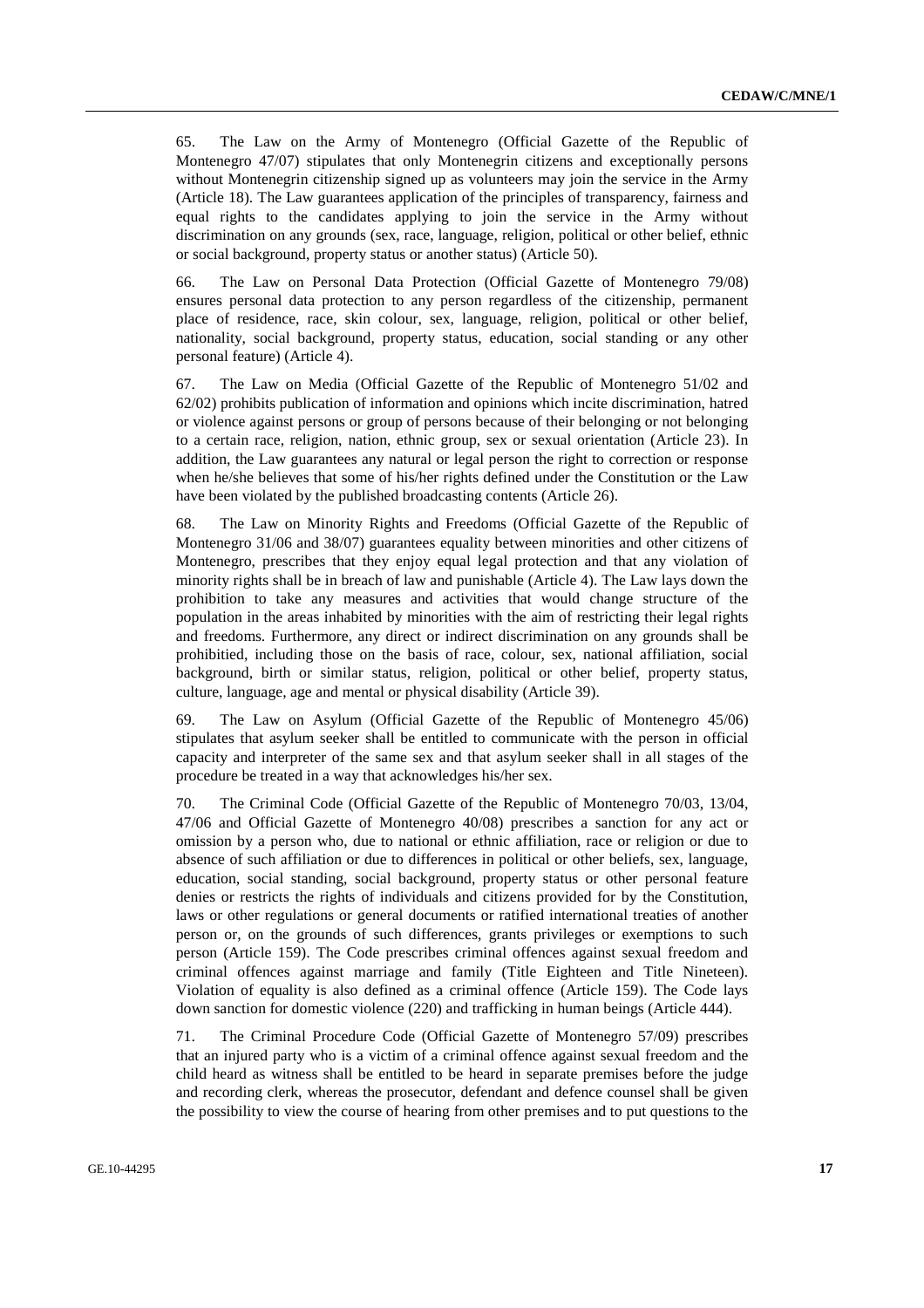witness and the court may decide to apply this type of hearing to witnessing of an injured party who is the victim of discrimination (Article 113).

72. The Law on Civil Servants and State Employees (Official Gazette of Montenegro 50/08) prescribes that in the procedure of recruitment of civil servants and state employees, all positions shall be available to the candidates under equal conditions (Article 8).

73. The Law on Public Administration (Official Gazette of the Republic of Montenegro 38/03 and Official Gazette of Montenegro 22/08) prescribes that public administration bodies shall in performance of their affairs ensure equal and efficient protection of rights and legally based interests of natural and legal persons (Article 5).

74. The laws mentioned above explicitly and directly prescribe prohibition of discrimination against men and women in different segments of private and public life. Except for the Law on Gender Equality, other laws do not contain precise formulations since general terms are used: person, citizen, national. In addition, except the Law on Gender Equality, other laws have not been written in gender sensitive language.

75. Apart from those that have been adopted, several proposals for laws may be considered in the framework of the prohibition of discrimination on the basis of sex. Thus, based on proposal of the Ministry of Justice, the Draft Law on the Protection against Domestic Violence which was prepared together with international experts was approved at the session of the Government in October 2009, while based on proposal of the Ministry of Human and Minority Rights, the Draft Law on the Prohibition of Discrimination was approved at the session of the Government in November 2009. These two legal documents are expected to be adopted by the Parliament of Montenegro in the first half of 2010.

76. Finally, due to the efforts of the Committee for Gender Equality a significant innovation in legislative practice of Montenegro is introduction of the gender sensitive language clause which has been incorporated in several laws adopted so far by the  $24<sup>th</sup>$ Parliament of Montenegro: "All the terms that are used in the present law for natural persons in masculine gender also include the same terms in female gender."

77. Montenegro also ratified a series of international treaties, certain parts of which relate to equal opportunities and gender equality. Thus, Montenegro undertook obligations with regard to the following international treaties developed under the auspices of the Council of Europe: Convention for the Protection of Human Rights and Fundamental Freedoms, Protocols Nos. 1–8, 12, 13 and 14 to the Convention for the Protection of Human Rights and Fundamental Freedoms, Convention for the Protection of Individuals with Regard to Automatic Processing of Personal Data, European Charter for Regional or Minority Languages and Convention on Action against Trafficking in Human Beings. As to the international treaties developed under the auspices of the United Nations, Montenegro undertook obligations with regard to the following ones: the Convention against Discrimination in Education, International Covenant on Civil and Political Rights, International Covenant on Economic, Social and Cultural Rights, Convention against Torture and Other Cruel, Inhuman or Degrading Treatment or Punishment, Convention on the Rights of the Child, Convention on the Elimination of All Forms of Discrimination against Women. In terms of relevant instruments of the International Labour Organization, Montenegro undertook obligations with regard to the Convention No. 100 concerning equal remuneration for work of equal value and Convention No. 111 concerning prohibition of discrimination in relation to employment.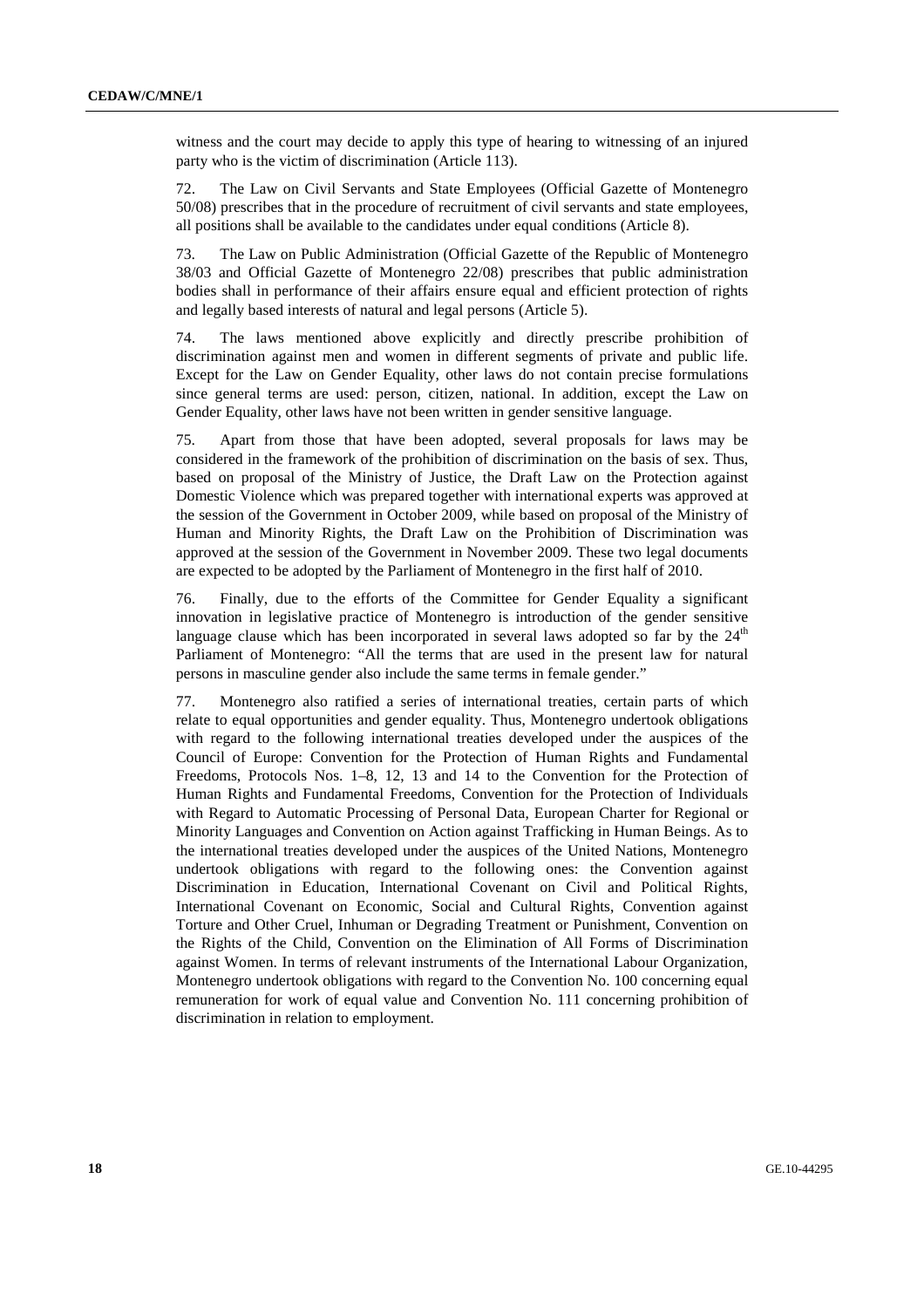78. Data from the survey "Condition of Women's Human Rights in Montenegro"6 reveal that 35% of men and 68.6% of women claim that women are discriminated against in Montenegro. The majority of respondents from rural areas, in fact 47% of them, claim that there is no discrimination against women while 37.3% claim that there is. As to the population living in the cities, 52.5% claim that there is discrimination against women while 26.3% believe that it does not exist. There is a striking difference in responses regarding the understanding of equal position of women. Most men are convinced that there is equality  $-38.9\%$  claim that both sexes are equal, while such statement is confirmed by merely 10.9% of women.

### **Article 2**

79. As it had been already noted in the section of the Report concerning Article 1 of the Convention, the new Constitution of Montenegro was adopted after gaining independence representing a significant step forward since the discrimination and gender equality have been raised to the constitutional level. This met one of the requirements imposed by the Convention on Member States.

80. In addition, the laws that have been adopted and the draft laws that have been elaborated in the section concerning Article 1 of the Convention are another indicator that Montenegro has fulfilled its obligations to a certain extent in terms of adoption of legal regulations that govern the areas described in substantive provisions of the Convention.

81. Protection of rights and freedoms of women, which is exceptionally important matter with regard to fulfilment of obligations of Montenegro under the Convention, is prescribed at several levels. Thus women may protect their threatened or violated rights in court proceedings. Prosecution offices and regular courts are engaged in the protection of human rights, including the Constitutional Court of Montenegro which in addition to the procedure initiated upon the constitutional complaint also protects rights and freedoms during the review of constitutionality and legality of general legal regulations. In addition, there is an Ombudsman institution in Montenegro whose function is to protect human rights and freedoms guaranteed by the Constitution, law, ratified international treaties on human rights and generally accepted rules of international law in the event of violation caused by the regulation, act or omission of public authorities, local government bodies and public services and others exercising public powers. Under the Law on Gender Equality, the Ministry for Human and Minority Rights has been granted the power to handle complaints of citizens which relate to the discrimination based on sex (Articles 25 through 31), while the complaint may be lodged by any persons who believe that they have been discriminated against on the basis of sex (Article 26). Under the Labour Law, the employee and the job seeker may initiate proceedings before the competent court in the event of discrimination (Article 11). Family law prescribes that the court shall be competent to protect rights and interests of the child and other family members and to resolve disputes between family members (Article 14). Under the Law on Minority Rights and Freedoms the court shall, among others, ensure protection of minority rights (Article 37).

82. All the courts in Montenegro were asked if there had been any court proceedings in which parties to the proceedings made reference to the rights guaranteed under the Convention on the Elimination of All Forms of Discrimination against Women and we received the reply from those courts that filled in the questionnaire that there had been no cases of parties' reference to the rights under the Convention.

<sup>&</sup>lt;sup>6</sup> Survey conducted by NGO "Anima" in cooperation with female students of Women's Studies and women activists of the women's non-governmental sector, 2007.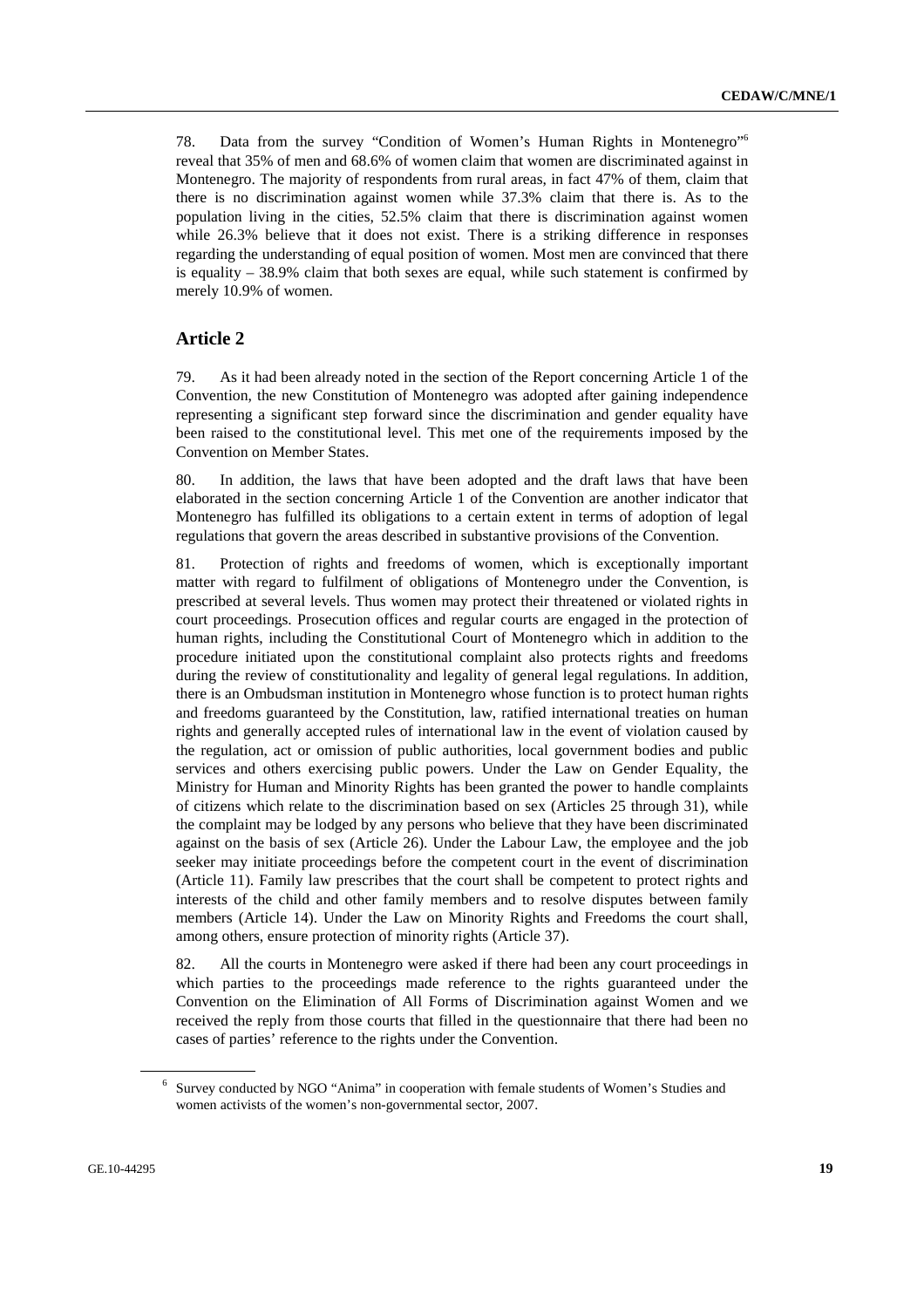83. According to the Ombudsman's report from 2008, of the total number of complaints lodged to the Ombudsman institution (430) women lodged 121 or 28.14% of complaints. Women mostly complained of the performance of courts, that is, in 44 or 36.36% of cases, public services in 10 or 8.26% of cases, local government bodies in 7 or 5.78% of cases, prosecution office in 5 or 4.13% of cases, police in 4 or 3.30% of cases and other bodies in 19 or 15.70% of cases. As regards the areas of violated rights, women's complaints referred to the right of the child, labour right and right to work, property right and peaceful enjoyment of property, right to pension and disability insurance, housing right, right to dispose of property, right to healthy environment, right to health care and right to health insurance, right to citizenship, right to human dignity and equality before the law, right to legal protection, minority rights, right to free access to information etc. Of the total number of women's complaints, 89 or 73.55% have been processed while a number of complaints were beyond the competence of the Ombudsman. Of the total 430 complaints received in 2008, men lodged 271 or 63.02% of complaints to the Ombudsman. Men, like women, mostly complained of the performance of courts primarily because of delays in court proceedings, as well as the performance of public authorities, local government bodies, bodies of public services, prosecution offices and misdemeanour bodies. In the complaints they indicated that their rights had been violated by acts or omissions of public administration, primarily through "silence of administration", that is, the failure to act.<sup>7</sup>

84. On several occasions so far the Government mechanism for gender equality has received complaints and has been also addressed for legal advice. We hereby provide an example of the complaint lodged with the Gender Equality Office on the basis of the Law on Gender Equality. Namely, the woman applicant sought protection of the right regarding payment of the benefit during maternity leave. Acting upon the complaint, the Office addressed the Labour Inspection – Regional Office in Podgorica with the request for inspection control. After the control has been carried out, the Labour Inspection submitted findings and notified the Gender Equality Office of the measures that had been taken. Since lodging the complaint with the Ministry for Human and Minority Rights is a new institute in Montenegrin legislation and also having in mind that there have been few cases of lodging the complaints so far, it is necessary to continuously work on improvement of knowledge of women about their rights and the ways to exercise them.

85. Significant institutional mechanisms for the protection of women's rights are the Committee for Gender Equality of the Parliament of Montenegro established in 2001 and the Gender Equality Department in the Ministry for Human and Minority Rights (formerly the Gender Equality Office).

86. The Gender Equality Office was established by the Decision of the Government of Montenegro on 27 March 2003 and it operated within the Secretariat General of the Government until 1 May 2009 when it became the Department of the Ministry for Human and Minority Rights in charge of gender equality. The Department performs affairs in relation to application of the principle of gender equality and implementation of international conventions and treaties, regional cooperation and cooperation with nongovernmental organisations. By all means, the work of this mechanism has been the most comprehensive and important in performance of gender equality related activities of the state so far. Significant activity is focused on raising general awareness on gender equality through organising various forms of education activities, campaigns and printing a series of publications.

87. In January 2009 the Gender Equality Office assisted by the United Nations Development Fund for Women (UNIFEM) prepared and published a study related to

<sup>&</sup>lt;sup>7</sup> 2008 Ombudsman report.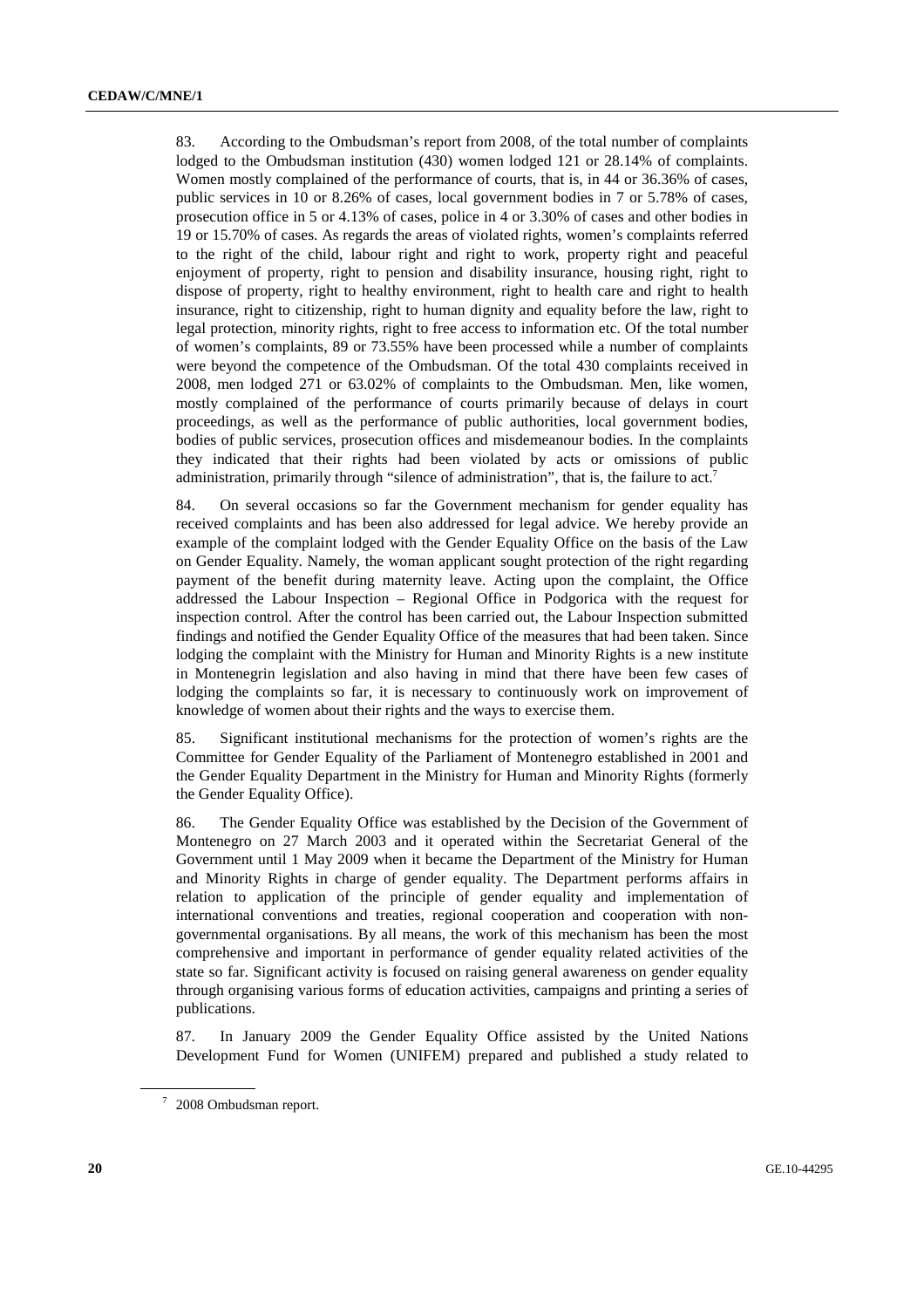preparation of the Comment to the Law on Gender Equality, which is the only one of that kind so far. The comment included not only the Law on Gender Equality, even though it devoted largest space to it, but also the outline of international legal regulations on discrimination and particularly an outline of the regulations of Montenegro which either directly or indirectly govern that same matter.

88. We may refer to several strategic documents regarding activities undertaken by the state which, among other things, relate to the promotion and improvement of the position of women. Thus, in July 2007 the Government adopted Action Plan for the Achievement of Gender Equality for the period 2008–2012 (obligation prescribed by the Law on Gender Equality) which represents a development document for implementation of the gender equality policy. Gender equality is also elaborated in the framework of the National Programme for Integration of Montenegro into the EU, National Strategy for Sustainable Development, National Action Plan for Employment 2008–2009, Strategy for Preserving and Improvement of Reproductive Health, National HIV/AIDS Strategy, National Youth Action Plan and Individual Partnership Action Plan with NATO. Gender equality is also contained in the Action Plan for the Reform of Local Government and Action Plan for Fight against Trafficking in Human Beings.

89. Cooperation has been established with international organisations in order to implement obligations of Montenegro under the Convention as efficiently as possible. Thus, the Government mechanism for gender equality cooperates with the OSCE Mission to Montenegro, UN thematic group for gender equality, UNDP Office in Montenegro, UNHCR Office in Montenegro, Council of Europe Office in Montenegro, Foundation Open Society Institute in Montenegro, Dutch Development Agency (SNV), Austrian Development Agency, Regional Centre for Gender Equality, UNIFEM Office in Belgrade, Konrad Adenauer Foundation and Eduardo Frei Foundation. In addition, cooperation was established with academic institutions, primarily the Faculty of Political Sciences, Faculty of Law and the "Mediteran" University.

90. Under the Law on Gender Equality all ministries and administrative bodies have appointed employees to perform the tasks of coordinators of activities regarding gender equality within their competence and to participate in preparation and implementation of the Action Plan. The Gender Equality Department regularly cooperates with the above mentioned coordinators in gender mainstreaming of Government policies.

91. In addition to the two national gender equality mechanisms (in the Parliament and the Government of Montenegro), the local gender equality mechanisms are also being established in ten municipalities that signed the Memorandum of Understanding with the Government (Nikšić, Bijelo Polje, Pljevlja, Berane, Cetinje, Kotor, Budva, Bar, Herceg Novi and Ulcinj). Persons trained to implement gender equality principles in the local community are employed in these municipalities, while commissions/councils for gender equality operate in municipal assemblies. At the moment, local action plans are in the development stage with the aim of achieving gender equality in mentioned municipalities.

92. One of the segments of the vocational training programme for civil servants and state employees implemented by Human Resources Management Authority is introduction of the gender equality principle in practice. The programme aims to introduce basic principles of gender equality and implementation of the Law on Gender Equality, as well as to provide guidelines for introduction of gender equality principle in practice. The programme has been implemented since 2007. In addition to the above mentioned programme, since its establishment the Government mechanism for gender equality has organized training for civil servants and state employees on various aspects of gender equality.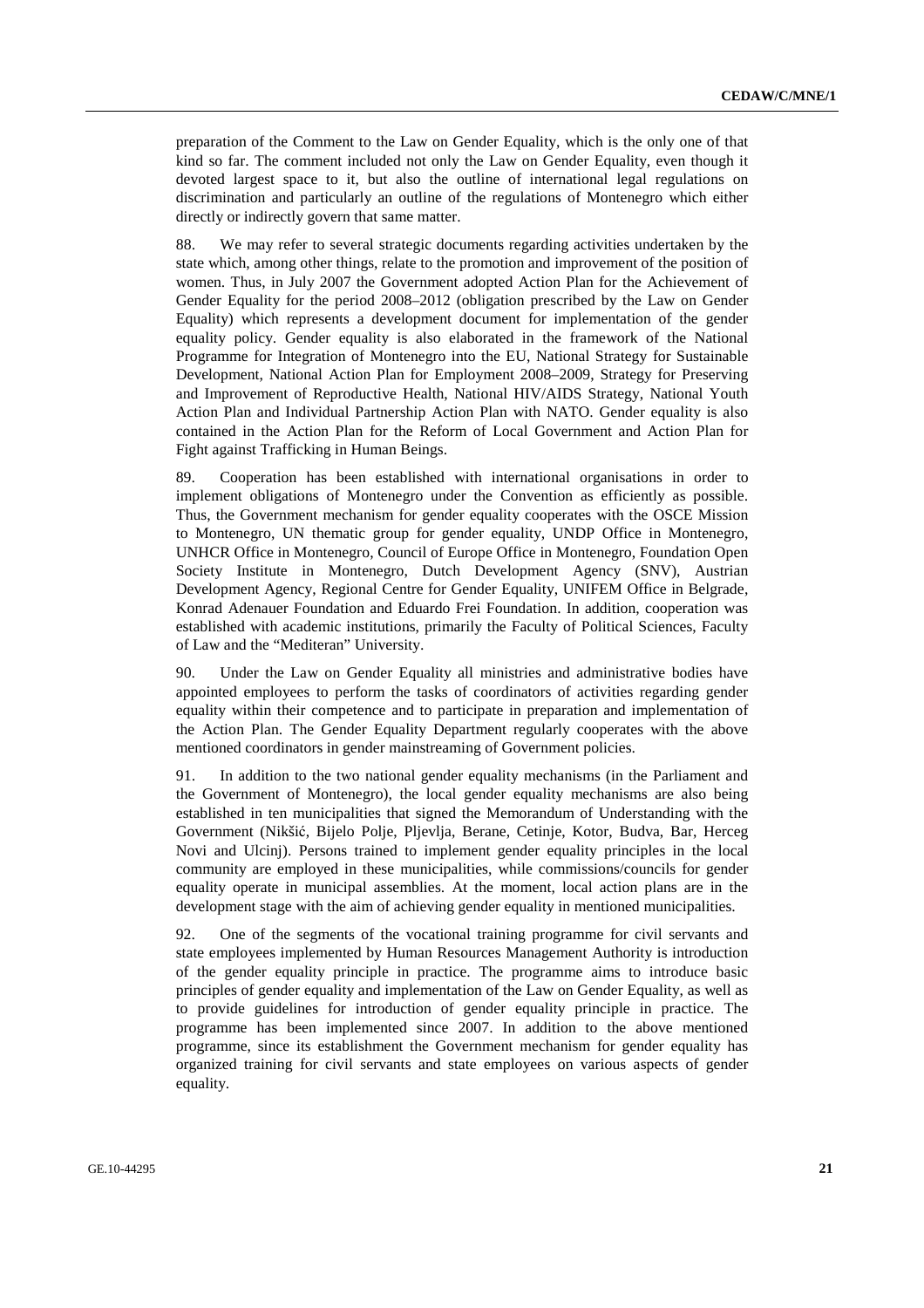93. Training of the Human Resources Management Authority in 2009 included 44% of male lecturers and 41% of female lecturers, while there were 62% of male trainees and 38% of female trainees.<sup>8</sup>

94. All job vacancies and public announcements published by the Human Resources Management Authority are written in gender sensitive language. In addition, all rulebooks on internal organisation and job descriptions of the ministries and other administrative bodies are written in gender sensitive language.

## **Article 3**

95. Formally and legally, women and men have equal access to legal and political processes, social services, health and medical care, education, programmes for literacy development, employment, property ownership and social welfare services. That is also confirmed by provisions of the laws in the section which gives comment to Article 1 of the Convention. It may be concluded therefore that the existing laws provide for the full development and emancipation of women and the same may be said for the principles proclaimed by the Constitution.

96. Practice reveals that generally women are less represented in politics which is perhaps the greatest obstacle to the exercise of women's rights as they are not able to participate in decision-making processes. This may be substantiated by the data on the number of councillors and MPs in municipal assemblies and the Parliament of Montenegro respectively. More details on this will be elaborated in Article 7. On the other hand, the number of women employed in some institutions and public authorities is far greater than the number of men employed therein and frequently there is far greater number of women employed on very important positions.

97. The Action Plans mentioned within the section on the second Article of the Convention are one of responses of the state to improve the position of women in Montenegro. In addition, there are several institutional mechanisms in Montenegro which either directly or indirectly should have impact on the change of the position of women in Montenegro.

98. Institutional mechanisms which are expected to contribute the most to the improvement of the position of women are certainly the Ombudsman, the Committee for Gender Equality of the Parliament and the Ministry for Human and Minority Rights. The Ombudsman performs such a role through the regular activity of the protection of rights and freedoms of those who believe that their rights have been violated by a regulation, act or omission of an authority. The Committee for Gender Equality of the present  $24<sup>th</sup>$ Parliament of Montenegro advocates for gender mainstreaming of laws in parliamentary procedure. As regards institutional mechanisms, we might also mention the Office against Trafficking in Human Beings which exists in Montenegro since 2001.

99. The Gender Equality Office organized a series of activities independently or in cooperation with domestic non-governmental or international organisations, of which the following are of particular relevance: regional conference on "Gender Equality as a Segment of Human Rights of the New Montenegrin Society" in November 2006; conference dedicated to the "Role of the Woman in Politics and Decision Making Processes – Legislative Framework" in March 2007; educational programmes on gender equality for civil servants and local government; trainings for women from political parties; seminar for MPs of Montenegro and employees in the technical service of the Parliament on

<sup>&</sup>lt;sup>8</sup> Data of the Human Resources Management Authority, October 2009.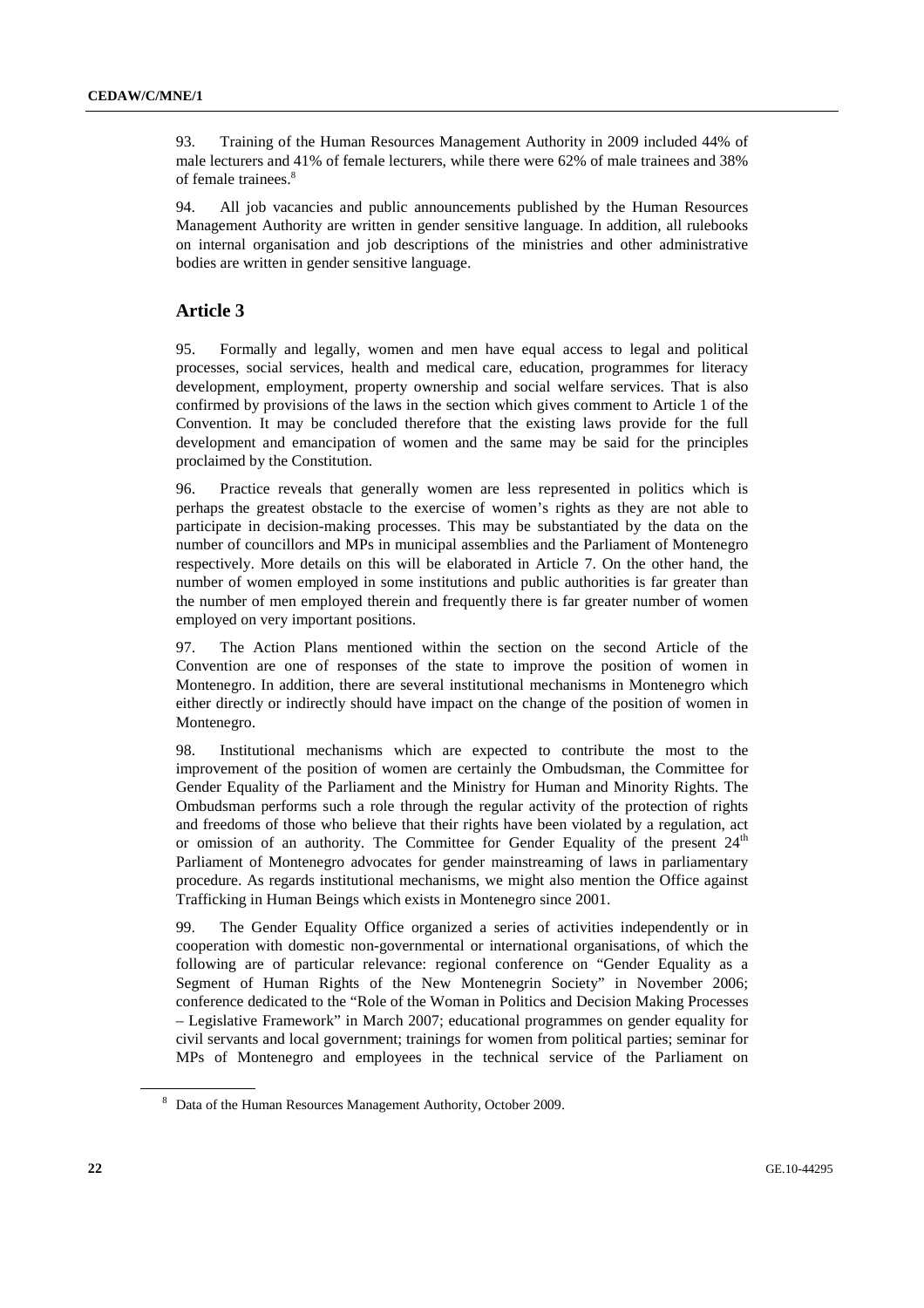"Responsibility for the Respect of Human Rights", conference on "Women on the Labour Market – Gender Perspective of the Labour Law" in July 2008; lecture for judges and associates of the Constitutional Court on "Legislative Framework of Gender Equality in Montenegro", campaign against the violence against women, campaign on the importance of achieving gender equality as well as many other activities.

A number of non-governmental organisations active in Montenegro considerably contribute with their projects to awareness raising about the need to respect women and their rights. Thus, the NGO "Anima" from Kotor is engaged in education and culture from the perspective of gender equality as well as in non-violence policy; the NGO "Women's Action" and the NGO "The League of Women Voters", the NGO "Women's Forum", the NGO "Women's Group Stella" and the NGO "Montenegrin Women's Lobby" are engaged in political empowerment of women; the NGO "Women's Action" is engaged in education of women journalists about gender equality, the NGO "Women's Action" and the NGO "Women's Alliance for Development" are engaged in economic empowerment of women and promotion of labour rights of women; the NGO "SOS Nikšić for Women and Children Victims of Violence" is engaged in addressing the needs of women from the rural areas and Roma women; the NGO "Nova" is engaged in feminist culture; the NGO "Women's Safe House", the NGO "SOS Nikšić", the NGO "SOS Podgorica", the NGO "SOS Bar", the NGO "SOS Berane" and SOS "Rožaje" are engaged in activities in the area of suppression of violence against women and children; the NGO "Montenegrin Women's Lobby" is engaged in activities in the area of fight against trafficking in human beings; the NGO "The House of Hope" is engaged in addressing the needs of single mothers; the NGO "Bona Fide" is engaged in development of gender equality at the local level and fight against violence against women; the NGO "Women for Better Tomorrow" and the NGO "Viva Vita" are engaged in women's human rights; the NGO "Centre for Roma Initiatives" and newly established informal network of RAE women deal with the position of Roma women in Montenegro; lastly, the NGO "Paraplegic Association of Montenegro" deals with position of women with disabilities. In addition to the above mentioned women's nongovernmental organisations in Montenegro, there is a number of non-governmental organisations implementing activities on women's empowerment and achievement of gender equality. The following ones are to be mentioned: Centre for Development of Non-Governmental Organisations, Centre for Civil Education, Centre for Monitoring, Centre for Democratic Transition, Nansen Dialogue Centre, Roma Scholarship Foundation, Women's Government, Institute for Strategic Studies and Prognoses and Centre for Entrepreneurship and Economic Development. The Government mechanism for gender equality has cooperated with non-governmental organisations since its establishment in 2003 in various areas concerning gender equality, such as education, health, violence against women, media and culture, political and economic empowerment of women etc. It is worthwhile to note that the Action Plan for The Achievement of Gender Equality gender equality has been developed in cooperation with 11 non-governmental organisations. The Forum for Dialogue with Civil Society in the Area of Gender Equality was established in March 2009 in order to establish dialogue and system of efficient and direct transfer and exchange of information, views and perspective between the Government and civil society. The Forum convenes at least three times a year and organizes work by thematic groups which are in compliance with the Action Plan for the Achievement of Gender Equality. Logistic and financial support to the meetings is provided by the Gender Equality Department of the Ministry for Human and Minority Rights.

101. The parliamentary commission for allocation of funds to non-governmental organisations allocated EUR 286,174.00 for projects of non-governmental organisations in 2006, of which EUR 11,000.00 or 3.88% were committed to women's non-governmental organisations. Of the total amount of EUR 283,675.00 in 2007, the amount of 8.700,00 or 3.07% was committed to women's non-governmental organisations.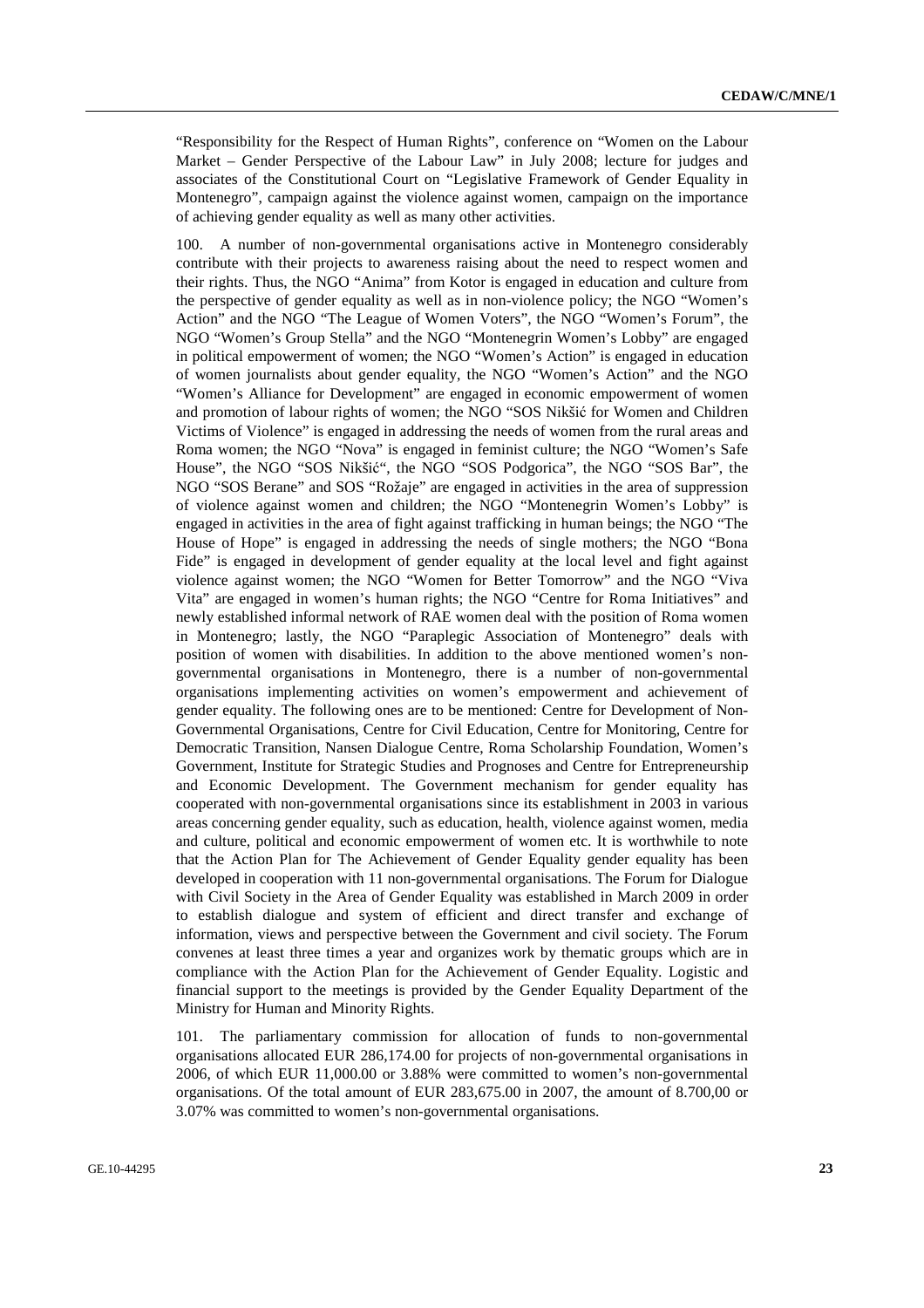102. For several years now the University of Montenegro has implemented a project in cooperation with the University in Oslo on introduction of gender studies in the curricula. A series of workshops, seminars and research projects has been organized at the Faculty of Philosophy under the project with the basic aim of better understanding and expanding knowledge on gender relations between the University professors and students on the Western Balkans. The school "Gender Studies" was organized at the Mediterranean University in March 2009 with assistance of the Gender Equality Office and in cooperation with the UNDP Office in Podgorica. Private university UDG also launched implementation of women' s studies in the framework of postgraduate Master studies. The NGO "Anima" has been implementing the programme "Women's Studies" since 2002 in order to develop women's self-awareness and feminist theory and to encourage active involvement of women in public life.

### **Article 4**

103. As it has been already mentioned in the section of the report on Articles 1–3 of the Convention, the laws in Montenegro do not place women at a disadvantage compared to men.

104. Official policy which is focused on accelerating equality between women and men is envisaged in the Action Plan for the Achievement of Gender Equality for the period 2008– 2012 defining priority areas of action in the mentioned period as follows: European integration, education, health, violence against women, economy and sustainable development, politics and decision making, media and culture and institutional mechanisms for creation and implementation of the gender equality policies. The Law on Gender Equality prescribes special measures for ensuring and promoting gender equality. By making reference to the provisions of the Law on Gender Equality, the Ministry for Human and Minority Rights, the Gender Equality Committee of the Parliament and the municipality of Bar in November 2009 addressed the Working Group for amendments to the electoral legislation with the initiative to introduce quotas (of 30%) for less represented sex in electoral legislation.

105. Article 9 of the Labour Law defines a positive measure where paragraph 2 specifies that provisions of laws, collective agreements and employment agreements concerning special protection and assistance to certain categories of employees, and particularly those concerning the protection of persons with disabilities, women during pregnancy and maternity leave and absence from work for the purpose of care for the child or special care for the child, as well as provisions concerning special rights of the parent, adoptive parent, guardian and foster parent shall not be considered discrimination.

106. In terms of special measures for the achievement of the equality between men and women, the survey "Condition of Women's Human Rights in Montenegro"<sup>9</sup> revealed that the highest percentage of women believes that the most important special measure for achievement of gender equality is introduction of payment and valuation of women's work at home (33.3% of women and only 19.2% of men). Major percentage of men (28.8%) selects the measure – an advantage to be granted to the women or men in jobs with traditional division to "male" and "female" occupations. Men at the age of 25–35 (32.4%) select "special incentive to the fathers to occupy themselves with children" as an important measure.

<sup>&</sup>lt;sup>9</sup> The survey was conducted by NGO "Anima" in cooperation with female students of Women` Studies and women activists of women's non-governmental sector, 2007.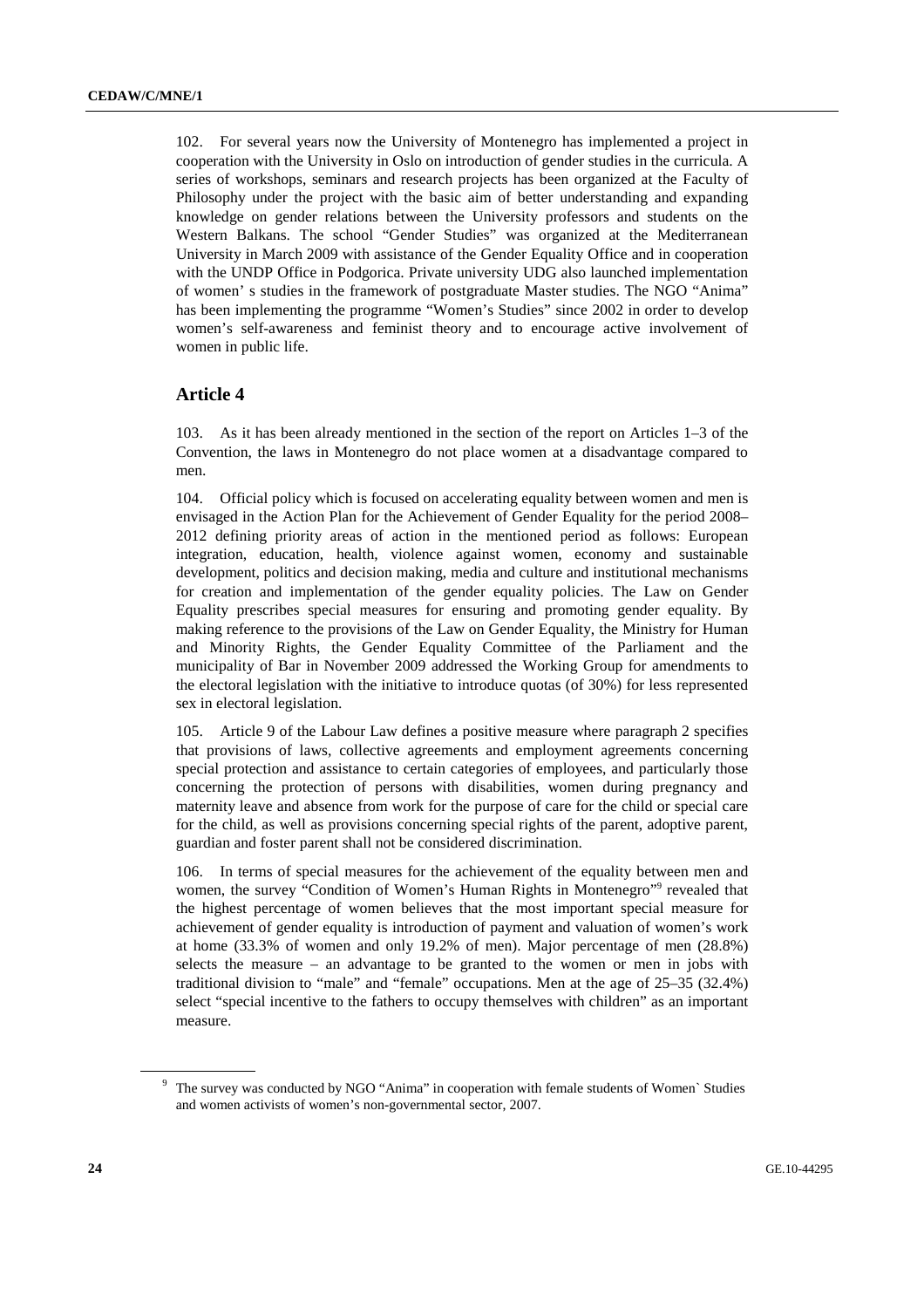## **Article 5**

107. According to the 2003 population census<sup>10</sup> in Montenegro there is a total of 162,153 families, 100,929 in urban areas and 61,224 in rural areas. There is the total of 30,456 spouses without children, 105,123 with children, 21,272 mothers with children and 5,302 fathers with children.

108. There were 3,462 marriages entered in 2006, 4,005 in 2007 and 3,445 in 2008, whereas there were 470 divorced marriages in 2006, 453 in 2007 and 460 in  $2008$ <sup>11</sup>

109. Montenegro still preserves and cherishes traditional division of domestic tasks and duties between sexes. Therefore, women still perform most of the domestic duties, which means that they are two times more burdened since they are also formally employed.

110. The survey "Gender Barometer – the Quality of Life of Men and Women"12 revealed that men and women on average spend most of their time on formal employment, but man somewhat more than women since they are more often employed. On average, men spend very much time on socialising and recreation. Collectively, they spend more time on socialising and recreation than on formal employment. The only activity where women spend more time than men is performance of domestic duties on which women spend on average 3.6 hours per day. If all the activities that may be considered "work" are summed up then women work on average 8.2 hours per day and men 6.6 hours which means that women work 20% more than men do. At the same time, they contribute to the house budget in reverse proportion precisely because they perform works without being paid for it. Over two thirds of women and men accept the view "that every good family has to know who the head of the family is." The view that every woman should be a good housewife is supported by 67% of men and 63% of women.

111. The Institute for Textbooks and Teaching Aids of Montenegro is launching a new series of textbooks while the textbooks designed for the nine year elementary school take care of gender sensitive language. In order to suppress gender stereotypes in the curricula, the Institute for Textbooks hired an expert commission that reacted in this area.

112. Civic education was introduced as a new, mandatory subject for the sixth and the seventh grade of elementary school. Gender equality and domestic violence are taught within this subject. Civic education is also taught from the first to the fourth grade as mandatory subject in high school. Around 1000 students in 19 out of 23 high schools decided to attend classes of civic education in the school year 2006/2007. Topics regarding gender equality are the following ones: Political Systems of My Country (which includes optional topic the Position and Gender Equality in Montenegro in Working and Local Environment); Tradition and Culture (operational goals – gender equality); Healthy Life Styles (operational goals – students should be introduced with and understand basic differences in relations between sexes in adolescence, social impact on sexual behaviour, transformation of manhood); Human Rights — Universal — Standards and Protection (optional topic: Feminism); Occupation, Profession and Gender (Gender equality – Discrimination in the Field of Gender); Position of the Woman and Gender Equality in Montenegro/Working/Local Environment – survey; Gender Equality – Discrimination in the Field of Labour (optional topic).

113. In August 2009 the Ministry of Health of Montenegro in cooperation with the UNICEF Office in Podgorica launched a three month campaign "First Years of Life – a

<sup>&</sup>lt;sup>10</sup> Statistical Office of Montenegro.

 $11$  Ibid.

<sup>&</sup>lt;sup>12</sup> The survey conducted for the Gender Equality Office by the Agency Altera MB, 2007.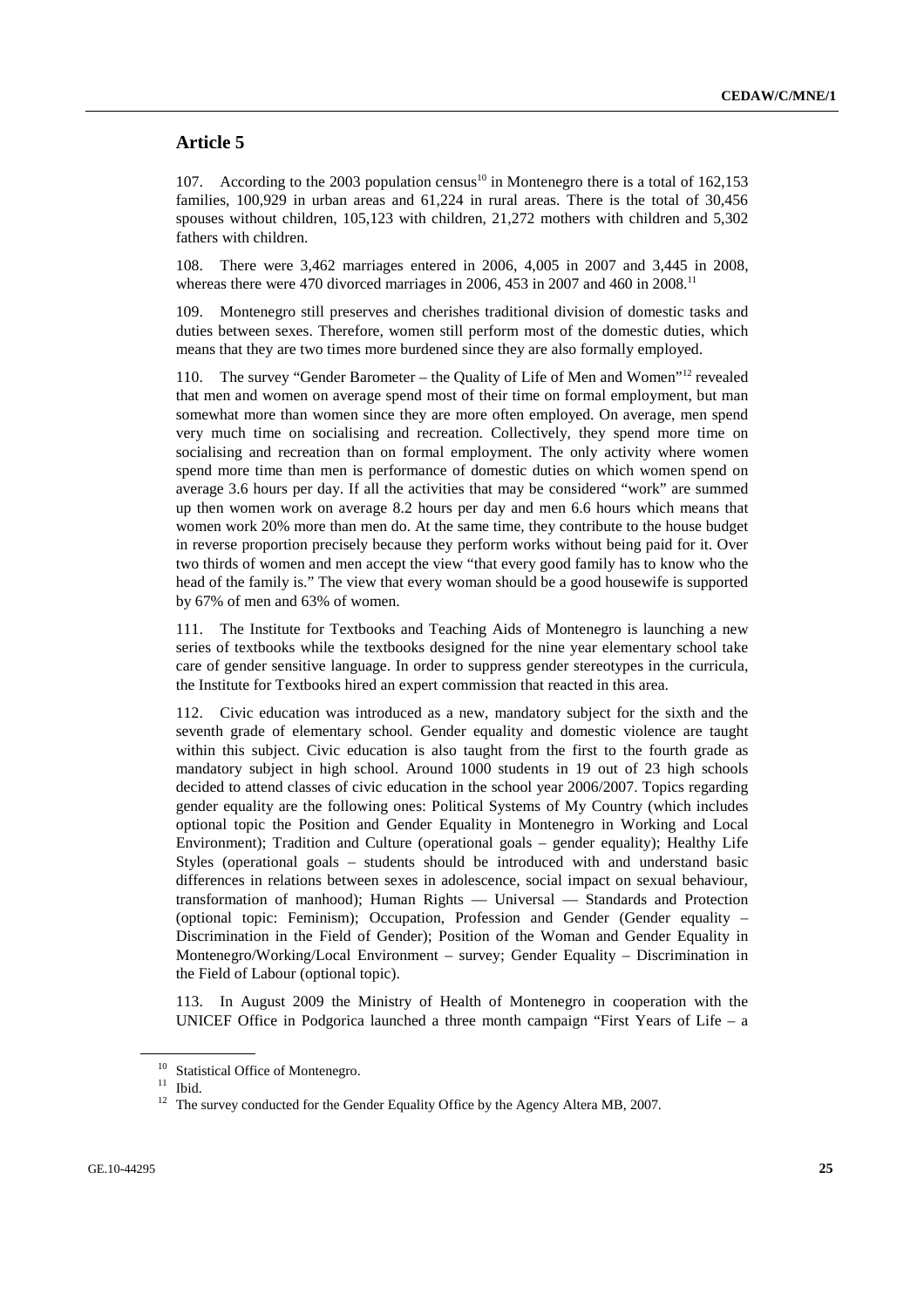Chance for Entire Life". The campaign aimed to raise awareness of parents and the public in Montenegro on the importance of breastfeeding, benefits of active involvement of fathers in upbringing of children, as well as the positive discipline of children, alternatives and physical punishment. In order to organize the campaign the survey was conducted on views and practice of parents of children below six years of age in Montenegro. According to the survey, 88% of persons taking care of the child are mothers, 9% are fathers, 2% are grandmothers, while the other guardians are represented in smaller percentage. A total of 92% of parents/guardians believe that involvement of the father in children's upbringing is important and as many as 82% believe it to be very important. The survey data reveal that only seven percent of fathers are involved in children's upbringing with regard to the first moral principles. Although the mother most frequently appears also in the role of the one who punishes children (70%), an increasing number of fathers (21%) also assume this role. In Roma families fathers are the ones who punish more frequently, in 39% of cases. Fathers participate significantly less in educational activities, but they spend much more time watching television with their children. When the parent/guardian has to leave the house for longer period of time, a greater number of them leave the child with the other parent (31%) or grand-mothers or grand-fathers (27%). Children in Roma families are frequently left with other adult relatives (8%), but there was also the answer that they leave children with brothers and sisters who are below 10 years of age (7%) which was almost not the case with general population. Persons taking care of children in Roma settlements considerably less observe the role of the father in upbringing of the child – merely two thirds believe his role to be important. $13$ 

114. Non-governmental organisations and institutional mechanisms for gender equality have worked on education of different target groups in the past decade (parties, media, civil servants and local government employees, trade unions, labour inspectors, judges etc.) and the general public about gender equality and elimination of stereotypes. Therefore, a number of seminars/workshops/trainings was organized in this field giving considerable contribution to the promotion of women's position in Montenegro and awareness raising about the need to mainstream gender perspective in all developments in the society.

115. Building upon the Constitution of Montenegro which lays down that everyone shall be entitled to the freedom of expression, the Montenegrin media laws (Law on Media, Law on Broadcasting, Law on Public Broadcasting Services of Montenegro) regulate this fundamental human right in more details.

116. The Law on Media prohibits publishing of information and opinions which promote discrimination, hatred or violence against a person or group of persons for their belonging or non-belonging to a race, religion, nation, ethnic group, sex or sexual orientation.

117. The Law on Broadcasting governs broadcasting and operation of electronic media as a specific form of exercise of the right to the freedom of expression based on the principles of freedom, professionalism and independence of electronic media, prohibition of any form of censorship or unlawful interference in their work, development of competition and pluralism in the field of broadcasting, objectivity, non-discrimination and public licensing procedure and other matters in the field of promotion of human rights and freedoms. In addition, Article 95 paragraph 3 of this Law prescribes obligation of the broadcaster to produce and broadcast programmes intended for all segments of the society without any discrimination and with particular regard to specific social groups such as children and the youth, minority ethnic groups, the disabled, those vulnerable in terms of social position and health etc.

<sup>&</sup>lt;sup>13</sup> The survey was conducted for UNICEF by Strategic Marketing Research, June 2009.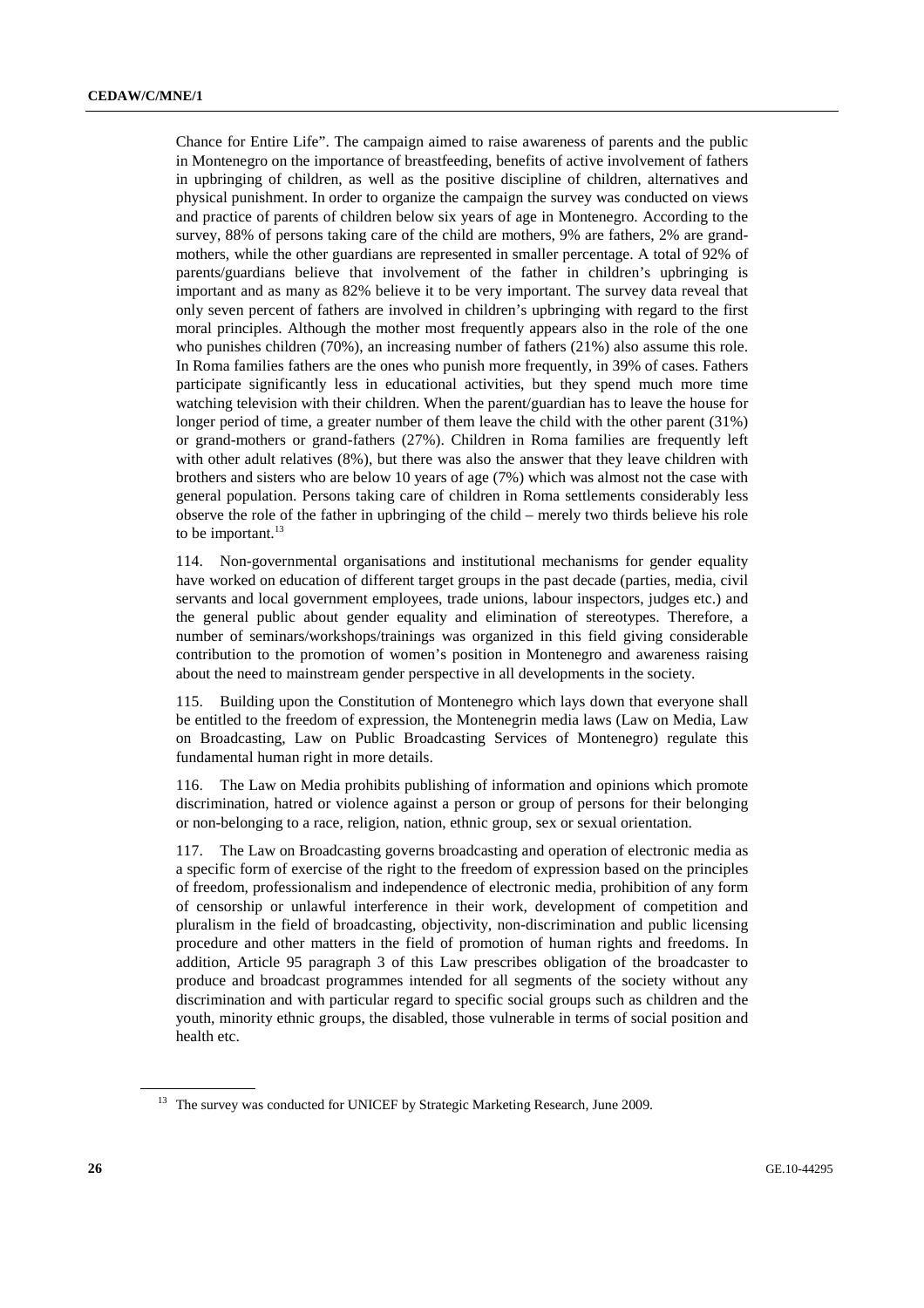118. Decision on the minimum broadcast standards in electronic media in Montenegro prescribes that programmes and their parts must be based on the respect for dignity and fundamental human rights and also stipulates that they, among other things, may not broadcast programmes which may obviously cause damage to the physical, mental or moral development of children and other vulnerable social groups.

119. Article 2 of the Law on Public Broadcasting Services "Radio of Montenegro" and "Television of Montenegro" prescribes that broadcasting services are engaged in production and broadcasting of programmes which meet public interest needs of all segments of the society in the field of informing regardless of their political, religious, racial or sexual affiliation and provide diverse informative services in a quality and timely manner. The basic mission of the Public Broadcaster "Radio and Television of Montenegro" (Radio televizija Crne Gore – RTCG) is contained in Article 9 of this Law which lays down the following: RTCG shall produce and broadcast programmes by applying high standards of professional ethics and quality without any form of discrimination or social differentiation. In addition and in compliance with this Law, transparent and participative process of decision making of RTCG bodies shall be ensured by participation of the representatives of civil society in the work of the Council. Two candidates for the Council members of total 9 are nominated by non-governmental organisations from the field of the protection of human rights and freedoms engaged in the exercise and protection of: national, gender and overall equality, right to healthy environment; consumer rights; rights of persons with disabilities or rights to education and social care (Article 28 of the Law on Public Broadcasting Services).

120. The Code of Journalists of Montenegro signed by representatives of all relevant journalism associations in Montenegro on 21 May 2002 specifies 12 fundamental principles to be followed by a journalist. Principle 5 states that "race, religion, nationality, ethnic affiliation, sexual orientation and family status of a person shall be mentioned by the journalist only if so needed for the purpose of informing." Guidelines for Implementation and Interpretation of Principle 5 of the Code state, among other things, that media may not publish material whose purpose is to disseminate hostility or hatred against people because of their race, ethnic background, nationality, sex, physical disabilities, religion of political affiliation.

121. The Law on Gender Equality prescribes the obligation of the media to promote gender equality in their programme concept. The media in Montenegro devote attention to gender equality. There is noticeable increase in coverage in print and electronic media on domestic violence and measures taken to protect women and children victims of violence. During the campaign "Sixteen Days against Violence against Women" the media are particularly willing to prepare coverage on the violence against women and domestic violence and to broadcast videos on television and radio jingles free of charge in support of the campaign. However, it is evident that both men journalists and women journalists are not sufficiently sensitive to gender equality and that media programmes frequently transmit patriarchal gender roles which restrict women to the private sphere only. It is also necessary to further work on the use of gender sensitive language in media since it is not yet fully used even though there is a good example of certain media using it continuously.

122. The Ministry of Culture, Sports and Media announces the annual competition for programmes and projects in media and media publishing activity in which the project "Gender Stereotypes and Media Culture" was approved in the framework of the theme Culture and Theory of Media.

123. The Criminal Code of Montenegro (Article 220) prescribes sanction for the criminal offence of domestic violence and violence in family community ("anyone who by use of violence and rude and inconsiderate conduct endangers tranquillity, physical or mental integrity of a member of his/her family or family community). In addition, the Government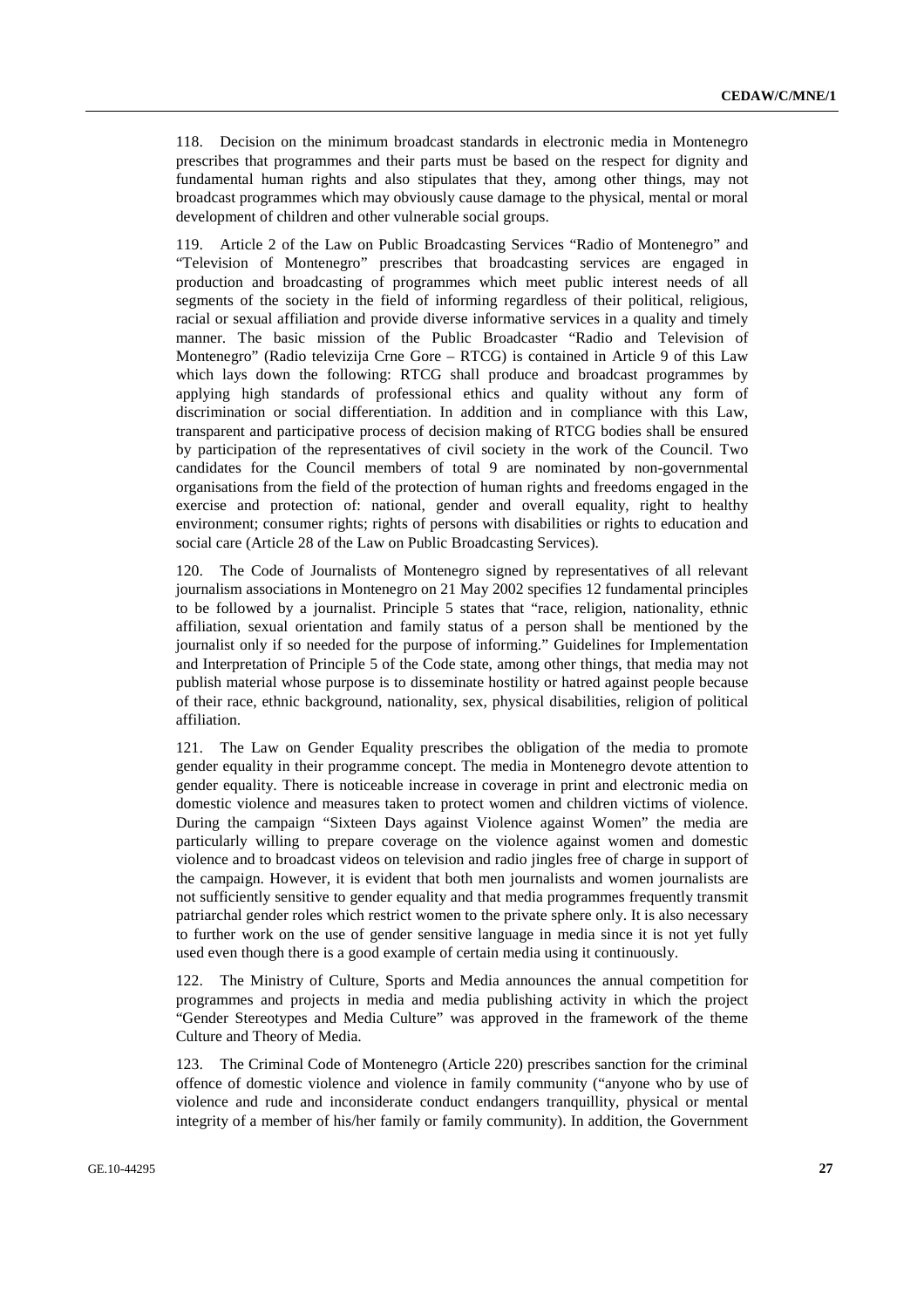of Montenegro approved a draft Law on Protection against Domestic Violence which prescribes the manner of protecting family members and other matters of relevance for the protection against family violence. The important innovation of this Law is urgent intervention.

124. The Police Directorate of Montenegro attaches particular attention to the victims of domestic violence and for that purpose it undertakes a series of actions to provide them an adequate assistance and support, to protect them and take all necessary measures to suppress violence. The rulebook on job descriptions, which has been implemented since 2007 has for the first time in regional offices of the Police Directorate, designed positions for police officers and police sergeants responsible for suppression of domestic violence.

125. The Special Post for the Suppression of the Criminal Offences of Domestic Violence has been set up in the Branch for the Suppression of Offences against Body and Life in the regional office in Podgorica in which three employees are hired to deal with this matter only. The Rulebook mentioned above also prescribes conditions to be met by police officers hired to perform these tasks as follows: university degree with minimum three years of working experience or college degree with eight years of working experience.

126. In addition to the efforts to specialize officers for criminal offences of domestic violence, through partnership cooperation with the Police Academy in Danilovgrad and non-governmental organisations (SOS Hotline among others) and aiming to provide education and raise awareness of police officers about the problems and consequences of domestic violence and the importance of preventive action and more efficient sanctioning of offenders, the Police Directorate supported a series of activities that had been launched by women activists from these organisations such as:

- Educational three-part seminars on domestic violence that have so far been attended by 238 officers of the Police Directorate, including managing structures
- Three-day seminars on building inter-professional cooperation and joint action (of the Police Directorate, Social Welfare Centre and the court, health institutions, local government and NGO) that have so far been attended by 67 officers
- Three-day education on domestic violence attended by 98 students (secondary school alumni of the Secondary Police School in Danilovgrad)
- Lectures and workshops for 125 employees of the police organized at the Police Academy in Danilovgrad

127. In 2007 the "SOS Hotline for Women and Children Victims of Violence" – Podgorica in partnership with the Gender Equality Office and Ombudsman organized the regional conference on "Institutional Mechanisms for the Protection against Domestic Violence and their Application". The conference gathered 50 representatives of the police, judiciary, Ombudsman office and NGOs in Montenegro, Serbia, Vojvodina, Kosovo, Bosnia, Croatia, Macedonia and Slovenia. The aim of the conference was to share experience in the field of positive practice and legislation governing protection against domestic violence. After closure of the conference the publication on information and results of the conference was published (speeches, comments, recommendations and conclusions).

128. The Memorandum of Understanding and Mandatory Joint Action was signed between the Police Directorate, Social Welfare Centre, Basic Court, local government, health care centres and SOS Hotline in the municipalities of Podgorica, Bijelo Polje, Ulcinj and Nikšić with the aim of developing necessary inter-professional cooperation in the field of domestic violence. When referring to the presence of domestic violence in Montenegro one may conclude that it is much more widespread that it is reported or presented in official statistics.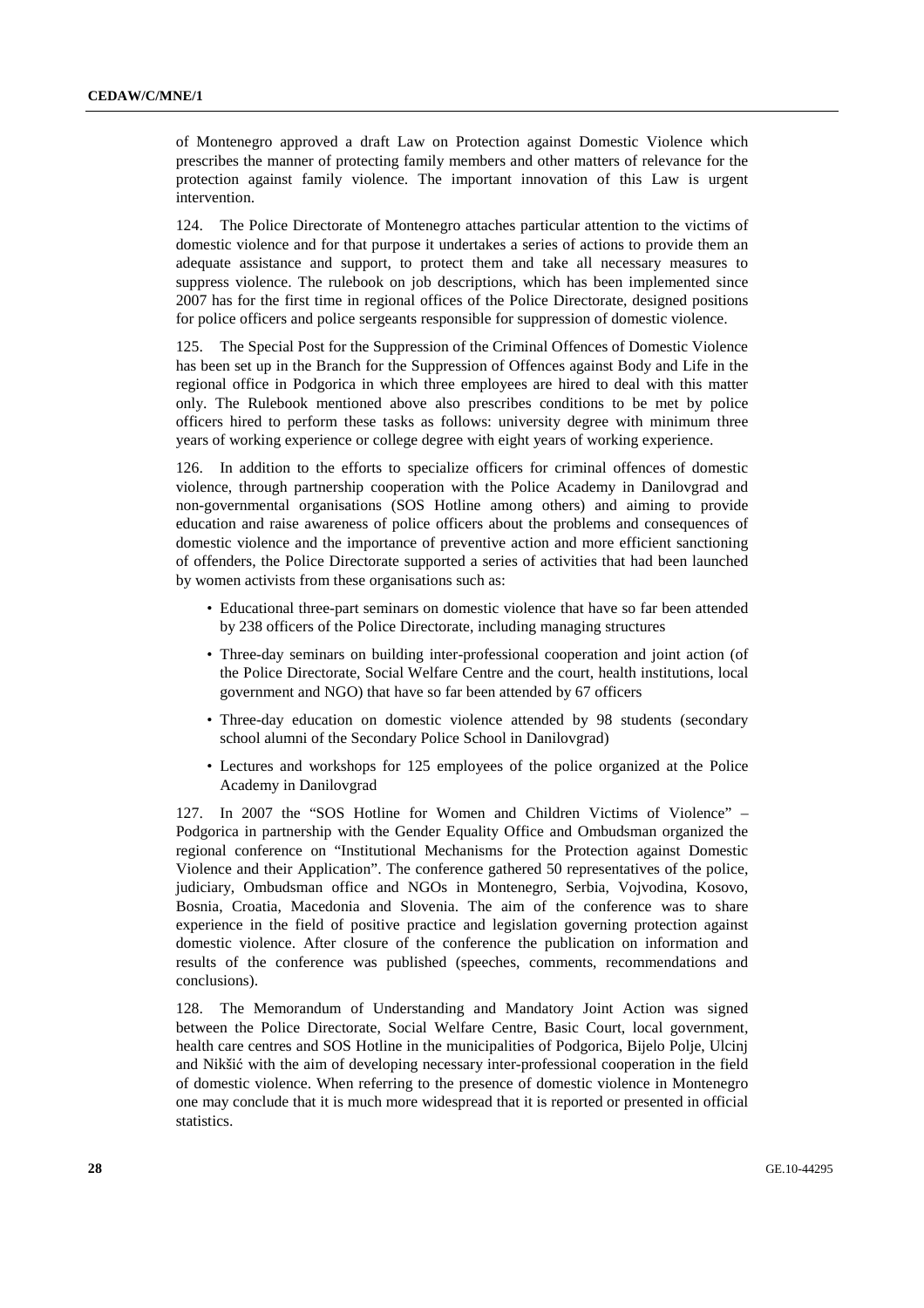129. In 2006, a total of 511 criminal offences of domestic violence and violence in family community were reported. A total of 499 criminal charges against 514 persons were filed to the competent prosecutors. Men accounted for 95% of cases, of whom 187 or 36.4% were recidivists. A total of 571 persons were victims of domestic violence, of whom 78% were women. Juveniles were recorded as victims of domestic violence in 53 cases, of which 50% of cases referred to the children below 14 years of age. In 2007, a total of 565 criminal offences of domestic violence and violence in family community were reported, which constitutes 10.5% increase compared to the previous year. A total of 556 criminal charges against 580 persons were filed to the competent prosecutors. Men accounted for 95% of cases, of whom 255 or 44% were recidivists. There were 676 victims of domestic violence of whom 493 or 72.90% were women. Juveniles were recorded as victims of domestic violence in 55 cases, of which 72% of cases included children below 14 years of age. In 2008, total of 507 (565) of criminal offences of domestic violence and violence in family community were reported, which constitutes 10.3% decrease compared to the previous year. A total of 503 criminal charges against 520 persons were filed to the competent prosecutors, where men accounted for 94%, of whom 212 or 40.80% were recidivists. There were 561 victims of domestic violence and violence in family community of whom 454 or 81% accounted for women. Juveniles were recorded in 47 cases as victims of domestic violence of which there were 25.5% of cases of children – juveniles below fourteen years of age. From January until November 2009 a total of 395 criminal offences of domestic violence and violence in family community were reported. A total of 394 charges against 406 persons were filed to the competent prosecutors. Of the total number of processed cases, 95% accounted for men of whom 144 were recidivists, while out of 429 victims of violence,  $359$  account for women.<sup>14</sup>

130. The number of women victims of violence recorded in the Social Welfare Centre in 2007 amounts 157, of that number 33 women are employed while 124 women are unemployed. The following is data on marital status and education of recorded victims.

|           |         | Marital status      |          |              |
|-----------|---------|---------------------|----------|--------------|
| Age       | Married | Common-law marriage | Divorced | <i>Other</i> |
| $18 - 35$ | 55      | 17                  |          |              |
| $35 - 50$ | 46      | 6                   | 11       |              |
| Over 50   | 9       |                     |          |              |

| Age       | Education         |                  |            |  |  |
|-----------|-------------------|------------------|------------|--|--|
|           | Elementary school | Secondary school | University |  |  |
| $18 - 35$ | 29                | 41               | Q          |  |  |
| $35 - 50$ | 34                | 27               |            |  |  |
| Over 50   | 10                | $\mathfrak{D}$   |            |  |  |

131. The number of women victims of violence recorded in the Social Welfare Centre in 2008 amounts to 177, of that number 41 women are employed, while 136 women are unemployed. The following is data on marital status and education of recorded victims:

<sup>&</sup>lt;sup>14</sup> Data of the Police Directorate.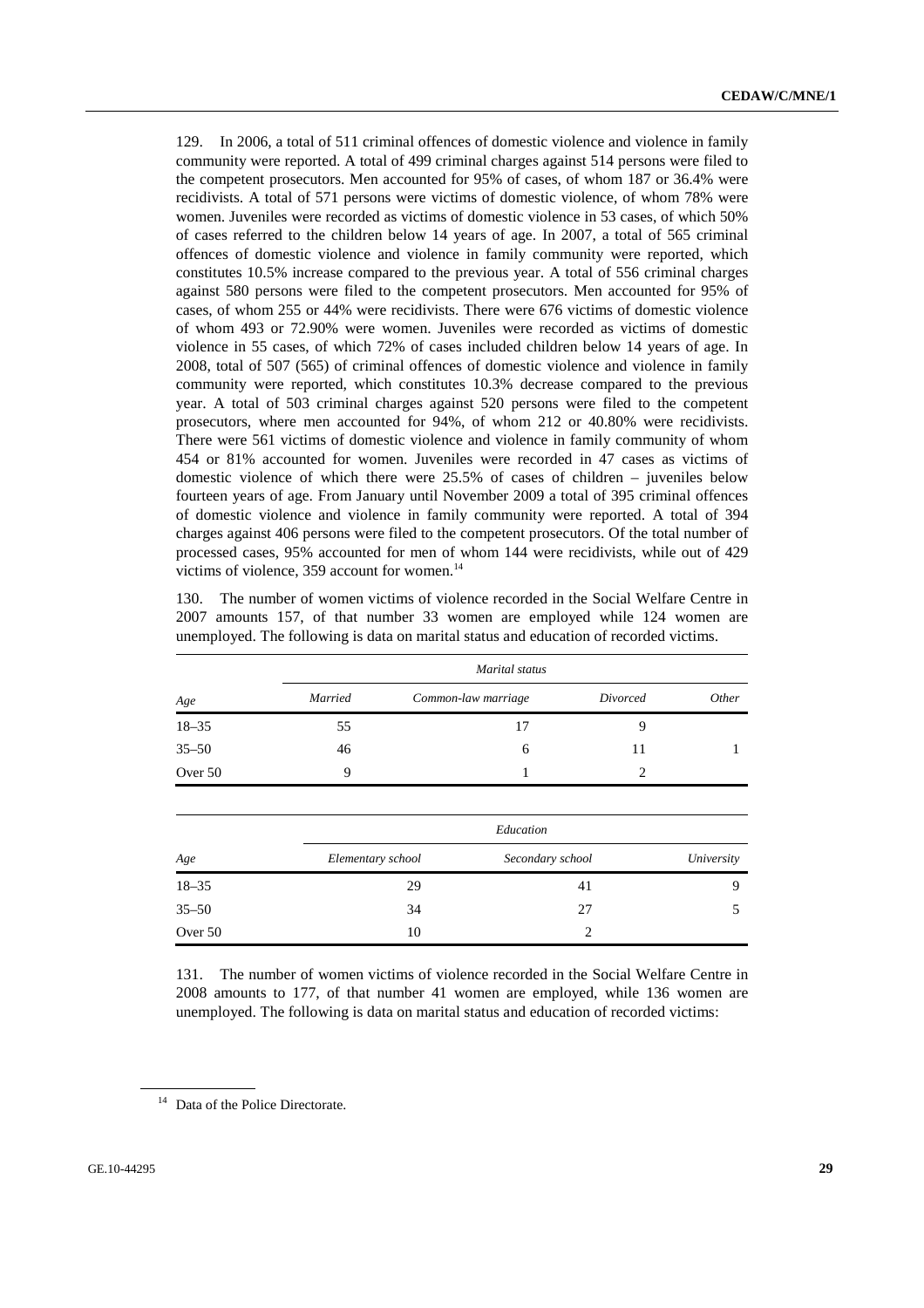|           | Marital status    |                     |                             |            |  |  |
|-----------|-------------------|---------------------|-----------------------------|------------|--|--|
| Age       | Married           | Common law marriage | Divorced                    | Other      |  |  |
| $18 - 35$ | 55                | 22                  | 11                          |            |  |  |
| $35 - 50$ | 57                | 5                   | 14                          |            |  |  |
| Over 50   | 9                 |                     | $\mathcal{D}_{\mathcal{L}}$ |            |  |  |
|           |                   |                     |                             |            |  |  |
|           |                   | Education           |                             |            |  |  |
| Age       | Elementary school | Secondary school    |                             | University |  |  |
| $18 - 35$ |                   | 42                  | 45                          | 5          |  |  |
| $35 - 50$ |                   | 38                  | 28                          | 5          |  |  |
| Over 50   |                   | 11                  | 3                           |            |  |  |

132. According to the data of the Supreme State Prosecutor's Office about the number of charges for certain criminal offences under the Criminal Code, there have been 1021 charges under Article 220 "Domestic Violence and Violence in Family Community" since Montenegro became independent.

133. Data from the survey "Gender Equality and Health of Women in Montenegro"15 reveal that violence of men against women who are their partners is quite present threatening their health. Out of 614 women surveyed, 565 or 92% of women had a husband or partner. A total of 372 or 65.80% of women with experience in marriage or partnership were exposed to some forms of violence originating from their husband or partner. A total of 43.9% of women regardless of their education experienced insults or something similar from their husband/partner that made them feel bad. There is highly statistically relevant correlation between employment and insults from the husband. In fact, 55.6% of housewives and 46.2% of unemployed women experienced insults from their husbands, but that happens considerably less frequently to financially independent women, employees and clerks, equalling 34.3%, and retired women, equalling 28%. A husband or partner slapped or hit 26.1% of women by using something. The employment status and education of women are highly correlated with the presence of this type of violence. Slaps and hits were experienced by 37.4% of housewives, but that happened considerably less to employed women and clerks, equalling 19.1%, that is, 42.1% of women with elementary school education and 9.3% of women with university education. A husband pushed or shoved 23.4% of women. A husband pulled by the hair and beat 7.6% of women, of whom every fifth completed elementary school and 9.3% of women completed university education. A husband threatened 3.4% of women with a weapon. A husband forced 6.6% of women to sexual intercourse against their will, while he physically attacked 4.5% of pregnant women during pregnancy. Abused women most frequently suffer violence of their husband without seeking help from anybody. Rarely do they seek help from their family members or institutions. As a result of violence of their husband, 13.6% of women from urban areas and merely 2.3% of women from rural settlements seek help from the police. Reasons for not seeking help and support to end violence of the husband are different. Most frequently the abused women themselves do not know why they are not seeking help and support, often it happens because of fear, shame or care for the children. In the escalation of violence, 44%

<sup>15</sup> Survey of the Senior Lecturer Dr. Jelena Radulović was conducted within the project "Gender, Violence and Democracy on the Western Balkans" implemented by the Centre for Gender Research at the University of Oslo and Faculty of Philosophy of the University of Montenegro, 2007.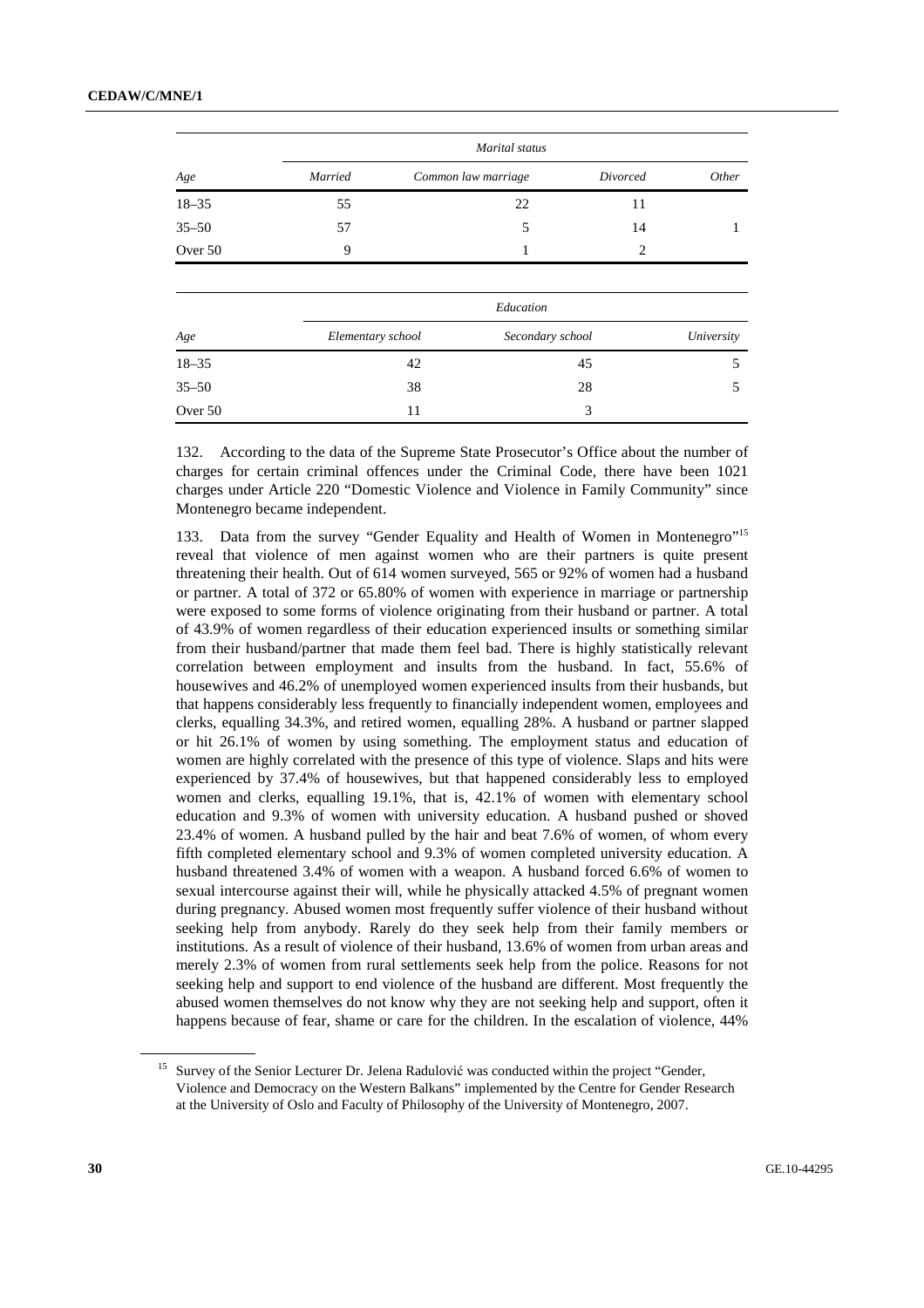left their homes at least for one night. It was done once by 27.5% of women and several times by 16.5% of women.

134. Since its establishment, the Government mechanism for gender equality has marked the campaign "Sixteen Days of Activism against Violence against Women" every year in cooperation with non-governmental and international organisations. The Gender Equality Office, the Organization for Security and Co-operation in Europe (OSCE) Mission to Montenegro, the Foundation Open Society Institute Representative Office in Montenegro (FOSI ROM) and the United Nations team for Montenegro (UNCT) for the first time jointly organized the campaign in 2008. This campaign was different from the previous ones because it invited men to get involved in the resolution of the problem by teaching future generations that violence is not the right way. The target group of this campaign are men — like fathers, coaches, teachers, uncles, brothers and mentors — who spend time with pre-teenage and teenage boys. The campaign was supported by the Water polo and Swimming Federation, the Basketball Federation, the Volleyball Federation and the Football Association of Montenegro that displayed slogans in space for advertisements and on banners during the games saying "To Be Strong Does Not Mean To Be Violent", "Domestic Violence Is Not Fair Play" and "You Are On The Move". Players wore t-shirts with the same slogans during the games. In addition, videos on television and radio jingles were broadcasted during the campaign conveying the same messages, billboards were set up in all municipalities in Montenegro, posters were distributed in various educational and health institutions in Montenegro and broadcasts were organized on public and private television to discuss this topic.

135. The non-governmental organisations "SOS Hotline for Women and Children Victims of Violence" have been active in Montenegro for more than a decade providing legal and psychological assistance to women victims of violence and keeping records on the number of phone calls from citizens. In January 2009, the "SOS Hotline" in Nikšić set up the Crisis Centre for Women where it provides accommodation to women victims of violence, as well as the legal assistance, psychological and health care and organizes a twenty-four hour phone line to help victims in crisis. The Gender Equality Department has established cooperation with SOS hotlines, particularly with "SOS Podgorica" and "SOS Nikšić", with which a set of joint projects has been implemented in terms of organisation of seminars and conferences, development of studies and reports on violence against women in Montenegro and the region. These organisations also significantly contributed to development of the Action Plan for the Achievement of Gender Equality in Montenegro, that is, its segment concerning violence against women. There is one shelter for women and children victims of violence in Montenegro run by the non-governmental organisation "Women's Safe House" since 1999. In addition to this shelter there is also the shelter for single mothers and unmarried mothers who are juvenile run by the NGO "The House of Hope" since 2009.

## **Article 6**

136. The criminal offence of trafficking in human beings (Article 444 of the Criminal Code of Montenegro ) was for the first time regulated in the Criminal Law of Montenegro (Official Gazette of the Republic of Montenegro 70/03, 13/04 and 47/06). Through this basic form of criminal offence, a wide range of actions has been defined as those treated as criminal offences of trafficking in human beings if they are performed for the purpose of forced labour, bringing into the position of servant, performance of criminal activity, prostitution or begging, use for pornography purposes and deprivation of a part of the body for transplantation or use in armed conflicts. The manners of commission of this criminal offence have also been determined including force or threat, misleading and keeping misled and abuse of trust. The Criminal Code also prescribes special forms of this criminal offence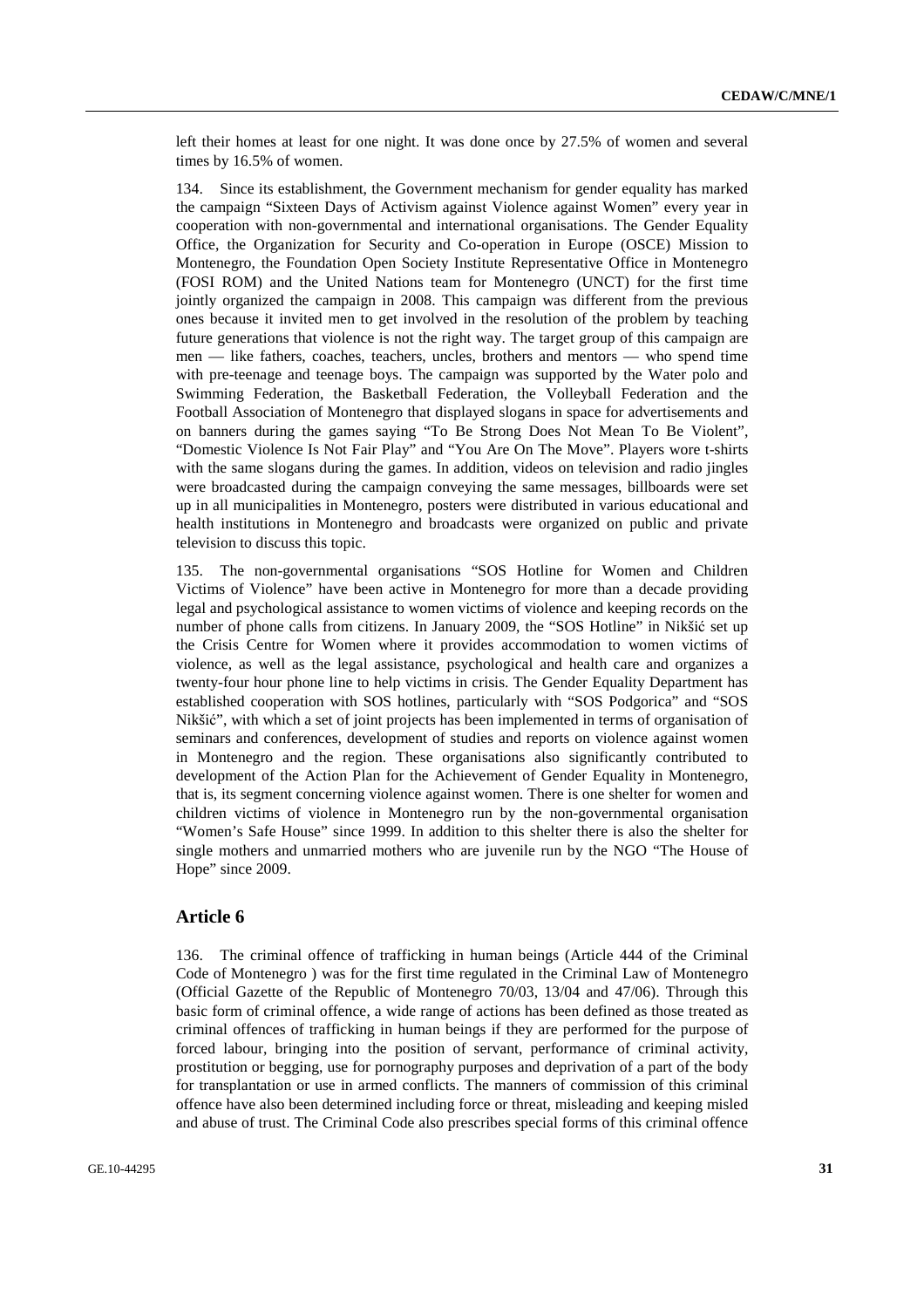if has been committed in relation to a juvenile, if grievous bodily injury was inflicted on a person during the commission or if the death of a person has occurred or if the offence has been committed in organized manner. The same group of criminal offences also prescribes the offences "Trafficking in Children for Adoption" and "Submission to Slavery and Transportation of Enslaved Persons".

137. The definition of the criminal offence of trafficking in human beings from Article 444 is taken over from the Palermo Protocol. We underline that if the criminal offence of trafficking in human beings and criminal offence of enslavement and transportation of enslaved persons has been committed on a juvenile such as act is considered an aggravating circumstance. Montenegrin legislation is thus harmonized with relevant international instruments in this field. The Criminal Code foresees a wide range of criminal offences which the injured party may refer to additionally if the offender committed several criminal offences with one action or more actions (concurrence of criminal offences), for instance trafficking in human beings and illegal border crossing. In such a case, the court will first determine penalties for each of those offences and impose a single judgment in accordance with Article 48 of the Criminal Code. Furthermore, if is impossible to prove necessary elements of the essence of a criminal offence of trafficking in human beings, the offender may be prosecuted for one or several relevant criminal offences (for instance, falsification of official documents and bribe giving).

138. Other laws and secondary legislation regulating trafficking in human beings in Montenegro are as follows: Criminal Code, Criminal Procedure Code, Law on State Prosecutor, Law on Witness Protection, Law on Police, Law on the Agency for National Security, Law on Foreigners and Agreement of Mutual Understanding.

139. Having in mind the fact that Montenegro is a transit country for trafficking in human beings this phenomenon does not have the character of the occurrence, but may be observed only at the level of individual cases. Official statistics on the number of filed criminal charges, prosecutions and judgments for the period 2003–2009 clearly indicate that the existing legal regulations are efficiently applied. In the period from 2004 until 1 June 2009 the Police Directorate filed 15 criminal charges for the criminal offence of trafficking in human beings under Article 444 of the Criminal Code of Montenegro and 1 criminal charge for the criminal offence of trafficking in children for adoption under Article 445 of the Criminal Code of Montenegro. In the same period, state prosecutors filed indictments against 38 persons for the criminal offence of trafficking in human beings under Article 444 of the Criminal Code of Montenegro and filed indictments against 6 persons for the criminal offence of trafficking in children for adoption under Article 445 of the Criminal Code of Montenegro. In the same reporting period, the competent courts passed the total of 17 judgments against 44 persons.<sup>16</sup>

140. Prostitution is not legalized in Montenegro and is punishable as a misdemeanour. The competent departments in the Police Directorate operate efficiently to quite a good extent in terms of preventive detection of this issue. In any case, we cannot and must not believe that we as a society are so efficient that we are completely immune from the prostitution problem which is present in all countries, while existence of this phenomenon should not be denied. Solicitation of prostitution is illegal and defined in the Criminal Code: d) Solicitation of Prostitution, Article 210: "Anyone who instigates or incites another person to prostitution or participates in handing over a person to another person in view of prostitution or who by means of media and other similar means promotes or advertises prostitution, shall be punished by a fine or an imprisonment sentence not exceeding one

<sup>&</sup>lt;sup>16</sup> Government Office for the Fight against Trafficking in Human Beings, 2009.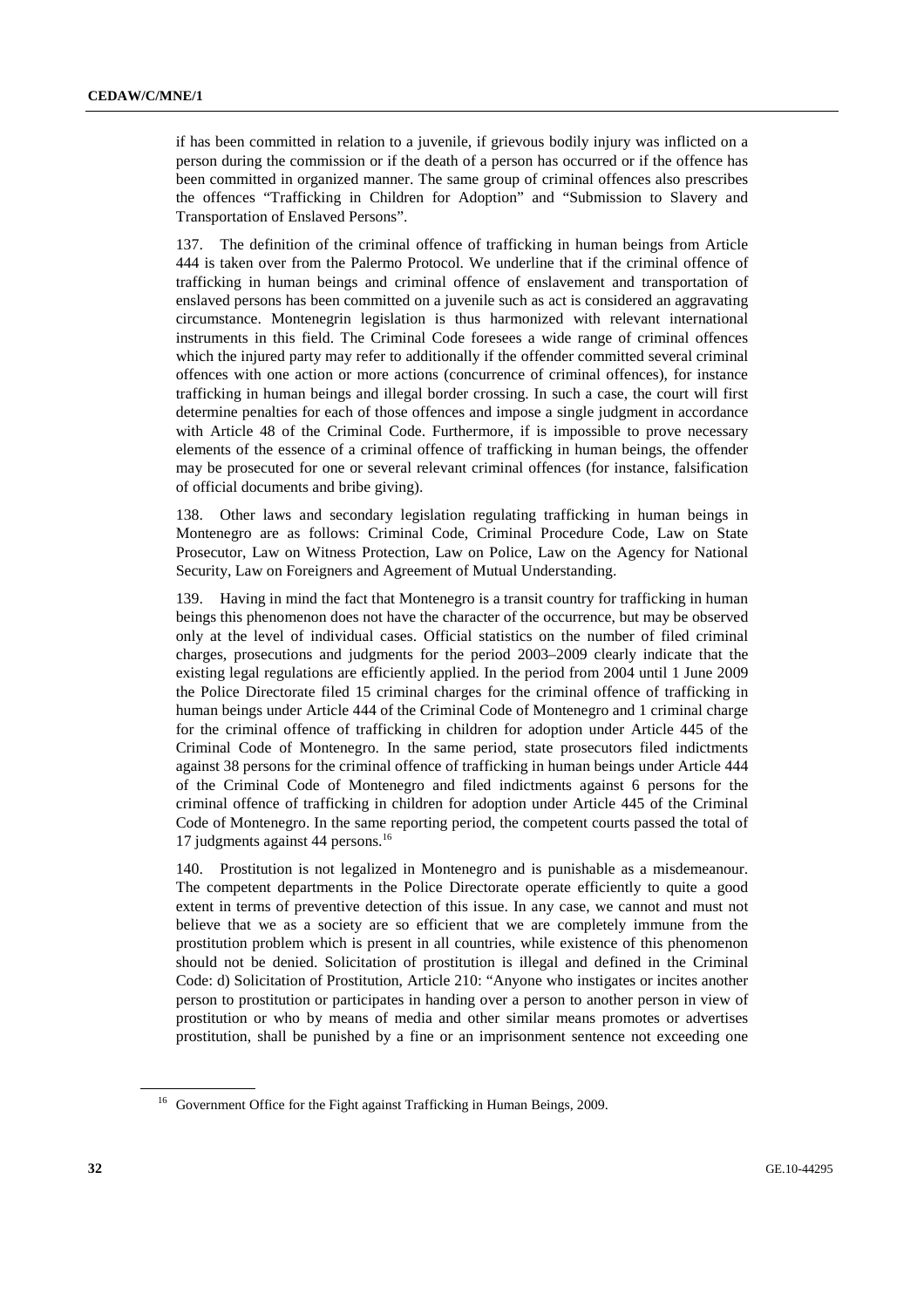year. Where an offence referred to in paragraph 1 of this Article was committed against a juvenile, the offender shall be punished by an imprisonment sentence of one to ten years."

141. Having in mind frequent cause and effect relation between the criminal offence of trafficking in human beings and illegal state border crossing, the Office for the Fight against Trafficking in Human Beings, in cooperation with the Ministry of Interior, closely monitors illegal migration cases by processing data at the higher level. Illegal migrants and smugglers are accommodated in the Government Shelter for the Victims of Trafficking where they are provided all the necessary care, protection and assistance during their stay in Montenegro until completion of investigative actions.

142. In accordance with the Action Plan which effectuates the priorities stated in the National Strategy for Fight against Trafficking in Human Beings, a considerable number of training sessions has been designed and delivered to the staff at the Employment Office. On the other hand, the Government Office has excellent cooperation with the International Organization for Migration Office in Podgorica which employs an officer who with the assistance of the police monitors all advertisements of various employment services and controls their validity.

143. The Criminal Code of Montenegro which has been in force since April 2004 comprises a special group of criminal offences against sexual freedom, such as the criminal offences of "Pimping and Enabling Sexual Intercourse, "Solicitation of Prostitution" and "Display of Pornographic Material".

144. As it has been mentioned, Montenegro is mainly a transit country for the victims of trafficking in human beings. In that regard we believe that cooperation needs to be reinforced with the countries recognized as countries of origin as well as those recognized as countries of final destination. Having in mind predominant international nature of the criminal offence of trafficking in human beings, the fight against this phenomenon may be efficient only if countries of origin and countries of final destination join their forces together.

145. Given that Montenegro is a tourist country, many preventive actions have been undertaken in order to avoid occurrence of sexual tourism. Over 200 hotels, travel agencies and transportation companies signed the "Code of Conduct for the Protection of Juveniles against Sexual Exploitation in Travels and Tourism" in the period from 2006 until today whereby they undertook to implement the following principles: 1) adopt common ethical principles in fight against commercial sexual exploitation of children; 2) train staff in the countries of origin and tourist destinations; 3) incorporate clauses in contracts with suppliers which contain usual statement of refusal of sexual exploitation of children; 4) provide information to travellers through catalogues, brochures, movies during summer time, passenger tickets, web pages etc. In addition, trainings are continuously organized for the staff that are able to perceive by nature of their job some kinds of atypical behaviour that would signal trafficking or sexual exploitation in terms of how to proceed in such situations and how to recognize them.

### **Article 7**

146. The electoral right is general and universal and exercised at elections. Article 45 of the Constitution guarantees the electoral right to every citizen of Montenegro of 18 years of age and above and with at least two years of residence in Montenegro. In addition to the criteria laid down by the Constitution, Article 11 of the Law on the Election of MPs and Councillors also prescribes business capacity of the citizens of Montenegro. Formally and legally, electoral right is not restricted by literacy and property status.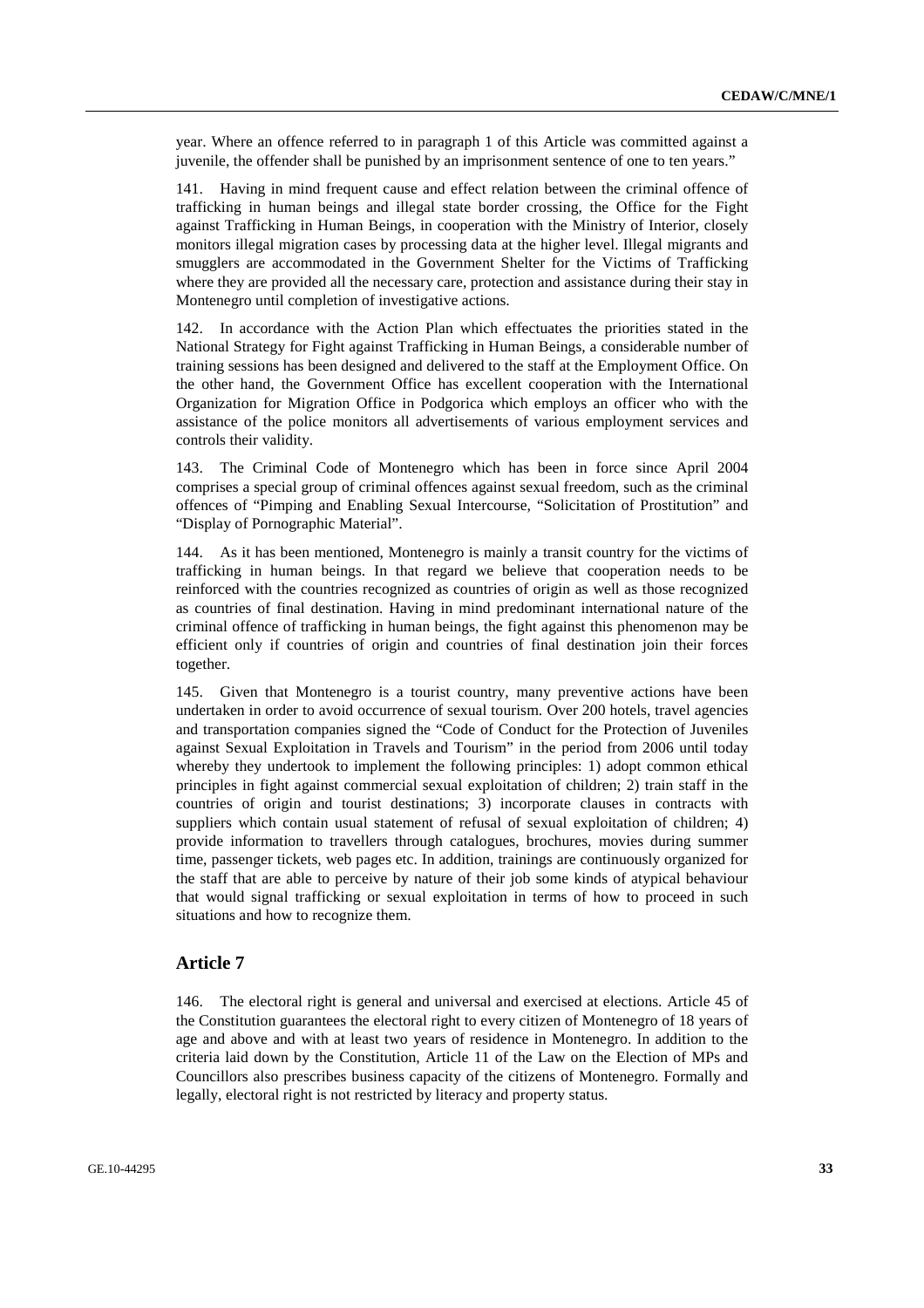147. Under the Law on Gender Equality, and in the scope of their competences the Parliament of Montenegro and the Government of Montenegro will apply gender equality principles and particularly the principle of gender balanced representation during elections and appointment to certain positions, establishment of working bodies and determination of the composition of official delegations. Article 12 of the Law prescribes that political parties, in their regulations, determine the methods and measures for the achievement of gender balanced representation of women and men within the bodies of the party, on the candidate lists for the election of MPs and councilors, in elected clubs of MPs and councilors and in election for management positions at all levels.

148. The Action Plan for the Achievement of Gender Equality (APAGE) elaborates in detail the activities to be undertaken in order to reinforce involvement of women in life of Montenegrin society, series of strategic goals has been defined as well as the tools for their achievement, strategic partners have been also recognized.

149. Data on participation of women in organisational structures of political parties reveal the low level of representation of women in their work as well as their weak representation on high positions which include decision-making. Data on participation of women in organisational structure of parties was collected by the Gender Equality Department, 2009. Data covers all the political parties, except the Democratic Union and the Albanian Coalition Perspective:

|                                | Presidency |                          | Head committee |       | Executive committee |                          | $Club$ of MPs |          |
|--------------------------------|------------|--------------------------|----------------|-------|---------------------|--------------------------|---------------|----------|
|                                | Total      | Women                    | <b>T</b> otal  | Women | <b>T</b> otal       | Women                    | <b>T</b> otal | Women    |
| Democratic Party of Socialists | 16         | 1                        | 139            | 24    | 10                  | 1                        | 34            | 4        |
| Social Democratic Party        | 14         | 2                        | 82             | 11    | 6                   | 1                        | 7             |          |
| Social People's Party          |            |                          | 107            | 9     | 36                  | 3                        | 16            | 3        |
| New Serbian Democracy          | 9          | $\overline{\phantom{0}}$ | 181            | 18    | 21                  | $\overline{\phantom{a}}$ | 8             |          |
| Movement for Changes           | 20         | 2                        | 85             | 19    |                     |                          | 5             | 1        |
| Democratic Union of Albanians  | 10         | 2                        | 30             | 5     |                     |                          |               |          |
| New Democratic Force – Forca   |            |                          | 19             | 3     |                     |                          |               |          |
| <b>Bosniak Party</b>           | 15         | 1                        | 65             | 3     | 5                   | $\theta$                 | 3             | $\Omega$ |
| Croatian Civil Initiative      | 9          |                          | 16             |       |                     |                          |               |          |

150. As to the parliamentary parties, there is only one woman in one party performing the function of the President of the party (Croatian Civil Initiative), while a woman performs the function of the Vice-President of the party in the Movement for Changes.

151. Programs of political parties do not contain specific measures for increase of the number of women in responsible positions that involve decision-making, although the majority of parties in their Statutes indicate promotion of gender equality as one of their fundamental goals. The Law on Political Parties stipulates that the Statutes of parties should include a way to ensure affirmative action to achieve gender equality in the procedure of appointment of the bodies of the party.

152. The parliamentary elections held on 31 March 2009 demonstrate the trend of decline in participation of women on parties' electoral lists. Percentage of women on electoral lists, Parliamentary elections 2009, data collected by the Gender Equality Department: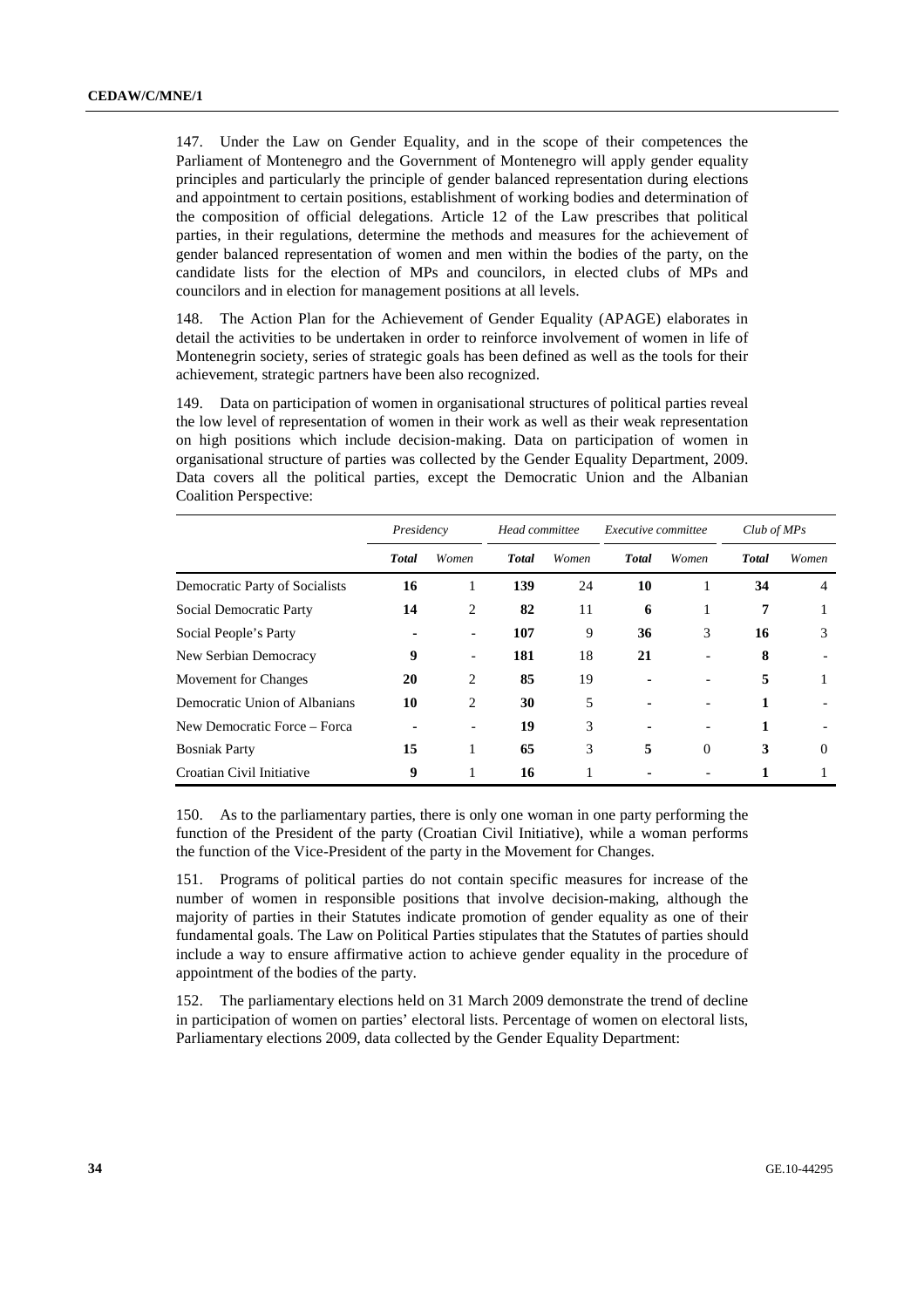| Title of Party/coalition                                       | <b>Total number</b> | Women<br>candidates | $\%$ |
|----------------------------------------------------------------|---------------------|---------------------|------|
| Coalition "European Montenegro – Milo Đukanović"               | 81                  | 12                  | 15%  |
| Socialist People's Party                                       | 81                  | 15                  | 18%  |
| Movement for Changes — We Can Do It — Nebojša Medojević        | 81                  | 18                  | 22%  |
| New Serb Democracy – Andrija Mandić                            | 81                  | 8                   | 10%  |
| People's Coalition NS i DSS Voice of the People                | 81                  | 17                  | 21%  |
| LP and DC - For Different Montenegro-Dr. Goran Batrićević      | 80                  | 16                  | 20%  |
| Serb National List – Rights for Serb                           | 81                  | 8                   | 10%  |
| Party of Pensioners and Disabled People of Montenegro          | 66                  | 1                   | 1.5% |
| OSS "For True Serbs"-Senior Lecturer Dr. Aleksandar Stamatović | 60                  | 8                   | 13%  |
| Coalition "Bosniaks and Muslims-Together, One"                 | 55                  | 14                  | 25%  |
| FORCA – Nazif Cungu                                            | 27                  | 4%                  | 15%  |
| Democratic Union of Albanians                                  | 31                  | $\overline{4}$      | 13%  |
| Montenegrin Communists                                         | 60                  | 5                   | 8%   |
| Albanian Coalition-Perspective                                 | 27                  | $\overline{4}$      | 15%  |
| Albanian list-Democratic Union Albanian Alternative            | 36                  | $\overline{4}$      | 11%  |
| <b>Total</b>                                                   | 929                 | 138                 | 15%  |

153. In the last parliamentary elections, out of total number of registered voters equalling 498,825 (80.44% of the total population) there were 250,165 women which accounts for 50.15%. The number of women MPs in the new Parliament remained unchanged compared to the previous one and out of the total of 81 MPs, there are 9 which accounts for 11%.

154. Only two women MPs in the Parliament of Montenegro have been appointed as Presidents of the Committee, that is the Committee for Gender Equality and the Committee for Health, Labour and Social Welfare. The Committee for Gender Equality demonstrates a somewhat greater representation of women, while the Committee for Security and Defence, the Committee for Economy and Finances, the Committee for Tourism and the Administrative Committee are without women.

### **Data collected by the Gender Equality Department, 2009**

| Working bodies at the Parliament of Montenegro                   | Number of<br>members | Number of<br>women |
|------------------------------------------------------------------|----------------------|--------------------|
| Committee for Constitutional Matters and Legislation             | 11                   | 2                  |
| Committee for Political System, Judiciary and Administration     | 12                   | 2                  |
| Committee for Security and Defence                               | 12                   |                    |
| Committee for International Relations and European Integration   | 14                   |                    |
| Committee for Economy, Finance and Budget                        | 13                   |                    |
| Committee for Human Rights and Freedoms                          | 13                   | 3                  |
| Committee for Gender Equality                                    | 10                   |                    |
| Committee for Tourism, Agriculture, Ecology and Spatial Planning | 12                   |                    |
| Committee for Education, Culture, Science and Sports             | 10                   |                    |
| Committee for Health, Labour and Social Welfare                  | 10                   |                    |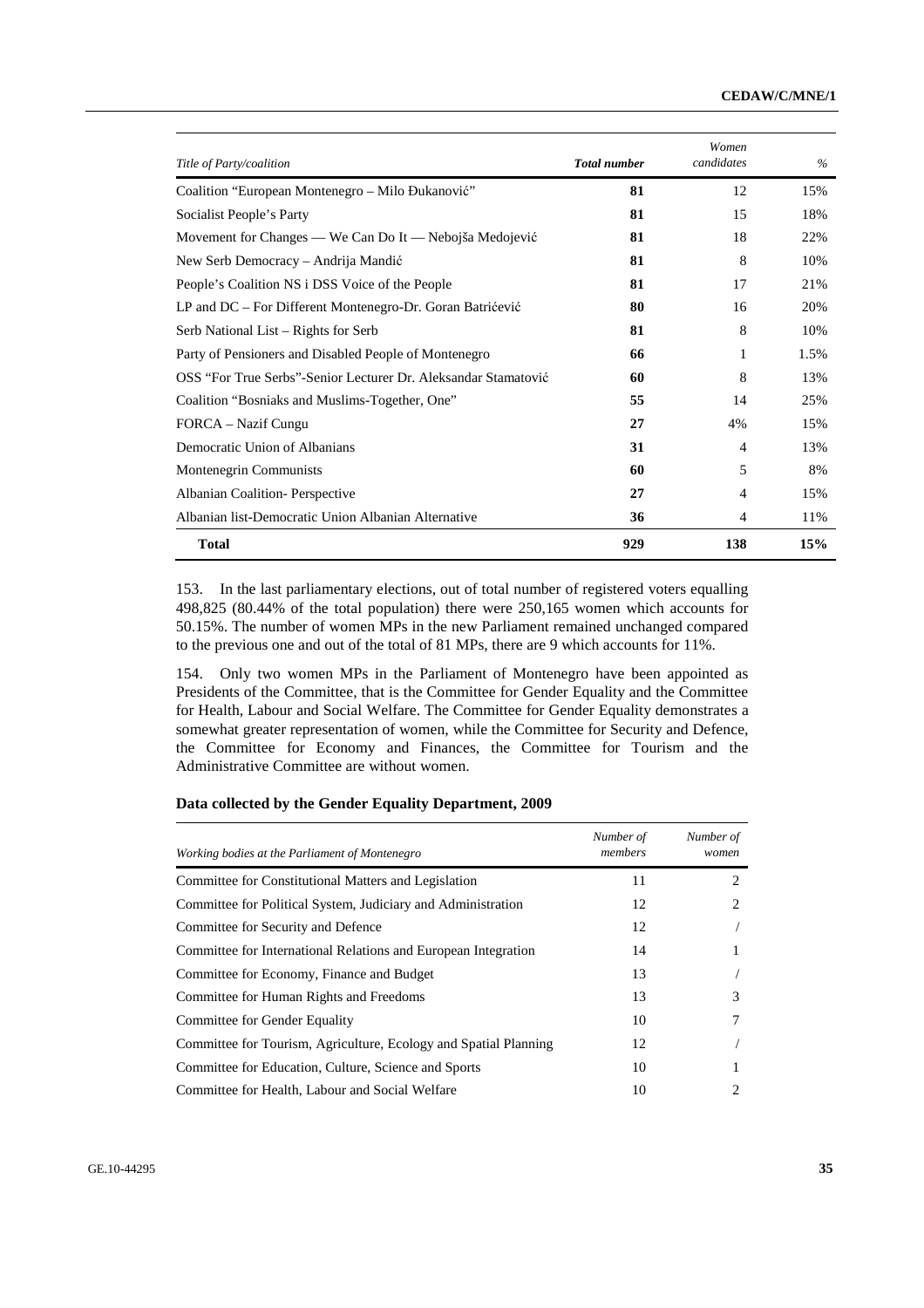| Working bodies at the Parliament of Montenegro                    | Number of<br>members | Number of<br>women |
|-------------------------------------------------------------------|----------------------|--------------------|
| Administrative Committee of the Parliament                        | 12                   |                    |
| Commission for Monitoring and Control of Privatisation Procedures |                      |                    |

155. A man runs the National Council for European Integration, while out of 28 members of the Councils, there are 7 women which accounts for 25%.

156. Data at the level of local government also reveals a low percentage of women's representation in decision making positions. Only in one municipality, a woman serves as Mayor of the municipality. In the total 21 municipalities, two women serve the position of Deputy Mayor of the municipality. Women are the Speakers of Municipal Assemblies in 4 municipalities. Women perform the function of Chief Administrator in two municipalities, while one woman performs the function of City Manager in one municipality. The Council for Gender Equality as a working body has been set up by Municipal Assemblies of Budva, Kotor, Bar, Nikšić and Cetinje. A very small number of women councillors in Municipal Assemblies is also evident. At the level of the local government as well, women predominantly occupy positions in sectors related to the areas of family, culture and education. The following is data on the number of men councillors and women councillors in municipal assemblies in Montenegro. The data was collected by the Gender Equality Department, 2009.

|              | Councillors  |                |               |
|--------------|--------------|----------------|---------------|
| Municipality | <b>Total</b> | Women          | $\frac{6}{6}$ |
| Tivat        | 32           | $\overline{7}$ | 21.8          |
| Mojkovac     | 31           | $\overline{4}$ | 13%           |
| Plužine      | 31           | $\overline{4}$ | 13%           |
| Ulcinj       | 33           | 2              | 6%            |
| Play         | 32           | 3              | 9%            |
| Herceg Novi  | 35           | 7              | 20%           |
| Cetinje      | 33           | $\overline{4}$ | 12%           |
| Pljevlja     | 35           | $\sqrt{2}$     | 5%            |
| Andrijevica  | 31           | $\mathbf{1}$   | 3%            |
| Žabljak      | 31           | 6              | 19%           |
| Nikšić       | 41           | $\overline{4}$ | 9%            |
| Berane       | 35           | $\overline{2}$ | 5%            |
| Danilovgrad  | 33           | 6              | 18%           |
| Rožaje       | 33           | 3              | 9%            |
| Bijelo Polje | 38           | $\overline{4}$ | $10\%$        |
| Kolašin      | 31           | 6              | 19%           |
| Bar          | 36           | 5              | 14%           |
| Budva        | 32           | $\overline{7}$ | 21%           |
| Kotor        | 33           | $\tau$         | 21%           |
| Podgorica    | 55           | $\,8\,$        | 14%           |
| <b>Total</b> | 724          | 92             | 12.7%         |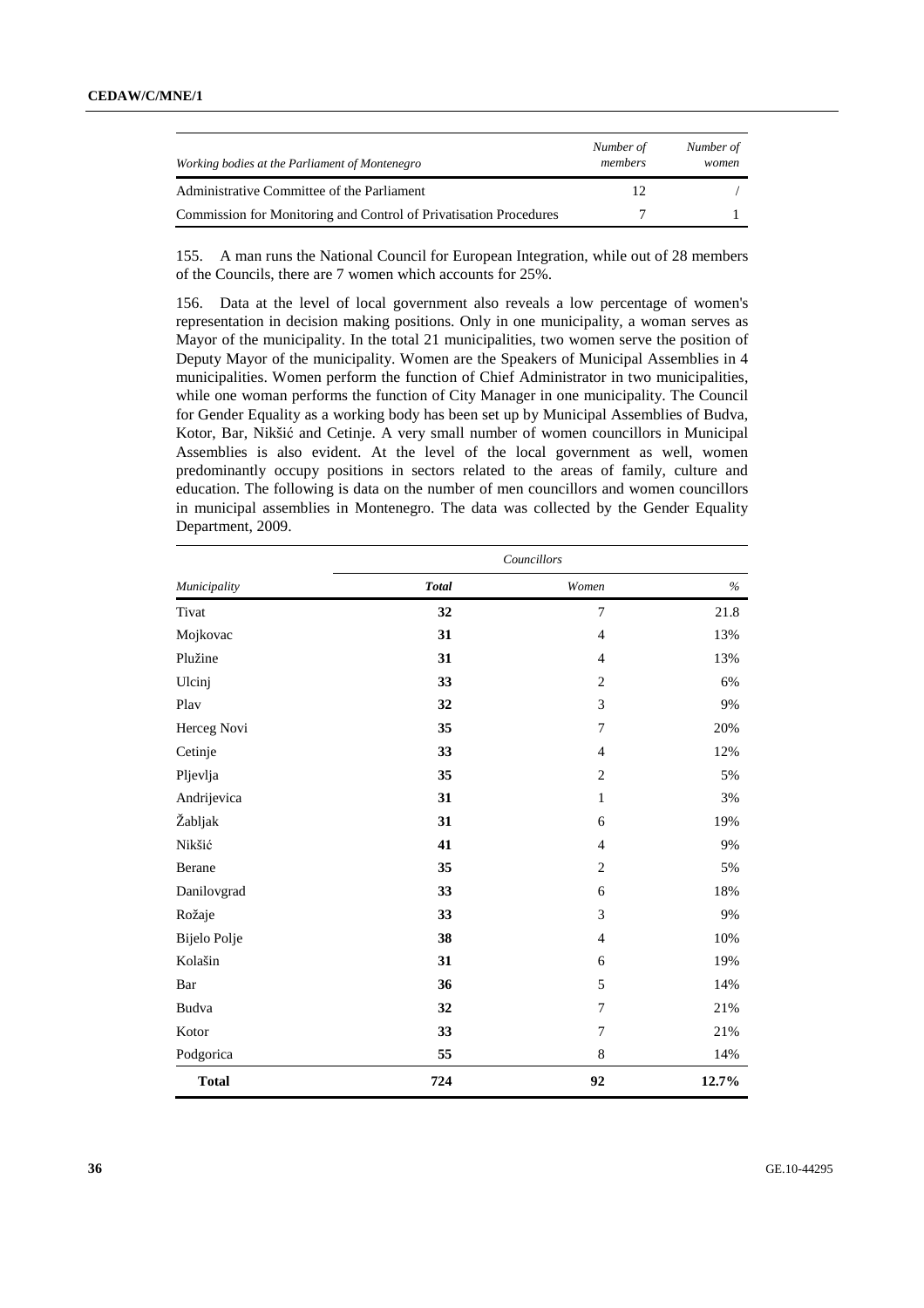| No.            | Court                          | No. of women<br>judges | <b>Total number</b><br>of judges | President of<br>the Court | Percentage<br>of women |
|----------------|--------------------------------|------------------------|----------------------------------|---------------------------|------------------------|
| $\mathbf{1}$   | Supreme Court                  | 6                      | 15                               | woman                     | 40%                    |
| 2              | <b>Administrative Court</b>    | 3                      | 9                                | man                       | 33.3%                  |
| 3              | Appellate Court                | 5                      | 9                                | man                       | 55.5%                  |
| $\overline{4}$ | Commercial Court Bijelo Polje  | 1                      | 5                                | man                       | 20%                    |
| 5              | Commercial Court Podgorica     | 13                     | 19                               | man                       | 68.42%                 |
| 6              | Higher Court Bijelo Polje      | $\overline{2}$         | 15                               | man                       | 13.32%                 |
| 7              | Higher Court Podgorica         | 23                     | 34                               | man                       | 67.64%                 |
| 8              | <b>Basic Court Bar</b>         | $\overline{4}$         | 12                               | man                       | 33.3%                  |
| 9              | <b>Basic Court Berane</b>      | 5                      | 10                               | man                       | 50%                    |
| 10             | Basic Court Bijelo Polje       | 8                      | 13                               | man                       | 61.53%                 |
| 11             | Basic Court Cetinje            | $\overline{c}$         | 5                                | man                       | 40%                    |
| 12             | <b>Basic Court Danilovgrad</b> | 1                      | $\overline{\mathbf{4}}$          | man                       | 25%                    |
| 13             | Basic Court Herceg Novi        | 5                      | $\boldsymbol{9}$                 | woman                     | 55.5%                  |
| 14             | Basic Court Kolašin            | $\overline{2}$         | $\overline{\mathbf{4}}$          | man                       | 50%                    |
| 15             | <b>Basic Court Kotor</b>       | 7                      | 14                               | man                       | 50%                    |
| 16             | Basic Court Nikšić             | 8                      | 17                               | man                       | 47.05%                 |
| 17             | <b>Basic Court Play</b>        | 1                      | 3                                | man                       | 33.3%                  |
| 18             | Basic Court Pljevlja           | 6                      | 8                                | man                       | 75%                    |
| 19             | Basic Court Podgorica          | 23                     | 37                               | man                       | 62.16%                 |
| 20             | Basic Court Rožaje             | 1                      | $\overline{\mathbf{4}}$          | man                       | 25%                    |
| 21             | Basic Court Ulcinj             | $\Omega$               | 5                                | man                       | 0%                     |
| 22             | Basic Court Žabljak            | $\Omega$               | 3                                | man                       | 0%                     |

157. There is a significant number of women in judicial power. Women perform function of the Supreme State Prosecutor and President of the Supreme Court. The following is data on participation of women in courts (source: Judicial Council as on 31 December 2009).

158. The Judicial Council is run by a woman, while out of 9 members 3 are women. The Prosecutorial Council has 10 members, of whom 4 are women.

159. The State Electoral Commission has 16 members, of whom 6 are women accounting for 37.5%. Data on the number of women in municipal electoral commissions reveal on average a low level of women's participation, although there are municipalities in which women account for more that half of members.

|                |              | Municipal electoral commissions |                               |              |            |
|----------------|--------------|---------------------------------|-------------------------------|--------------|------------|
| No.            | Municipality | Men                             | Women                         | <b>Total</b> | % of women |
|                | Andrijevica  | 20                              | $\mathcal{D}_{\mathcal{L}}$   | 22           | 9.1        |
| 2              | Bar          | 12                              | 6                             | 18           | 33.33      |
| 3              | Berane       | 5                               | $\mathfrak{D}_{\mathfrak{p}}$ | 7            | 28.58      |
| $\overline{4}$ | Bijelo Polje | 14                              | 2                             | 16           | 12.5       |
|                | Budva        |                                 | $\overline{4}$                | 11           | 36.36      |

 **Data collected by the Gender Equality Department, 2009**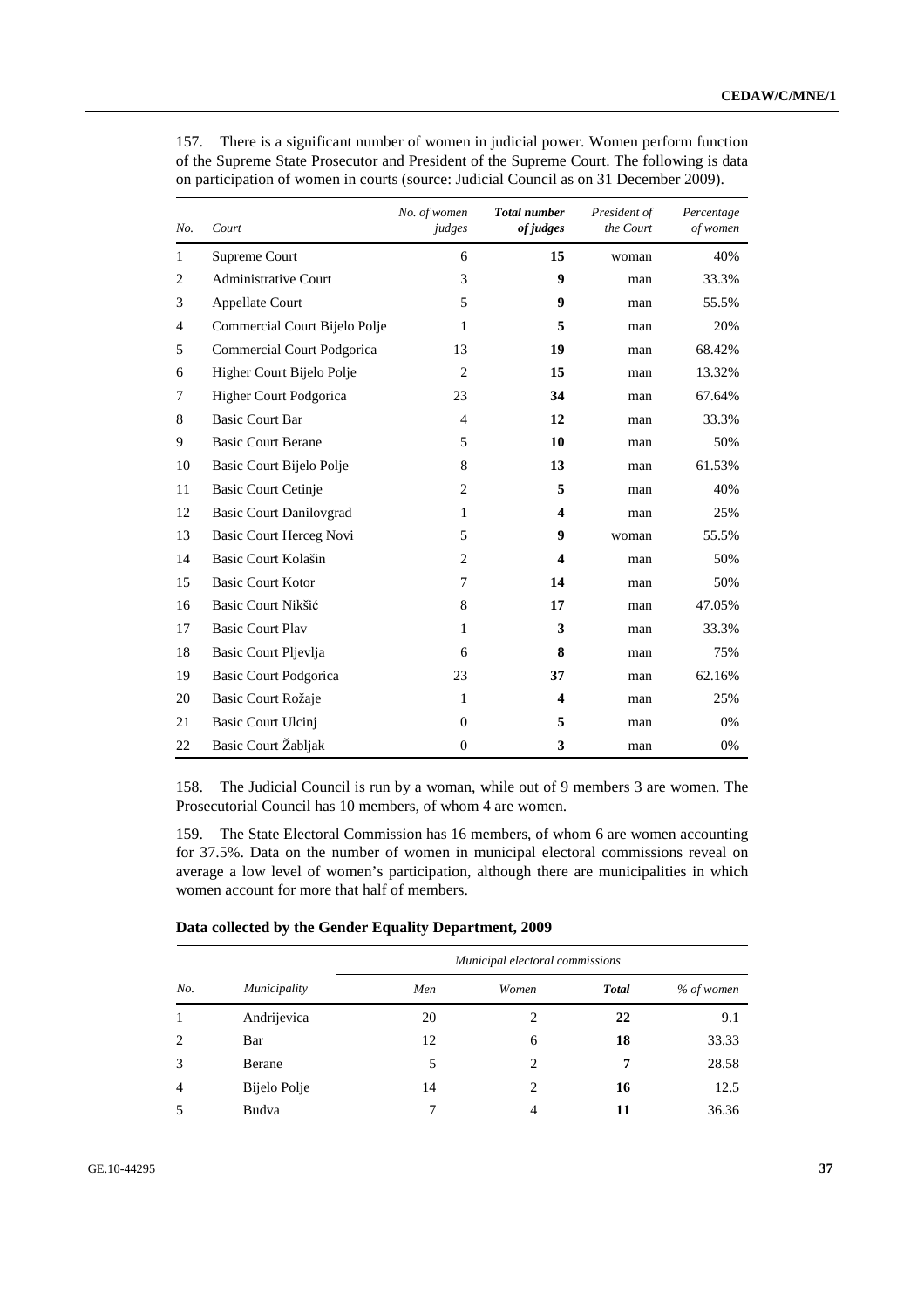#### **CEDAW/C/MNE/1**

|              |              |     | Municipal electoral commissions |              |            |
|--------------|--------------|-----|---------------------------------|--------------|------------|
| No.          | Municipality | Men | Women                           | <b>Total</b> | % of women |
| 6            | Danilovgrad  | 9   | $\mathbf{2}$                    | 11           | 18.18      |
| 7            | Žabljak      | 9   | $\mathbf{2}$                    | 11           | 18.18      |
| 8            | Kolašin      | 3   | 4                               | 7            | 57.14      |
| 9            | Kotor        | 13  | 4                               | 17           | 23.53      |
| 10           | Mojkovac     | 10  | $\overline{2}$                  | 12           | 16.66      |
| 11           | Nikšić       | 10  | 3                               | 13           | 23.07      |
| 12           | Play         | 9   | $\overline{2}$                  | 11           | 18.18      |
| 13           | Plužine      | 6   | 5                               | 11           | 45.45      |
| 14           | Pljevlja     | 11  | 6                               | 17           | 35.29      |
| 15           | Podgorica    | 13  | 6                               | 19           | 31.58      |
| 16           | Rožaje       | 13  | 1                               | 14           | 7.14       |
| 17           | Tivat        | 3   | $\overline{4}$                  | 7            | 57.14      |
| 18           | Ulcinj       | 6   | 1                               | 7            | 14.28      |
| 19           | Herceg-Novi  | 21  | 7                               | 28           | 25         |
| 20           | Cetinje      | 17  | 5                               | 22           | 22.72      |
| 21           | Šavnik       | 5   | $\overline{2}$                  | 7            | 28.57      |
| <b>Total</b> |              | 216 | 72                              | 288          | 25.00      |

160. The Trade Union of Montenegro consists of around 70,000 employees of whom women account for 25,000 or 43%. Women' Network of the Confederation of Trade Unions of Montenegro became integral part of the Confederation of Trade Unions of Montenegro in 2008. Women are Presidents of only 3 out of 24 sectoral trade unions in the Confederation of Trade Unions of Montenegro (Sectoral Trade Union of Tourism and Catering, Sectoral Trade Union of Trade and Forestry and Sectoral Trade Union of Timber Processing), whereas out of 21 Municipal Trade Union Agencies there is only one woman President in Mojkovac. The Assembly of the Confederation of Trade Unions of Montenegro has 71 members, of whom 9 are women. The woman coordinator of the Women's Network is at the same time Councillor at the Municipal Assembly. The Executive Board has 15 members, of whom two are women, but this body has no representative of the Women's Network. Men perform functions of the Speaker at the Assembly, Secretary General and Executive Secretaries. Women perform functions of the President of the Committee for Education and Information in the Confederation of Trade Unions of Montenegro and Technical Services of Montenegro.<sup>17</sup>

161. Men perform function of the Prime Minister and Deputy Prime Minister. Out of 17 ministries there is only one woman performing function of the Minister. Women perform the function of Deputy Ministers and Heads of public bodies in 22% of cases. Of the total number of employees in public bodies of Montenegro, 54% are women and 46% are men.<sup>18</sup>

162. Data from the survey "Gender Barometer"<sup>19</sup> reveals that as a rule women are less active than men. Both women and men are most frequently engaged in political parties and

<sup>&</sup>lt;sup>17</sup> Data of the Confederation of Trade Unions of Montenegro, 2009.

<sup>&</sup>lt;sup>18</sup> Data of the Human Resources Management Authority, October 2009.

<sup>&</sup>lt;sup>19</sup> Survey for the Gender Equality Office was conducted by the agency Altera MB in 2007.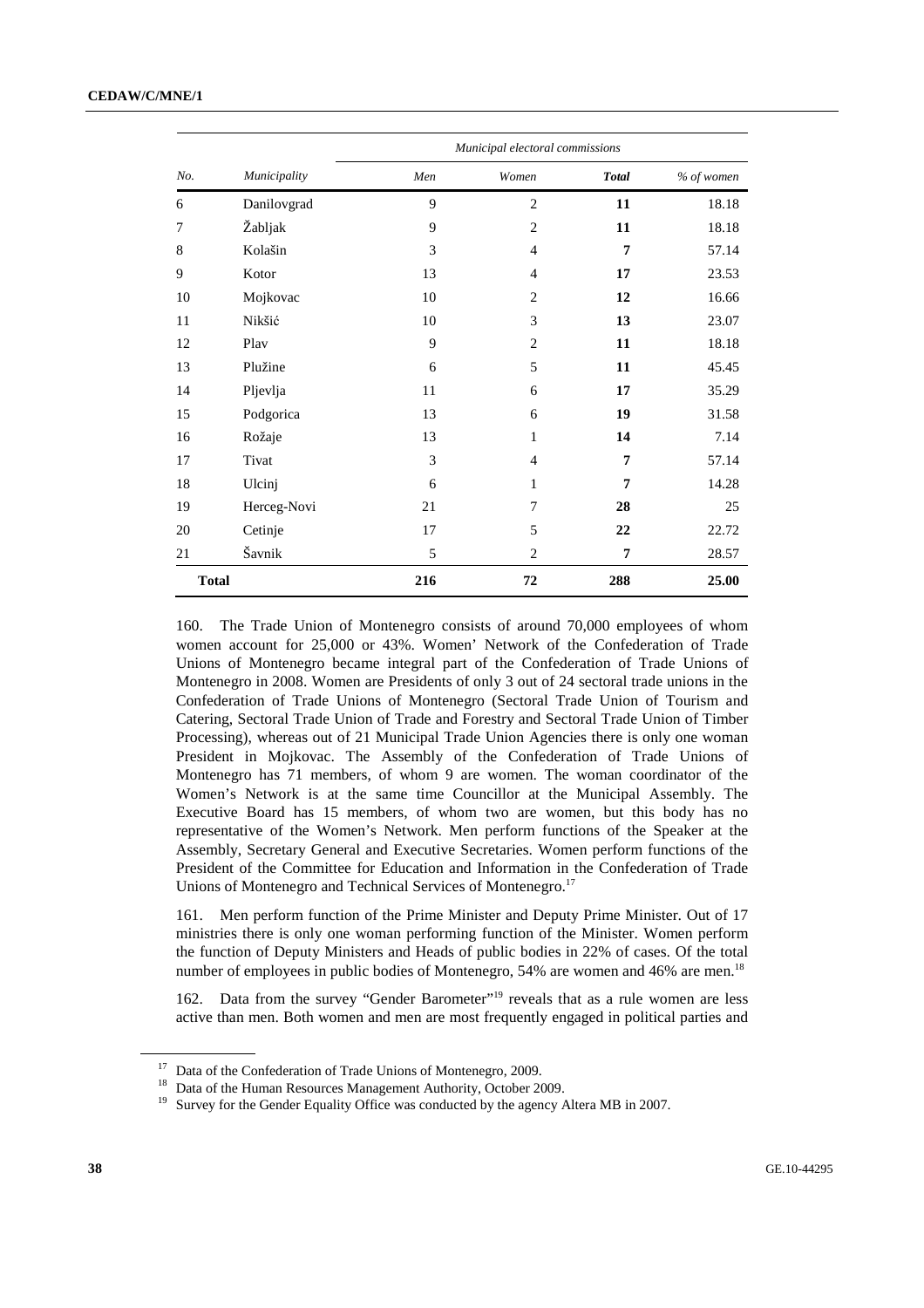charity work, followed by protests, activities in local community and finally the NGO sector. Major differences between men and women are reflected in the cases of protests and engagement in parties, while the smallest ones are present in cases of charity work and NGO activities. More educated women are two times more frequently members of the parties than the uneducated ones. Women in the rural areas are members of parties only in 7% of cases, unlike women in the cities who are members of parties in 17% of cases.

163. In order to increase women's involvement in politics and empower them, there has been a considerable number of education activities for women and men – members of political parties. Education activities were mostly conducted by women's nongovernmental organisations under the project "Women Can Do It". Since 2004 the Gender Equality Office in cooperation with the foundations Konrad Adenauer and Eduardo Frei has implemented the project whose target group are women from political parties. Initially, the project included conferences on various topics concerning women, whereas since 2007 we have been implementing a cycle of three education activities for women from political parties aiming to empower them and have the more actively involved in politics. The Gender Equality Department continued implementation of this activity.

164. In 2002 and 2006 the two women's non-governmental organisations "Women's Actions" and "Women's Forum" initiated signature of the document which binds parliamentary parties to have at least 30% of women on electoral lists for the upcoming elections. However, despite the majority of parties signing the document the obligation remained unfulfilled.

165. According to the data of the survey "Condition of Women's Right in Montenegro"<sup>20</sup> one third of men believe that there is a sufficient number of women in political life of Montenegro (30.7%), while as many as 73.3% of women believe that the number is not enough. The same survey reveals that one third of men say that the number of women MPs should be proportionate to the number of women in total population (29.6%) and the same statement is supported by more than half of women (54.6%). Furthermore, data reveals that the largest share of both male and female population (38.5% of women and 30.5% of men) see a patriarchal view of the world as one of the most important reasons of low interest of women to engage in politics.

166. Having in mind the level of representation of women in politics and decisionmaking positions which is still low, in the time to come the Gender Equality Department of the Ministry for Human and Minority Rights will focus more intensive efforts to increase involvement of women at all levels of decision-making. In that regard, activities will focus on implementation of the segment Politics and Decision Making from the Action Plan for the Achievement of Gender Equality.

# **Article 8**

167. Women have the right and possibility to represent the Government at international level and to participate in the work of international organisations under equal conditions as men.

168. In Montenegro, of the total number of ambassadors on residential basis (20) there are two (9.52%) women ambassadors (Ukraine and Bulgaria). Of 36 non-residential ambassadors, 9 (25%) are women.

<sup>&</sup>lt;sup>20</sup> The survey was conducted by NGO "Anima" in cooperation with female students of the Women' Studies and women activists of the women's non-governmental sector, 2007.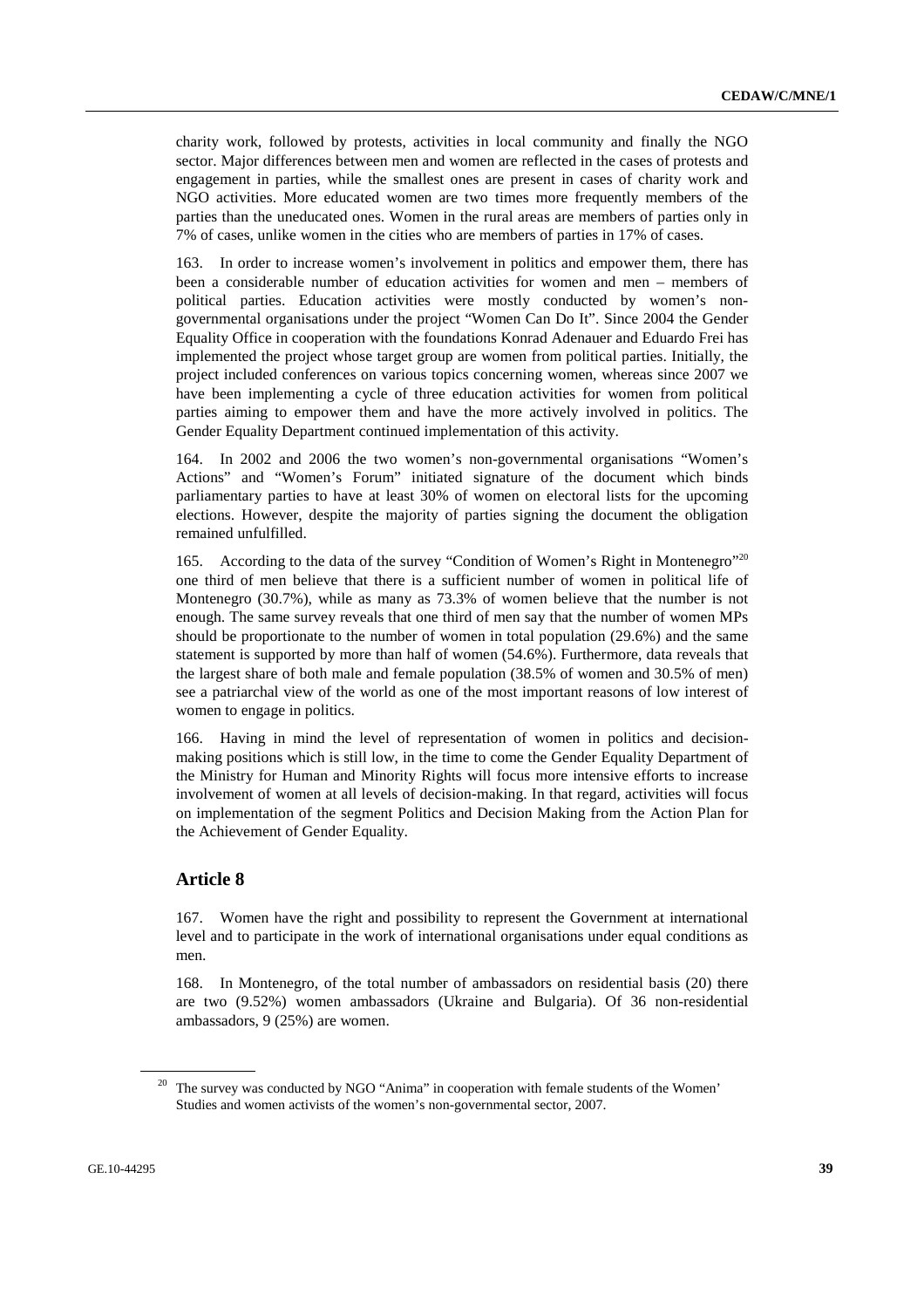169. As regards Charges d'Affaires, there are 6 of them in Montenegro on residential and non-residential bases, of whom one is the woman. One Consul General and seven Honorary Consuls in Montenegro are men.

170. There are no cases of sex-based denial of women's right to represent their country or participate in the work of international organisations.

171. The home service of the Ministry of Foreign Affairs of Montenegro employs 87 persons of whom 60 (69%) are women. Of 92 employees in diplomatic and consular missions of Montenegro, 27 (30%) are women. Total percentage of representation of women employed in foreign affairs services equals 49%.

| Home service                | <b>Total</b> number | Men            | Women          |
|-----------------------------|---------------------|----------------|----------------|
| Minister                    | $\mathbf{1}$        | $\mathbf{1}$   |                |
| <b>Political Director</b>   | $\mathbf{1}$        | $\mathbf{1}$   |                |
| Secretary                   | 1                   | 1              |                |
| Deputy Minister             | 3                   | $\overline{2}$ | $\mathbf{1}$   |
| Chief of Cabinet            | $\mathbf{1}$        |                | 1              |
| Chief of Protocol           | $\mathbf{1}$        |                | $\mathbf{1}$   |
| Director if Directorate     | 7                   | 3              | 4              |
| Senior Advisor I            | 1                   | 1              |                |
| Advisor                     | $\overline{2}$      |                | $\overline{2}$ |
| I Advisor                   | $\mathbf{2}$        | $\overline{c}$ |                |
| Senior State employee       | 1                   |                | $\mathbf{1}$   |
| Head of Service             | $\overline{2}$      | 1              | $\mathbf{1}$   |
| I Secretary                 |                     |                |                |
| II Secretary                | 5                   | $\mathbf{1}$   | $\overline{4}$ |
| <b>III</b> Secretary        | 13                  | $\overline{4}$ | 9              |
| State employee IV           | 17                  | 3              | 14             |
| Trainee                     | 4                   |                | 4              |
| Temporary Service Agreement | 17                  | 3              | 14             |
| Ambassador                  | 4                   | 4              |                |
| Not posted                  | 4                   |                | 4              |
| <b>Total</b>                | 87                  | 27             | 60             |

**Structure of employees of the Ministry of Foreign Affairs (as on 10 April 2009)** 

| Diplomatic and consular missions | <b>Total number</b> | Men | Women |
|----------------------------------|---------------------|-----|-------|
| Ambassador                       | 21                  | 17  | 4     |
| Consul General                   | 2                   | 2   |       |
| Advisor                          | 3                   | 2   |       |
| Consul                           | 3                   | 3   |       |
| Vice-Consul                      | 2                   |     |       |
| Minister Advisor                 | 9                   | 6   | 3     |
| I Advisor                        | 10                  | 6   | 4     |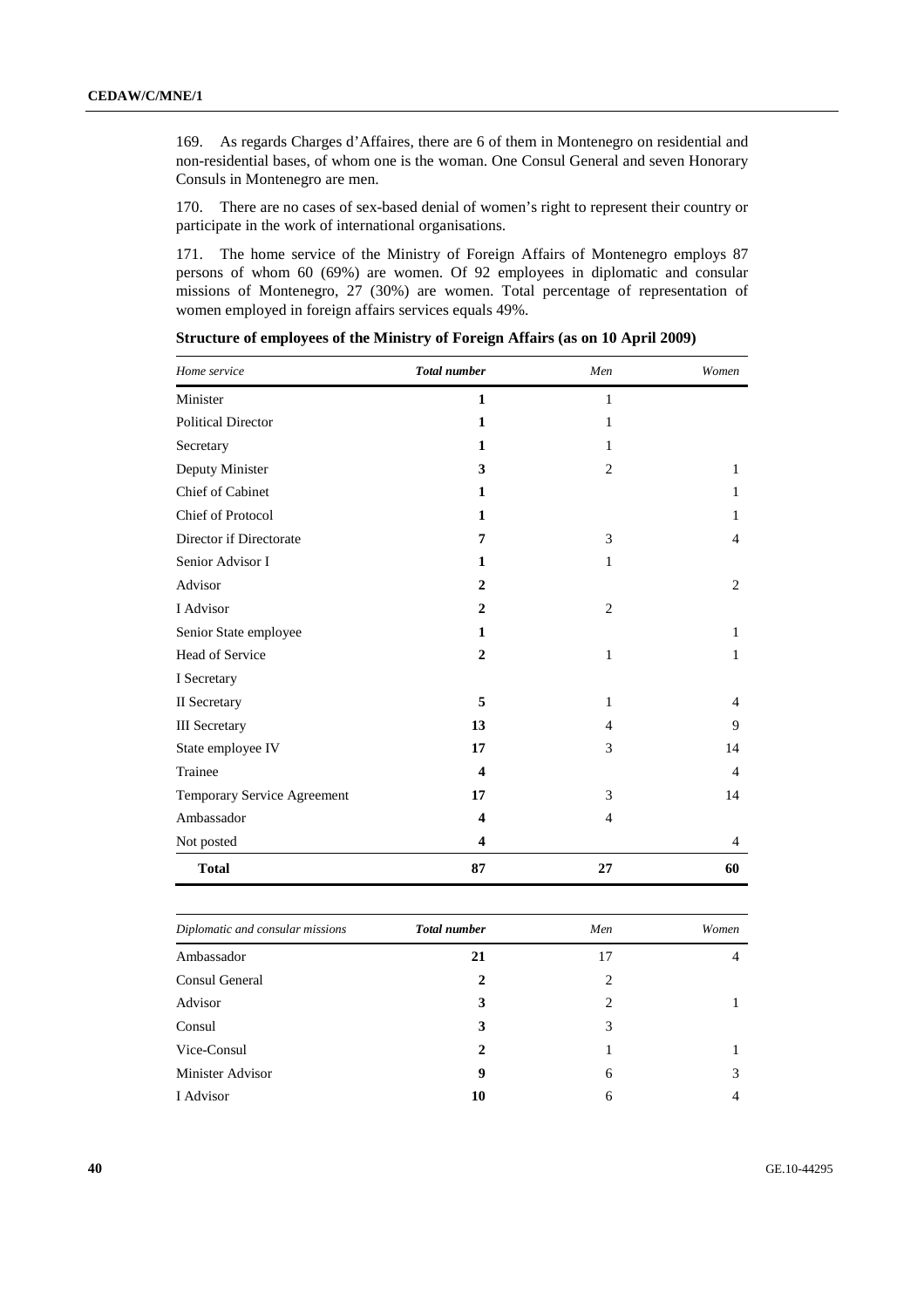| Diplomatic and consular missions | <b>Total number</b> | Men | Women |
|----------------------------------|---------------------|-----|-------|
| I Secretary                      | 12                  | 6   | 6     |
| II Secretary                     | 4                   |     |       |
| <b>III</b> Secretary             | 5                   | 4   |       |
| State employee                   | 21                  | 17  | 4     |
| <b>Total</b>                     | 92                  | 65  |       |

172. Participation of women at international conferences and meetings on average amounts to 60%. In most cases, women in Montenegrin delegations occupy the position of Deputy Head of Delegation or Advisor.

173. In 11 international organisations, out of 14 to which the questionnaire was sent, the representation of women is as follows:

174. UNDP – the local staff includes 47 employees of whom 26 (55.3%) are women and 21 (44.7%) are men. As regards the Programme Manager position, out of the total number of employees on this position (25), 13 (52%) are women, while out of the total 14 employees occupying the position of Programme Assistant 9 (64.25%) are women. Out of the total 5 employees occupying the position of Operations Manager, 3 (60%) are women, while out of 3 employees on the position of Assistant to Operations, one is the woman (33.33%). A man performs function of UNDP Resident Representative.

175. UNICEF – of the total 11 Montenegrin citizens employed in UNICEF Office, 9 (81.8%) are women. Women are employed on the following positions: Programme Specialist, Operations Officer, Officer for the Area of Child Protection, Officer for the Juvenile Judiciary Project, Communications Officer, Financial Assistant, Assistant to the Juvenile Judiciary Project, Programme Assistant, Executive Assistant. The head of the UNICEF Office is a woman.

176. UNHCR – of 15 employed in the Office, 11 are local staff of whom  $6$  (54.54%) are women on the following positions: Programme Assistant, Financial Advisor Assistant for General Affairs, Senior Administrative Officer, while two women volunteers work on the position of Project Assistant and Operations Assistant. The head of UNICEF Office in Podgorica is a man.

177. World Health Organisation (WHO) – of the total number of employees (2) in the World Health Organisation Office in Montenegro, two women are employed on the positions of Head of Country Office and Administrative Assistant.

178. International Organization for Migration (IOM) – of the total 8 employees, 4 employees are women of Montenegrin nationality. They are employed on the positions of Project Assistants (3) and Consultant (1).

179. OSCE – the local staff includes 37 employees, of whom 22 are women (59.45%) employed under fixed duration contracts and staff responsible for implementation of certain programmes; women are respectively employed on the position of Assistant to the Support to Programme, Assistant for Public Information, Assistant Head of Mission, Interpreter, Officer for National Training, Officer for National Education, Assistant to the Police Reform Programme, Financial Assistant, Assistant in the Area of Human Resources and the Hygienist, while two women respectively are employed on the following positions: Associate to the Programme for Democratisation, Associate for National Legislation, Associate on the Court Monitoring Project, Associate to the Police Reform Project, Associate to the Police Reform Programme, Language Assistant in the Police Training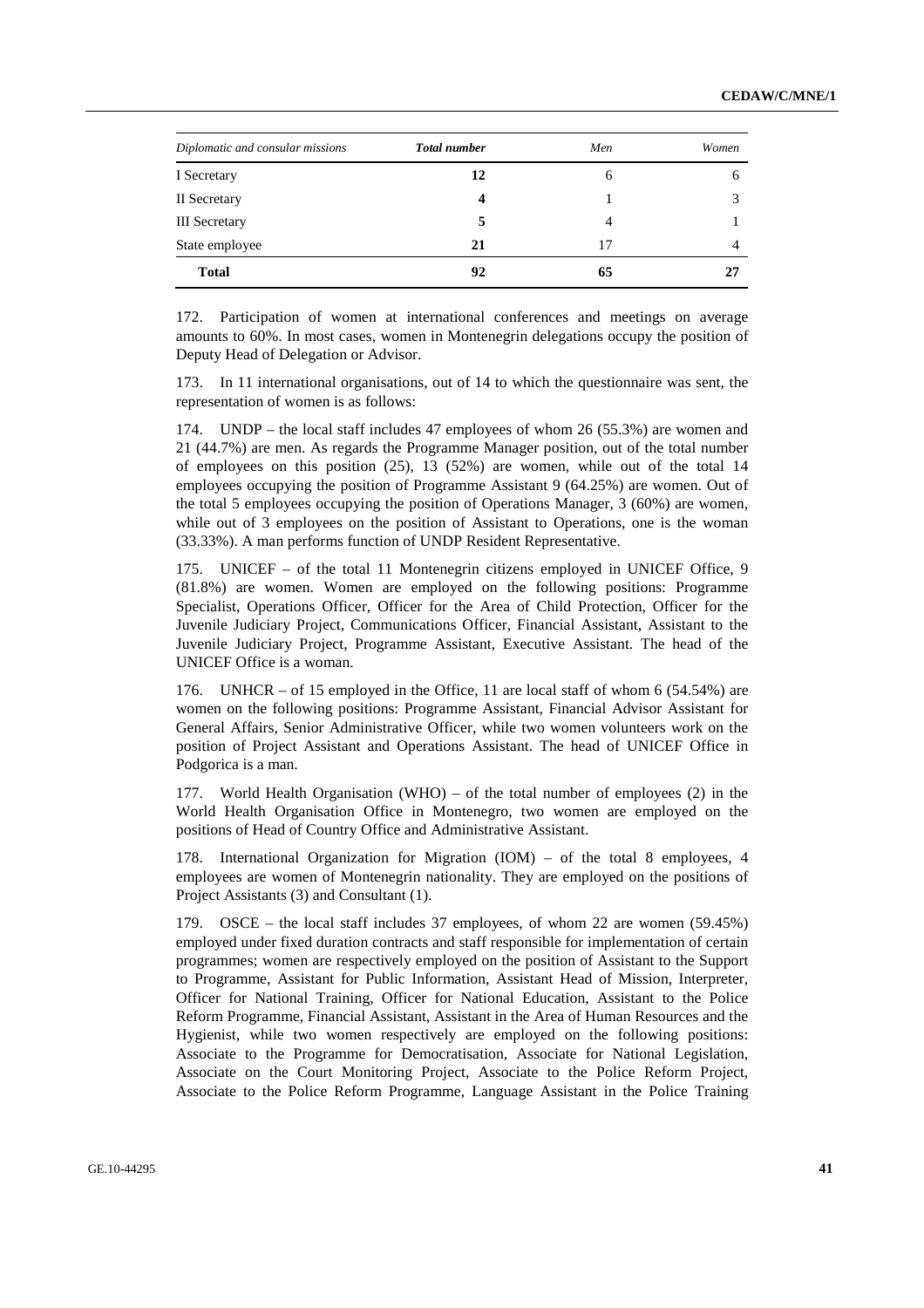Centre in Danilovgrad. A woman performs function of the Head of Mission and Ambassador.

180. Council of Europe – of the total 6 employees, 5 are local staff (60%) of whom 3 are women on the positions of Legal Advisor, Coordinator of the Local Government Reform Project and Secretary.

181. World Bank – of the total 4 employees, 3 are women on the position of Economist, Operations Officer and Programme Assistant which accounts for 100% of local staff. A man is World Bank Resident Representative.

182. European Bank for Reconstruction and Development – in the Office of the European Bank for Reconstruction and Development, of 4 local employees 2 are women on the positions of Analysts and Administrative Assistant respectively. A man is the Head of Office.

183. Save the Children UK — the local staff includes 8 employees, of whom 6 (75%) are women working full time — 2 Programme Managers and 3 Programme Coordinators and one woman is working part time as a Hygienist.

184. National Democratic Institute (NDI) – of the total 4 Montenegrin citizens employed in NDI, three are women with the following titles: Assistant Director responsible for Parliamentary Programme, Assistant Director responsible for the Political Parties Programme and Programme Coordinator.

185. From the perspective of internal legal order, women are granted equal opportunities to represent their country and participate in work of international organisations. In recruitment of new employees and trainees the Ministry of Internal Affairs takes into account equal gender representation, besides their professional qualifications and capabilities.

## **Article 9**

186. The Constitution defines citizenship by prescribing that in Montenegro there shall be a Montenegrin citizenship, that the state shall protect the rights and interests of Montenegrin citizens and that Montenegrin citizen shall not be expelled or extradited to other state, except in accordance with the international obligations of Montenegro (Article 12).

187. Montenegrin citizenship is a legal bond between a natural person and Montenegro and does not indicate any national or ethnic origin. Montenegrin citizenship shall be acquired by:

- (a) Origin;
- (b) Birth on the territory of Montenegro;
- (c) Admittance;
- (d) Under international treaty.
- 188. Montenegrin citizenship through origin shall be acquired by a child:
	- Whose both parents are of Montenegrin citizenship at the moment of birth
	- Born on the territory of Montenegro, one of whose parents is Montenegrin citizen at the moment of birth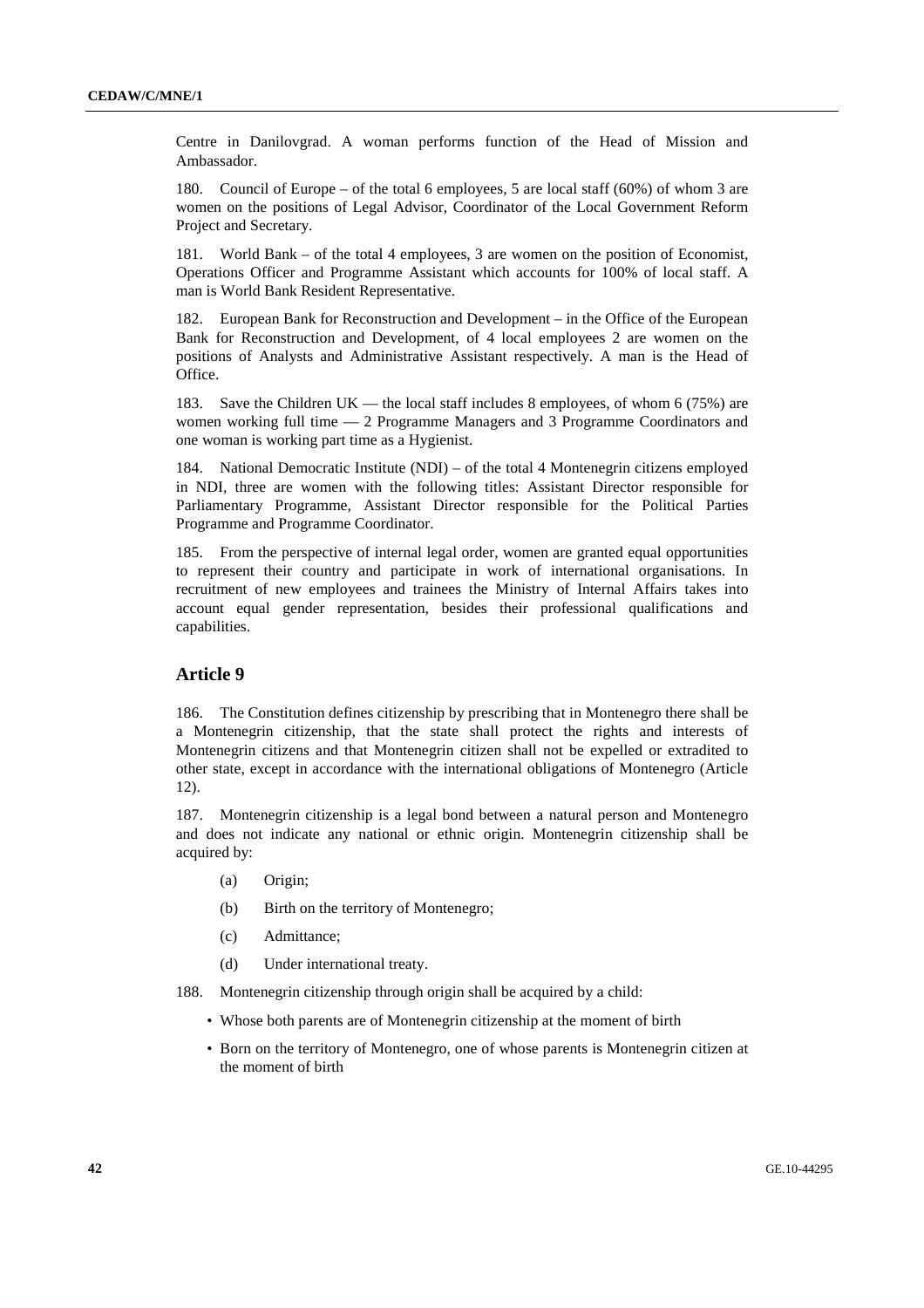- Born on the territory of another state, one of whose parents is a Montenegrin citizen at the moment of birth, the other one being stateless, of unknown citizenship or unknown
- Born on the territory of another state, one of whose parents is a Montenegrin citizen at the moment of birth, provided that he/she will become stateless otherwise

189. A person who has been married to a Montenegrin citizen for at least three years and takes up lawful and uninterrupted residence in Montenegro for at least five years may be granted Montenegrin citizenship if the conditions of the law are fulfilled (besides: discharge; legal stay; knowledge of Montenegrin language; evidence on settlement of all tax and other legal obligations).

## **Article 10**

190. The Constitution of Montenegro and the laws in the field of education provide equal access to education for men and women in Montenegro. The Constitution of Montenegro guarantees the right to education under equal conditions while primary education is compulsory and free of charge. In addition, it guarantees the autonomy of universities, academic and scientific institutions. Minority peoples and other minority ethnic communities are guaranteed the right to education in their own language and alphabet in public institutions, while curricula include the history and culture of minority peoples and other minority ethnic communities.

191. The education system in Montenegro is organized through pre-school, primary education, secondary vocational education, general secondary education (high school), adult education, education of children and youth with special needs and higher education. These levels of education are regulated by special laws. The following ones were adopted in 2002: Law Pre-School Education, Law on Primary Education, Law on High School, Law on Vocational Education, Law on Adult Education and Law on Education of Children with Special Needs adopted in 2004 and Law on Higher Education, adopted in 2003. Also, the General Law on Education was adopted in 2002 defining matters that are common to all areas of education.

192. The changes in education contained in these laws required the appropriate infrastructure for the implementation of changes and further development of education system. For this purpose, and also with the aim of depoliticizing and deregulating the system and deciding on technical issues and providing expert assistance in decision making process and the preparation of regulations in the field of education, a significant part of the powers and responsibilities from the Ministry of Education and Science has been delegated to the Technical Councils founded by the Government of Montenegro, namely: the Council for General Education, Council for Vocational Education, Council for Adult Education and the Council for Higher Education.

193. The General Law on Education prescribes that education is an activity of public interest, that education aims to provide the opportunity for comprehensive development of the individual, regardless of their sex, age, social and cultural background, national and religious affiliation and physical and mental constitution, while citizens shall be equal in exercising their rights to education, regardless of national affiliation, race, sex, language, religion, social background or other personal feature. It addition, it is prescribed that the distribution of educational institutions in the territory of Montenegro provides citizens equal accessibility in acquiring education.

194. The manner of establishment of educational institutions is fully liberalized. Educational institutions are established either as public or private. The founder of an institution may be the state or municipality, the capital or historic royal capital. A private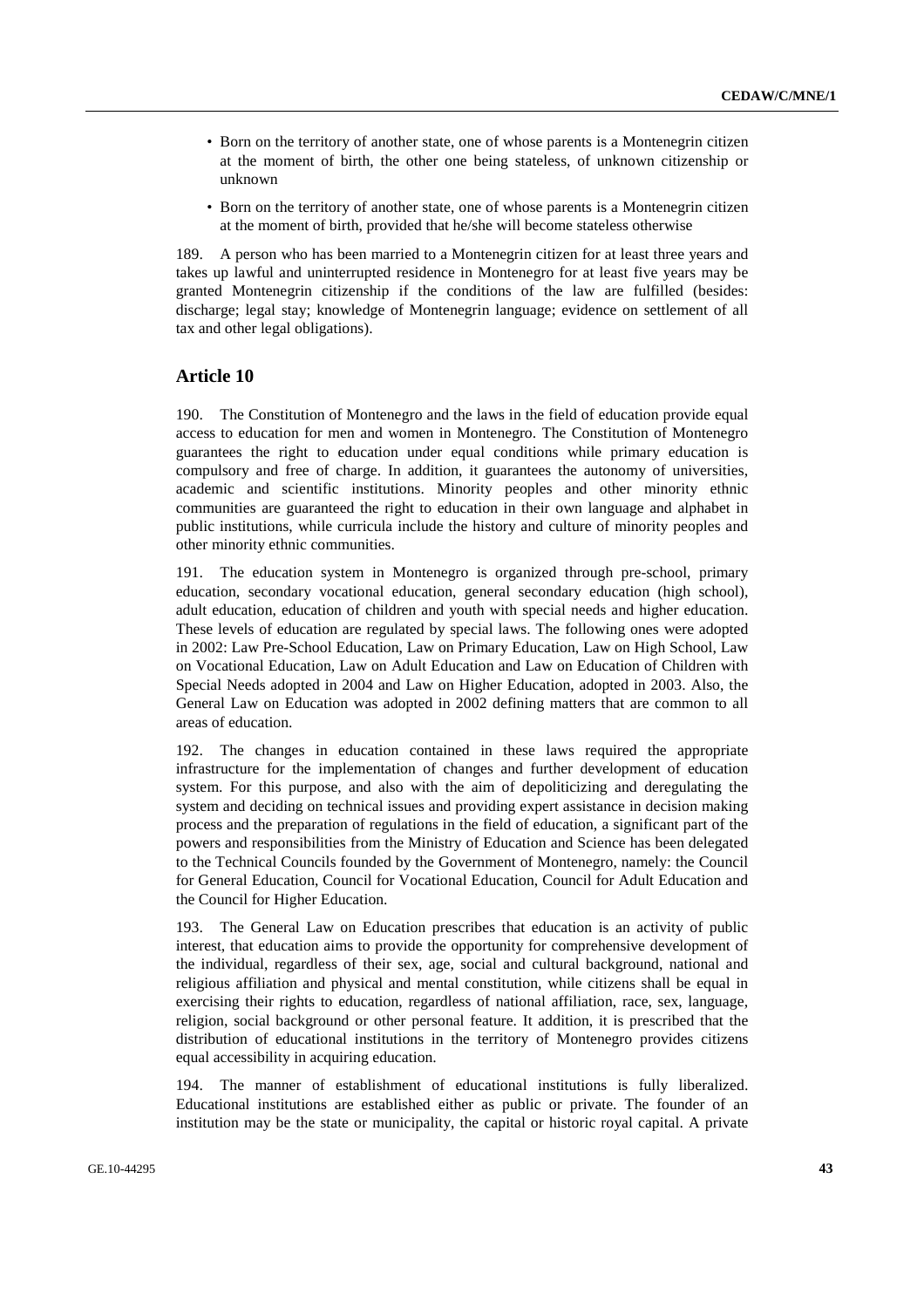institution may be established by domestic and foreign legal or natural person, with a restriction that foreign legal or natural person may not establish elementary school. High school as a public institution may be established either by the state or the capital or historic royal capital. Public institutions are established in accordance with the network of institutions adopted by the Government of Montenegro which determines the type of activities and distribution of public institutions in the territory of Montenegro.

195. The activity of public institutions is unprofitable, they are financed from the budget and possibilities and conditions under which private educational institutions implementing publicly valid curricula can be financed from public revenues are also prescribed. The institution begins operating once the ministry in charge of education has determined that the institution meets the requirements for operation, that is once it has issued a decision on licensing.

196. Pre-school education, as part of a unified educational system, includes children before entering elementary school and is implemented in kindergartens and infant nurseries and other pre-school organisations and institutions. Children below three years of age stay in infant nurseries, while children above three years of age stay in the pre-school until they enter school. Pre-school education is not mandatory. Public institutions implement primary educational program, which can be a full day in duration from six to ten hours and half day in duration from four to six hours, as well as other programs in accordance with the capabilities of the institution and the needs and interests of children and parents. Pre-school education can be achieved in the family and in educational units of pre-schools which are located in elementary schools and other legal entities. The cost of children's food in public pre-school institutions is borne by parents, while the amount of those costs is determined by the institution subject to the approval of the Ministry responsible for education. In 2006 in Montenegro the number of users of pre-school institutions totalled 10,511, of whom 5,031 were female (47.8%), whereas in 2007 the figure totalled 11,277, of whom 5,421 were female (48%), while in 2008 the total was 12,084, of whom 5740 were female (47.5%).<sup>21</sup> Children of the RAE population below 7 years of age attend pre-school in 14% of cases do not attend pre-school in 67% of cases while for 19% it is unknown.<sup>22</sup>

197. Primary education is implemented in accordance with the Law on Primary Education. It lasts nine years and is compulsory for all children between the ages of six and fifteen. Parents or guardians have to provide schooling to the child i.e. comply with compulsory primary education. A pupil who turns fifteen years of age during school year may not leave school before the end of the given school year. Pupils are entitled to pursue education in arts in art schools in parallel with primary education. Children with special needs obtain primary education in schools or in special institutions/institutes. Primary education of persons older than fifteen years of age (adults) is provided in special classes of a school or at the premises of adult education providers.

Vocational education is implemented in accordance with the Law on Vocational Education. Lower, secondary and post-secondary levels of vocational education are available. Lower vocational education lasts two years and is provided by two-year vocational schools; secondary vocational education lasts three or four years and is provided by three- or four-year secondary vocational schools. General secondary education is implemented in accordance with the Law on High School; it is provided by high schools and lasts four years.

<sup>&</sup>lt;sup>21</sup> Statistical Yearbook of Montenegro, 2008.

<sup>&</sup>lt;sup>22</sup> Data Base on RAE Population in Montenegro, October 2008.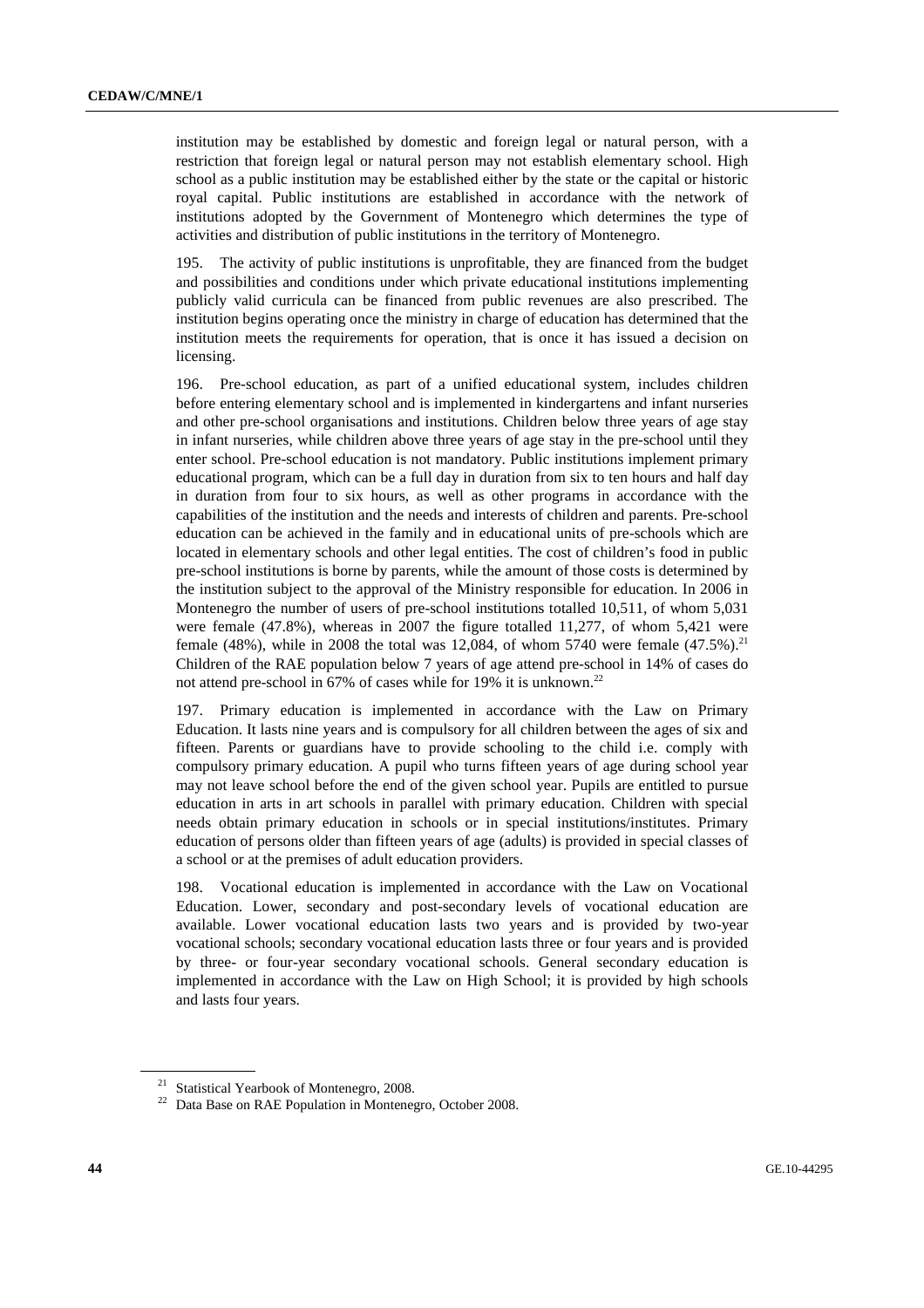199. Data on the numbers of students in primary and secondary schools does not indicate significant disparities in the share of boys and girls at these levels of education. Namely, in the school year 2006–2007, out of the total number of 75,116 of primary school pupils, 38,937 or 51.84% were boys, while 36,179 or 48.16% were girls. In the school year 2007– 2008, out of the total number of 75,058 primary school pupils, 38,805 or 51.7% were boys, while 36,253 or 48.2% were girls. The data for the school year 2008–2009 are the following: out of the total number of 74,220 primary school pupils, 38,149 or 51.39% were boys, while  $36,071$  or  $48.6\%$  were girls.<sup>23</sup>

200. The data for secondary schools are the following: in the school year 2006–2007, out of the total number of 31,571 students, 15,944 or 50.5 % were male and 15,627 or 49.5% female; in the school year 2007–2008, out of the total number of 31,381 students, 15,847 or 50.49% were male and 15,534 or 49. 5% female; in the school year 2008–2009, out of the total number of 31,333 students, 15,761 or 50.3% were male and 15,572 or 49.6% female.<sup>24</sup>

201. The Law on Adult Education, which, for the first time in Montenegro, regulated this field of education by a special law, stipulates that one of the goals of adult education is accomplishment of at least primary education and first occupation for all citizens. Adults do not pay tuition when pursuing primary education or lower vocational education i.e. such education is financed from the national budget; when pursuing other forms of education and training, adults pay a fee, in accordance with the special law and regulation of education provider. According to the method and place where it was obtained, adult education may be formal, non-formal or informal. Adults obtain formal i.e. schooling in the manner prescribed by the special law from the domain of education, while non-formal and informal education are validated by taking examinations administered by the Examination Centre.

202. The Law on Education of Children with Special Needs stipulates compulsory education i.e. education and rehabilitation of children with special needs from the moment of identification of the child's special need. Education of children with special needs provides the level of education that corresponds with the child's physical, intellectual, emotional and social development. A child with special needs is admitted to a pre-school institution, school or special institution based on the decision on referral. Inclusive teaching is a novelty in this area. Namely, children with special needs who can be included in regular classes or groups are referred to regular institutions, with additional professional assistance and individualized curricula, whereas education of those children with special needs who cannot obtain education in schools is carried out in special institutions/institutes, due to the required support and close link between education, education and rehabilitation.

203. The Law on Higher Education stipulates that higher education is available to all under the conditions set by the law and statutes of higher education institution. Discrimination in the exercise of the right to higher education, on the grounds of sex, race, marital status, colour, language, religion, political or other belief, national, ethnic or other background, affiliation with an ethnic community, property, incapacitation (disability) or based on any similar grounds, position or circumstance, is prohibited.

204. Higher education institutions are established as public or private. Public institutions are founded by the Government. Teaching, research and work in the arts in such institutions are funded from the national budget. Private institutions may obtain funds from the budget for the purpose of teaching and research that are in the public interest, following a proposal from the Higher Education Council. As of 2003, the study programmes have been innovated in compliance with the Bologna Declaration.

<sup>&</sup>lt;sup>23</sup> Ministry of Education and Science data.

 $24$  Ibid.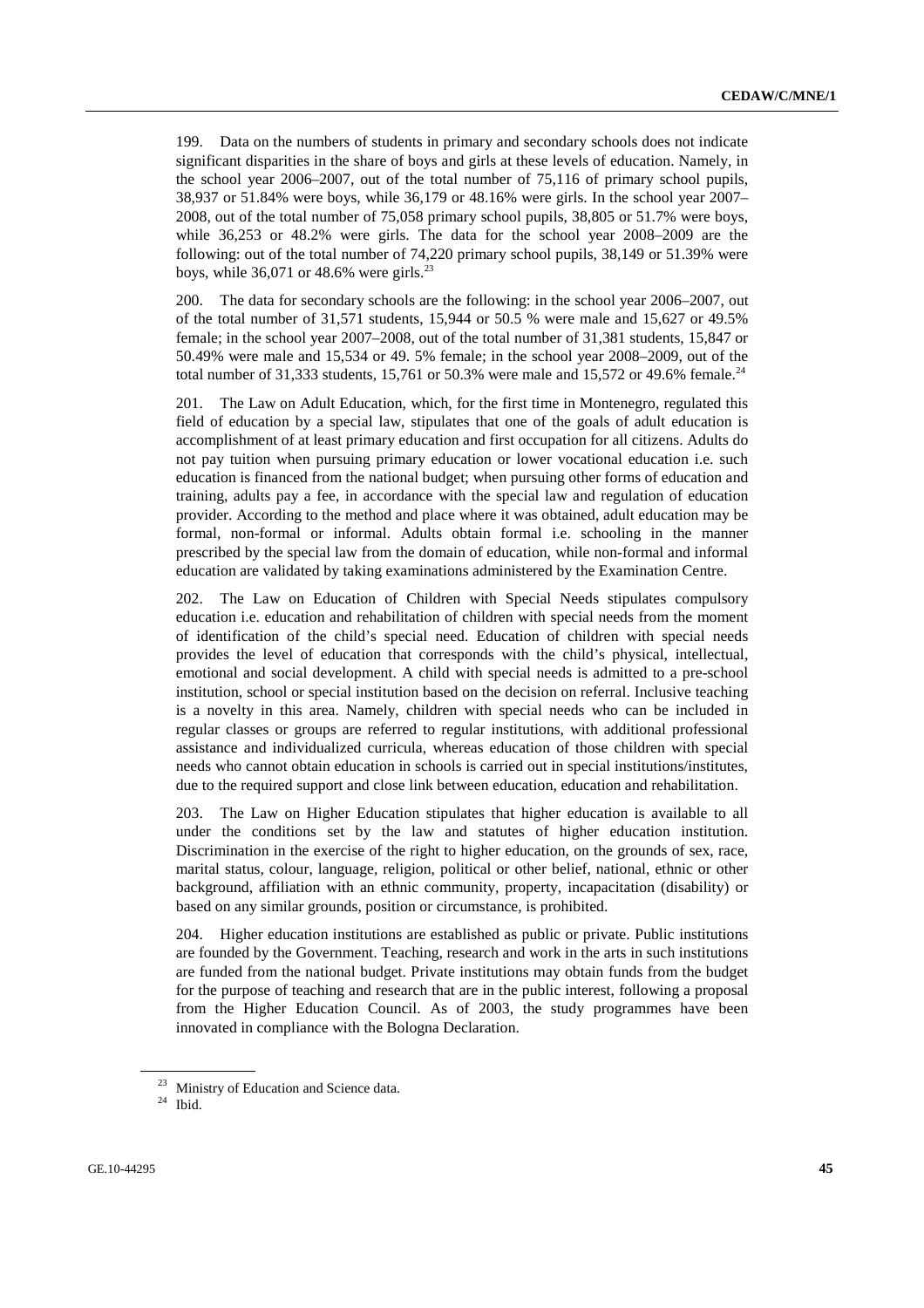205. These constitutional and legal provisions that define the main issues concerning the exercise of the right to education provide the opportunity i.e. serve as the basis for equal access to education, irrespective of sex, i.e. equal starting positions and conditions for men and women in acquiring education. A characteristic shared by all these laws is that they do not contain any recognizable form of sex discrimination, except that the texts are not gender sensitive i.e. male forms are used when referring to students, teachers or institution managers. Since all schools in Montenegro are of mixed-gender type, and the curricula, teaching staff, school buildings and equipment in formal education are entirely equal for both sexes.

206. Teaching in primary and secondary schools and university departments is implemented based on the curricula i.e. study programmes that are uniform for boys and girls i.e. male and female students. All educational institutions are of mixed-gender type i.e. in all public and private institutions boys and girls are taught together and may learn the same subjects defined by the curriculum for the given field of education. The names of curricula and occupations in vocational education are gender sensitive, which is a novelty in our educational system (e.g. Curriculum Name: Wood-processing Technician – (male/female form)).

207. The high school curriculum includes both compulsory and elective subjects. Vocational schools also teach compulsory subjects, attended by all students in the given occupational sector. Students choose elective subjects, whose contents are linked with the occupation, according to their own interests and affinities. A curriculum implemented by a private institution becomes publicly valid once it is approved by the competent Council. The Ministry publishes the publicly valid curricula three months prior to their implementation.

208. The procedure for enrolment in secondary schools and university departments is public and is prescribed by the laws for the respective areas of education and by secondary legislation; this ensures that everyone, irrespective of sex, attend the school or university department available to them and use such opportunities according to their own choices and affinities.

209. The total number of pupils who completed regular primary education in the school year 2007–2008 was 9,007; out of this number 4,368 or 48.4% were girls. The total number of students who completed regular secondary education was 8,480; out of this number, 4,251 or 50.11% were female.<sup>25</sup>

210. Data from the Statistical Office of Montenegro – Monstat 2003 Population Census showed that the number of illiterate persons in Montenegro was 12,617. Out of the total number of illiterate persons in Montenegro, majority were women – 10,611, while the number of illiterate men was 2,006. Data showed that there were more illiterate persons in rural areas  $-8,245$ , compared to 4,372 in urban ones. The number of illiterate women was higher than that of illiterate men both in urban (3,572) and in rural areas (7,039).

211. In the 15–24 age group, the total number of illiterate persons was 580, out of which 272 men and 308 women. Within this age group, more illiterate persons – 427 in total, out of which 194 men and 333 women – lived in urban areas, while 153 illiterate persons – 78 men and 75 women – lived in rural areas.

212. In the 25–44 age group, the total number of illiterate persons was 954, out of which 362 men and 612 women. Within this age group, more illiterate persons – 543 in total, out

<sup>&</sup>lt;sup>25</sup> 2009 Statistical Yearbook.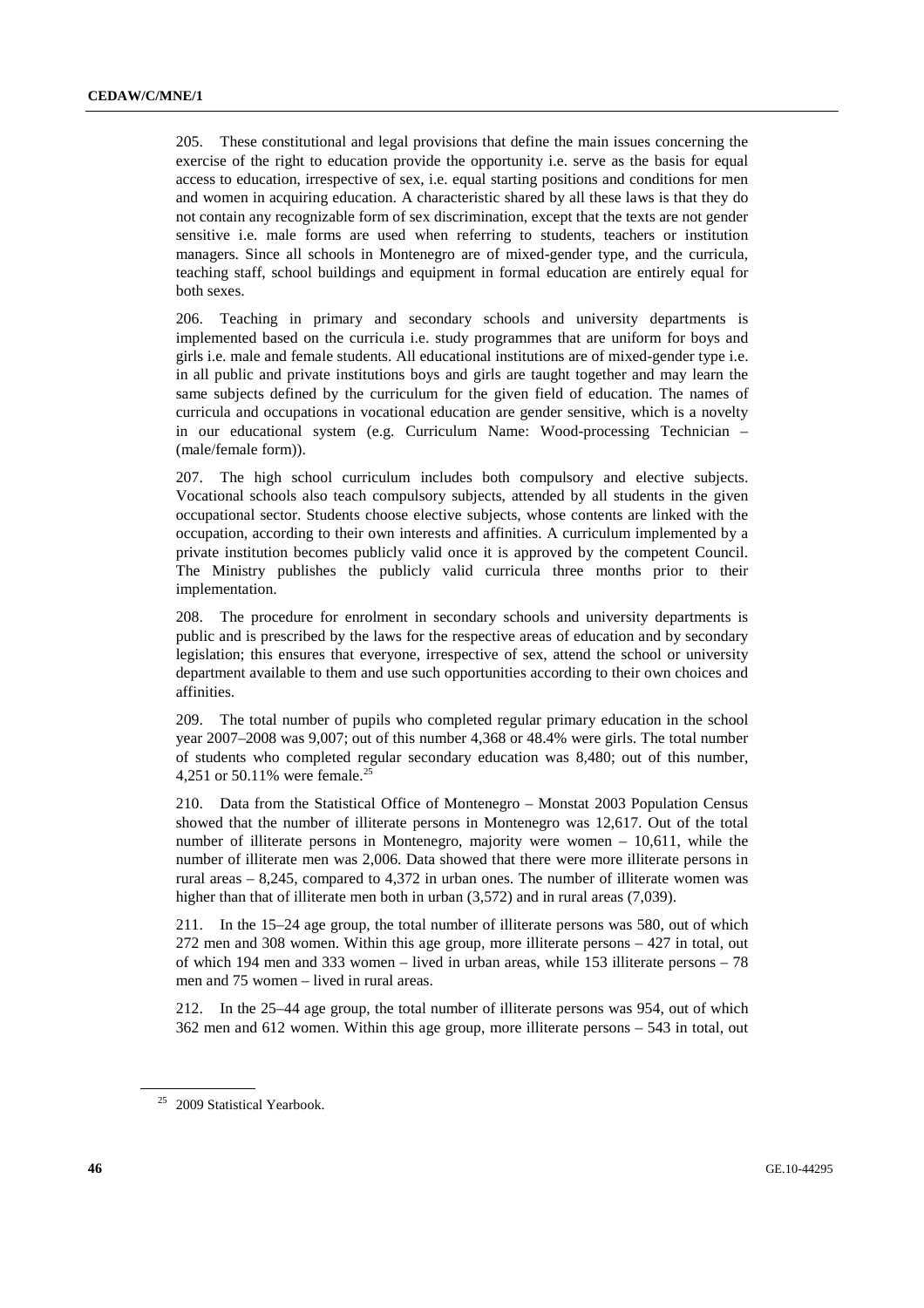of which 193 men and 350 women – lived in urban areas, while 411 illiterate persons – 169 men and 242 women – live in rural areas.

213. In the 45–59 age group, the total number of illiterate persons was 1,036, out of which 243 men and 793 women. Within this age group, more illiterate persons lived in rural areas – 642 in total, out of which 151 men and 491 women – while 394 illiterate persons – 92 men and 302 women – lived in urban areas.

214. The age group over 60 years of age included most illiterate persons – 9,374, out of which 921 men and 8,453 women. Within this age group, more illiterate persons were from rural areas: 6,697 in total, out of which 730 men and 5,967 women; 2,677 illiterate persons – 191 men and 2,486 women – lived in urban areas.

215. In total, 40,665 of the inhabitants of Montenegro completed 4–7 grades of primary school, out of which  $13,127$  men and  $27,528$  women.  $13,608$  live in urban areas  $-3,470$ men and 10,138 women; 27,047 live in rural areas – 9,657 men and 17,390 women.

216. 113,085 of the inhabitants of Montenegro completed primary education, out of which 50,671 men and 62,414 women. 60,412 live in urban areas – 24,945 men and 35,467 women. 52,673 live in rural areas  $-25,726$  men and 26,947 women.

|               |                     |         |         | Breakdown by sex, % |      |
|---------------|---------------------|---------|---------|---------------------|------|
| Year          | <b>Total number</b> | Female  | Male    | Female              | Male |
| $2000 - 2001$ | 8 2 7 1             | 4 675   | 3 5 9 6 | 56.5                | 43.5 |
| $2001 - 2002$ | 7878                | 4 503   | 3 3 7 5 | 57.1                | 42.9 |
| $2002 - 2003$ | 8 3 3 3             | 4891    | 3 4 4 2 | 58.7                | 41.3 |
| 2003-2004     | 9759                | 5961    | 3798    | 61.1                | 38.9 |
| 2004–2005     | 11 011              | 6.630   | 4 3 8 1 | 60.0                | 40.0 |
| 2005-2006     | 12 903              | 7 7 1 2 | 5 1 9 1 | 59.7                | 40.3 |
| 2006-2007     | 16 173              | 9 2 4 8 | 6925    | 57.2                | 42.8 |
| 2007-2008     | 18 009              | 9651    | 8 3 5 8 | 53.5                | 46.4 |
| 2008-2009     | 20 490              | 11 048  | 9442    | 53.9                | 46.0 |

217. Data on enrolled university students<sup>26</sup>

218. Data on graduated university students $27$ 

|      |                     |        |      | Breakdown by sex, % |      |
|------|---------------------|--------|------|---------------------|------|
| Year | <b>Total number</b> | Female | Male | Female              | Male |
| 2000 | 879                 | 505    | 374  | 57.4                | 42.6 |
| 2001 | 1 0 25              | 596    | 429  | 58.1                | 41.9 |
| 2002 | 1 2 7 4             | 673    | 601  | 52.8                | 47.2 |
| 2003 | 1 2 7 1             | 727    | 544  | 57.2                | 42.8 |
| 2004 | 1456                | 864    | 592  | 59.3                | 40.7 |
| 2005 | 1656                | 958    | 698  | 57.8                | 42.2 |

<sup>26</sup> Source: The Statistical Office of Montenegro.

 $27$  Ibid.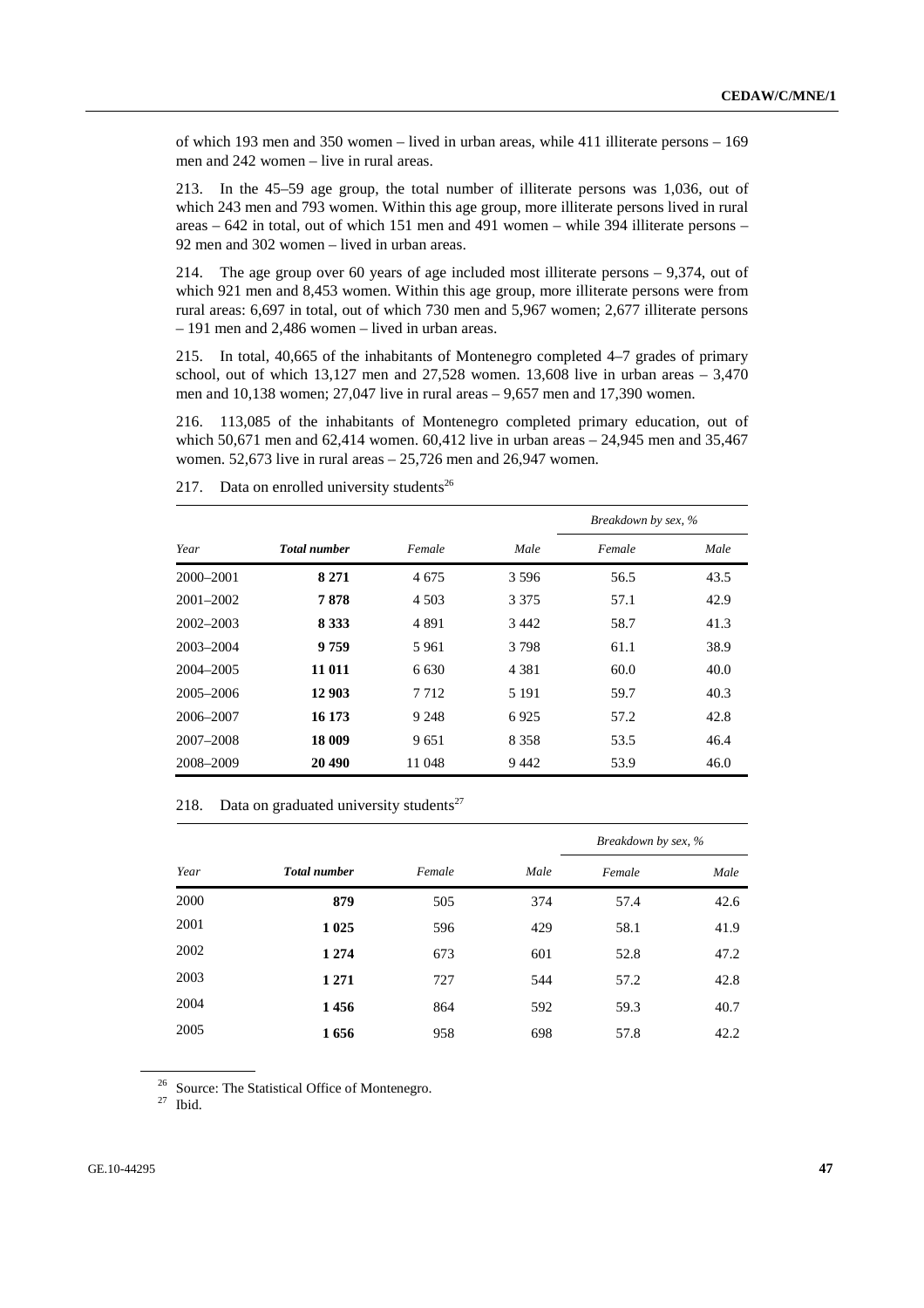|      |                     |         |         | Breakdown by sex, % |      |
|------|---------------------|---------|---------|---------------------|------|
| Year | <b>Total number</b> | Female  | Male    | Female              | Male |
| 2006 | 1867                | 1 0 8 7 | 780     | 58.2                | 41.8 |
| 2007 | 2 3 8 9             | 1685    | 704     | 70.5                | 29.4 |
| 2008 | 2812                | 1792    | 1 0 2 0 | 63.7                | 36.2 |

219. Data on holders of master's degrees $^{28}$ 

|      |                     |        |      | Breakdown by sex, % |      |
|------|---------------------|--------|------|---------------------|------|
| Year | <b>Total number</b> | Female | Male | Female              | Male |
| 2000 | 17                  | 9      | 8    | 52.9                | 47.1 |
| 2001 | 15                  | 8      | 7    | 53.3                | 46.7 |
| 2002 | 16                  | 7      | 9    | 43.7                | 56.3 |
| 2003 | 21                  | 8      | 13   | 38.0                | 62.0 |
| 2004 | 32                  | 17     | 15   | 53.1                | 46.9 |
| 2005 | 40                  | 15     | 25   | 37.5                | 62.5 |
| 2006 | 37                  | 19     | 18   | 51.3                | 48.7 |
| 2007 | 186                 | 104    | 82   | 55.9                | 44.0 |
| 2008 | 140                 | 69     | 71   | 49.2                | 50.7 |

220. Data on holders of master's degrees in 2007, by the field of science<sup>29</sup>

|                                               |                     |        |      | Breakdown by sex, % |      |
|-----------------------------------------------|---------------------|--------|------|---------------------|------|
|                                               | <b>Total number</b> | Female | Male | Female              | Male |
| <b>Total</b>                                  | 186                 | 104    | 82   | 55.9                | 44.0 |
| Social Sciences, Business, Law                | 115                 | 68     | 47   | 59.1                | 40.8 |
| Engineering, Technology, Civil<br>Engineering | 21                  | 6      | 15   | 28.5                | 71.4 |
| Arts and Humanities                           | 15                  | 8      | 7    | 53.3                | 46.6 |
| Natural Sciences, Mathematics and<br>IТ       | 24                  | 16     | 8    | 66.6                | 33.3 |

221. Data on holders of doctoral degrees $30$ 

|      |                     |        |      | Breakdown by sex, % |      |
|------|---------------------|--------|------|---------------------|------|
| Year | <b>Total number</b> | Female | Male | Female              | Male |
| 2001 | 11                  | 3      |      | 27.2                | 72.8 |
| 2002 | 10                  |        |      | 20.0                | 80.0 |

 $28$  Ibid.

 $^{29}$  Ibid.

 $30$  Ibid.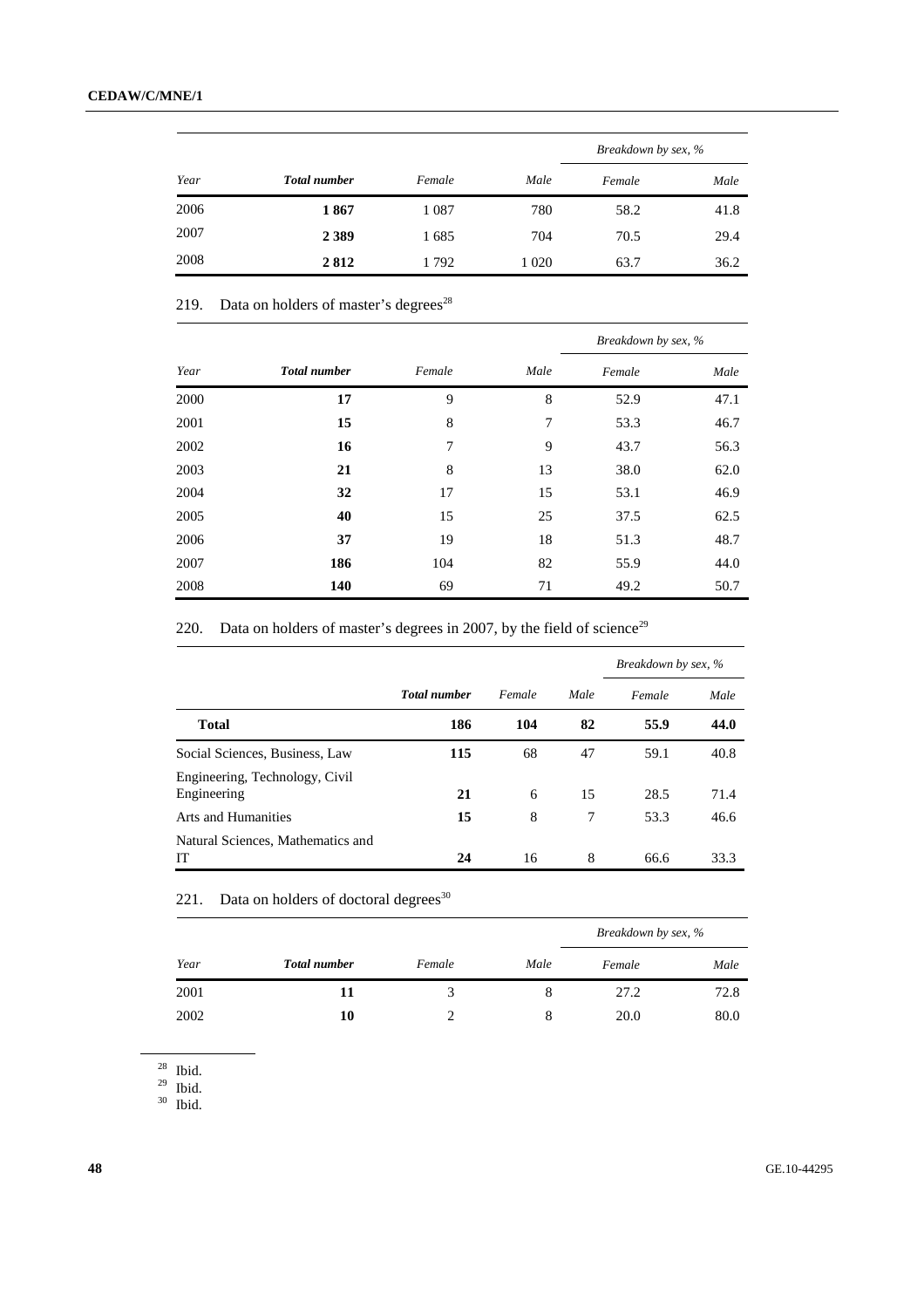|      |                     |                |      | Breakdown by sex, % |      |  |
|------|---------------------|----------------|------|---------------------|------|--|
| Year | <b>Total number</b> | Female         | Male | Female              | Male |  |
| 2003 | 5                   |                | 4    | 20.0                | 80.0 |  |
| 2004 | 10                  | 3              | 7    | 30.0                | 70.0 |  |
| 2005 | 17                  | 7              | 10   | 41.1                | 58.9 |  |
| 2006 | 7                   | $\overline{c}$ | 5    | 28.5                | 71.5 |  |
| 2007 | 6                   | 6              |      | 100.0               |      |  |
| 2008 | 14                  | 3              | 11   | 21.4                | 78.5 |  |

222. Doctoral degree holders in 2008, by the field of science<sup>31</sup>

|                                               | <b>Total</b><br>number |        |      | Division by sex, % |      |  |
|-----------------------------------------------|------------------------|--------|------|--------------------|------|--|
|                                               |                        | Female | Male | Female             | Male |  |
| <b>Total</b>                                  | 14                     | 3      | 11   | 21.4               | 78.5 |  |
| Social Sciences, Business, Law                | 10                     | 2      | 8    | 20                 | 80   |  |
| Engineering, Technology, Civil<br>Engineering | $\boldsymbol{4}$       |        | 3    | 25                 | 75   |  |
| <b>Arts and Humanities</b>                    |                        |        |      |                    |      |  |
| Natural Sciences, Mathematics and IT          |                        |        |      |                    |      |  |

223. The Ministry of Education and Science grants loans to students financed from the national budget. Scholarships are granted to gifted secondary school and university students – 35 and 50 scholarships respectively. The Science Sector of the Ministry of Education allocates grants to postgraduate students (preparation of master's and doctoral theses). The General Law on Education (Official Gazette 64/2002) envisages the rights and responsibilities pertaining to student standard, which entitle students to: accommodation and meals at student residences; scholarships for gifted students; coverage of a share of transport costs. The Law on Higher Education (Official Gazette 60/2003) stipulates the rights and responsibilities pertaining to student standard, entitling students of public institutions to: accommodation and meals at student residences; student loans; scholarships for top students; coverage of a share of transport costs for urban and inter-urban lines for the students financed from the budget; professional development, and health care.

224. All students' rights envisaged by the law are equally available to male and female ones. Male and female students are equally entitled to all scholarships and forms of support, the sole criterion being the success in the course of their studies. The legislation that regulates the rights and responsibilities of students consists of the General Law on Education and Law on Higher Education.

225. Granted scholarships, breakdown by  $sex^{32}$ 

 $31$  Ibid.

<sup>&</sup>lt;sup>32</sup> Ministry of Education and Science data.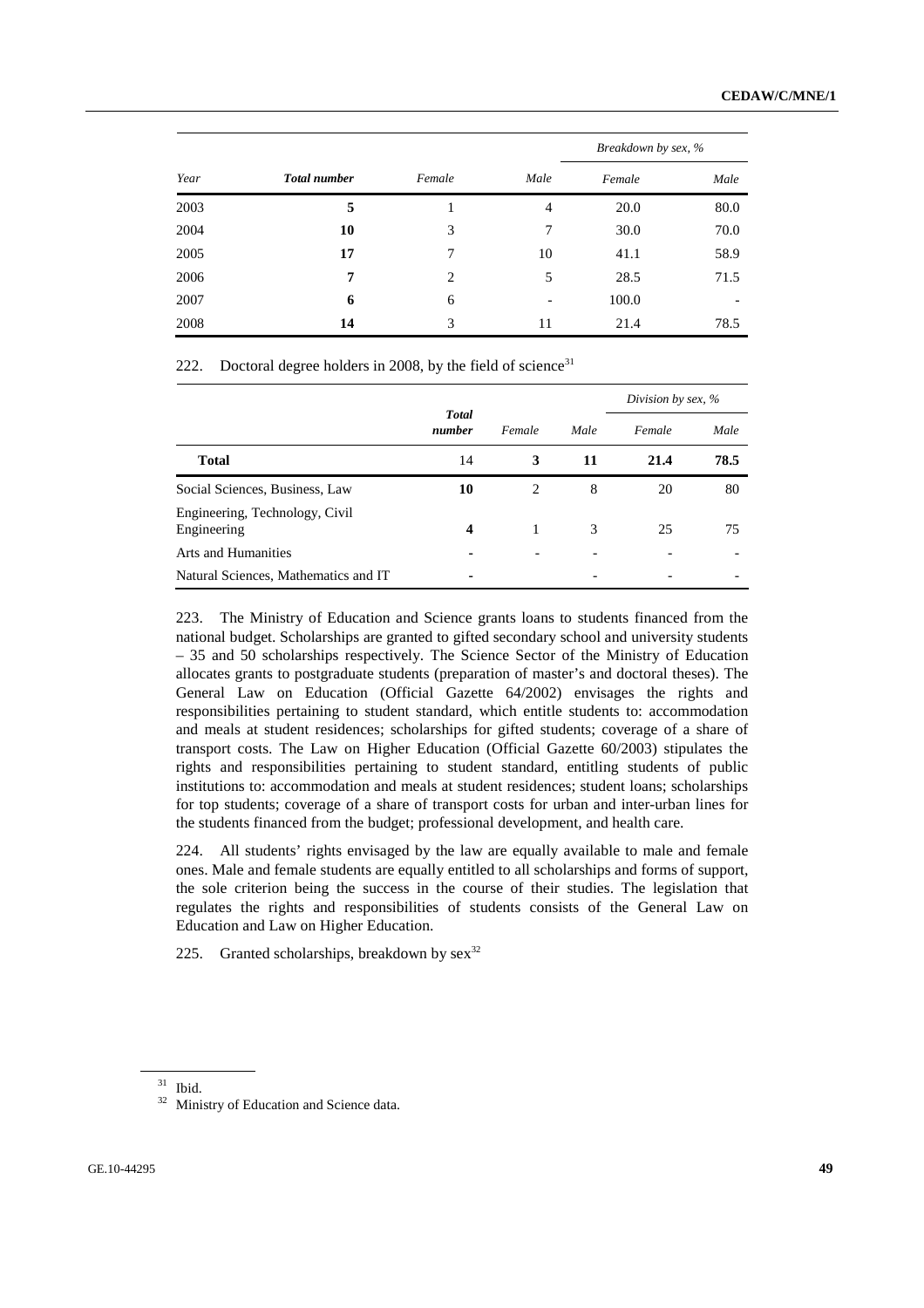|         | Secondary school students |      | University students |      | Granted |      | % granted |      |       |  |
|---------|---------------------------|------|---------------------|------|---------|------|-----------|------|-------|--|
|         | Female                    | Male | Female              | Male | Female  | Male | Female    | Male | Total |  |
| 2003/04 | 30                        | 19   | 59                  | 25   | 89      | 44   | 67        | 33   | 133   |  |
| 2004/05 | 46                        | 24   | 75                  | 29   | 121     | 53   | 70        | 30   | 174   |  |
| 2005/06 | 51                        | 22   | 76                  | 34   | 127     | 56   | 70        | 30   | 183   |  |
| 2006/07 | 46                        | 27   | 109                 | 41   | 155     | 68   | 69        | 31   | 223   |  |

226. Pursuant to the provisions from the Law on Primary Education stipulating that primary education is compulsory and that parents have to ensure compliance with this obligation, the local government authority is required to deliver to the individual school the list of children of school age from the neighbourhoods covered by the school by the end of February each year; schools are required to report to the competent education inspection parents of any child that is not enrolled or is not attending school. Schools are required to file such a report within 15 days from the deadline for enrolment i.e. from the date primary education was discontinued.

227. There are no provisions in the Law on Vocational Education, Law on High School or Law on Higher Education that would impact retention of students in secondary school or university department. However, opportunities and incentives are provided to students to complete their education. Namely, a student who discontinues regular schooling may continue as a person who does not have the student status by taking an exam, with the passing grades obtained in the course of regular schooling at the end of the academic year or at the previous exam recognized. In addition, the given laws prescribe the options for a student to transfer to a different type of school, choose a different occupation within the same school, or become qualified in another occupation after obtaining qualifications in one, all by means of taking additional i.e. differential exams.

228. The above indicates that there are no specific provisions in education laws that would specifically motivate girls to complete their schooling. Based on the data from misdemeanour procedures instigated by the Ministry of Education and Science against the parents who fail to enrol their child in school i.e. fail to enable the child to attend school give rise to the conclusion that out of 80 misdemeanour procedures in the past four years 90% of cases involved female children from rural areas, who drop out after completing the fourth grade of primary school. The reasons stated by parents of such children include: poor financial situation; being unable to afford textbooks, footwear and clothes; the need for female children to work on the farm and in the household; schools being distant from some rural areas, etc. Such parents are subject to misdemeanour liability, which is punishable by a fine. In the majority of cases, the minimum amount of the fine is imposed, since the persons involved are predominantly of poor financial situation or unemployed. Yet if, once the fine has been administered, parents do not enrol the child or ensure that the child attends school, fines may be imposed again.

229. Besides the given data concerning female students of primary schools, there is no data available on the percentage of female students of secondary school who drop out, and identification of main reasons for drop out for female students of primary and secondary schools would require a complete and professional analysis carried out by the competent institutions, both those involved in education and other relevant ones. Nevertheless, even though all laws from the area of education grant to male and female children equal opportunities for education, it is evident that there is a disparity in education, which is larger in rural areas. Although primary education is compulsory, the impression is that the number of children who do not complete primary education is higher than the figure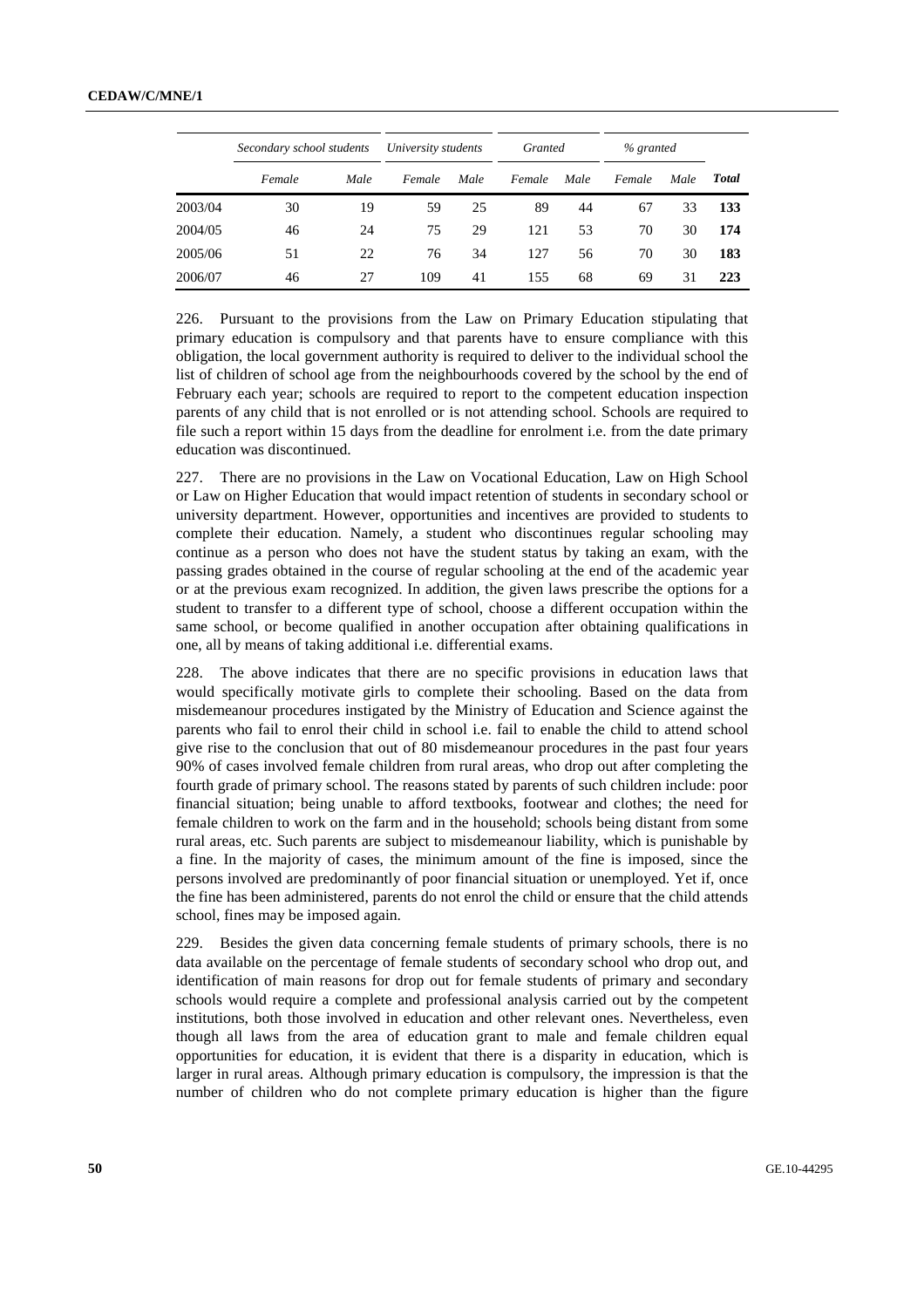processed by the Ministry, and that perhaps a more efficient mechanism than the existing one needs to be identified to ensure primary education of girls.

230. The structure of personnel in educational institutions for the academic years 2007– 2008 and 2008–2009:<sup>33</sup>

|                     |    | Preschool education |              | Primary education |           |              | Secondary education |       |        |
|---------------------|----|---------------------|--------------|-------------------|-----------|--------------|---------------------|-------|--------|
| Number of employees | M  | $\overline{F}$      | <b>Total</b> | M                 | $\bm{F}$  | <b>Total</b> | M                   |       | Total  |
| 2007–2008           |    | 61 1 30 6           | 1 367        |                   | 2079 4548 | 6627         | 1 1 0 9             | 1855  | 2964   |
| 2008–2009           | 71 | 1407                | 1478         | 2 0 74 4 6 85     |           | 6 7 5 9      | 1 1 1 6             | 1 904 | 3 0 20 |

231. The structure of principals in educational institutions for the academic years 2007– 2008 and 2008-2009:<sup>34</sup>

|                      |   | Preschool education |       |     | Primary education |              | Secondary education |   |       |
|----------------------|---|---------------------|-------|-----|-------------------|--------------|---------------------|---|-------|
| Number of principals | M | F                   | Total | M   | F                 | <b>Total</b> | M                   | F | Total |
| 2007-2008            | 6 | 14                  | 20    | 138 | 23                | 161          | 44                  |   | 49    |
| 2008-2009            |   | 14                  | 21    | 136 | 26                | 162          | 44                  |   | 49    |

232. There is an evidently predominant share of women in pre-school institutions, working as instructors as well as managers. This can be explained by the existence of prejudice about this being a "female" profession. In primary and secondary schools, female teachers are also predominant, but the situation is entirely different with regard to management, where the number of male principals is considerably higher. Data concerning deputy principals is somewhat more favourable. The data presented clearly shows that men occupy the managerial and decision-making positions in educational institutions.

233. Girls and boys, women and men, have equal opportunities to engage in physical education and sports. There are no regulations prohibiting girls and women from engaging in physical education and sports. There are no regulations on clothing that prevent girls and women from equal participation in sports. Sports facilities are equally accessible to boys and girls, men and women. There is no article in the Law on Sport prescribing discrimination against women's rights.

234. In the past five years, 2,086 persons, out of whom 603 women, attended the adult education programme implemented in adult education institutions with years of tradition – education centres (three such centres operate in Montenegro – in Podgorica, Niksić and Herceg Novi). Over the past five years, adult education programmes in the three communities involved more men (840 men and 380 women in Podgorica; 612 men and 380 women in Nikšić; 29 men and 15 women in Herceg Novi), although equal access has been provided to all those wishing to join such a programme. 75 participants, out of which 33 women, enrolled the basic functional literacy programme implemented within the project "Second Chance – Literacy and Vocational Training for Social Integration" for domicile Roma from the municipalities of Podgorica and Nikšić.

235. The programmes are carried out by the teaching staff of the same level of education and qualifications as the staff teaching in regular schools. Teachers with more extensive experience are hired, for the purpose of better quality and more successful implementation

<sup>33</sup> Ibid.

 $34$  Ibid.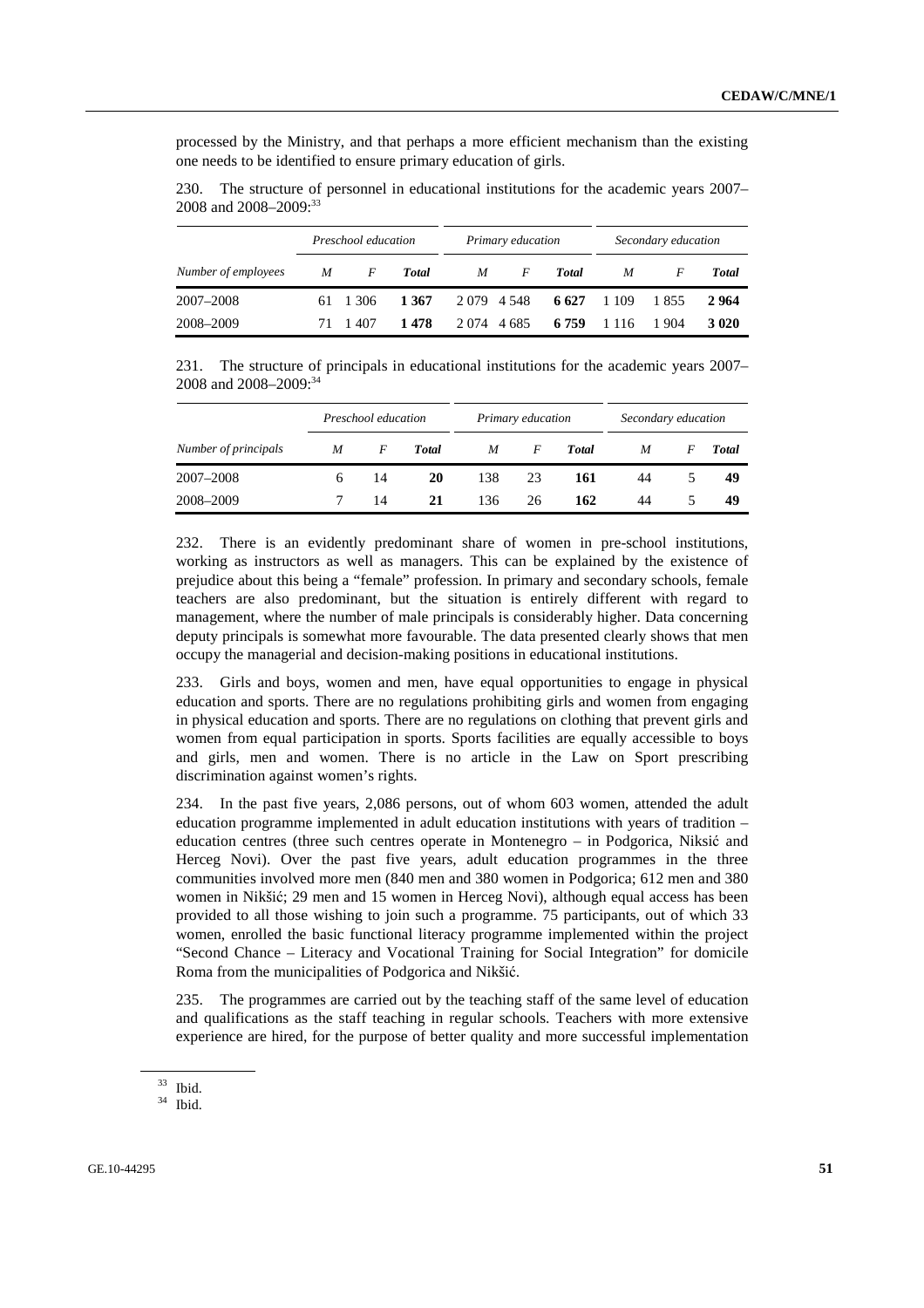of the programme. Since adult education requires a specific approach and method of work, over the past year we aimed to train the teachers involved in adult education, from the standpoint of andragogy, to work with adult participants (through seminars, workshops etc.). For the purpose of most effective implementation of the primary education and literacy programmes for Roma, Roma assistants, who also undergo training for this activity, are engaged alongside with teachers.

236. Besides these programmes, we considered women's participation in the programmes carried out in these institutions – computer courses and language courses. In the past 5 years, the total number of participants in computer courses was 2,902, out if which 1,536 women. Women were in the majority in Podgorica (810 of the total number of 1,162) and in Herceg Novi (285 out of the total number of 457), whereas in Nikšić most participants were men (840 of the total number of 1,283). Over the past 5 years, foreign language courses were attended by 1,424 persons in total, out of which 726 women. Women were the majority in Podgorica (240 out of 375) and Herceg Novi (338 out of 533), whereas in Nikšić most participants were men (368 out of 516).

237. Roma women face the most obstacles to education and learning. According to UNDP and Institute for Strategic Studies and Prognosis data from 2003, out of the refugees aged 11–18 that dropped out of school, around 17.6% did so due to lack of motivation, around 30% due to lack of financial resources, transport or textbooks, while 17.6% had to start working.

238. According to the data of Roma Scholarship Foundation and Employment Office, among the domicile Roma living at the territory of Montenegro, $35\,63.1\%$  have no formal education, 21.3% did not complete primary school, 9.2% completed primary school, 1% completed two years of vocationally oriented secondary school, 2.5% completed three years of vocationally oriented secondary school, 2.3% completed vocational school and 0.3% had a university degree.

239. The UNICEF-funded survey of the NGO SOS from Nikšić shows that 81.4% of Roma families have no regular monthly income. Roma families are particularly large: more than 70% have 5–10 members, and more than 10% have more than 10 members. 45% of parents are not aware of their children's movement, 31% do not oversee their children's studying. Roma parents are mainly illiterate or did not complete primary education; around 70% of parents are illiterate. 54% of parents speak Romani and Albanian as their mother tongues. In 75% of families, the grandfather, father or son makes the decisions concerning children's education; in 13% of families parents jointly make such decisions; in 12% of families, the mother or brother make such decisions. Around 25% of Roma children work; around 40% of parents said that they would make their daughter leave school if prospects of marriage appeared. Over 56% of Roma children have no support or assistance in learning.

240. According to the survey<sup>36</sup> that included participants in basic functional literacy programme and their families, 81.8% of Roma women had no formal education, 6% completed the first grade of primary school, 3% completed the second grade, and 9.1% completed the third grade. In the target group, 75.8% of Roma women were illiterate in Podgorica and Nikšić, while 24.2% were literate; 60% of men were illiterate. 94% spoke the official language, while 6% did not. 66.6% of single Roma women aged 15–30, 27.2% of married and 6.1% of divorced Roma women expressed readiness to pursue education and learn. 67% of Roma men were single, 30% were married and 3% divorced. 48.5% of women were not registered with the Employment Bureau, compared to 51.5% registered

<sup>35</sup> Survey involving around 2,000 domicile Roma in 9 municipalities in 2006.

<sup>36</sup> Roma Scholarship Foundation, 2007.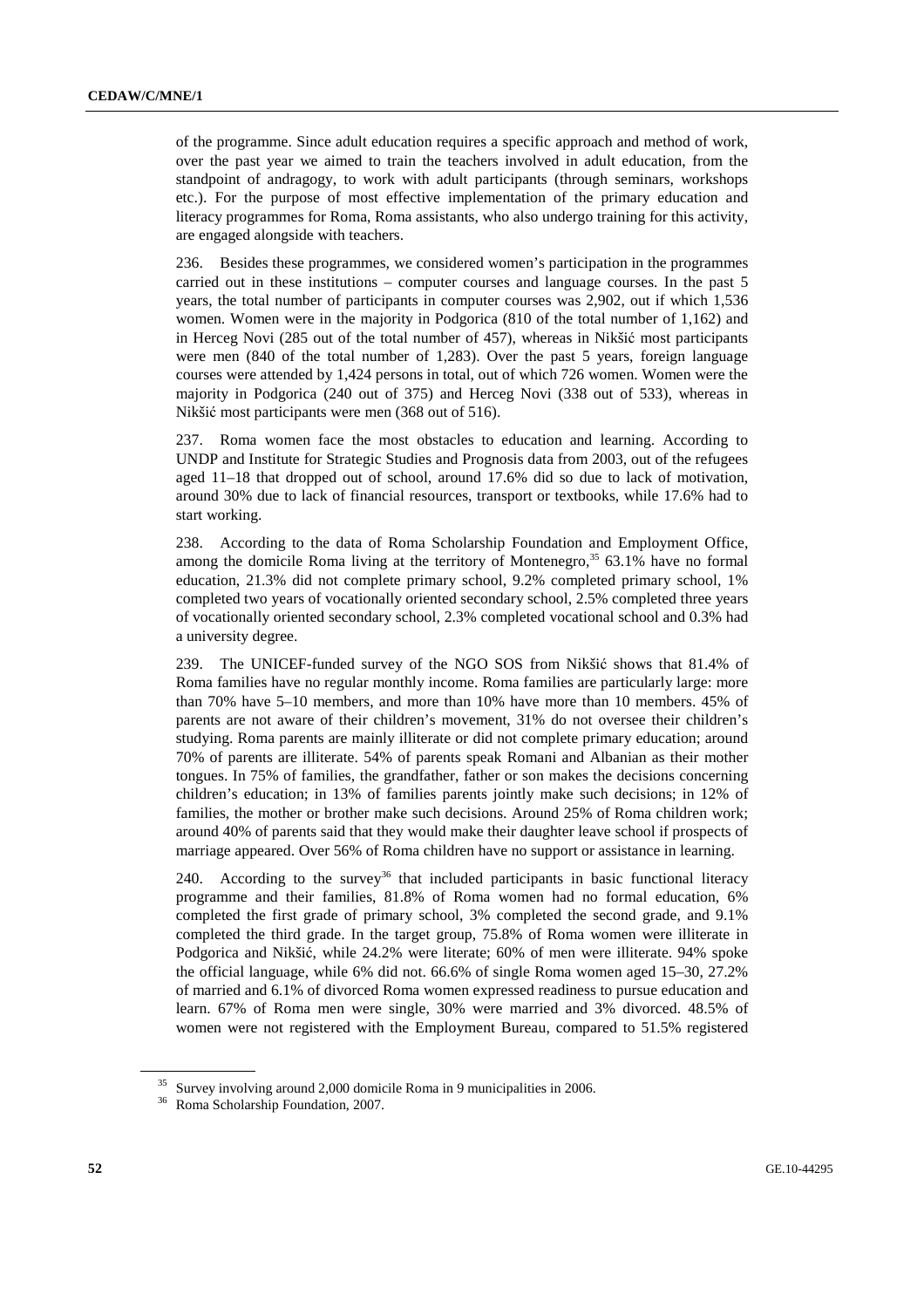ones. 61.8% men were registered, while 38.2% were not. 72.7% of Roma women did not have any specific knowledge or skills, while 27.3% had some specific knowledge and skills (dressmaking, hairdressing). 40% of Roma men had no specific knowledge or skills, while 60% did (manual labour, music, drawing, carpentry, masonry, collecting recycled raw materials). 90% of Roma women expressed the wish to learn a craft (to become beauticians, dressmakers, hairdressers, some also shop-assistants, tourism workers), while a very small share expressed ambitions concerning professions in the field of arts or science. 93.9% of Roma women and 61% of Roma men had no work experience. 45.4% of Roma women were supported by their parents, 33.3% received social welfare, 18% worked occasionally. 87.9% of Roma men were not satisfied with their monthly income. 67% of Roma had monthly income mainly between  $\epsilon$ 50 and  $\epsilon$ 200, while 6.1% had monthly income over €300.

241. According to the database on RAE population.<sup>37</sup> out of the total number of RAE aged 15 and above who obtained some education, 2,729 did not complete primary school. Out of this number, 2,758 completed primary school – 1,686 men and 1,072 women. 250 completed secondary education – 174 men and 76 women. Only 14 RAE had postsecondary college degree  $-8$  men and 6 women. 2,434 of RAE older than  $15 - 842$  men and 1,592 women – were illiterate.

242. An adjustment of primary school curriculum to adult education has been developed for the purpose of primary education of adults in Montenegro. The adjustment is implemented with regard to curriculum implementation, namely: duration of education; mandatory testing and assessment method; enrolment requirements; requirements for progress and completion of education; and teacher development. The curriculum itself is also adjusted, the contents that are not suited to adult participants are eliminated and functional contents needed in everyday life are included. This provides the opportunity to those adults who for some reason dropped out of regular schooling and did not complete primary education to obtain such education.

243. Basic functional literacy programme has been developed for the illiterate. The programme consists of 6 thematic areas: Basic Linguistic Literacy in Mother Tongue (150 lessons); Official Language as Non-Native Language needs to be organized for the programme delivered in Albanian Language (72 lessons); Basic Mathematics (120 lessons); Education for Parenthood and Family with Basics of Health Education (20 lessons); Education for Environment Protection (10 lessons); Education for Living in the Community (10 lessons); and Functional Skills (20 lessons).

244. One of the thematic areas within the basic functional literacy programme is Education for Parenthood and Family with Basics of Health Education. The thematic area of education for parenthood and family envisages the following contents:

- Concept, form and functions of family
- Stages of family life
- Basic rights and responsibilities of family members
- Different ways of decision making in the family (support and patience, agreement, mutual respect, establishing and adhering to rules)
- Family relations (emotional relations in the family, decision making in the family ways of decision making in the family, indicating the differences between equality and inequality in the family, links and lack of links between family members)

<sup>37</sup> The Statistical Office of Montenegro, October 2008.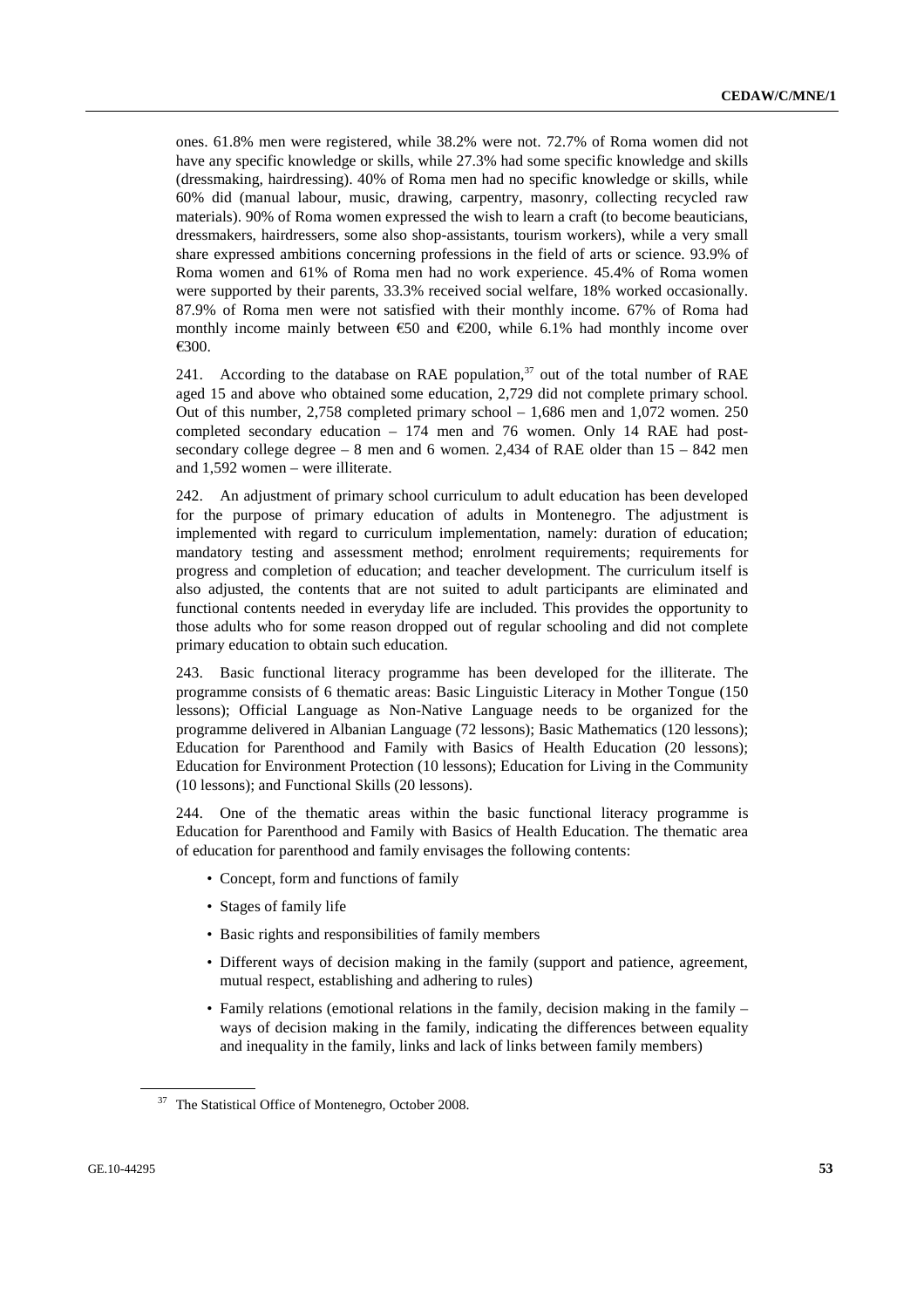- Shared family needs
- Basic dysfunctions (problems) in family life and ways to overcome them (types of problems, conflict resolution, strengths and weaknesses in the family, punishment, violence in the family)
- Family planning

245. The thematic area concerning health education envisages the basic contents necessary for preservation and improvement of one's physical and mental health and the health of the family:

- Health risks and factors of health preservation and improvement
- Personal hygiene
- Nutrition (vitamins, foodstuffs, adequate preparation)
- Addictions
- Administering first aid
- Institutional and social support in case of health problems
- Basic knowledge to identify the symptoms and proper responses to specific diseases

246. The Vocational Education Centre together with the Employment Office of Montenegro identified simple occupations (ranked II according to level of complexity) and developed new training programmes for vocational training for the "Second Chance" project and UNDP project "Reducing the Vulnerability of Domicile RAE in Montenegro", which were implemented in Montenegro. These programmes were used to train RAE with the aim to include them in the field of labour.

247. The Vocational Education Centre prepared 2 projects intended for minorities, primarily RAE: "Literacy for vocational training and better position of Roma in Montenegro" and "Step by Step – CHANGE". The former project is a logical follow-up to the successfully initiated practice implemented under the "Second Chance" project, dealing with the problem of RAE literacy and funded by the European Agency for Reconstruction and DVV International. The latter project aimed to initiate active and permanent socioeducational programme involving both Roma parents (with children of pre-school age), covering the topics of family and healthy environment and fostering communication skills and better integration of Roma into the community.

248. For a number of years, the Vocational Education Centre has been promoting adult education, together with social partnership institutions, by organizing the event "Adult Education Festival". By 2009, seven adult education festivals were organized in Montenegro. In organizing and carrying out these events, the Vocational Education Centre partnered with the following institutions: Employment Office, Chamber of Commerce, Centre for Development of NGOs – CRNVO, Gender Equality Office (currently Department), Human Resources Management Authority, Institute for Public Health of Montenegro, adult education providers, vocational schools etc. The goal of Adult Education Festivals refers to informing the general public, promoting the concept of lifelong education and learning, promoting the society that keeps learning, the importance of education and learning for the development of the individual and the society, as well as the adult learning practice, which is missing. Within the seven festivals organized to date, various forms of education of women were organized in cooperation with the Gender Equality Office with the aim of achievement of gender equality (round tables, lectures, workshops etc.).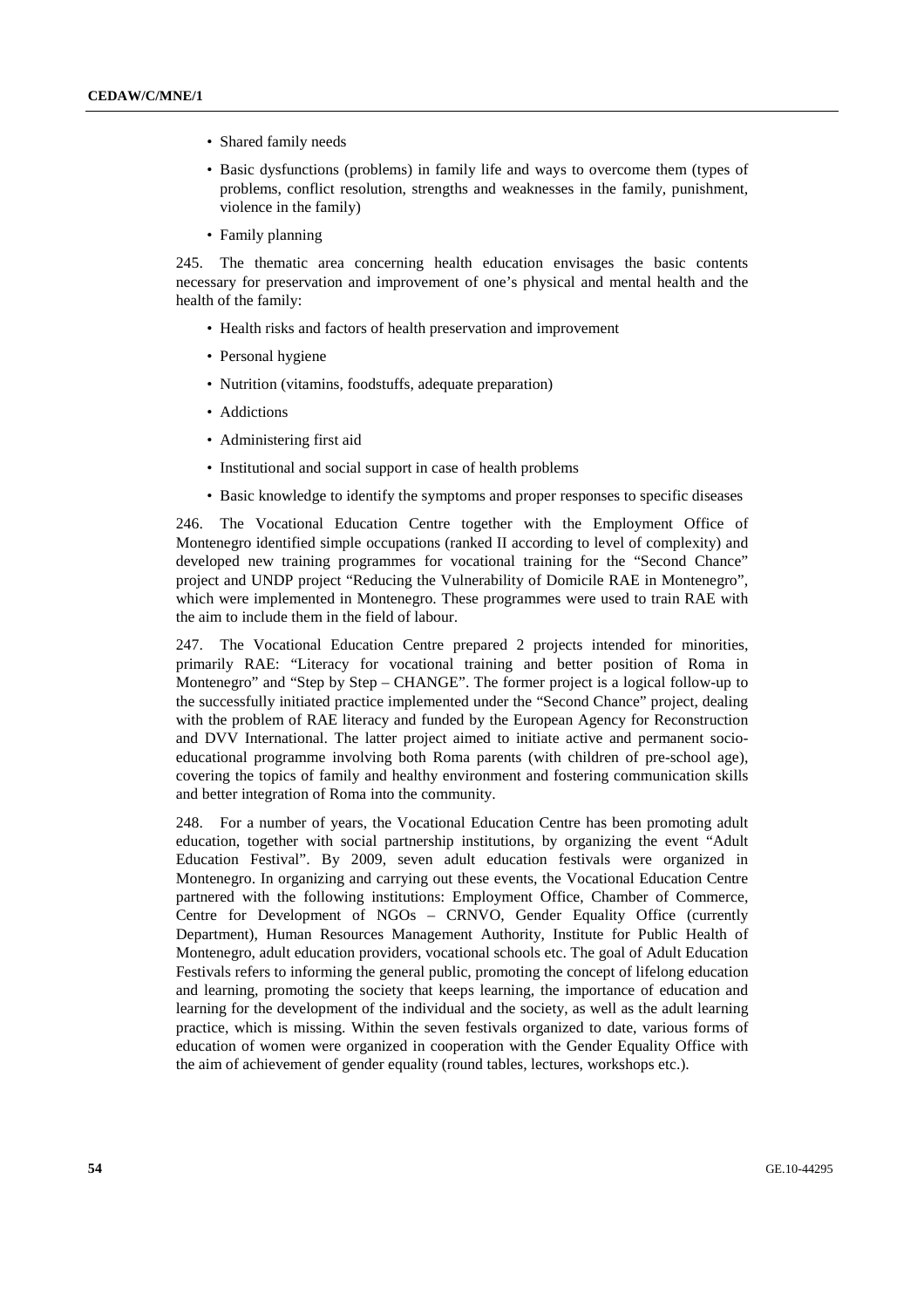249. According to the survey on use of ICT in Montenegro,  $38\,$  46.6% of female respondents used computers, whereas 53.4% did not. It needs to be emphasized that the share of female respondents from the northern region who used computers was the lowest, indicating a digital gap between the regions in Montenegro. Most female respondents (60%) did not have the need or were not personally interested in becoming computer literate. Among the women who used computers, 77.7% used the Internet, mainly for email communication, searching for information and chatting; for 45.7% of female respondents this was daily routine. The need for further education definitely exists; 37% of female respondents agreed with this statement, and the average age of those who wanted further education was 24.

## **Article 11**

250. Under the Constitution of Montenegro, everyone is entitled to work, free choice of occupation and employment, to fair and humane work conditions and protection during unemployment (Article 62). The Constitution stipulates that youth, women and disabled persons enjoy special protection in the workplace (Article 64, paragraph 4).

251. The basis necessary for quality decisions in designing the employment policy is provided by the set of laws, decrees and rulebooks, primarily the Labour Law (Official Gazette of Montenegro 49/2008) and the Law on Employment (Official Gazette of the Republic of Montenegro 5/2002, 21/2008). Other regulations pertaining to the operation of the Employment Office are the following: Rulebook on assistance in employment (Official Gazette of the Republic of Montenegro 52/2002), Rulebook on preparation for employment (Official Gazette of the Republic of Montenegro 52/2002 and 1/2004), Law on Labour and Employment Records (Official Gazette of the Republic of Montenegro 69/2003), Rulebook on the types, method and instruments for keeping supplementary employment records (Official Gazette of the Republic of Montenegro 52/2002), Law on professional rehabilitation and employment of persons with disabilities (Official Gazette of Montenegro 49/2008), Law on employment and work of foreign nationals (Official Gazette of Montenegro«22/2008), etc.

252. The Labour Law prohibits any direct or indirect discrimination of persons seeking employment as well as employed persons, on the grounds of sex, birth, language, race, religion, colour, age, pregnancy, health condition i.e. disability, nationality, marital status, family responsibilities, sexual orientation, political or other belief, social origin, property, membership in political or trade-union organizations or any other personal characteristic. The Law specifies the concepts of direct and indirect discrimination. Any treatment caused by any of the grounds mentioned above that places a person seeking employment or an employed person in a less favourable position compared to other persons in identical or similar situation constitutes direct discrimination. Indirect discrimination, under this law, takes place when a certain provision, criterion or practice place or would place a person seeking employment or an employed person in a less favourable position, due to a certain characteristic, status, orientation or belief.

- 253. Discrimination, in the sense of this Law, is prohibited with regard to:
	- (a) Employment requirements and selection of candidates for a specific job;
	- (b) Work conditions and all employment rights;
	- (c) Education, training and professional development;

<sup>38</sup> Institute for Strategic Studies and Prognosis, 2008.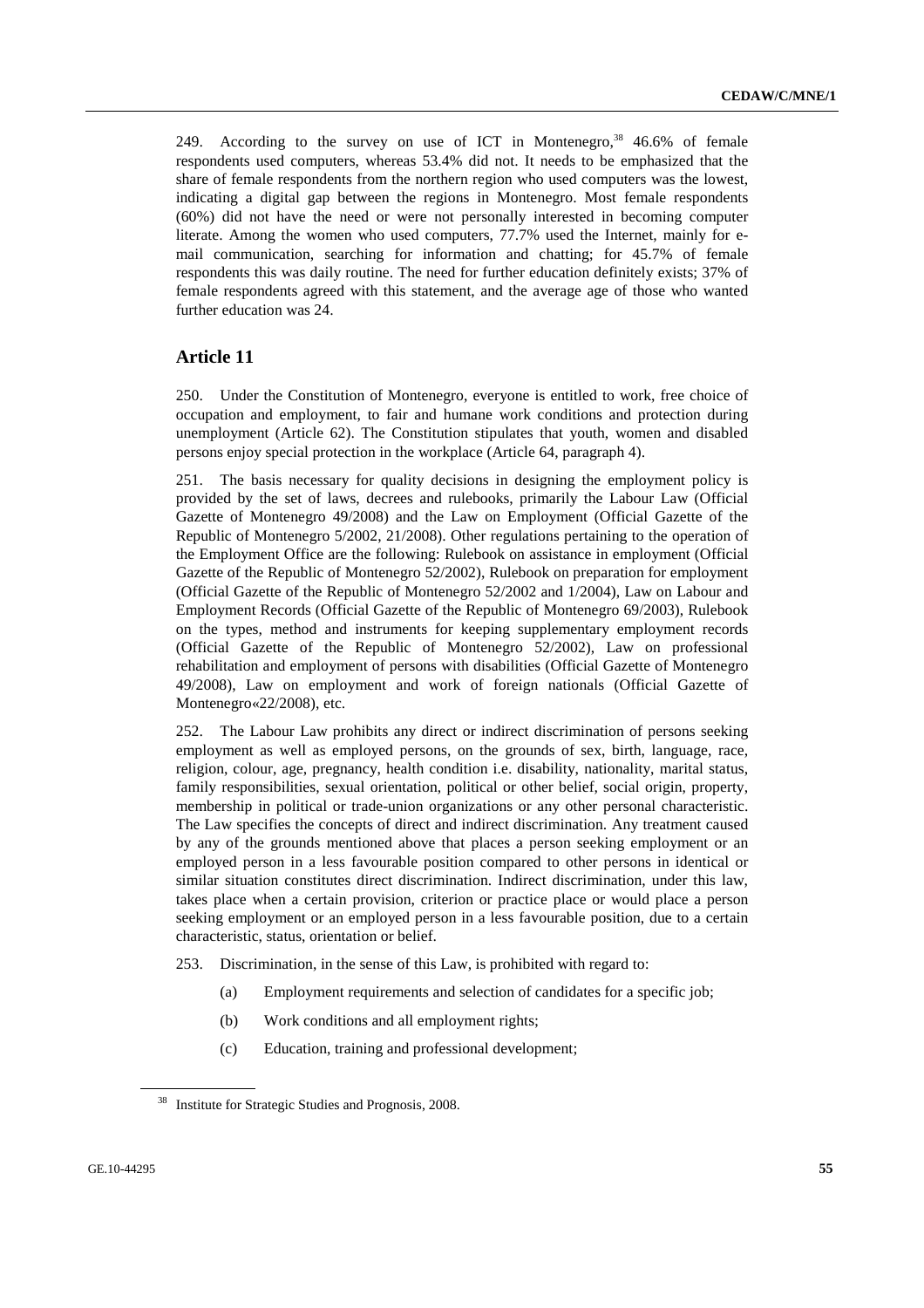- (d) Promotion at work;
- (e) Termination of employment contract.

254. The Labour Law also prohibits any harassment or sexual harassment at work or related to work; harassment is defined as any undesired behaviour caused by any of the grounds mentioned above, as well as harassment by means of audio or video surveillance, which aims to offend or constitutes an offence of the dignity of the person seeking employment or an employed person, and which generates fear or a hostile, humiliating or offensive environment.

255. Sexual harassment, in the sense of this Law, is any undesired verbal, non-verbal or physical action that aims to offend or constitutes an offence of the dignity of a person seeking employment or an employed person in the sphere of sexual life, and which causes fear or generates a hostile, humiliating, uncomfortable, aggressive or offensive environment. An employee may not suffer harmful consequences in case of reporting i.e. witnessing harassment or sexual harassment at work or related to work. In cases of discrimination, a person seeking employment or an employee may instigate procedure before the competent court, in accordance with the law.

256. Some articles of the Labour Law refer, inter alia, to special protection of women (Article 11), so that an employed woman during pregnancy, an employed woman with a child younger than five years of age, and a single parent with a child younger than seven years of age, an employed parent with a child with severe disability, an employed young person of 18 or an employed person with disability may not be transferred to another workplace outside the place of temporary or permanent residence.

257. A separate section of the Labour Law (VI Protection of Employees) relates to protection of women, youth and persons with disabilities, who are all entitled to special protection. An employed woman or an employed young person of 18 years of age may not be assigned to jobs that imply mainly particularly heavy manual labour, work under the ground or under water or jobs that might harm or increase the risk for their health and life. A specific article concerns protection of women in industry and construction industry, in the sense that an employed woman working in industry and construction industry may not be assigned to work at night; this is possible only exceptionally, when it is necessary to continue work disrupted due to natural disasters i.e. to prevent damage to raw material or other material. This prohibition does not apply to women in management or performing duties in health care, social or other protection.

258. The Labour Law defines special protection of women due to pregnancy and childcare, so that an employer may not refuse to conclude an employment contract with a pregnant woman or terminate the employment contract on the grounds of pregnancy or maternity leave. Likewise, based on the findings and recommendations of the competent physician, a woman may be temporarily transferred to another job during pregnancy and while breastfeeding, if this is in the interest of preserving her health or her child's health. If the employer is not able to provide the transfer, the employed woman is entitled to leave of absence from work, with her salary compensated in line with the collective agreement, in the amount that may not be lower than the salary she would have obtained on the job. During temporary transfer to another job an employed woman is entitled to the salary pertaining to the post she covered originally, prior to the transfer. An employed woman during pregnancy or an employed woman with a child under the age of three may not work longer than full working hours or work at night. Exceptionally, an employed woman with a child older than two years of age may work nights only if she provides written consent to that.

259. Within the section concerning protection of maternity and rights of the employees who care for children, it is specified that an employed woman during pregnancy, childbirth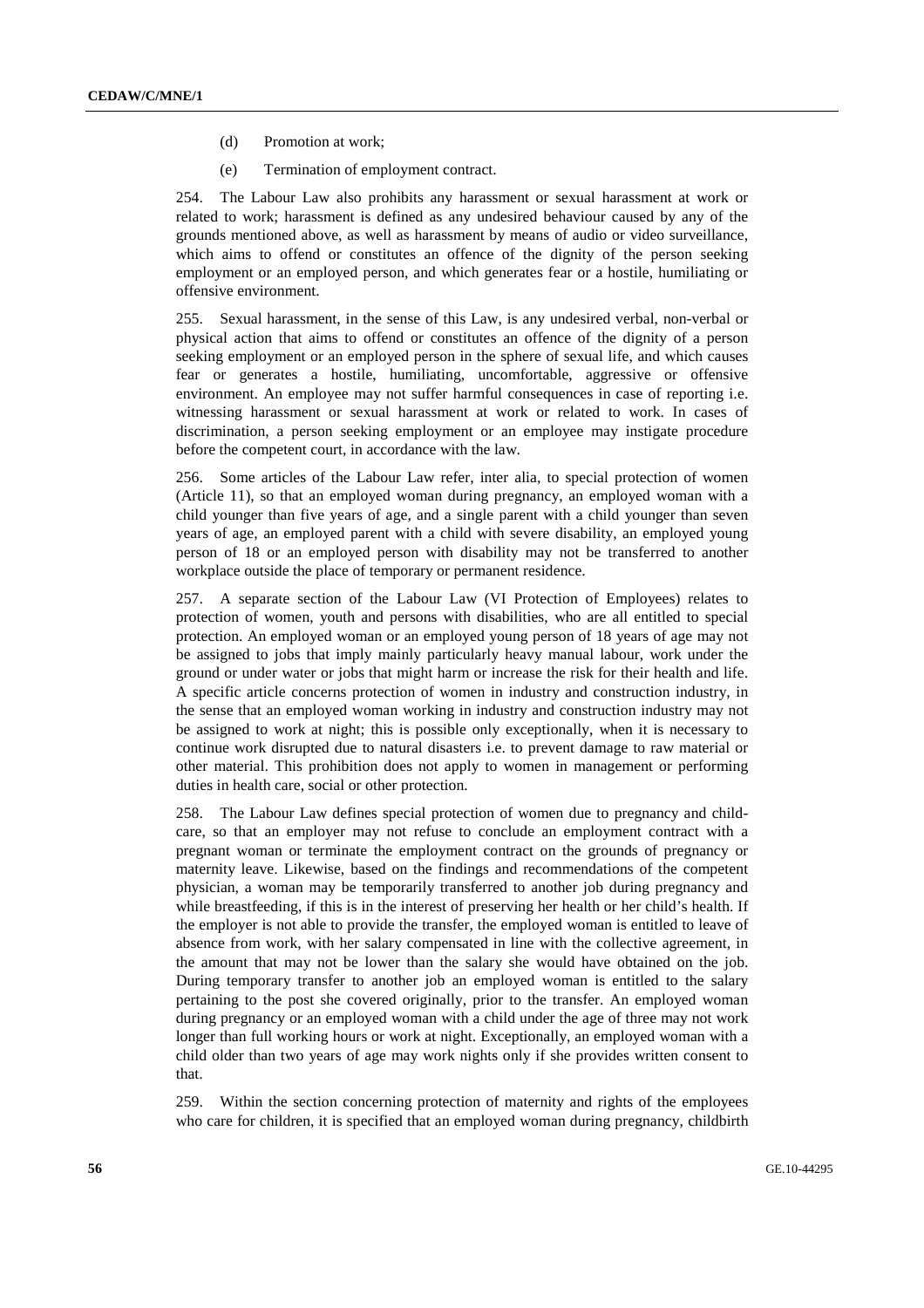and child-care is entitled to maternity leave of 365 days from the day of childbirth. If she is willing, an employed woman may start working before the end of the legally prescribed leave, but not earlier than 45 days from the day of childbirth. If an employed woman starts working before the end of her maternity leave, she is entitled, in addition to a daily break, to additional 60 minutes of leave for breastfeeding. Once she terminates the maternity leave and starts working, an employed woman is not entitled to resume the leave. During maternity leave, an employed woman is entitled to compensation of salary, in line with the law and collective agreement. A father may use the right to parental leave i.e. child-care leave in cases in cases when the mother abandons the child, passes away or is prevented from using this right due to other valid reasons (serving a prison sentence, severe illness etc.). During this leave, the employed woman or the child's father is entitled to compensation of salary in line with the law and collective agreement.

260. The Law envisages protection of an employed woman in the event of stillbirth. If an employed woman gives birth to a stillborn baby or if the baby passes away before the end of the maternity leave, she is entitled to extend the leave by as long as the authorized specialist physician determines is needed to recover from childbirth and psychological condition caused by the loss of the child, and at minimum 45 days; during this time, she is entitled to all the rights stemming from maternity leave.

261. Pursuant to the provisions of the Law on Employment (Article 3), unemployed persons are equal in the exercise of the right to employment, regardless of their nationality, race, sex, language, religion, political or other belief, education, social origin, property or other personal characteristic. This Law regulates hiring, unemployment insurance, rights of all unemployed persons and conditions and procedure for their exercise, method of financing and other issues of importance for organized and productive employment. In this sense, all the provisions of the Law apply to all unemployed persons and no single provision specifies the rights of women.

262. In the sense of this Law, all unemployed persons are entitled to:

- (a) Information on employment opportunities and requirements;
- (b) Mediation in employment and work engagement;
- (c) Involvement in active employment policy programmes;
- (d) Preparation for employment;
- (e) Unemployment insurance;
- (f) Financial assistance;
- (g) Health insurance.

263. In mid-2008, the Government of Montenegro adopted the National Strategy for Employment and Human Resources, which defined the goals for the given period. With regard to the contents and methodology, the Strategy is similar to those of EU member states. With regard to the contents, main directions and structure of the set goals, the Strategy is a synthesis of knowledge concerning the problem of unemployment in Montenegro and outlines the ways to reduce the unemployment rate, with the ambition to make it drop below 10% in the imminent period. The goals, measures and activities were defined in line with the general features and guidelines of the EU employment policy. One of the guidelines refers to elimination of all forms of discrimination in the labour market and enabling equal opportunities for all.

264. One of the measures for Strategy implementation is ensuring gender equality in the labour market and efficient prevention of discrimination in this regard. Increasing the employment rate for women is a significant effort towards gender equality with concern to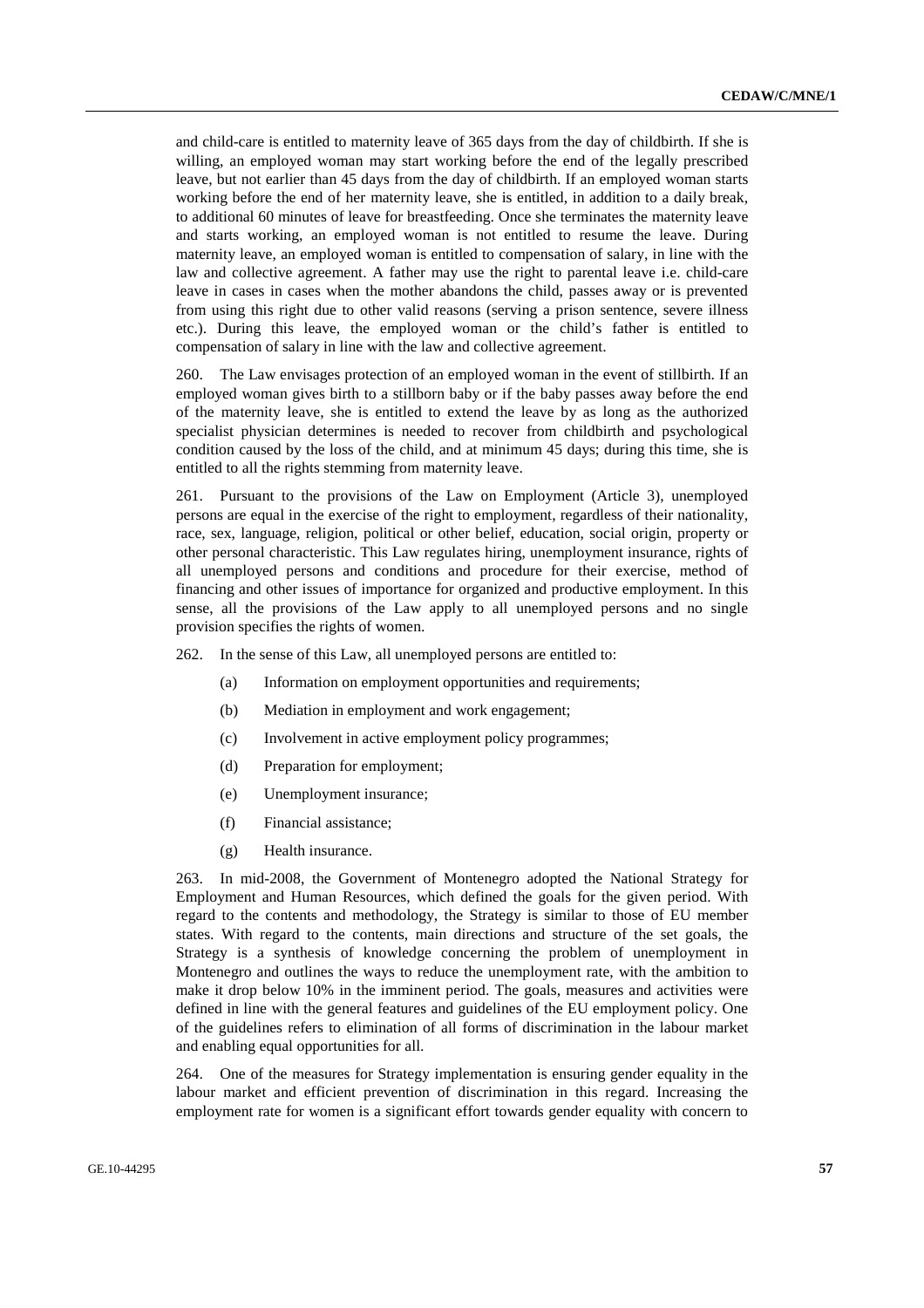employment, unemployment and pay. An important factor for greater active participation of women in the labour market is reconciliation of professional and family life, primarily in the form of provision of protection for children and elderly dependents. Social partners have an important role in ensuring gender equality.

265. The Strategy defines the measures and activities in the domain of gender equality in employment:

- Establishing efficient and timely legal protection from all forms of infringement of the right to gender equality in the labour market and efficient implementation of appropriate measures in cases of infringement of these rights.
- Introduction of standards for identification of various forms of discrimination on employment and mechanisms for their elimination.
- Introduction of measures facilitating a woman's return to work after a leave of absence. This may be also implemented by means of a contract that would specify the details so as to prevent the situation that women who plan to have children lose their jobs.
- In granting loans to start up and stimulate entrepreneurship, in the forthcoming period preference will be given to projects implemented by women.
- Implementation of targeted programmes for women in the labour market.
- Enhancing women's motivation for education and training by means of professional approach, in order to ensure their greater participation in training programmes, especially in non-traditional occupations.
- Improving the position of homemakers. They handle numerous family responsibilities and their contribution to the family and society is invaluable; therefore, their status needs to be legally defined and monetized, in order to enable them to achieve, to the extent possible, economic independence.

The indicators for monitoring the implementation include the following:

- Employment and unemployment rates for men and women
- Salaries of men and women
- Professional structure by sex (share of women in senior positions)

266. The most relevant institution for implementation of measures in the area of employment in Montenegro is the Employment Office of Montenegro. Its main activity is assistance to unemployed persons (mediation in employment and professional counselling for the unemployed and youth; implementation of active employment policy programme; unemployment insurance) aimed at their faster and readier integration in the labour market. The Office has 348 employees, out of which 259 women (74.42%).

267. The stronger pace of economic activities and implementation of active employment policy measures caused a considerable increase in the demand for labour, which contributed to a decline in registered unemployment – from 85,000 in mid-2000 to less than 40,000 in the first half of 2006 and less than 30,000 at the end of 2008. The unemployment rate dropped from slightly over 32% (mid-2000) to below 15% (mid-2006), that is 10.75% on 31 December 2008.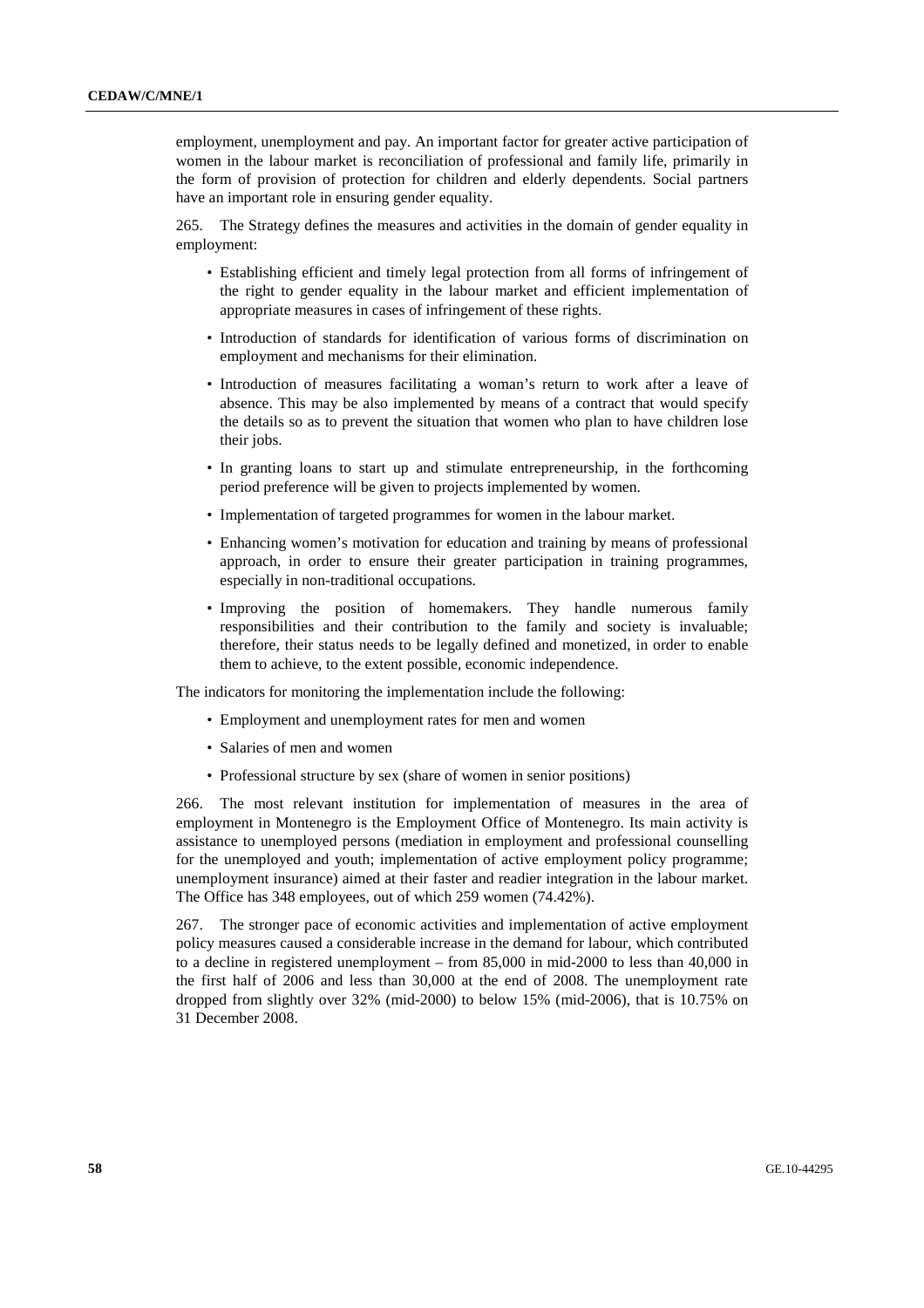268. The gender structure of unemployed persons in Montenegro indicates the need to recognize this aspect of supply in labour market analysis. The share of women in the overall number of the unemployed is around 45%.<sup>39</sup>

| No. | Date         |                   |              |                       |              |                      |               |                       |  |  |  |  |
|-----|--------------|-------------------|--------------|-----------------------|--------------|----------------------|---------------|-----------------------|--|--|--|--|
|     |              | 31 December 2006  |              | 31 December 2007      |              | 31 December 2008     | 15 March 2009 |                       |  |  |  |  |
| 2   | <b>Total</b> | Women             | <b>Total</b> | Women                 | <b>Total</b> | Women                | <b>Total</b>  | Women                 |  |  |  |  |
| 3   | 39 387       | 17975<br>(45.63%) | 32 011       | 14 250<br>$(44.51\%)$ | 28 4 78      | 12 7 8 5<br>(44.89%) | 29 130        | 13 017<br>$(44.68\%)$ |  |  |  |  |

269. The number of unemployed persons by years, with the share of women indicated:

|               | Unemployment rate for women | Unemployment rate for men |
|---------------|-----------------------------|---------------------------|
| 31 Dec. 2006  | 16.02%                      | 14.08%                    |
| 31 Dec. 2007  | 12.70%                      | 11.68%                    |
| 31 Dec. 2008  | 11.40%                      | 10.32%                    |
| 15 March 2009 | 11.60%                      | 10.59%                    |

270. Prolonged unemployment is another characteristic of the registered supply in the labour market. Lengthy job seeking period is common for all levels of professional qualifications and both genders.

<sup>&</sup>lt;sup>39</sup> Data for this Article obtained from the Employment Office of Montenegro.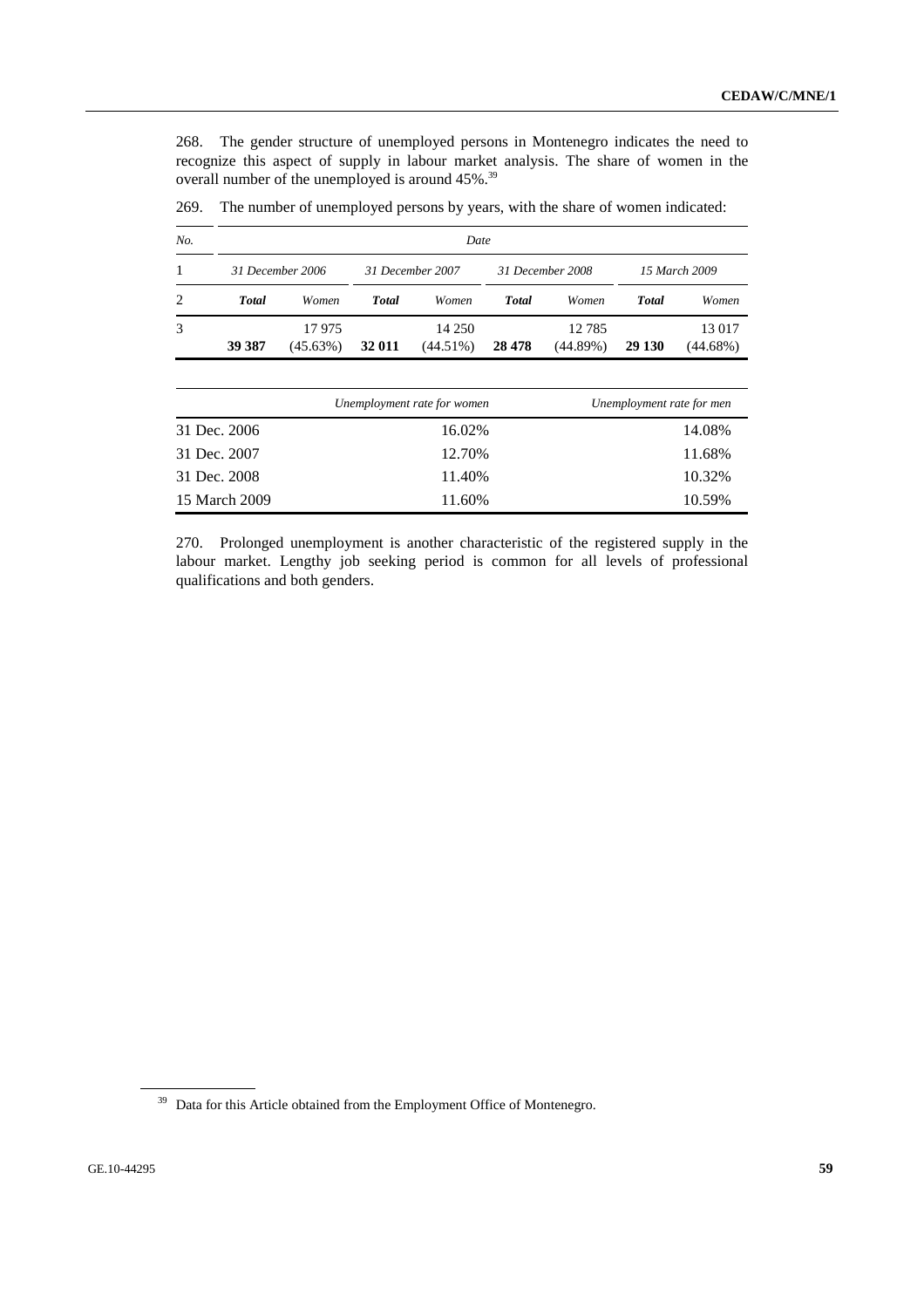| No. |                           |              |              |        |              |         | Date   |              |         |        |               |         |        |
|-----|---------------------------|--------------|--------------|--------|--------------|---------|--------|--------------|---------|--------|---------------|---------|--------|
|     |                           |              | 31 Dec. 2006 |        | 31 Dec. 2007 |         |        | 31 Dec. 2008 |         |        | 15 March 2009 |         |        |
| 2   | Length of time            | <b>Total</b> | Women        |        | <b>Total</b> | Women   |        | <b>Total</b> | Women   |        | <b>Total</b>  | Women   |        |
| 3   | Up to 6 months            | 7818         | 3733         | 47.75% | 8 1 1 5      | 3 647   | 44.94% | 8 1 7 0      | 4 0 43  | 49.49% | 8 9 4 1       | 4 1 8 2 | 46.77% |
| 4   | 6 to 9 months             | 3 0 3 3      | 1 3 3 3      | 43.95% | 1874         | 872     | 46.53% | 2840         | 1 3 9 3 | 49.05% | 2092          | 1 1 4 6 | 54.78% |
| 5   | 9 to 12 months            | 3 4 4 5      | 1 3 2 5      | 38.46% | 2 0 0 6      | 964     | 48.06% | 1630         | 773     | 47.42% | 2 3 8 4       | 1 1 2 2 | 47.06% |
| 6   | Up to 1 year in total     | 14 29 6      | 6 3 9 1      | 44.70% | 11 995       | 5483    | 45.71% | 12 640       | 6 209   | 49.12% | 13 4 17       | 6 4 5 0 | 48.07% |
|     | $1$ to $3$ yrs            | 11728        | 4 9 8 1      | 42.47% | 9 2 6 8      | 3890    | 41.97% | 7431         | 3 0 5 5 | 41.11% | 6953          | 3 0 2 5 | 43.51% |
| 8   | $3$ to $5$ yrs            | 4 6 8 0      | 1990         | 42.52% | 5 0 1 7      | 1947    | 38.81% | 3737         | 1381    | 36.95% | 4 0 0 7       | 1408    | 35.14% |
| 9   | 5 to 8 yrs                | 2944         | 1 3 4 6      | 45.72% | 1885         | 809     | 42.92% | 1888         | 723     | 38.29% | 2 0 0 8       | 746     | 37.15% |
| 10  | More than 8 yrs           | 5 7 3 9      | 3 2 6 7      | 56.93% | 3846         | 2 1 2 1 | 55.15% | 2 7 8 2      | 1 417   | 50.93% | 2745          | 388     | 50.56% |
| 11  | More than 1 year in total | 25 091       | 11584        | 46.17% | 20 016       | 8 7 6 7 | 43.80% | 15838        | 6 5 7 6 | 41.52% | 15713         | 6 5 6 7 | 41.79% |
| 12  | Total $6+11$              | 39 387       | 17975        | 45.64% | 32 011       | 14 250  | 44.52% | 28 478       | 12785   | 44.89% | 29 130        | 13 017  | 44.69% |

## 271. Unemployed persons by the length of job seeking period:

272. The structure of the unemployed by level of education or professional qualifications is the main parameter for identification of key characteristics of supply in the labour market. The gender and age factors serve to complete the picture of the work potential of candidates to be included in labour.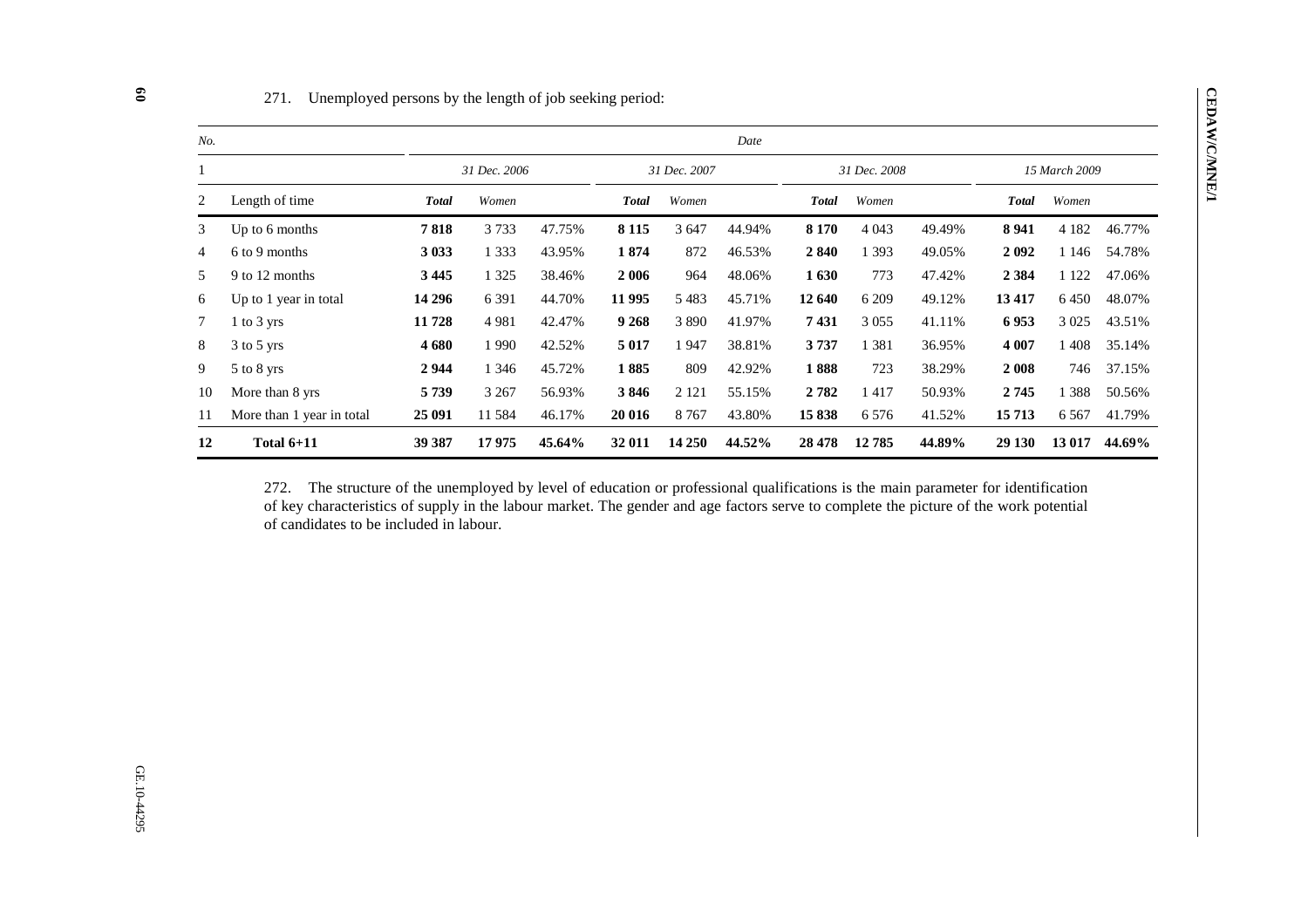| No.                        |                        |                      |              |          |                          |              | Date     |                  |            |          |                  |              |          |
|----------------------------|------------------------|----------------------|--------------|----------|--------------------------|--------------|----------|------------------|------------|----------|------------------|--------------|----------|
| $\mathbf{1}$               |                        |                      | 31 Dec. 2006 |          |                          | 31 Dec. 2007 |          | 31 Dec. 2008     |            |          | 15 March 2009    |              |          |
| $\overline{c}$             | Secondary<br>education | <b>Total</b>         | Women        | $\%$     | $\boldsymbol{\it Total}$ | Women        | $\%$     | <b>Total</b>     | Women      | $\%$     | <b>Total</b>     | Women        | $\%$     |
| 3<br>$\bf{I}$              |                        | 8 000                | 3 0 4 3      | 16.93%   | 6458                     | 2 2 3 0      | 15.65%   | 6 1 4 9          | 2 2 1 9    | 17.36%   | 6 3 6 6          | 2 2 9 2      | 17.61%   |
| $\rm II$<br>$\overline{4}$ |                        | 2 1 3 4              | 1 0 5 9      | 5.89%    | 1667                     | 769          | 5.40%    | 1526             | 724        | 5.66%    | 1522             | 718          | 5.52%    |
| 5<br>$\rm III$             |                        | 12 4 94              | $4\;612$     | 25.66%   | 9811                     | 3 5 3 9      | 24.84%   | 8 2 9 8          | 3 0 8 9    | 24.16%   | 8 5 4 3          | 3 1 5 2      | 24.21%   |
| $\epsilon$<br>IV           |                        | 12 672               | 7 2 3 2      | 40.23%   | 9763                     | 5 5 6 9      | 39.08%   | 8 6 6 4          | 4930       | 38.56%   | 8 8 0 1          | $5\;002$     | 38.43%   |
| $\mathbf V$<br>$\tau$      |                        | 424                  | $45\,$       | 0.25%    | 538                      | 39           | 0.27%    | 491              | 36         | 0.28%    | 470              | 36           | 0.28%    |
| $8\,$<br>VI <sub>1</sub>   |                        | 1605                 | 829          | 4.61%    | 1 4 6 5                  | 738          | 5.18%    | 1 1 9 3          | 558        | 4.36%    | 1 2 2 4          | 563          | 4.33%    |
| 9<br>VI <sub>2</sub>       |                        | ${\bf 11}$           | $\mathbf{1}$ | $0.01\%$ | $\boldsymbol{9}$         | $\mathbf{1}$ | $0.01\%$ | $\boldsymbol{6}$ | $\,1\,$    | $0.01\%$ | $\boldsymbol{6}$ | $\mathbf{1}$ | $0.01\%$ |
| $10\,$<br>VII <sub>1</sub> |                        | $\boldsymbol{2}$ 010 | 1 1 3 6      | 6.32%    | 2 2 4 9                  | 1 3 3 4      | 9.36%    | 2 1 0 5          | 1 2 0 3    | 9.41%    | 2 1 5 8          | 1 2 2 9      | 9.44%    |
| $11\,$<br>VII <sub>2</sub> |                        | 34                   | 17           | 0.09%    | 48                       | 29           | 0.20%    | 43               | $23\,$     | 0.18%    | 38               | $22\,$       | 0.17%    |
| $12\,$<br>${\rm VIII}$     |                        | $\mathbf{3}$         | $1\,$        | $0.01\%$ | $\mathbf{3}$             | $\sqrt{2}$   | $0.01\%$ | $\mathbf{3}$     | $\sqrt{2}$ | $0.02\%$ | $\boldsymbol{2}$ | $\sqrt{2}$   | $0.02\%$ |
| 13                         | $\Sigma$               | 39 387               | 17975        | 45.64%   | 32 011                   | 14 250       | 44.52%   | 28 4 78          | 12785      | 44.89%   | 29 130           | 13 017       | 44.69%   |
|                            |                        |                      |              |          |                          |              |          |                  |            |          |                  |              |          |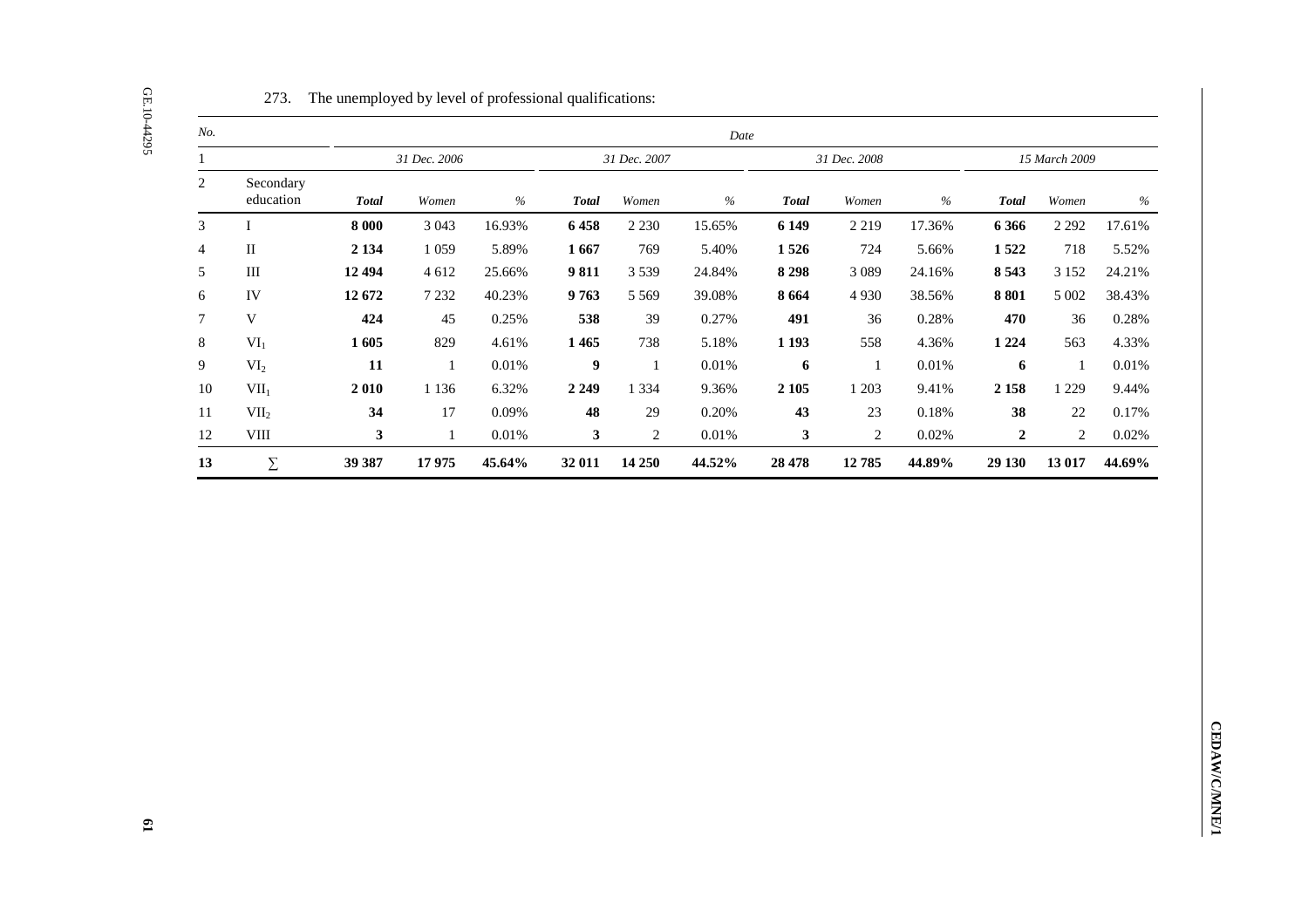| No. |                       |              |         |        |              |              | Date   |              |              |        |              |               |        |  |
|-----|-----------------------|--------------|---------|--------|--------------|--------------|--------|--------------|--------------|--------|--------------|---------------|--------|--|
|     |                       | 31 Dec. 2006 |         |        |              | 31 Dec. 2007 |        |              | 31 Dec. 2008 |        |              | 15 March 2009 |        |  |
| 2   | Age group             | <b>Total</b> | Women   |        | <b>Total</b> | Women        |        | <b>Total</b> | Women        |        | <b>Total</b> | Women         |        |  |
| 3   | Under 18              | 7            | 2       |        | 22           | 15           |        | 75           | 41           |        | 89           | 45            |        |  |
| 4   | 18 to 25              | 5 3 3 2      | 2 2 7 2 | 42.61% | 4 3 7 0      | 2 0 3 0      | 46.45% | 4 2 4 7      | 2022         | 47.61% | 4 5 4 1      | 2077          | 45.74% |  |
| 5   | <b>Total under 25</b> | 5 3 3 9      | 2 2 7 4 | 42.59% | 4 3 9 2      | 2 0 4 5      | 46.56% | 4 3 2 2      | 2 0 6 3      | 47.73% | 4 6 3 0      | 2 1 2 2       | 45.83% |  |
| 6   | 25 to 30              | 5700         | 2 7 2 0 | 47.72% | 4 0 38       | 2 1 0 2      | 52.06% | 3 0 6 6      | 1551         | 50.59% | 3 2 4 1      | 605           | 49.52% |  |
| 7   | 30 to 40              | 9 1 4 2      | 4765    | 52.12% | 6 2 4 9      | 3 3 9 4      | 54.31% | 4 6 29       | 2 5 5 2      | 55.13% | 4 8 6 4      | 2642          | 54.32% |  |
| 8   | 40 to 50              | 8851         | 4 6 32  | 52.33% | 6 9 0 4      | 3 4 0 6      | 49.33% | 6 1 9 1      | 3 2 3 4      | 52.24% | 6 2 6 3      | 3 2 9 6       | 52.63% |  |
| 9   | Over 50               | 10 355       | 3 5 8 4 | 34.61% | 10428        | 3 3 0 3      | 31.67% | 10 270       | 3 3 8 5      | 32.96% | 10 132       | 3 3 5 2       | 33.08% |  |
| 10  | Total over 25         | 34 048       | 15701   | 46.11% | 27 619       | 12 205       | 44.19% | 24 15 6      | 10 722       | 44.39% | 24 500       | 10895         | 44.47% |  |
| 11  | Total $5+10$          | 39 387       | 17975   | 45.64% | 32 011       | 14 250       | 44.52% | 28 4 78      | 12785        | 44.89% | 29 130       | 13 017        | 44.69% |  |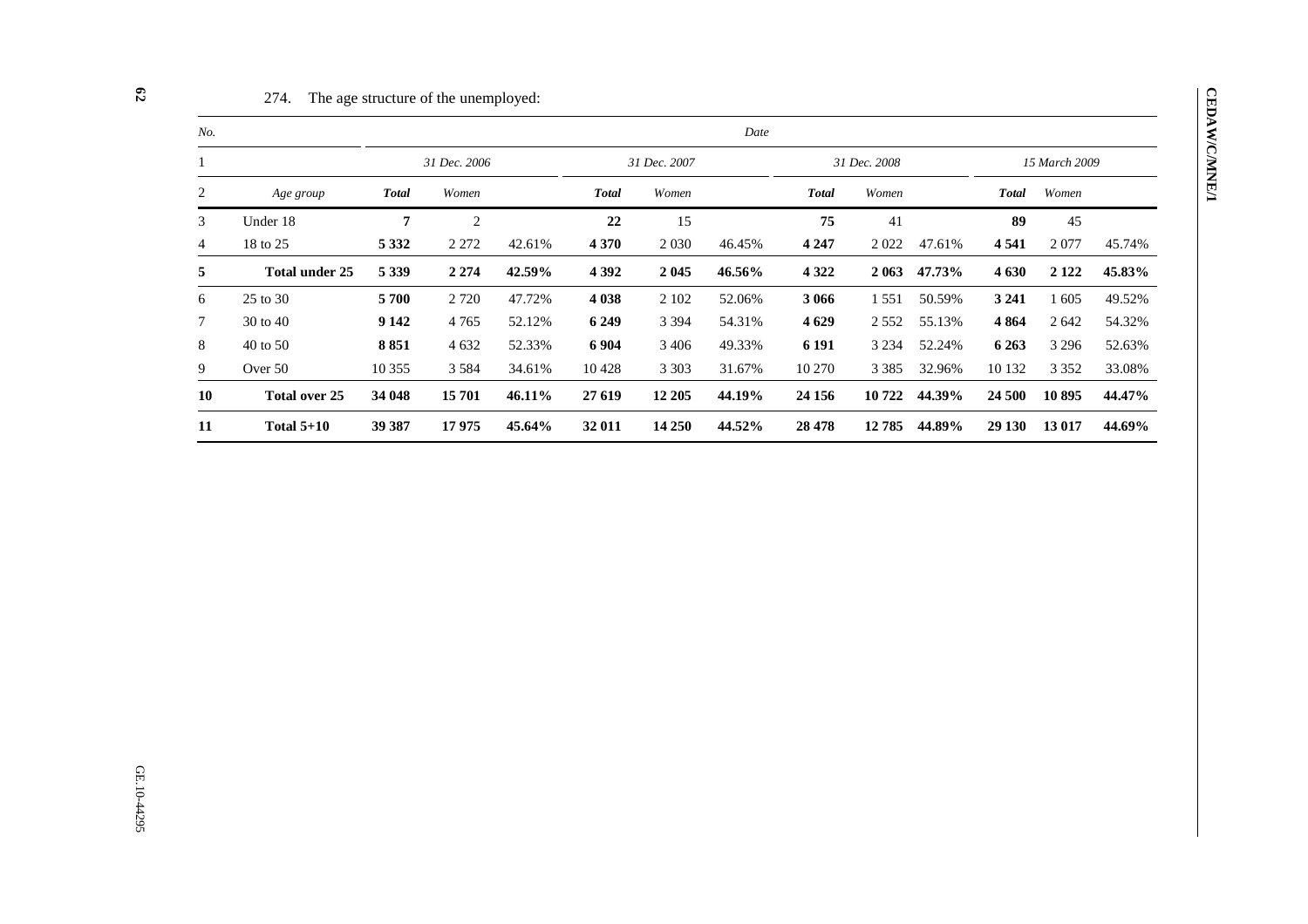| No.            |                  | Date         |              |               |              |              |              |               |         |  |
|----------------|------------------|--------------|--------------|---------------|--------------|--------------|--------------|---------------|---------|--|
| 1              |                  |              | 31 Dec. 2006 |               | 31 Dec. 2007 |              | 31 Dec. 2008 | 15 March 2009 |         |  |
| 2              | Years of service | <b>Total</b> | F            | <b>T</b> otal | F            | <b>Total</b> | F            | <b>Total</b>  | F       |  |
| 3              | None             | 10 603       | 4973         | 7726          | 3832         | 6 678        | 3 2 8 4      | 6 7 7 0       | 3 2 3 7 |  |
| $\overline{4}$ | Up to $1$        | 5 6 7 3      | 2 9 0 1      | 3978          | 2096         | 2 740        | 1448         | 2967          | 1.517   |  |
| 5              | $1$ to $2$       | 2891         | 1681         | 2070          | 1 2 8 5      | 1 6 1 4      | 957          | 1739          | 1 0 3 6 |  |
| 6              | $2$ to $3$       | 1522         | 853          | 1078          | 618          | 847          | 493          | 930           | 528     |  |
| 7              | 3 to 5           | 1929         | 1 0 6 8      | 1410          | 833          | 1 1 2 1      | 676          | 1 2 1 8       | 712     |  |
| 8              | 5 to 10          | 2862         | 1461         | 2072          | 1 0 6 1      | 1 744        | 977          | 1878          | 1 0 2 4 |  |
| 9              | 10 to 20         | 4767         | 1994         | 3681          | 1431         | 3 3 3 1      | 1489         | 3 3 7 8       | 1 5 4 8 |  |
| $\theta$       | 20 to 30         | 6994         | 2 6 3 2      | 7314          | 2623         | 7 7 4 7      | 3 0 1 5      | 7685          | 2981    |  |
| 1              | More than 30     | 2 1 4 6      | 412          | 2682          | 471          | 2656         | 446          | 2565          | 434     |  |
| $\mathbf{2}$   | <b>Total</b>     | 39 387       | 17975        | 32 011        | 14 250       | 28 478       | 12785        | 29 130        | 13 017  |  |

| 275.<br>The unemployed by years of service: |  |
|---------------------------------------------|--|
|---------------------------------------------|--|

276. Women constitute around 45% of the unemployed in Montenegro. If we consider the qualifications structure of unemployed women, the predominance of those with secondary education is evident: around 39% have level IV; around 24% have level III; around 16% have no qualifications. The main characteristic of the situation and tendencies in the area of employment of women in Montenegro over the recent years has been the constantly declining share of women in the overall number of the unemployed: 45.64% on 31 Dec 2006; 44.52% on 31 Dec 2007; 44.89% on 31 Dec 2008, and 44.69% on 15 March 2009. This trend was influenced by the significant increase in employment of women in certain industries that normally hire more women (retail, hospitality and tourism etc.). In addition, women are more active in seeking employment, accepting the jobs offered to them and responding to programmes of preparation for employment organized by the Employment Office of Montenegro (vocational training, retraining, and further training).

277. Due to the lack of practical skills, the persons who complete secondary school are incompetent and unprepared for the labour market; therefore, active employment policy measures are used precisely to narrow the gap between supply and demand in the labour market. If active employment policy projects are considered, it shows that the share of women is around 57% on annual basis. Women generally respond better to the training programmes organized by the Employment Office and are readier to accept a job offer even if the job is outside their profession. In its projects, the Employment Office has ensured equal terms for both sexes at all the stages within its competence. Women employment is highest in service industries such as hotel, hospitality, and retail. The share of women is high also in the education system, especially in pre-school education. It is telling that their share is higher in the industries that provide lower salaries. There are very few women in top and managerial positions, and they make up the majority of office personnel with lower levels of qualifications.

278. According to MONSTAT's Workforce Survey, the number of employed persons in the fourth quarter of 2008 was 221,200 (58.2% men and 41.8% women). The employment rate was 43.1%, 51.6% for men and 35.1% for women.

279. In addition to women's share of 45% in total unemployment and the fact that there are considerably fewer women among the employed and that they have a lower level of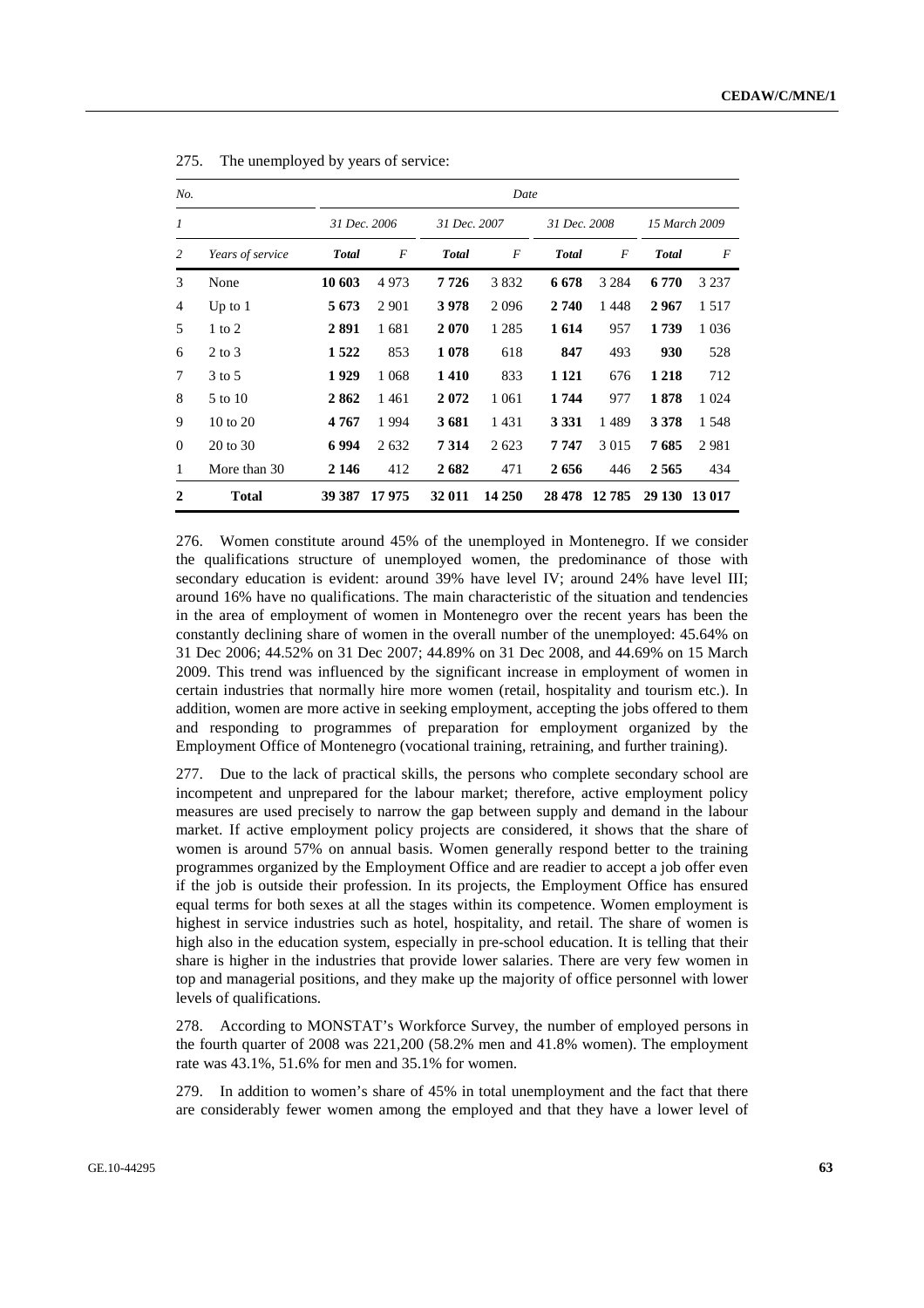qualifications, there are additional reasons for more efficient encouragement of their employment by means of specific programmes. Primarily, the traditional views on women's suitability for certain professions impacted, and will probably continue to impact for some time, the development of programmatic structure and capacities of mainstream education, especially secondary one, narrowing the range of career options for women. For the same reason, employers avoid hiring women, sometimes even for the jobs they are specifically suited for. The closing down of major companies in textile industry caused a sharp increase in the number of unemployed women with background in this particular industry. Besides, some of them had 20 or more years of service exclusively in the field of textile or leather industry and older than 50, which makes retraining additionally difficult and makes the employers less willing to hire them. Some of the unemployed textile workers that used to work in the sections for preparation and processing of raw materials, due to unfavourable work conditions (dust, noise, temperature, etc.) had reduced work capacity, which does not qualify as a specific category of disability, but is an obstacle even for the jobs within their own professions. The type of jobs, work requirements and conditions, current and anticipated, dynamic development of the industries such as construction, wood processing, transport and some additional ones will not be accompanied by more jobs for women.

280. The sectors that, in our context, give preference to hiring women and as such should be included in some forms of social economy, include the following:

- Agriculture, food production and processing
- Textile and leather industry
- Retail, hospitality and tourism
- Intellectual services
- Printing services
- Social services (child-care, care for the elderly etc.)
- Home assistance
- Cleaning buildings, work space, facilities and environment
- Landscaping and maintenance of green areas, gardens, parks etc.

281. Overview of unemployed persons by municipalities:

| No.            |              | Date         |                |              |                |              |                |               |       |  |
|----------------|--------------|--------------|----------------|--------------|----------------|--------------|----------------|---------------|-------|--|
| $\mathbf{1}$   |              | 31 Dec. 2006 |                | 31 Dec. 2007 |                | 31 Dec. 2008 |                | 15 March 2009 |       |  |
| 2              | Municipality | <b>Total</b> | $\overline{F}$ | <b>Total</b> | $\overline{F}$ | <b>Total</b> | $\overline{F}$ | <b>T</b> otal | F     |  |
| 3              | Andrijevica  | 454          | 188            | 407          | 171            | 357          | 142            | 345           | 141   |  |
| $\overline{4}$ | Berane       | 2 3 3 2      | 839            | 1962         | 729            | 1733         | 671            | 1719          | 660   |  |
| 5              | Budva        | 648          | 422            | 450          | 298            | 396          | 233            | 439           | 268   |  |
| 6              | Bijelo Polje | 4958         | 2090           | 4 2 9 0      | 1843           | 3 5 5 2      | 1617           | 3589          | 1 562 |  |
| 7              | Bar          | 2579         | 1.570          | 1666         | 1 0 0 0        | 1 3 1 4      | 821            | 1 3 9 2       | 870   |  |
| 8              | Cetinje      | 1 0 1 5      | 515            | 779          | 369            | 1674         | 774            | 1662          | 777   |  |
| 9              | Danilovgrad  | 947          | 399            | 728          | 321            | 761          | 321            | 728           | 310   |  |
| 10             | Herceg Novi  | 1 2 1 3      | 632            | 943          | 453            | 955          | 434            | 989           | 457   |  |
| 11             | Kotor        | 1433         | 613            | 1 0 5 3      | 388            | 975          | 374            | 990           | 387   |  |
| 12             | Kolašin      | 961          | 426            | 739          | 305            | 710          | 284            | 699           | 274   |  |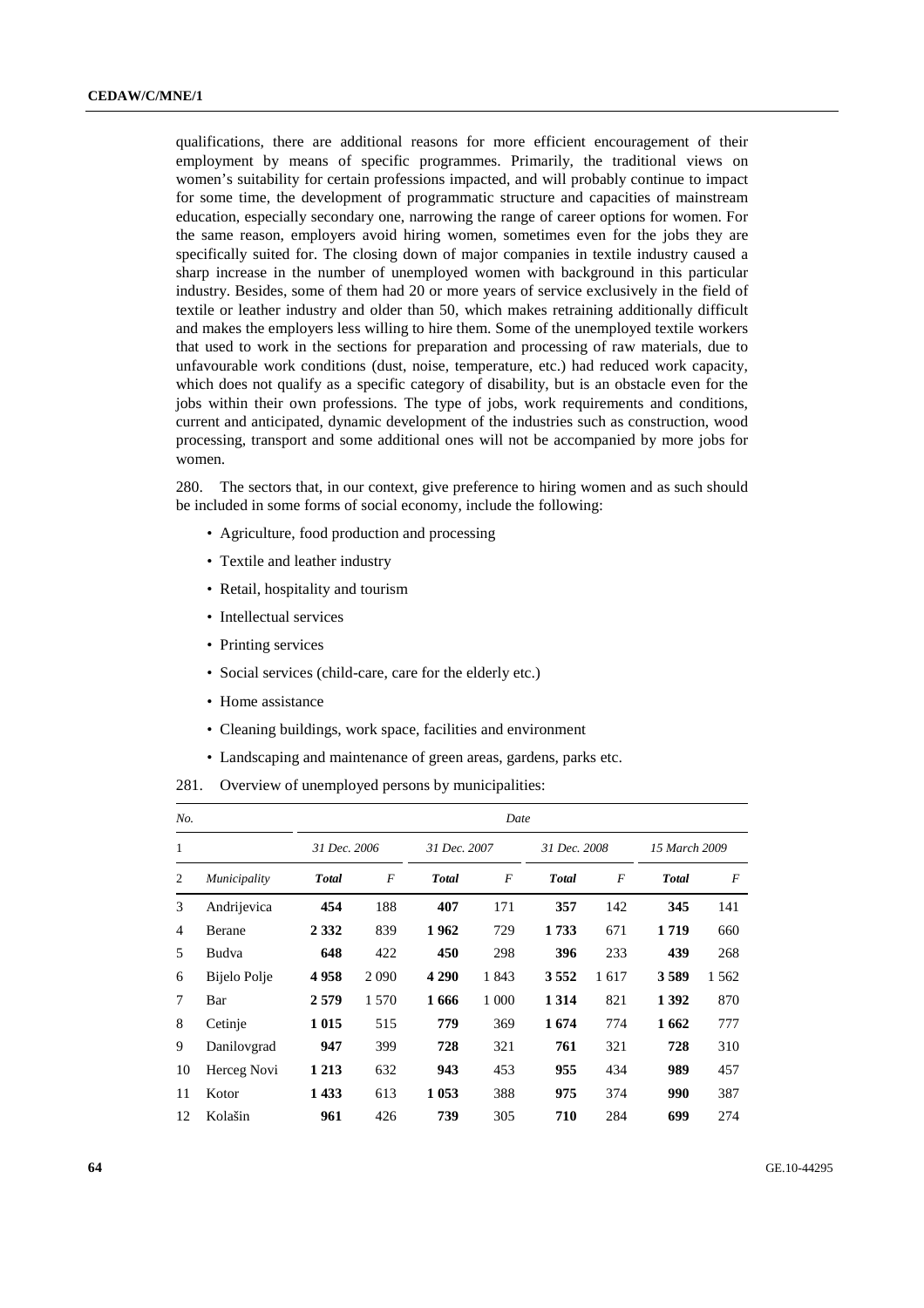| No. |                |              |         |               | Date    |              |         |               |         |
|-----|----------------|--------------|---------|---------------|---------|--------------|---------|---------------|---------|
| 1   |                | 31 Dec. 2006 |         | 31 Dec. 2007  |         | 31 Dec. 2008 |         | 15 March 2009 |         |
| 2   | Municipality   | <b>Total</b> | F       | <b>T</b> otal | F       | <b>Total</b> | F       | <b>T</b> otal | F       |
| 13  | Mojkovac       | 1 0 1 0      | 358     | 759           | 278     | 642          | 233     | 752           | 278     |
| 14  | Nikšić         | 5 2 2 1      | 2467    | 3884          | 1879    | 3 2 6 8      | 1 663   | 3 3 5 1       | 1668    |
| 15  | Podgorica      | 8845         | 4 0 8 1 | 6 7 23        | 3 1 6 1 | 5 8 2 4      | 2696    | 5 9 0 0       | 2 7 7 3 |
| 16  | Play           | 719          | 282     | 497           | 183     | 406          | 119     | 445           | 132     |
| 17  | Plužine        | 157          | 83      | 122           | 53      | 121          | 50      | 132           | 55      |
| 18  | Pljevlja       | 2945         | 1 3 2 4 | 2 7 2 3       | 1 209   | 2448         | 1 1 0 6 | 2545          | 1 1 0 3 |
| 19  | Rožaje         | 1 2 3 2      | 385     | 1563          | 451     | 1 303        | 392     | 1 3 3 3       | 391     |
| 20  | Šavnik         | 244          | 94      | 198           | 70      | 187          | 68      | 189           | 61      |
| 21  | Tivat          | 697          | 365     | 891           | 329     | 719          | 267     | 762           | 302     |
| 22  | Ulcinj         | 1 3 5 7      | 622     | 1 2 2 0       | 543     | 843          | 380     | 872           | 404     |
| 23  | <b>Zabljak</b> | 420          | 220     | 414           | 217     | 290          | 140     | 297           | 144     |
| 24  | <b>Total</b>   | 39 387       | 17975   | 32 011        | 14 250  | 28 4 78      | 12785   | 29 130        | 13 017  |

282. The unemployment rate by regions:

|          | 31 Dec. 2006 | 31 Dec. 2007 | 31 Dec. 2008 | 15 March 2009 |
|----------|--------------|--------------|--------------|---------------|
| Northern | 19.51%       | 17.29%       | 14.86%       | 15.23%        |
| Central  | 13.02%       | 9.84%        | 9.37%        | 9.46%         |
| Southern | 11.83%       | 10.08%       | 8.60%        | 8.96%         |

 **By sex** 

|          |        | 31 Dec. 2006 |        | 31 Dec. 2007 |        | 31 Dec. 2008 | 15 March 2009 |        |
|----------|--------|--------------|--------|--------------|--------|--------------|---------------|--------|
|          | F      | M            | F      | M            | F      | M            | F             | M      |
| Northern | 20.41% | 18.94%       | 17.88% | 16.92%       | 15.65% | 14.35%       | 15.58%        | 15.01% |
| Central  | 13.86% | 12.38%       | 10.64% | 9.22%        | 10.13% | 8.78%        | 10.26%        | 8.83%  |
| Southern | 13.07% | 10.81%       | 9.90%  | 10.22%       | 8.31%  | 8.83%        | 8.95%         | 8.97%  |

283. The unemployment rate by sex, shown by individual region, mirrors the unemployment at the national level, and is the highest in the northern region. According to the data from 31 December 2008 and 15 March 2009, the unemployment rates for men and women in the southern part of the country are almost identical.

284. Record keeping and mediation in employment are the most important activities of all employment public services. The Law on Records in the Fields of Labour and Employment prescribes that records on unemployed persons contain information on the persons seeking employment who are registered with the branch office of the Employment Office which is competent for the territory where such persons have place of residence. Records are administered by entering information in the main form of records for the unemployed person, which includes also information on the sex of the person seeking employment.

285. The Employment Office is implementing the active employment policy and is making an effort, by implementing the measures and development projects that include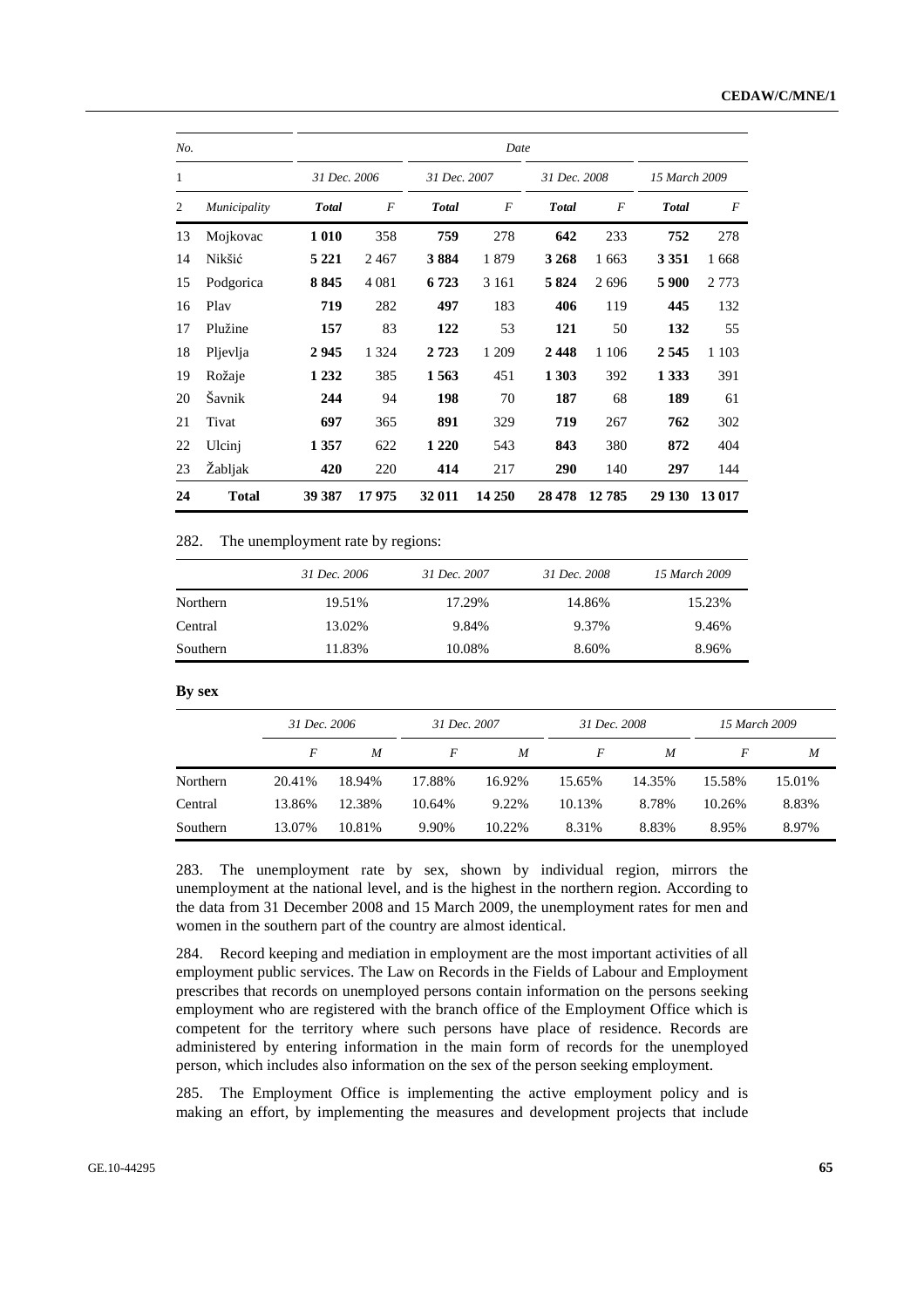creation of new jobs, to achieve a fall in the number of unemployed persons. In this sense, the right to be involved in the programmes within active employment policy measures pertains to the following: unemployed persons; employed persons working less than full working hours (part-time work) and persons who have been made redundant due to technological, economic or organizational changes. Thus, the right of women to be involved in active employment policy measures is not specifically defined; instead, identical rights are assumed for all unemployed persons.

286. Preparation for employment is one of the measures of active employment policy that includes: career guidance; professional training; retraining or further training; updating the knowledge of the unemployed persons who have waited for employment longer than two years; training of trainees for independent work in line with their professional qualifications, and other forms of training. In the sense of the Law on Employment, the right to preparation for employment pertains to unemployed persons below the age of 50 (men) or 45 (women).

287. With the aim of matching the supply and demand in the labour market, based on concrete requests of employers and monitoring of labour market needs, the Employment Office organizes various forms of preparation for employment. Such training aims to: reduce unemployment; enhance employability of persons seeking employment by means of upgrading the quality of supply; meet the current needs, requirements and conditions of work; narrow the gap between the supply and demand in the labour market.

288. Of the total number of unemployed persons who are trained, throughout the year, within different forms of vocational training for the identified employer and within the programmes of preparation for the labour market (occupational training and programmes for acquisition of specific knowledge), women make up around 57%.

289. One of the successful programmes of the active employment policy that alleviates the consequences of open unemployment is the public works programme. Public works are local or national employment schemes, organized to implement social protection, educational, cultural, communal and ecological programmes based on servicing the community and non-profit work. Such programmes foster new jobs and upgrading of the work potential, knowledge and skills of the unemployed, while at the same time assisting the development of local governments. The share of women in the overall number of persons annually involved in public works is around 44%.

The Employment Office is particularly concerned with hard-to-employ categories of unemployed persons. RAE in Montenegro and persons with disabilities are certainly among the most vulnerable categories among the hard-to-employ persons. For the purpose of their faster employment, certain programmes of active employment policy are fostered. These programmes aim not only to improve their social and financial status, but also to provide psychological empowerment, integration in the society, enhanced confidence in themselves and their capacities, and to encourage independent decision-making concerning issues important for their future lives.

291. The Employment Office implements various programmes and activities tailored to the capacities and limitations of persons facing obstacles in employment. Such persons also have priority in being included in programmes of active employment policy: public works; loans for self-employment; vocational training for specific occupations; co-financing of social security contributions for a certain period of time, as well as salaries for trainees.

292. In the context of discrimination and being in the category of hard-to-employ persons, Roma women are a doubly discriminated category of unemployed persons. On one side, there is illiteracy, a low level of education, an extremely low employment rate, while on the other the Roma tradition.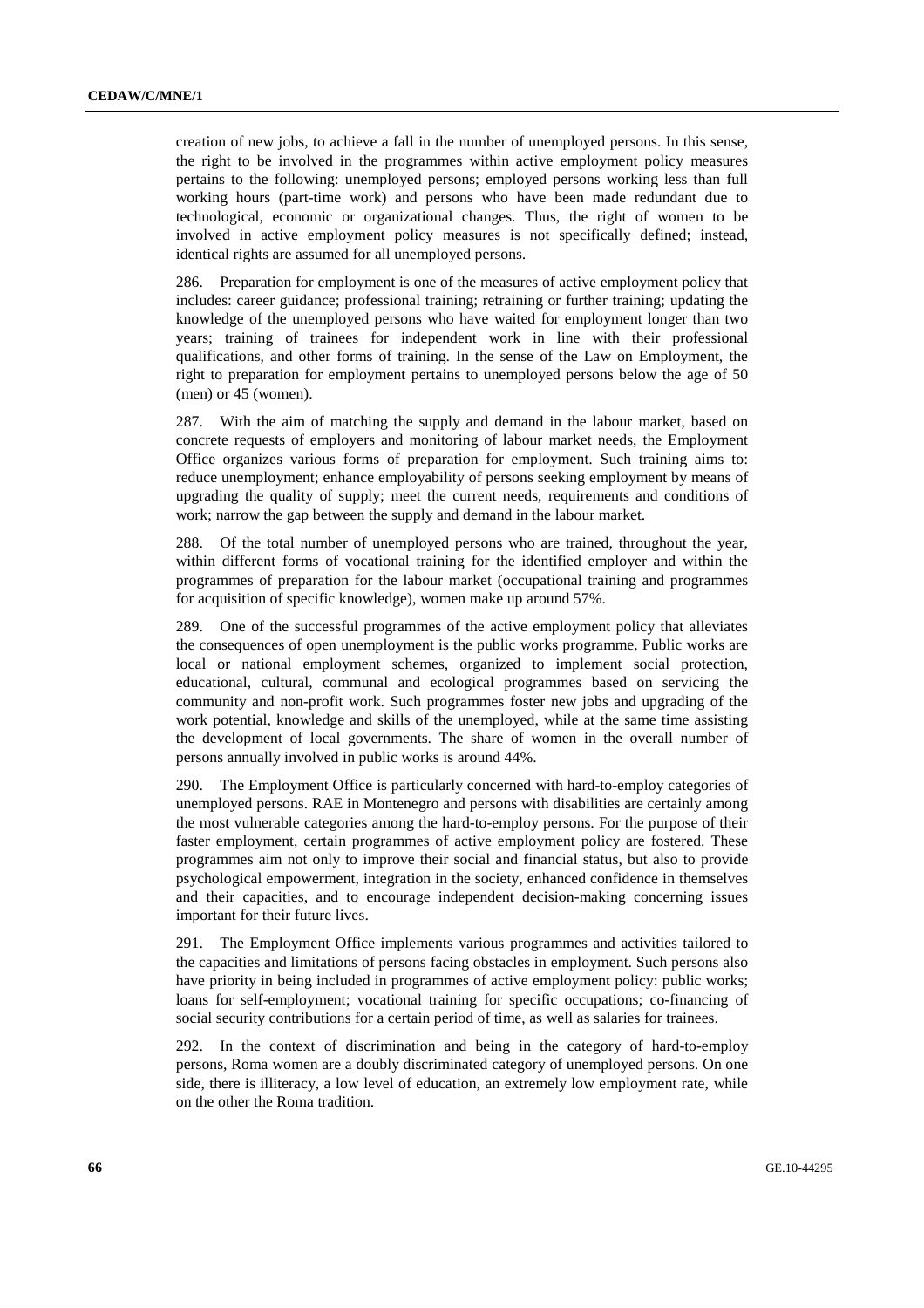293. Women's response to involvement in active employment policy measures available to them is rather low, and for a number of reasons: early marriage, strong authority of their husbands, lack of time for training because of the large number of children and widespread illiteracy. Fathers do not allow their daughters to attend school or training for fear they may get in contact with the opposite sex. This is why men, fathers, take female children out of school, training etc. as soon as they perceive such a risk.

294. The "Second Chance" project, implemented jointly by the Roma Scholarship Foundation, the Employment Office of Montenegro, the Vocational Education Centre and the German international organization for adult education "DVV International", focused on reducing the poverty and marginalization of vulnerable groups. The project was financed by the EU via the European Agency for Reconstruction.

295. The project included training, from functional literacy to vocational training. The vocation education and training (VET) component of the project was implemented in the first half of 2008. In total, 60 RAE, 40% of them women, completed the training to work as support staff in construction industry, hospitality and personal services. Apart from this training, most candidates acquired basic computer skills and passed the driving test for B category vehicles.

296. The project "Reducing the vulnerability of domicile RAE population" was implemented by the Employment Office of Montenegro in partnership with the UNDP Office in Montenegro. The project is an effort to upgrade the professional qualifications of Roma and enhance the chances for success in the labour market. Within one of the defined projects that concerned improvement of employment services 57 persons completed one of the training programmes available between October 2007 and December 2008; the total number included 22 women, making up 38.60%.

297. The occupations belonged to the range of lower level of qualifications and there were stereotypes concerning choice of occupation, in the sense that most men signed up for training for car mechanics, while most women completed training for women's hair dressers.

298. One of the project aims was support to entrepreneurship by means of grants for setting up private businesses; one of the grants was awarded to a Roma woman, who set up — together with another ten women and helped by the NGO from Nikšić — the "Rukatnica" Co-operative, running a dressmaking shop and a hairdressing salon.

|                |              | $REA-ALL$      |                |                         | $REA - ACTIVE*$ |                |              |  |
|----------------|--------------|----------------|----------------|-------------------------|-----------------|----------------|--------------|--|
|                | Municipality | M              | F              | Σ                       | M               | $\overline{F}$ | Σ            |  |
| No.            | 1            | $\overline{c}$ | 3              | $\overline{\mathbf{4}}$ | 5               | 6              | 7            |  |
|                | Andrijevica  | 1              | $\overline{2}$ | 3                       | $\theta$        | $\overline{0}$ | $\mathbf{0}$ |  |
| $\mathfrak{D}$ | Berane       | 64             | 40             | 104                     | $\overline{c}$  | $\Omega$       | 2            |  |
| 3              | Budva        | 9              | 12             | 21                      | 1               | $\Omega$       |              |  |
| 4              | Bijelo Polje | 96             | 91             | 187                     | 6               |                |              |  |
| 5              | Bar          | 56             | 57             | 113                     | 3               | 5              | 8            |  |
| 6              | Cetinje      | 9              | 11             | 20                      | 1               |                | 2            |  |
| 7              | Danilovgrad  | 5              | 6              | 11                      | 1               | $\overline{0}$ |              |  |
| 8              | Herceg Novi  | 36             | 47             | 83                      | 5               | 6              | 11           |  |
| 9              | Kotor        | 25             | 26             | 51                      | $\overline{2}$  | 2              |              |  |

299. Data on RAE (unemployed) (on 15 March 2009)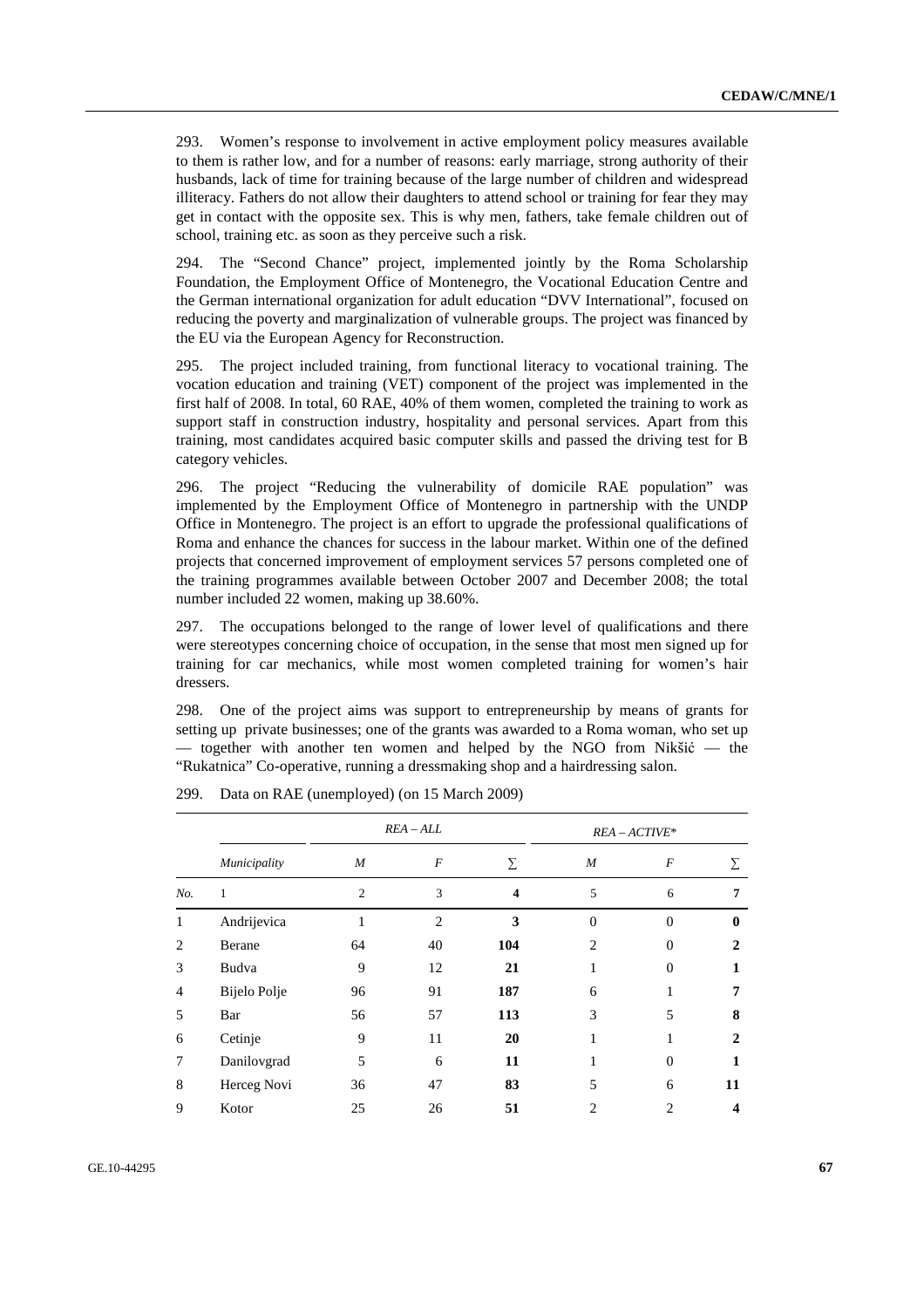## **CEDAW/C/MNE/1**

|     |              |                  | $REA - ALL$      |                         |                  | $REA - ACTIVE*$  |              |
|-----|--------------|------------------|------------------|-------------------------|------------------|------------------|--------------|
|     | Municipality | $\boldsymbol{M}$ | $\boldsymbol{F}$ | Σ                       | $\boldsymbol{M}$ | $\boldsymbol{F}$ | Σ            |
| No. | $\mathbf{1}$ | $\overline{2}$   | 3                | $\overline{\mathbf{4}}$ | 5                | 6                | 7            |
| 10  | Kolašin      | 1                | $\overline{0}$   | $\mathbf{1}$            | $\theta$         | $\theta$         | $\mathbf{0}$ |
| 11  | Mojkovac     | $\theta$         | $\theta$         | $\bf{0}$                | $\overline{0}$   | $\theta$         | $\mathbf{0}$ |
| 12  | Nikšić       | 92               | 75               | 167                     | 16               | 17               | 33           |
| 13  | Podgorica    | 196              | 136              | 332                     | 29               | 9                | 38           |
| 14  | Play         | $\theta$         | $\mathbf{0}$     | $\bf{0}$                | $\boldsymbol{0}$ | $\boldsymbol{0}$ | $\mathbf{0}$ |
| 15  | Plužine      | $\overline{c}$   | $\theta$         | $\overline{2}$          | $\overline{2}$   | $\mathbf{0}$     | $\mathbf{2}$ |
| 16  | Pljevlja     | 1                | $\theta$         | $\mathbf{1}$            | $\overline{0}$   | $\mathbf{0}$     | $\mathbf{0}$ |
| 17  | Rožaje       | $\theta$         | 1                | 1                       | $\boldsymbol{0}$ | $\mathbf{0}$     | $\mathbf{0}$ |
| 18  | Šavnik       | $\theta$         | $\theta$         | $\mathbf{0}$            | $\theta$         | $\theta$         | $\mathbf{0}$ |
| 19  | Tivat        | 21               | 32               | 53                      | 4                | 8                | 12           |
| 20  | Ulcinj       | 30               | 10               | 40                      | 7                | 1                | 8            |
| 21  | Žabljak      | $\boldsymbol{0}$ | $\boldsymbol{0}$ | $\bf{0}$                | $\boldsymbol{0}$ | $\boldsymbol{0}$ | $\bf{0}$     |
| 22  | <b>Total</b> | 644              | 546              | 1 1 9 0                 | 79               | 50               | 129          |

300. According to the database on RAE in Montenegro<sup>40</sup>, active male RAE older than 15 years of age make up 77%, 9% are supported, 6% have personal income, 3% are not engaged in any occupation and 5% are unknown. Active female RAE older than 15 years of age make up 17%, while 71% are supported, 7% have personal income, 2% are not engaged in any occupation, and 3% are unknown.

301. The Employment Office has continuously implemented the projects for employment and social inclusion of persons with disabilities.

| No.            |              |              |                |                         | Date           |              |                |                         |                |
|----------------|--------------|--------------|----------------|-------------------------|----------------|--------------|----------------|-------------------------|----------------|
| 1              |              | 31 Dec. 2006 |                | 31 Dec. 2007            |                | 31 Dec. 2008 |                | 15 March 2009           |                |
| 2              | Municipality | <b>Total</b> | $\overline{F}$ | <b>Total</b>            | $\overline{F}$ | <b>Total</b> | $\overline{F}$ | <b>Total</b>            | F              |
| 3              | Andrijevica  | 6            | 3              | 5                       | $\overline{2}$ | 5            | $\overline{2}$ | 5                       | $\overline{2}$ |
| $\overline{4}$ | Berane       | 259          | 65             | 237                     | 57             | 221          | 56             | 222                     | 56             |
| 5              | Budva        | 5            | $\overline{2}$ | $\overline{\mathbf{4}}$ | $\overline{2}$ | 5            | 3              | $\overline{\mathbf{4}}$ | 3              |
| 6              | Bijelo Polje | 407          | 159            | 368                     | 143            | 309          | 127            | 305                     | 122            |
| 7              | Bar          | 40           | 20             | 31                      | 17             | 24           | 16             | 25                      | 14             |
| 8              | Cetinje      | 3            | $\overline{2}$ | 6                       | $\overline{2}$ | 22           | 13             | 22                      | 14             |
| 9              | Danilovgrad  | 63           | 27             | 63                      | 28             | 68           | 30             | 64                      | 30             |
| 10             | Herceg Novi  | 63           | 17             | 62                      | 17             | 57           | 11             | 63                      | 13             |
| 11             | Kotor        | 60           | 21             | 58                      | 21             | 54           | 17             | 53                      | 16             |
| 12             | Kolašin      | 24           | 5              | 47                      | 16             | 45           | 15             | 43                      | 15             |

302. Data on persons with disabilities (categories II and III).

40 Database on RAE in Montenegro, October 2008.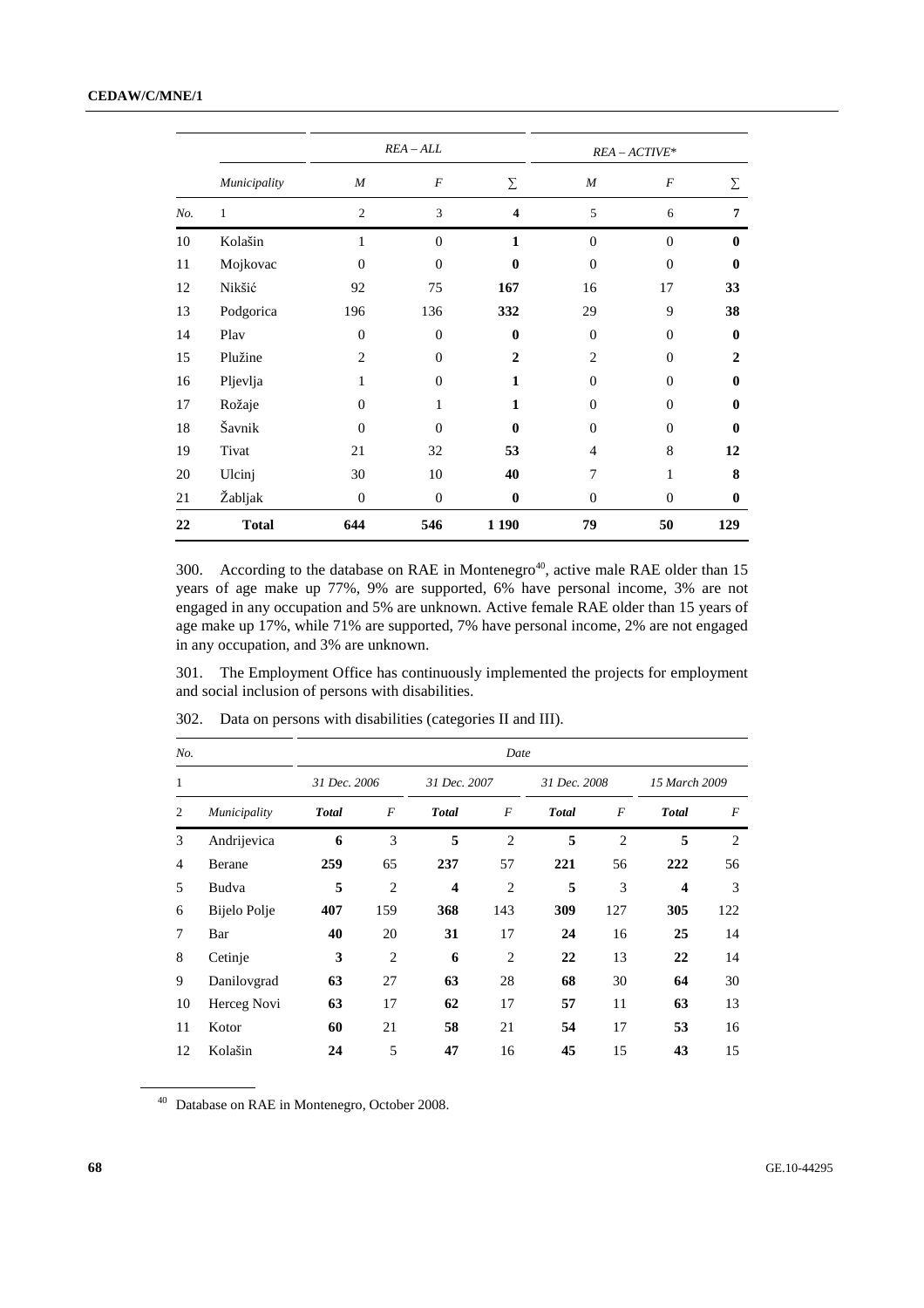| No. |              |              |                |                | Date             |              |                  |              |                  |
|-----|--------------|--------------|----------------|----------------|------------------|--------------|------------------|--------------|------------------|
| 1   |              | 31 Dec. 2006 |                |                | 31 Dec. 2007     |              | 31 Dec. 2008     |              | 15 March 2009    |
| 2   | Municipality | <b>Total</b> | $\overline{F}$ | <b>Total</b>   | $\boldsymbol{F}$ | <b>Total</b> | $\boldsymbol{F}$ | <b>Total</b> | $\boldsymbol{F}$ |
| 13  | Mojkovac     | 192          | 38             | 185            | 38               | 174          | 37               | 178          | 37               |
| 14  | Nikšić       | 198          | 61             | 184            | 56               | 176          | 50               | 175          | 49               |
| 15  | Podgorica    | 480          | 139            | 450            | 129              | 419          | 117              | 400          | 120              |
| 16  | Play         | 5            | 1              | 5              | 1                | 3            | 1                | 3            | 1                |
| 17  | Plužine      | $\bf{0}$     | $\mathbf{0}$   | $\bf{0}$       | $\theta$         | $\mathbf{1}$ | $\overline{0}$   | 1            | $\overline{0}$   |
| 18  | Pljevlja     | 313          | 68             | 302            | 66               | 288          | 64               | 287          | 64               |
| 19  | Rožaje       | 66           | 9              | 63             | 9                | 59           | 8                | 59           | 7                |
| 20  | Šavnik       | 8            | 3              | $\overline{7}$ | $\overline{c}$   | 7            | $\overline{2}$   | 7            | $\overline{2}$   |
| 21  | Tivat        | 7            | $\overline{2}$ | 22             | 1                | 19           | $\overline{2}$   | 22           | $\overline{2}$   |
| 22  | Ulcinj       | 14           | 3              | 13             | 3                | 10           | $\overline{2}$   | 10           | $\overline{2}$   |
| 23  | Žabljak      | 13           | 3              | 11             | 2                | 10           | 2                | 10           | 2                |
| 24  | <b>Total</b> | 2 2 2 6      | 648            | 2 1 2 3        | 612              | 1976         | 575              | 1958         | 571              |

303. Categorized youth:

| No.            |              | Date         |                |                         |                  |                         |                |               |                  |  |  |  |  |
|----------------|--------------|--------------|----------------|-------------------------|------------------|-------------------------|----------------|---------------|------------------|--|--|--|--|
| $\mathbf{1}$   |              | 31 Dec. 2006 |                | 31 Dec. 2007            |                  | 31 Dec. 2008            |                | 15 March 2009 |                  |  |  |  |  |
| $\mathfrak{2}$ | Municipality | <b>Total</b> | $\cal F$       | <b>Total</b>            | $\cal F$         | <b>Total</b>            | $\cal F$       | <b>Total</b>  | $\boldsymbol{F}$ |  |  |  |  |
| 3              | Andrijevica  | 6            | 1              | 6                       | 1                | 6                       | 1              | 6             | 1                |  |  |  |  |
| $\overline{4}$ | Berane       | 51           | 14             | 53                      | 17               | 58                      | 19             | 57            | 18               |  |  |  |  |
| 5              | Budva        | $\mathbf{1}$ | 1              | $\mathbf{1}$            | 1                | $\mathbf{1}$            | 1              | $\mathbf{1}$  | 1                |  |  |  |  |
| 6              | Bijelo Polje | 69           | 29             | 80                      | 35               | 79                      | 34             | 77            | 33               |  |  |  |  |
| 7              | Bar          | 34           | 14             | 27                      | $\,$ 8 $\,$      | 32                      | 14             | 38            | 16               |  |  |  |  |
| 8              | Cetinje      | 17           | 6              | 17                      | 5                | 18                      | 5              | 18            | 5                |  |  |  |  |
| 9              | Danilovgrad  | 16           | $\,$ 8 $\,$    | 15                      | 7                | 15                      | 7              | 15            | 7                |  |  |  |  |
| 10             | Herceg Novi  | 13           | 5              | 11                      | 5                | 10                      | $\overline{4}$ | 10            | $\overline{4}$   |  |  |  |  |
| 11             | Kotor        | 9            | 6              | 10                      | 6                | 12                      | 6              | 13            | 6                |  |  |  |  |
| 12             | Kolašin      | 1            | $\mathbf{1}$   | $\mathbf{1}$            | $\mathbf{1}$     | $\mathbf{1}$            | $\mathbf{1}$   | $\mathbf{1}$  | $\mathbf{1}$     |  |  |  |  |
| 13             | Mojkovac     | 15           | $\overline{4}$ | 15                      | $\overline{4}$   | 15                      | $\overline{4}$ | 15            | $\overline{4}$   |  |  |  |  |
| 14             | Nikšić       | 41           | 23             | 34                      | 18               | 33                      | 18             | 36            | 19               |  |  |  |  |
| 15             | Podgorica    | 205          | 74             | 204                     | 81               | 202                     | 83             | 202           | 82               |  |  |  |  |
| 16             | Play         | 15           | 5              | 16                      | 5                | 14                      | $\overline{4}$ | 14            | $\overline{4}$   |  |  |  |  |
| 17             | Plužine      | $\bf{0}$     | $\overline{0}$ | $\bf{0}$                | $\overline{0}$   | $\bf{0}$                | $\theta$       | $\bf{0}$      | $\mathbf{0}$     |  |  |  |  |
| 18             | Pljevlja     | 51           | 26             | 45                      | 23               | 49                      | 27             | 44            | 25               |  |  |  |  |
| 19             | Rožaje       | 9            | 3              | 11                      | 3                | 12                      | 3              | 12            | 3                |  |  |  |  |
| 20             | Šavnik       | 4            | $\theta$       | $\overline{\mathbf{4}}$ | $\boldsymbol{0}$ | $\mathbf{3}$            | $\theta$       | 3             | $\mathbf{0}$     |  |  |  |  |
| 21             | Tivat        | 6            | $\mathbf{2}$   | 7                       | 3                | $\overline{\mathbf{4}}$ | 1              | 5             | $\overline{2}$   |  |  |  |  |
| 22             | Ulcinj       | 15           | 6              | 14                      | 6                | 13                      | 6              | 13            | 6                |  |  |  |  |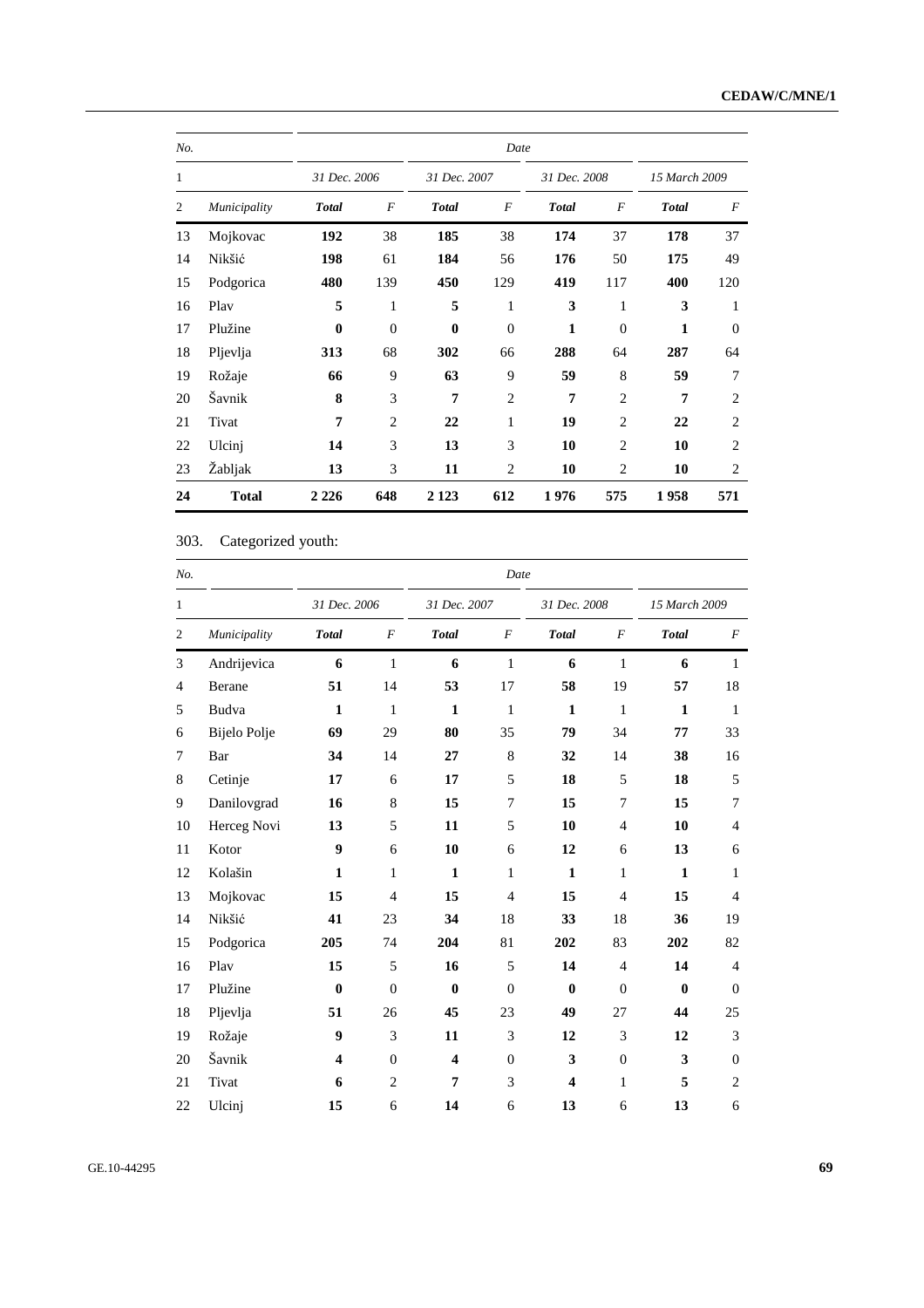| No. |              |              |     |              | Date |              |     |               |     |
|-----|--------------|--------------|-----|--------------|------|--------------|-----|---------------|-----|
| 1   |              | 31 Dec. 2006 |     | 31 Dec. 2007 |      | 31 Dec. 2008 |     | 15 March 2009 |     |
| 2   | Municipality | <b>Total</b> | F   | <b>Total</b> | F    | <b>Total</b> | F   | <b>Total</b>  | F   |
| 23  | Žabljak      | 3            |     | 3            |      | 3            |     | 3             |     |
| 24  | <b>Total</b> | 581          | 229 | 574          | 230  | 580          | 239 | 583           | 238 |

304. The Employment Office records annually include on average 2,600 persons with disabilities (2,000 disabled workers of II and III category of disability and 600 categorized persons), which makes up around 9% of the overall number of the unemployed. Disabled workers lost their jobs due to bankruptcy or winding up of companies, or were made redundant. The share of women is around 29%. The numbers of unemployed persons with disabilities are the largest for the municipalities of Bijelo Polje and Podgorica (the share of women around 40% in Bijelo Polje and around 28% in Podgorica).

305. Active employment policy measures focused on improving the position of the disabled:

- Involvement in public works (multi-year project "Sunny Workshop")
- Self-employment loans with favourable terms
- Vocational training in certain occupations
- Subsidized contributions
- Setting up a rehabilitation centre

306. The Employment Office has continuously implemented the public work activity titled "Sunny Workshop", aimed at more efficient and faster employment of persons with disabilities, as one of the most difficult and long-term problems faced by our society. The share of women in this public work activity is around 53.8%.

307. Between May 2006 and December 2008, 10 self-employment projects of persons with disabilities were approved. Out of this number, 4 projects were awarded to women to start craft-service workshops (three in the municipality of Bar) and one was awarded for a clothes and footwear shop (municipality of Tivat).

308. The self-employment programme is one of the programmes implemented by the Employment Office of Montenegro within the active employment policy with the aim, inter alia, to expedite the equality between men and women. It is evident that female enterprises are achieving significant success, not only in the category of small businesses but in the sectors that were until recently considered untypical of female entrepreneurship such as IT, machine industry, construction industry and many others.

309. The Employment Office wants to motivate the women who are pursuing or are about to pursue the path of entrepreneurship in order to secure jobs and professional development. Therefore, as a special employment incentive, the interest rate has been structured to equal 3% annually for financing the projects implemented by women and those implemented in northern municipalities. For the rest of the projects, the annual interest rate is 4%.

310. Between May 2006 and February 2009, 959 projects were approved for existing and future enterprises owned by women; this is 39.33% of the total number of projects approved during this period. The projects employed 1,355 persons and the budget for their implementation was €5,089,197.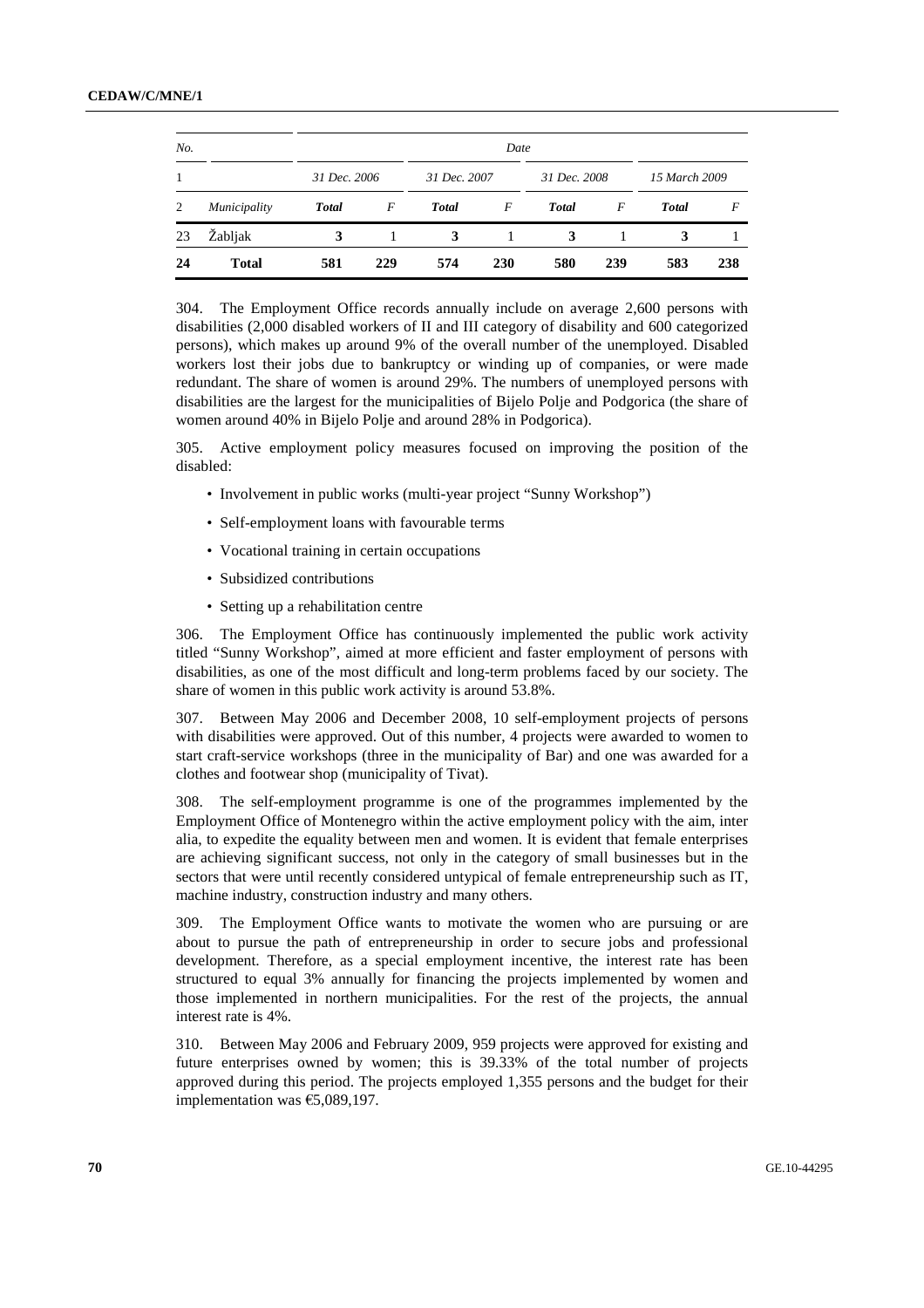311. Most projects of current and future female entrepreneurs were approved in Nikšić (25.95%), Podgorica (12.61%), Pljevlja (8%), Rožaje (7.5%), Berane (6.8%), etc. The largest share of projects concerned agriculture and fishery (46.64%), trade (21.60%), crafts and personal services (13.43%), hospitality and tourism (6.80%), etc. Bearing in mind that almost one half of the approved projects concerned agriculture and fisheries, it is necessary to note another incentive for projects in this area. If the funds approved for implementation of project ideas in agriculture are used in line with the specified purposes and in line with the Agro-budget, up to 30% of the loan is envisaged to be written off. The share of loans granted to women would probably be even higher if there were no barriers concerning mortgage for the loans that women apply for. Namely, the Montenegrin tradition that implies that men predominate as title holders is an obstacle to women's access to loans, since banks require collateral whose value exceeds the value of the loan.

312. Within the Programme "State support and help to small and medium-sized enterprises in 2008 and 2009", by 5 November 2009, the Directorate for Development of SMEs, in cooperation with commercial banks approved a total of 88 projects under the "Start UP" and "Fostering Entrepreneurship" credit facilities. 30 projects were approved within the credit facility "Encouraging start up businesses"; in 10 projects the founders and managers were women, and in the remaining 20 they were men. 58 projects were approved within the credit facility "Fostering Entrepreneurship"; women were managers in 8 projects, while men were managers in the remaining 50.

313. The occupations in the Employment Office records are not gender sensitive. Out of the long list of occupations, there are traditionally those where women predominate, such as textile industry. There are occupations where by tradition men predominate, such as metal-working.

314. Out of the total number of persons who obtained seasonal jobs in 2008, according to the Employment Office data, over 50% were women. More women were hired, within level I of qualifications, to work as cleaning personnel or retail operators; within the same level of qualifications men were hired to almost 100% to work as construction operators, hospitality-tourism operators, carriers. Within level II, women were hired as assistant clothes manufacturer, laundry staff, attendant retail staff, attendant caterers, food preparation workers, food servers, assistant cooks, assistant bakers, hotel maids (practically 100%), assistant typists (100%), assistant women's hairdressers and assistant beauticians. Within level II, men were mainly hired to work as: assistant bakers, assistant carpenters, assistant tinsmiths, car mechanics, ancillary construction workers, assistant construction carpenters, assistant bricklayers and guards. Within level III, more women were hired to work as: tailors and clothes manufacturers, sewers, shoe-makers, shop-assistants, warehouse staff, bar tenders and women's hairdresser. The following jobs within this level of qualifications were exclusively taken by men: plant farmer, crop farmer, florist, millingmachine operator, locksmith, welder, ship mechanic, car mechanic, car electrician, construction carpenter, bricklayers. Within level IV, women predominated as retail and commercial technicians, nurses, physical therapists. More men were hired as machine engineering technicians and electrical engineering technicians for electronics and energy. Unemployed persons of both sexes were hired for the jobs within other levels of qualifications (V, VI1, VI2, VII1, VII2).

315. An insured person whose employment, in the sense of the Labour Law, is terminated without his/her request, consent or fault and who worked full working hours for one or more employers for a minimum of nine months without interruption or 12 months with interruptions in the past 18 months is entitled to cash benefit if he/she reports to the Employment Office within 30 days from the day of termination of employment. An insured person who terminated entrepreneurial activity is entitled to this right under the same conditions.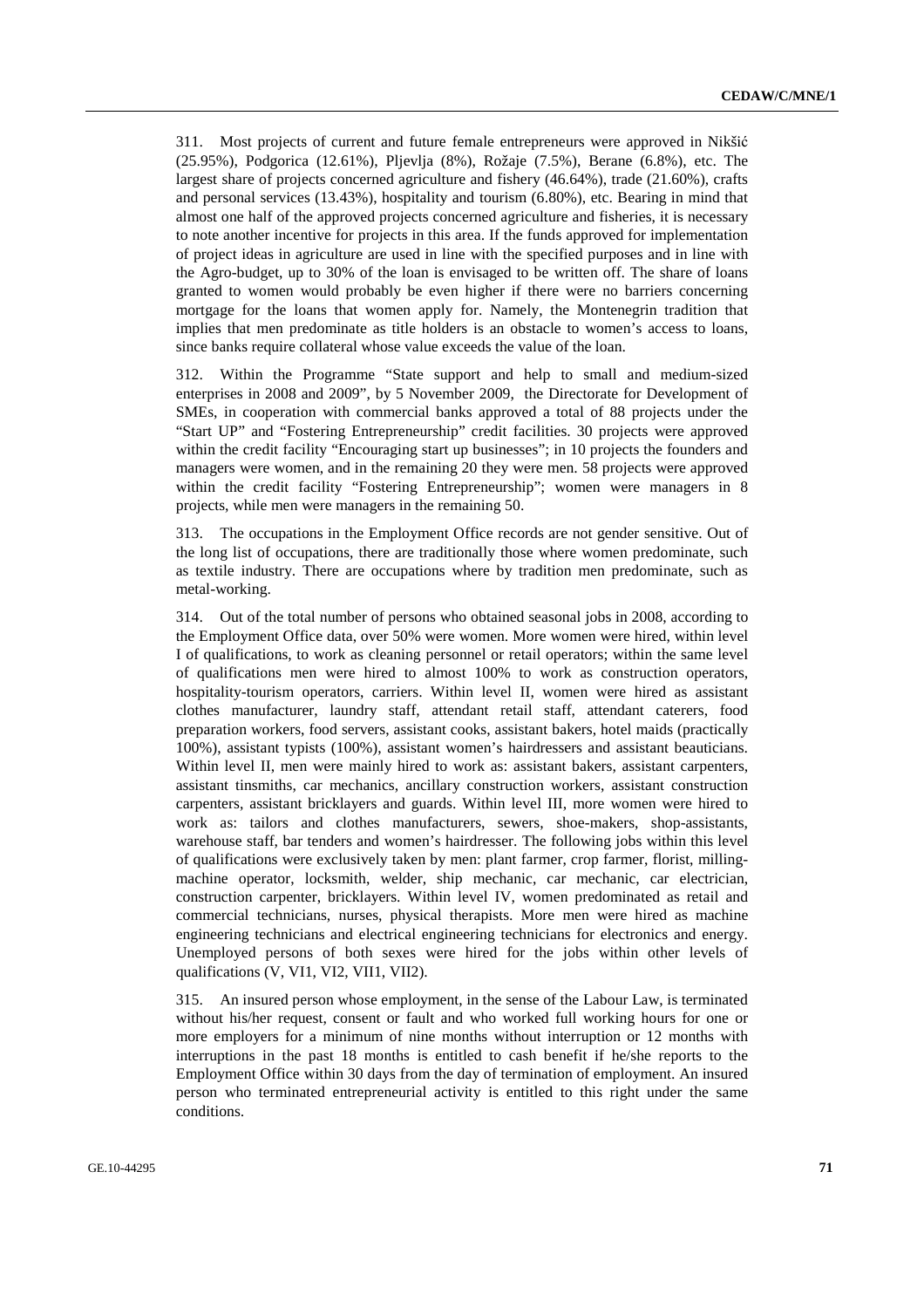316. The Law on Amendments to the Law on Employment (Official Gazette of Montenegro, 21, of 27 March 2008), which came into force on 4 April 2008, stipulated that an unemployed person is entitled to a cash benefit in the amount of the minimum pension envisaged under the Law on Pension and Disability Insurance until becoming eligible for pension i.e. until one of the grounds for termination of the right to cash benefit under this Law becomes effective, upon completing:

- 60 (men) i.e. 55 (women) years of age and a minimum of 10 years of insurance record
- 30 years of insurance record and a minimum of 50 years of age

317. A separate article of the Law defines additional rights for women with regard to cash benefit, so that the previously defined rights in the sense of the given Law continue to be in effect during pregnancy and childbirth, recognized as maternity leave for employed women according to labour regulations. A person with disability trained in a social protection institution or another family is also entitled to cash benefit while job seeking.

| No. | Category          | Total   | Male    | Female  | Female older than 50 |
|-----|-------------------|---------|---------|---------|----------------------|
|     | Cash b.           | 6 5 3 4 | 3 7 4 8 | 2 7 8 6 | 1 1 7 3              |
| 2   | Increased cash b. | 4 3 8 5 | 2936    | 1449    | 1446                 |
| 3   | <b>Total</b>      | 10 9 19 | 6 6 8 4 | 4 2 3 5 | 2619                 |

318. Cash benefit recipients on 9 April, 2009:

# **Article 12**

319. The health care policy in Montenegro until 2020 defined the goals of health care policy, which include reduction of disparities in health. The health care policy aims to act against deepening of these disparities, and for the purpose of their reduction through targeted and active measures of distribution of health care assets and resources to the vulnerable segments of the society.

320. By adopting the Strategy for Preservation and Improvement of Reproductive Health, Montenegro adopted and implemented WHO recommendations that the attitudes and policies for improved health of mothers and children need a special place in the health care policy. Improving the health of mothers and children is a priority in all strategic papers of the Government of Montenegro.

321. Adoption of the Law on Health Care provided equal opportunity to exercise the right to health care irrespective of sex, nationality, religion, territory or any other affiliation (Article 4).

322. Women have the same access to health care as men. The Law on Health Care (Article 2) aims to establish the conditions for: preservation, protection and improvement of citizens' health; better quality of life in relation to health; ensuring accessibility of health care under equal terms; special care for the categories that are vulnerable and disadvantaged socially and in the domain of health, and improved efficiency and quality of health care service.

323. Provisions of the Law on Health Care stipulate free health care for women during pregnancy, childbirth and maternity. Priority health care measures, in accordance with the provisions of the Health Care Law (Article 10), in addition to improvement of health, detection and prevention of illnesses and injury, provision of necessary medication and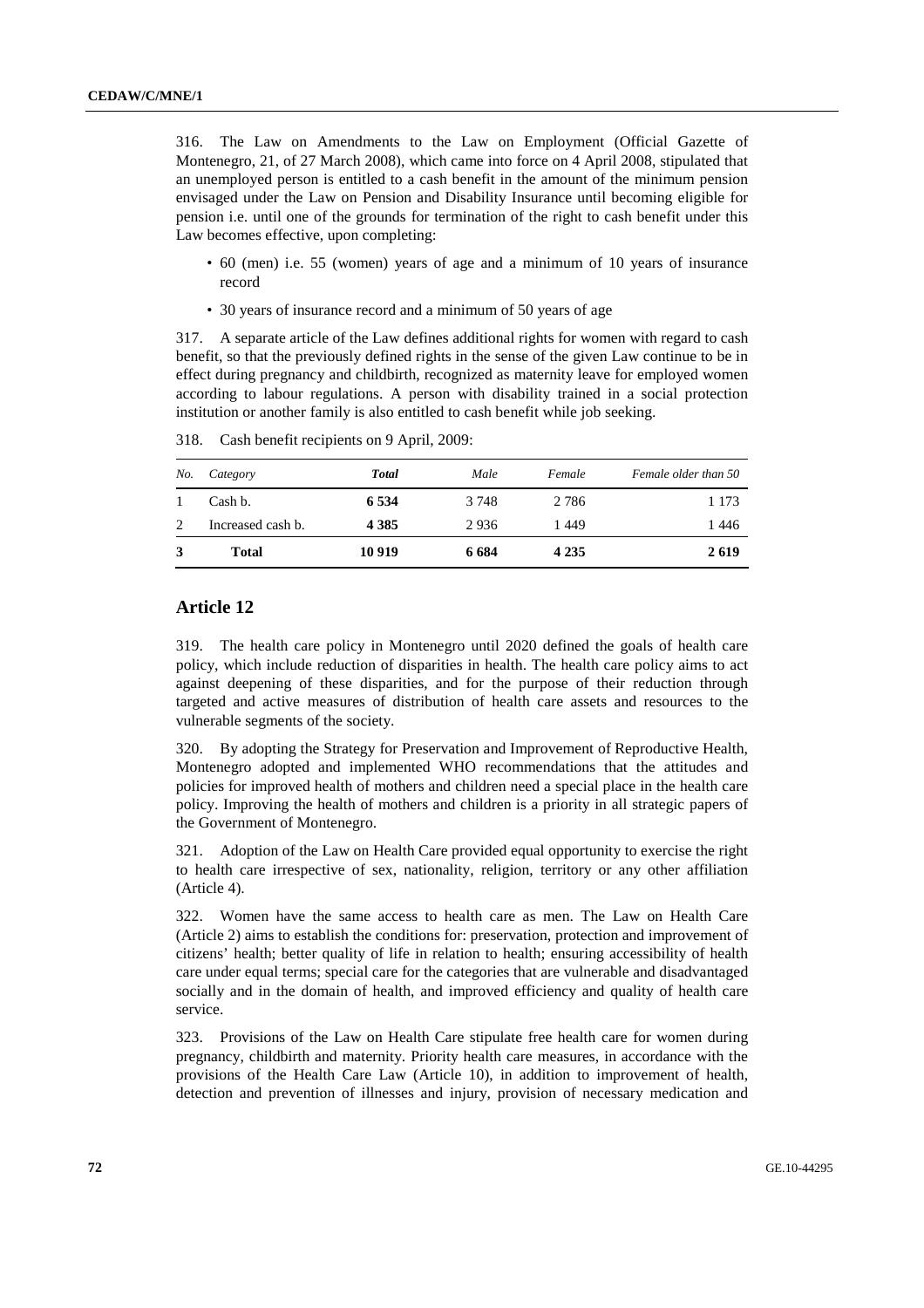education concerning health, include also health care for children and youth and women in relation to family planning, pregnancy, childbirth and maternity.

324. All public health care institutions at all levels of health care are available to women, along with all available personnel in such institutions. There are no special institutions and personnel designated for health needs of women, except gynaecology departments in primary health care centres and hospitals, maternity wards and Gynaecology Clinic of the Clinical Centre of Montenegro.

325. According to the data of the Institute of Public Health of Montenegro<sup>41</sup>, major causes of morbidity in women are vascular diseases (4,801); this is also the main cause of mortality in women (1,787).

326. According to the data from the 2007 Statistical Yearbook, one case of death at childbirth was recorded.

327. Lethality rate (stillbirths) was 0.3 in 2007, while infant mortality rate was 7.4. Out of the total number of 58 deceased infants in 2007, 36 were boys and 22 girls. The most frequent causes of infant death in 2007, for 26 boys and 15 girls, were perinatal conditions.

328. Life expectancy for live newborn infants, according to the latest calculations for 2004 is around 73.25 years (69.76 for men and 76.09 for women).

 $329.$  In  $2007<sup>42</sup>$  the total number of live newborn infants was 7.834, out of which 3.698 female and 4,136 male. Natural population growth was 1,855 in the same year. The total number of deceased in the same year was 5,979, of whom 2,931 female and 3,048 male. Population growth rate in 2007 was 3.01, live births rate 12.71, and mortality rate 9.70.

330. All women enjoy prenatal care, in line with the Law on Health Insurance and Law on Health Care.

331. Total number of live newborn infants in 2007 was 7,834; of this number, 394 were born of mothers younger than 20, and 961 of mothers over the age of 35.

332. The data from the survey conducted for the purpose of Reproductive Health Strategy, provided information on the most common methods of contraception: 13.9% condoms; 8.2% diaphragm; 4.7% contraceptive pills; 6.6 % other contraceptive devices; 20.5% other methods.

333. There are no legal or cultural obstacles for women to access health care services in Montenegro.

334. According to the Institute for Public Health data for 2006, out of the total number of 7,577 employees in public health institutions in Montenegro, 5,699 were medical staff and assistants, while 1,878 were non-medical staff. According to MONSTAT data, out of the total number of 15,300 employees in the sector of health care and social work, 4,400 are men and 10,900 women.

335. Abortion is regulated by the Law on the Conditions and Procedure for Termination of Pregnancy (adopted on 27 July 2009). The Law recognized the right to freely decide on the number and spacing of children, at the same time respecting the dignity and protection of the individual and creating the conditions for the procedure of termination of pregnancy to be carried out only in institutions of secondary and tertiary character. Assigning this form of health care to institutions of secondary and tertiary level, along with introduction of the Ethics Committee of the Clinical Centre of Montenegro as the body that provides

<sup>41</sup> Statistical Yearbook of the Institute for Public Health, 2007.

<sup>42</sup> Ibid.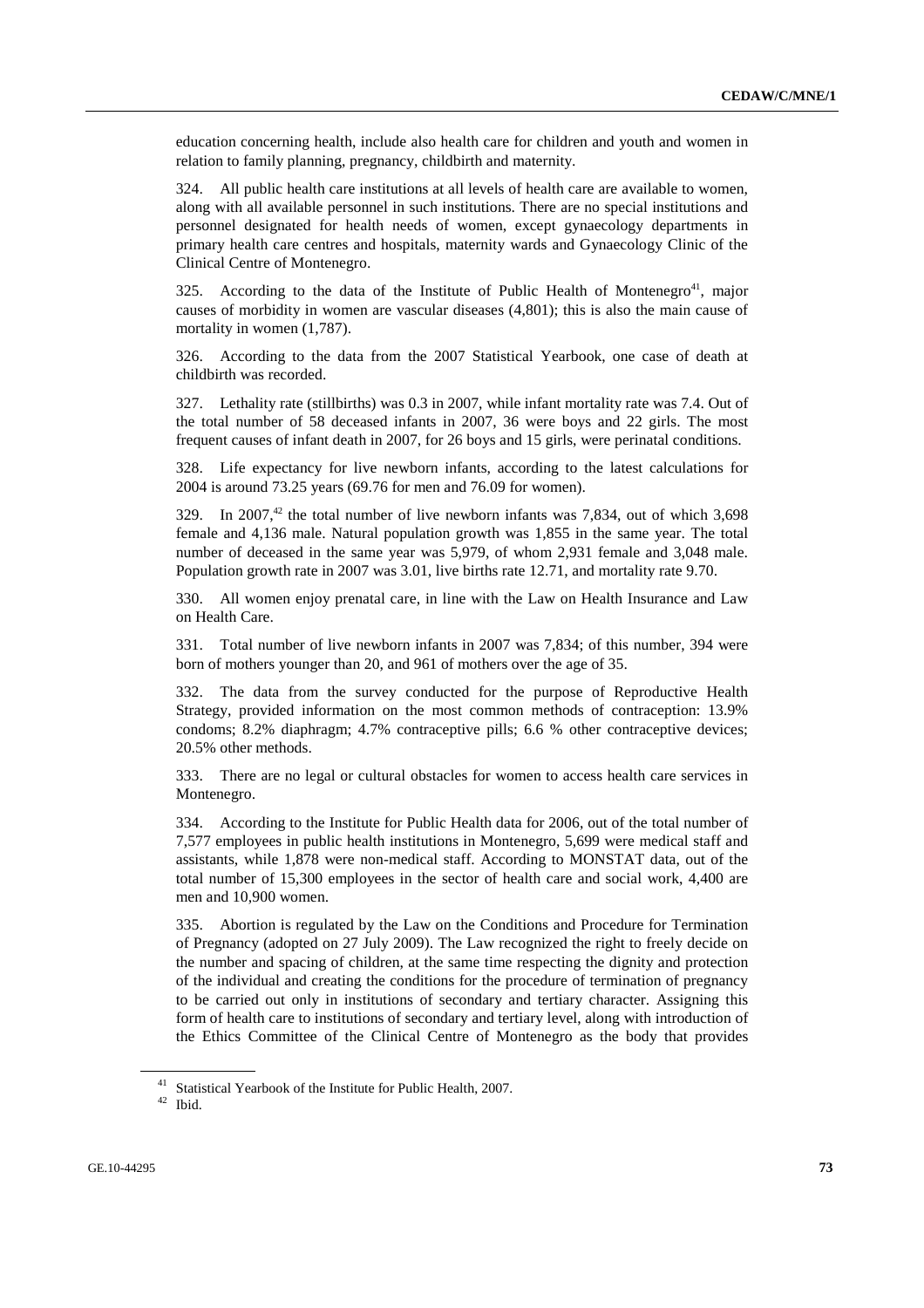professional review on the validity of grounds for termination of pregnancy between weeks 20 and 32 from the date of conception, and aims to protect health, minimize the possibility of post-intervention complications, and preserve women's reproductive health.

336. The Law regulates that termination of pregnancy in minors and persons under guardianship may be performed only with the parents' consent. Termination of pregnancy may be performed after the end of week 10 to week 20 from the date of conception (Article 6) if it is assessed, based on medical indications, that there is no other way to save life or eliminate sever harm to a woman's health during pregnancy, childbirth or after childbirth; if it is to be expected, based on medical indications, that the child will be born with severe physical or mental disability; if the conception was associated with a criminal offence; if a woman could face difficult personal or family situation during pregnancy or after childbirth. Termination of pregnancy under this article is approved by a commission on termination of pregnancy. Termination of pregnancy later than 20 weeks from the date of conception may be performed only on the basis of the medical indications from Article 6. Termination of pregnancy between weeks 24 and 32 from the date of conception is preceded by mandatory feticide, as medical intervention, to avoid birth of live but harmed fetus. Termination of pregnancy from paragraphs 1 and 2 of this Article is approved by the Ethics Committee of the Clinical Centre of Montenegro. The expenses of termination of pregnancy up to week 10 from conception are borne by the pregnant woman. Article 18 of the Law prohibits termination of pregnancy motivated by sex selection.

337. The rate of abortions at the national level is unknown, due to no delivery of data from the private sector. For this reason data from public health institutions are used to present the abortion rate; this renders the indicator irrelevant for interpretation of abortion in Montenegro. At the Clinical Centre of Montenegro, 579 abortions were performed in 2006; in comparison with the previous 20 years, there was an evident drop in the number of terminations of pregnancy, although this may have been influenced by the fact that a large number of private practices opened in the meantime and a share of women, mainly younger ones, undergo such procedures there, so that a very small number of young women and minors approach the Clinical Centre.

338. Prenatal foetus screening is available. In case of medical indications, the expenses are covered by the health insurance. In all other cases, the expenses related to work and travel are borne by the pregnant woman. There is no precise data concerning the number of these procedures performed in Montenegro annually, the reasons for performing them, results with regard to the sex of the foetus, or outcomes of such pregnancies.

339. According to the data of the Institute for Public Health of Montenegro, $43 \t1,683$ abortions were recorded in all age groups. The number of abortions in women below the age of 20 was 73, and in those over the age of 35 it was 1,051.

340. The option of voluntary sterilization is available, but no precise data is available on the number of performed sterilization procedures in women and men.

341. The law does not allow any female genital mutilation, neither is this a tradition, so the problem may be considered as non-existent in the community.

342. The Government of Montenegro adopted the Strategy to Combat HIV/AIDS, designed as a five-year framework for development, implementation, monitoring and evaluation of HIV/AIDS programmes. The following programmes have been identified as priorities in this area: prevention of HIV/AIDS spreading among groups of particular importance (youth, sailors, tourism and hospitality industry workers, psychoactive

<sup>43</sup> Ibid.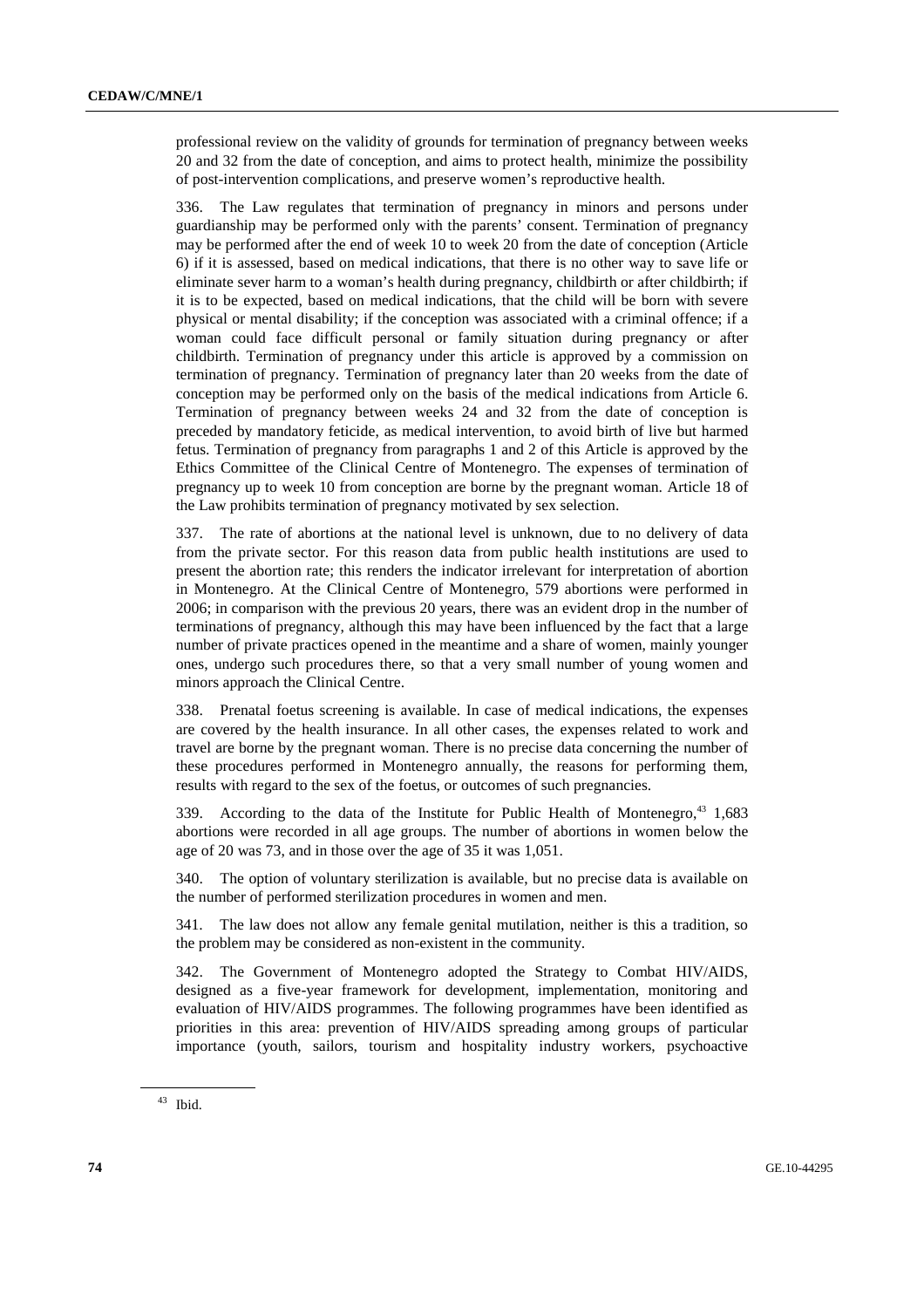substance users, persons engaging in commercial sex, men who have sex with men, Roma and prisoners); protection and prevention in health care institutions; fighting stigma and discrimination of virus carriers and the diseased; upgrading supervision, monitoring and evaluation of implemented programmes.

343. The Strategy is based on the principles of respect for human rights, equal access to health care, multi-dimensional nature and confidentiality of data. The Strategy is planned to ensure coordination of a wide range of activities related to HIV/AIDS that are part of Government preventative programmes and strategies, laws and international conventions and declarations. The given activities have been elaborated in the Action Plan for Strategy Implementation. The breakdown by sex shows that men prevail among registered HIV/AIDS cases in Montenegro with a share of 76%; the breakdown by age shows that most registered cases fall into the  $30-39$  age group  $(42.6\%)$ .<sup>44</sup>

344. From the perspective of protection of women's health, programmes of prevention related to workplace are of particular importance – hospitality and tourism, considering the share of female workforce, along with the programme for protection of persons engaging in commercial sex, since these are mainly women exposed to various forms of violence, whose human rights and health are at risk. The programmes address both sexes, without singling out the specific needs of women – women, girls and young women, female prisoners, working mothers etc.

345. The age at first childbirth is increasing for women in Montenegro: that age is mostly 25–29 (31.4%), followed by 20–24 (29.9%), and very often also 30–34 (21.0%). In this regard, Montenegro is keeping up with the modern demographic trends of delayed marriage and childbearing. Women mainly get married at the age 20–24 and men at the age of 25– 29. As many as 14.3% of women marry before the age of 20. The number of divorces per 100 marriages was 12 in 2003.45

346. The data from the survey "Gender Barometer"46 concerning health gives rise to the conclusion that men more frequently describe their health condition as excellent and that they describe it as poor less frequently than women. Women report chronic illnesses more frequently than men, while 46% of women included in the sample and 51% of men visit doctors only when they are ill. Women with a better education visit doctors more often and more regularly than women with a poorer education. 48% of rural women visit a doctor "only when ill"; this applies to as many as 54% of women living on the periphery of urban areas, unlike 37% among women from towns. 16% visit gynaecologists regularly, and 28% occasionally. As many as 43% of rural women never visit a gynaecologist, compared to 28% of women from towns. The survey showed that women smoked less than men and had a much lower alcohol intake; however, they use more sedatives. Women engage in recreation less frequently than men (22% of men and only 12% of women), which shows that women actually do not have the time for recreation and that it is probably not a habit among them. With regard to use of contraceptive devices, the survey showed that only 32% of female respondents used them, compared to 44% of men. Contraceptives are used mainly by the middle generation of women (40%). 17% of rural women use contraceptives.

347. Rural women and women from minority groups in the overall have less opportunity to influence their health and are more exposed to the pressure of traditional norms of behaviour that enhance the health risk for women. However, some steps forward are noted, for example in the case of Roma women: until five years ago up to 60% of them gave birth

<sup>44</sup> Data from the HIV/AIDS Strategy.

<sup>45</sup> Data from 2003 Population Census.

<sup>46</sup> Survey for the Gender Equality Office, carried out by the Agency Altera MB in 2007.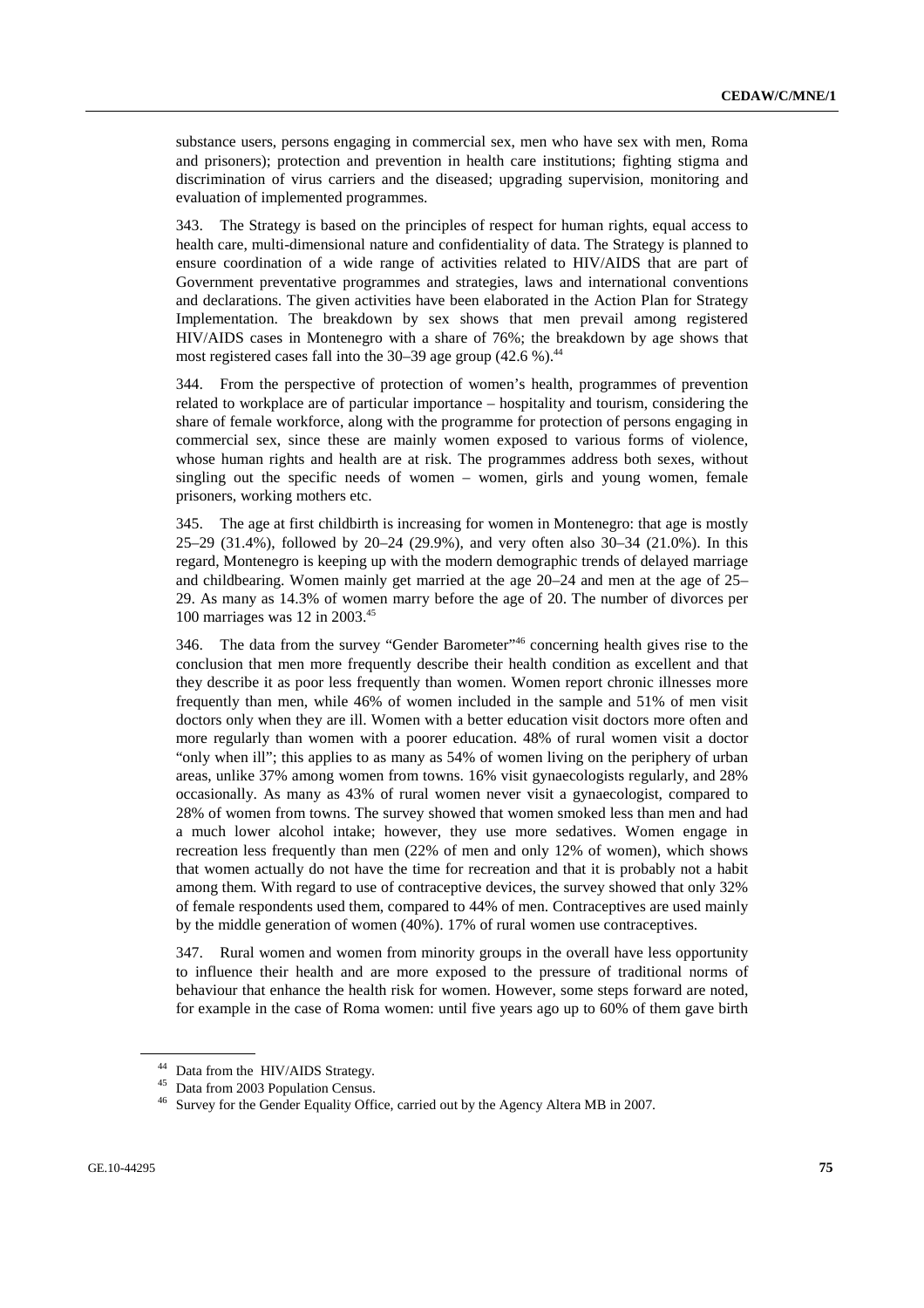at home, and today only 5% have such experience.<sup>47</sup> Still, as many as one half of Roma female respondents in Nikšić think that they cannot plan their families i.e. influence the number of children.

348. Data from the survey "Gender Equality and Women's Health in Montenegro"48 show that a considerable share of women in Montenegro have problems related to physical and mental health. Most women stated that they treated their health inadequately. 7.8% do not take care of their health at all; 38% do not take sufficient care although they should; and 10.4% cannot find the time to take care of their health although they would like to. The extent of taking care of their health falls with the increase in the women's age. 11% of women aged 40–54 do not take care of their health. 17.9% of women aged 30–34 and 13.8% of women aged 40–44 cannot find the time to take care of their health. Women's marital status and education do not correlate with their concern for their health. 13.6% of women from the northern region, 5% from the central and 4.8% from the southern region do not take care of their health. A large share of respondents, 47.7% do not engage in any physical activity, which puts their health at risk. 19.3% of women regularly engage in physical activity at work (in the workplace or in agriculture); 24.1% outside work (exercise, walking); 8.9% engage in physical activity throughout the day (at work and outside work). 44.5% of women had a gynaecology check-up in the past year. 44.5% of women see a gynaecologist only when ill, and 11.4% never visited a gynaecologist. There is a statistically highly significant correspondence between the women's age and visits to a gynaecologist. 31.6% of women under the age of 24 never visited a gynaecologist, along with 13.7% of women aged 25–29, but also more than 12% of women aged 50 and above. 56.6% of homemakers only see a gynaecologist if ill or pregnant; 39.4% of university students and 15.1% of retired women never see a gynaecologist. 39.8% of women from urban areas and 52.4% of rural women see a gynaecologist only if ill or pregnant. The average age at which women in Montenegro engage in first sexual intercourse is 20.5. 93.6% of female respondents had sexual relations. The difference across regions in the age of girls at the time of first sexual intercourse is statistically significant. 30.2% of girls from the central region, 21.1% from the northern, and 31.9% from the southern region have sexual intercourse by the age of 18.

349. With the aim to raise women's awareness concerning their health, and reproductive health in particular, the Gender Equality Office organized several conferences devoted to this topic, celebrated the Global Health Day, issued publications on this issue and participated in the activities to mark the month of fighting breast cancer. Health care centres in Montenegro are strengthening their activities to raise women's awareness on reproductive rights, regular check-ups, especially public information on early cancer detection. For example, the Health Care Centre from Danilovgrad published a guide on "Early Detection of Breast Cancer", which was distributed to all women in the municipality together with an invitation to attend a check-up. As follow-up, health care centres in other municipalities are undertaking these and similar activities.

 $47$  It needs to be noted that this disparity is at least in part caused by diverse samples, since the first figure refers to Roma women in the whole country and the second to Roma women in Nikšić and

survey results. 48 Research done by Senior Lecturer Dr Jelena Radulovi<sup>ć</sup> within the project "Gender, Violence and Democracy in Western Balkans", implemented by the Gender Research Centre of Oslo University and the Faculty of Philosophy of the University of Montenegro in 2007.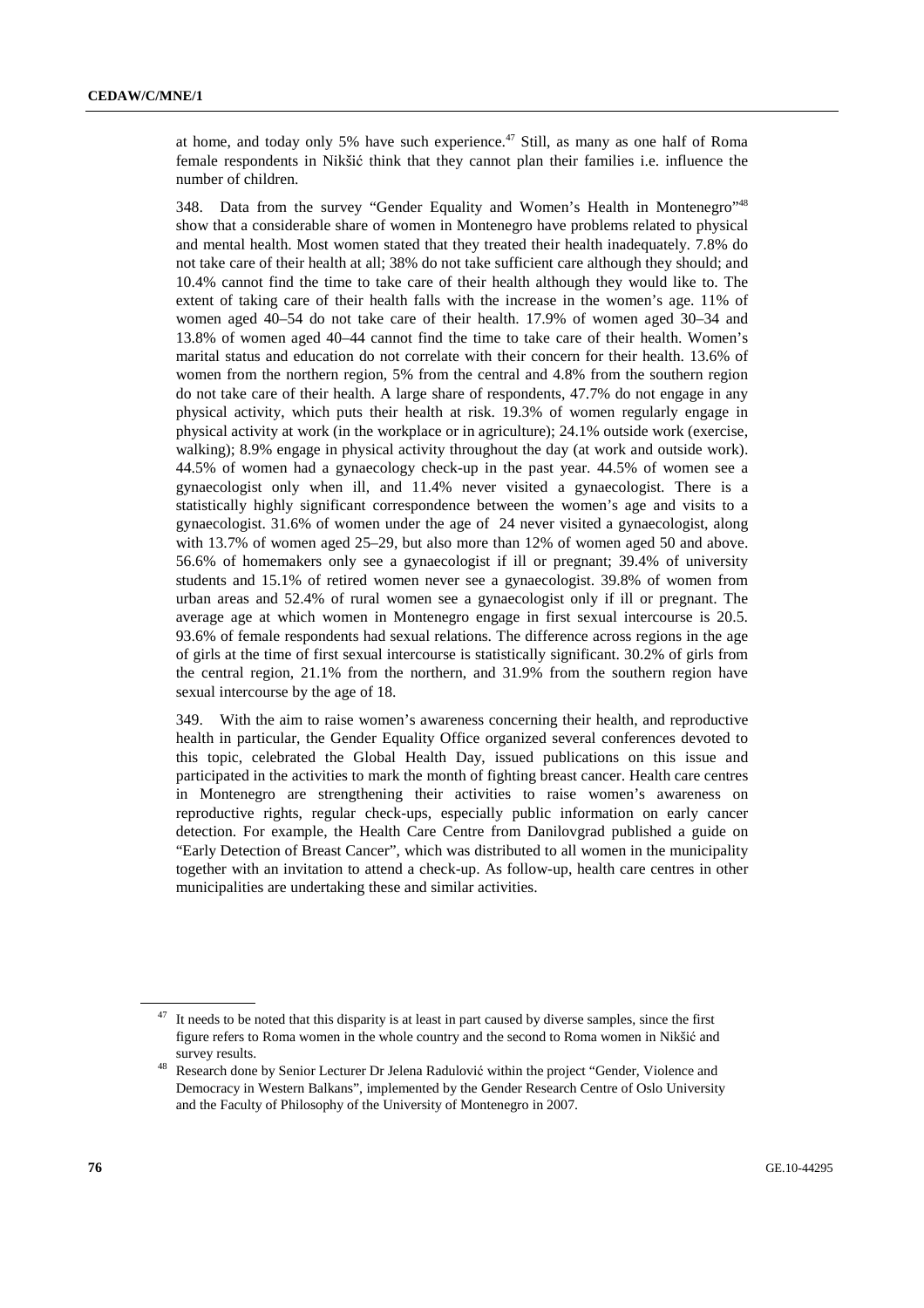## **Article 13**

350. The Law on Social and Child Protection (Official Gazette of the Republic of Montenegro 78/05) prescribes the right to family cash benefit as a welfare benefit for a family in the state of social need. The Law prescribes the requirements to realize this right, related to assessment of work incapacity, income and property.

351. A family i.e. a family member may realize other basic rights pertaining to social protection, in line with the Law: personal disability allowance; assistance benefit; placement into an institution; placement in another family; assistance for upbringing and education of children and youth with special needs; health care; coverage of funeral costs, and one-time cash allowance. In addition, a family may realize the basic rights pertaining to child protection: allowance for accessories for a newborn child; childbirth allowance; compensation of salary for one half of full working hours, and child benefit.

352. The Law on Social and Child Protection (»Official Gazette of the Republic of Montenegro 78/05) prescribes that a family i.e. family member may exercise the right to family cash benefit in the event of:

- (a) Incapacity for work;
- (b) Capacity for work, in the case of a:
	- Pregnant woman
	- Self-supported person
	- Parent supporting a minor child or a child of age that is incapable of work whose incapacitation occurred prior to the age of 18
	- Person who completed education according to an educational programme with adjusted implementation and additional professional assistance or special educational programme
	- Child without parental care, by the time of taking up employment on the basis of an open-ended contract or employment for a fixed-term in excess of six months

353. Article 5 of the Law on Social and Child Protection prescribes that citizens are equal in the exercise of social and child protection rights, irrespective of nationality, race, religion, social origin or other personal characteristics.

354. No distinction is made concerning the in the exercise of rights for male and female individuals in the area of social protection, except that, with regard to the exercise of the right to family cash benefit, a pregnant woman is considered as a person incapable of work and earning. A single woman is entitled to identical rights in the field of social protection as a married one.

355. The number of women (children and adults) exercising the right to family cash benefit is 20,674, while the number of men (children and adults) is 18,364. The respective figures include 1,878 single mothers and 55 single fathers. The gap in the number of single parents is primarily due to the fact that upon dissolution of marriage or common-law marriage custody over children is mainly awarded to mothers and the fact that some fathers do not pay child support in compliance with the court decisions, so that single mothers are allocated family cash benefit.<sup>49</sup>

Data of the Ministry of Labour and Social Welfare, 2007.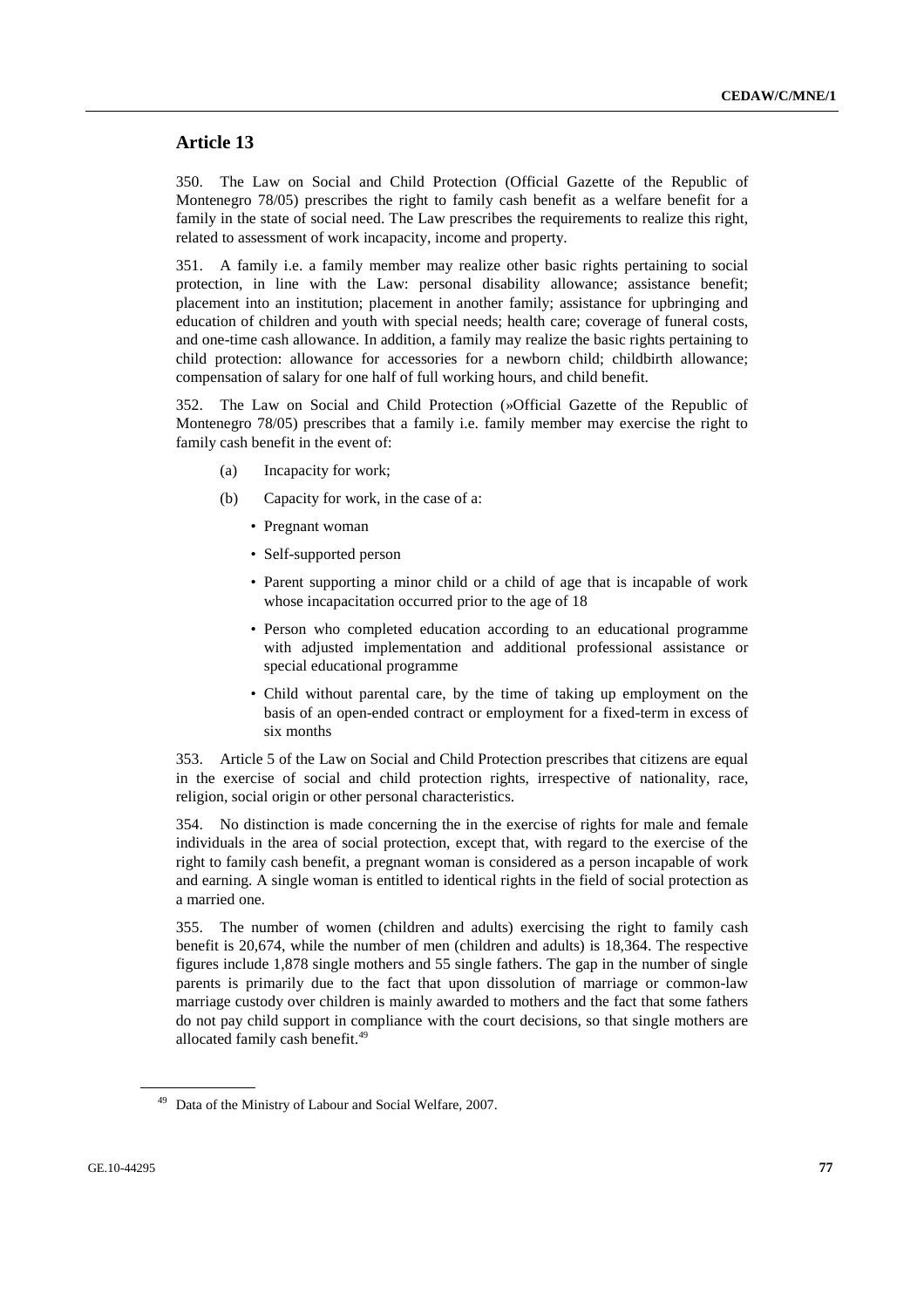356. In line with the provisions from the Law on Social and Child Protection, cash benefits are paid directly from the national budget.

357. Welfare benefits are paid directly to families i.e. individuals.

358. Women with disabilities exercise the rights in the area of social and child protection pursuant to the Law on Social and Child Protection (Official Gazette of the Republic of Montenegro 78/05). Basic social protection rights are the following: family cash benefit; personal disability allowance; assistance benefit; placement into an institution; placement in another family; assistance for upbringing and education of children and youth with special needs; health care; coverage of funeral costs, and one-time cash allowances. Basic child protection rights are the following: allowance for accessories for a newborn child; childbirth benefit; compensation of salary for one half of full working hours, and child benefit.

359. In Montenegro, women and men have equal access to all types of loans and credits. However, inequality mainly shows with regard to some types of credits that require mortgage. The problem may emerge for a woman to obtain such credit, since in majority of cases the title holder is a man, although according to law men and women have equal rights to possession and inheritance of property.

360. There are no obstacles for women in Montenegro to engage in recreational activities, sports or culture.

361. According to the data from the survey "State of Women's Rights in Montenegro"<sup>50</sup> more men believe that the volume of investment is the same for male and female sports  $(36.2\% \text{ of men and } 21.3\% \text{ of women})$ . Considerably more women  $-26.6\%$  than men  $-$ 19.3% do not know whether female and male sports are equally encouraged in Montenegro.

362. The Gender Equality Office organized the event "Week of Women's Cultural Work" twice, in 2006 and in 2008, during the week celebrating 8 March, the International Women's Day. The event aimed to promote women's cultural work in various areas and included organization of exhibitions, theatre performances, literary events, arts and culture programmes etc. It is important to note that the activities were implemented across the country and included presentation of cultural and art work of Albanian and Roma women. As an important area from the perspective of suppression of discrimination against women, culture has been recognized in the Gender Equality Law and Action Plan for Achievement of Gender Equality 2008—2012. However, no research has been done in Montenegro that would indicate existence of direct discrimination in the field of culture, and it is therefore important to work towards a strategy for gender sensitive culture i.e. a strategy that would focus on both empowering women to take part in culture and on strengthening the cultural production (publishing, theatre, literature, art etc.) committed to overcoming gender stereotypes.

## **Article 14**

363. The Constitution of Montenegro guarantees the right to property and inheritance, as well as entrepreneurship. All freedoms and rights are based on the principle of equality between men and women.

364. Pursuant to legislation, rural women enjoy the right to property and inheritance on equal terms with men. However, some rural areas still retain the traditional approach, so

<sup>&</sup>lt;sup>50</sup> Survey carried out by the NGO Anima together with students of Women Studies and activists of women's NGO sector, 2007.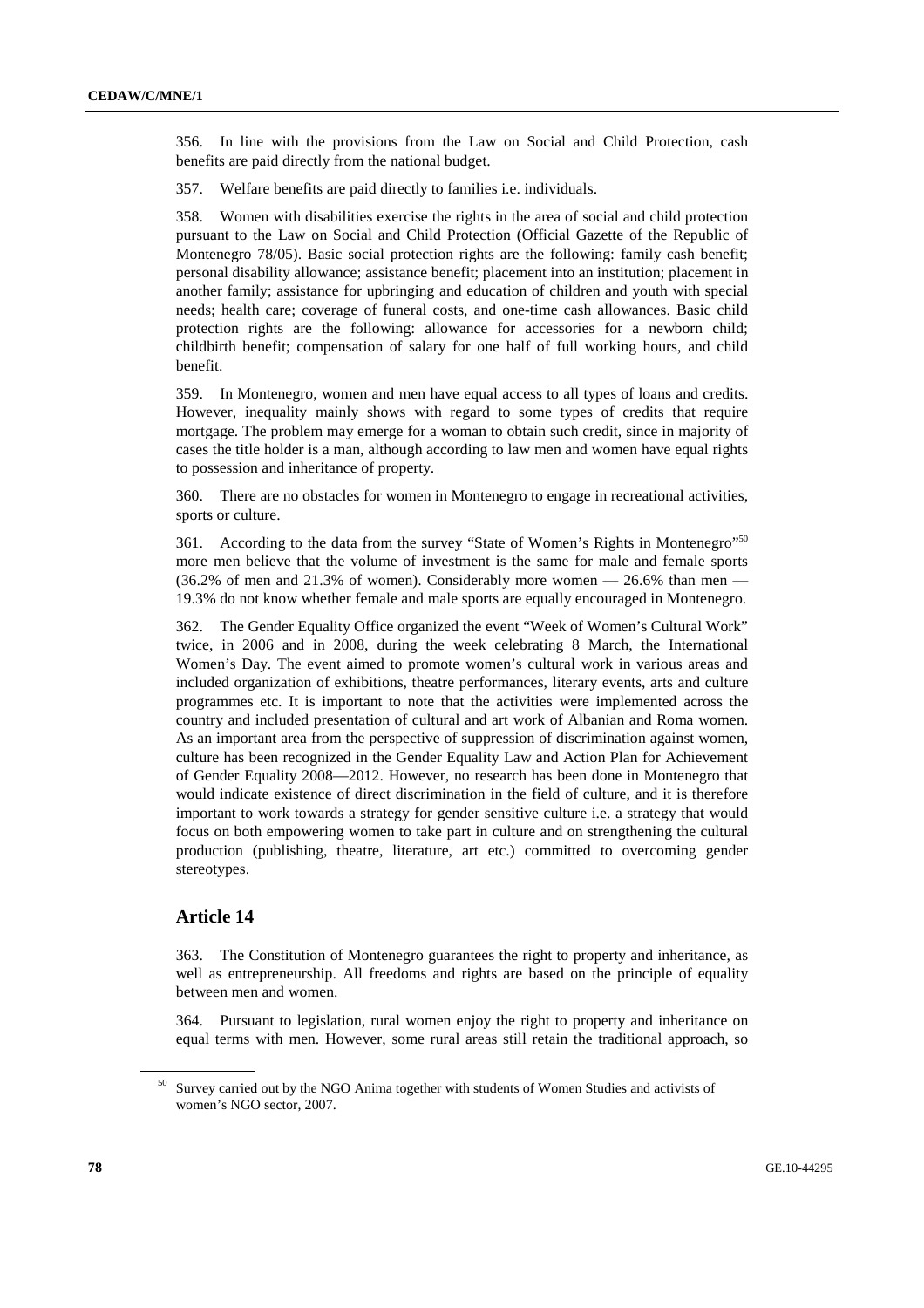that in the inheritance procedure women mainly relinquish their share of property to the benefit of their male relatives. According to the survey "Gender Barometer" rural women are either owners or co-owners of the house or flat — 38% in aggregate, but they are less frequently owners or co-owners of the holding  $-24\%$  in aggregate. 19% of rural women own cars.

365. According to the population census data, $51$  total agricultural population in Montenegro is 33,025, out of which 15,790 or 47.81% women. Out of the given number, 1,846 women are involved in agriculture in urban areas, and 13,944 in rural ones. Total active agricultural population working in Montenegro is 14,067. Out of this, 4,241 or 30.1% are women. Out of the given number, 439 work in urban areas and 3,802 in rural ones. Of the total active agricultural population, 12,701 are involved in individual agricultural activity i.e. work independently on their own or another person's holding. Out of this number, 3,950 or 31% are women, 258 working in urban and 3,692 in rural areas. The supported agricultural population is 18,958, out of which 11,549 (60.9%) women; the number of homemakers is 4,919 (336 in urban and 4,583 in rural areas). There are 23,010 unmarried women in rural areas and 34,777 men. The number of married women is 53,354, while the number of married men is 53,225. The number of widows is 14,995, and the number of widowers 3,262. The total number of families in Montenegro is 162,153, out of which 61,224 in rural areas. The number of married couples without children in rural areas is 13,992, those with children 38,093, mothers with children 7,148 and fathers with children 1,991.

366. The Law on Social and Child Protection prescribes the requirements for the exercise of social protection rights, which are identical for all citizens. In line with this, rural women have access to social protection just as any other citizen, in accordance with the previously mentioned Article 5 of the Law on Social and Child Protection. There is no special programme in the area of social protection that would address only rural women.

367. As mentioned above, the law provides equal opportunity to exercise the right to health care, so that rural women have equal rights as women from urban areas. For the time being, there is no national policy concerning the provision of services of family planning to rural women.

368. Rural women are provided the services from the domain of family planning and counselling within the health care services provided by the gynaecologists in village outposts (several times a week, a gynaecologist from the central health care centre visits the village posts, if available, and provides health care services, including these). These services are not specially provided to rural women due to this health care service not being available in rural areas; however, they are available free of charge at the relevant health care centre.

369. Health care services related to use of safe contraception are available to rural women during gynaecologist's appointments in village posts. On a needs basis, women in rural areas can also consult the general practitioner whose full-time responsibility is taking care of the health of village population.

370. Non-governmental organizations have been the most active so far with regard to educating rural women, by means of organizing seminars and workshops that aimed to enhance their knowledge of women's human rights and the problem of domestic violence, empowerment and encouragement of rural women to take an active role in solving the problems in their rural communities.

<sup>51</sup> Statistical Office of Montenegro, 2003.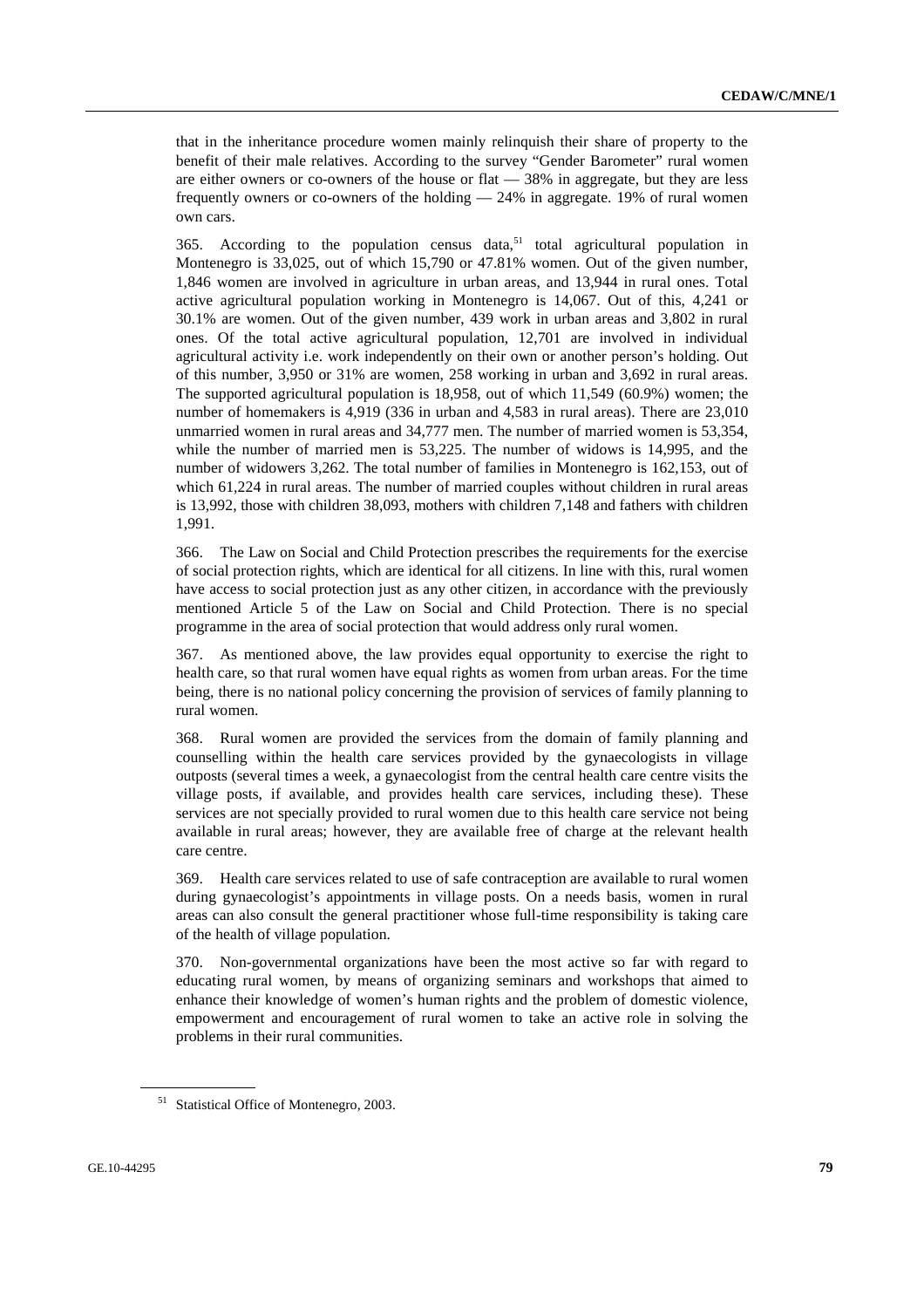371. According to the survey «Gender Barometer», there is a large interest in further education among rural women. As many as 36% of women that did not experience some form of such education wanted to acquire it, compared to only 19% of rural men.

372. The particularly difficult position of rural women implies that, in addition to regular household chores, they also cultivate the land, take goods to the market and thus fully contribute to the household budget. With such workload, a woman has little time to participate in development and design of economic and cultural policies.

373. The funds that the state allocates for agricultural credits and other purposes are equally available to men and women, since they are granted according to the submitted business plans.

374. There are specific areas for selling agricultural products and other goods in all towns; 90% is sold by women who produced the goods on display or women earning a living by selling the goods.

375. There is a programme in Montenegro that concerns socially vulnerable categories of population that acquired the right to old age benefit. These are persons who worked in agriculture in rural areas throughout their lives and have no other income. The benefit is provided on a monthly basis. In 2007, the percentage of women beneficiaries of this programme was higher (58.5%) than the percentage of men (41.5%). Therefore, 2,797 women or 45% of the total number of beneficiaries (male and female) exercise this right automatically, being either single, widows or divorced by their marital status. In total, 790 women or 12% of the total number of beneficiaries (male and female) are married; however, it is important to note that it is not a rare occurrence that the man (husband) does not fulfill the age requirement, so that the woman exercises this right. The percentage of women beneficiaries of the programme in 2009 was 59.9%.<sup>52</sup>

376. The research "State of Women's Human Rights in Montenegro"53 showed that men mainly stated heavy workload as the biggest problem of rural women – 37.4%, followed by lack of education  $-26\%$ , and poverty  $-5.7\%$ . Women identified similar or almost identical factors: heavy workload – 32.5%, lack of education – 30.5%, patriarchal upbringing – 8.9%, and unemployment – 7.7%.

377. Since there are still no special programmes intended for rural women in Montenegro and no comprehensive survey has been carried out on their needs and position in the society, special attention will be devoted in the coming period to identify their needs and improve their status.

## **Article 15**

378. Women and men in Montenegro are completely equal with regard to the legal capacity to conclude contracts and manage property. Article 8 of the Constitution of Montenegro envisages prohibition of direct or indirect discrimination on any grounds; the Constitution also guarantees and safeguards the rights and freedoms – all are equal before the law irrespective of any specific or personal characteristic (Constitution of Montenegro, Article 17). The state guarantees the equality of women and men and develops the policy of equal opportunities (Constitution of Montenegro, Article 18). The Law on Civil Procedure prescribes that any physical or legal person may be a party to a dispute, while the Law on

<sup>52</sup> Data of the Ministry of Agriculture, Forestry and Water Management.

<sup>53</sup> Survey carried out by the NGO Anima together with the female students of Women's Studies and activists from the women's non-governmental sector, 2007.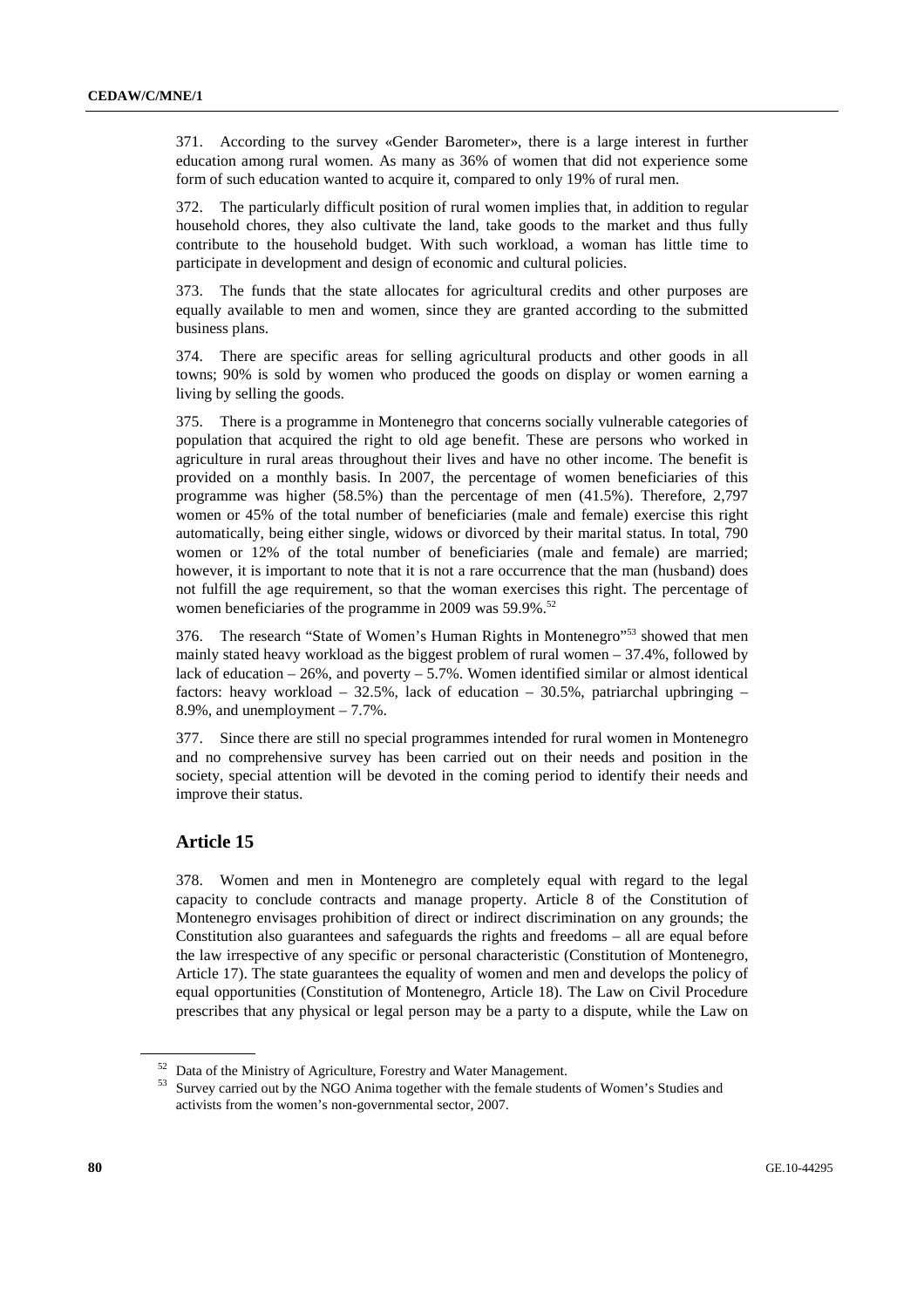Obligations states that parties in obligation relations may be physical or legal persons and that parties in obligation relations are equal (Article 2 of the Law on Obligations.)

379. Property relations of spouses are regulated by Articles 285–307 of the Family Law. These provisions stipulate that spouses may possess separate and joint property. Each of the spouses independently disposes of and manages the separate property, unless they agreed otherwise. During marriage or prior to entering into marriage, spouses may regulate their property relations concerning current or future property by an agreement (Article 301 of the Family Law). Women are entitled to conclude contracts in on their personal behalf under the same terms as men.

380. Article 58 of the Constitution of Montenegro envisages that nobody may be deprived of or restricted in property rights. The Family Law envisages that spouses manage joint property during marriage jointly and by mutual agreement, and that they may also agree to the effect that management and disposal of joint property or its parts is performed by one of them (Articles 291–292, Family Law).

381. The Law on Property-Legal Relations prescribes that the owner is entitled to hold his/her asset, use it and dispose of it within the limitations set by law (Article 6 of the Law on Property-Legal Relations), while the Constitution guarantees the equality of women and men and develops the equal opportunities policy (Article 18 of the Constitution of Montenegro). Spouses may possess separate and joint property (Article 285, Family Law); separate property is the property acquired by the spouse prior to entering into marriage as well as the property acquired during marriage through inheritance, gift or other forms of unencumbered acquisition. Each spouse independently manages and disposes of separate property, unless they agreed otherwise (Article 286, Family Law).

382. Ownership of property reflects the still traditional norms concerning property and the actually inferior economic power of women. The survey "Gender Barometer"<sup>54</sup> showed that the female respondents owned real estate property and cars less frequently than the male respondents. However, majority of respondents stated that they owned no real estate property. For example, only 25% of respondents were owners or co-owners of flats. Out of the total number of female respondents, 22% were owners or co-owners of flats; the corresponding percentage among male respondents was 28%. This means that women aged 20–50 are by some 20% less likely to own a flat than men of the same age, and by as much as 40% less likely to own a house (owners or co-owners) compared to men of the same age. Ownership of flats increases with age, so that only 3% of women aged 20–29 own this type of real estate, compared to 15% of women from the eldest group included in the survey. In addition, ownership increases also with education. Women with the lowest level of education are the least likely to own a flat (3%), while the likelihood for those with postsecondary or university degrees was more than quadruple (13%). It is interesting that rural women appear most frequently as owners and co-owners of houses or flats (as high as 38% in aggregate), but less frequently as owners or co-owners of holdings (24% in aggregate). The most drastic disparities with regard to property ownership concern ownership of cars. The share of women who are owners or co-owners of cars is 26.2%. 30% of women in a large town are owners or co-owners of cars, compared to 19% in rural areas.

383. The state of Montenegro has fully met the responsibilities under Article 15 of the Convention on the Elimination of All Forms of Discrimination against Women, since the national legal system does not contains no provisions that restrict women's rights.

384. With regard to the right to trial, there is no distinction between women and men. Everyone is entitled to a fair and public trial within reasonable time before an independent,

<sup>54</sup> Research for the Gender Equality Office, carried out by the Agency Altera MB, 2007.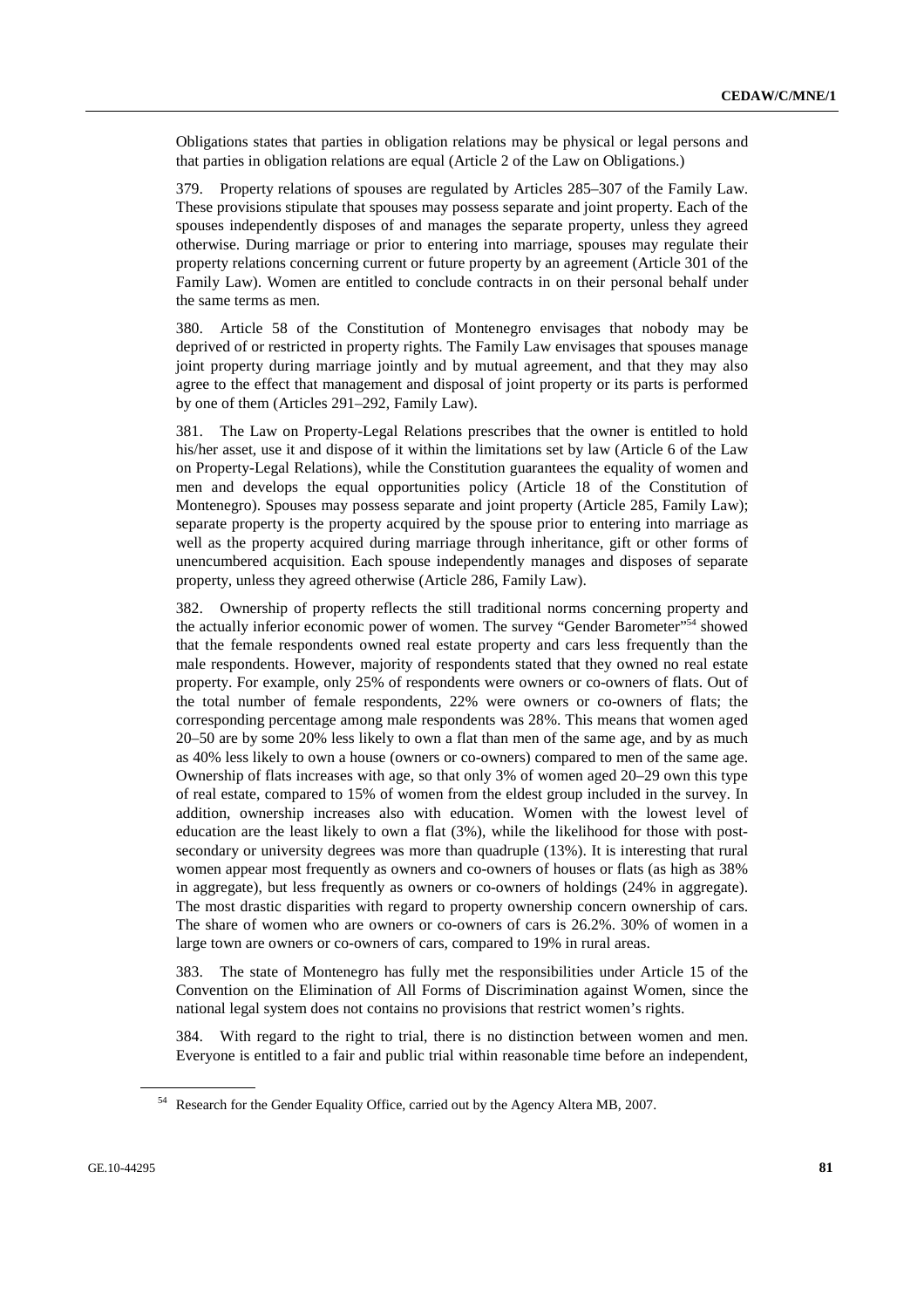impartial court established by the law (Article 32 of the Constitution of Montenegro). Any party that has full business capacity may conduct actions in a procedure on their own (Article 77 of the Law on Civil Procedure). Women are free to choose occupation and employment (Article 62 of the Constitution); Article 43 of the Family Law also prescribes that spouses are free in their choice of work and occupation. Women attorneys may represent their clients in court under identical terms as men. Articles 4, 5, 6, and 7 of the Law on the Bar envisage the conditions for practicing the profession. Women may be selected to serve as jurors under the terms envisaged by Article 70 of the Law on Courts.

385. There is no distinction between women and men in Montenegro with regard to access to legal services. The Constitution prescribes that everyone is entitled to access to information held by public authorities and organizations exercising public authority (Article 51 of the Constitution of Montenegro). Everyone is entitled to legal aid (Articles 20 and 21 of the Constitution of Montenegro); drafting and adoption of the Law on Free Legal Aid is underway.

386. There is no distinction between women and men with regard to the severity of imposed sanctions, under identical or similar circumstances. The Constitution of Montenegro prescribes the right to a fair and public trial within reasonable time before an independent, impartial court established by the law (Article 32 of the Constitution of Montenegro). The Criminal Code also prescribes the conditions for imposing sanctions (Article 3); the conditions contain no distinction between men and women.

387. No research has been carried out in Montenegro concerning court reasoning and case law that would impact women and men differently.

388. There are no legal concepts in the Constitution and legislation of Montenegro that refer to women but not to men.

389. Article 39 of the Constitution of Montenegro prescribes the freedom of movement and residence. The customs and tradition do not restrict women in the exercise of this right.

390. Women and men have equal legal rights of freedom of movement and choice of place of residence, which is a right guaranteed under the Constitution of Montenegro (Article 39). Likewise, the Family Law prescribes that spouses choose the place of residence by mutual agreement (Article 42, Family Law).

391. The Constitution of Montenegro guarantees the equality of women and men (Article 18), and the freedom of movement and residence, as well as freedom to leave Montenegro (Article 39).

## **Article 16**

392. Under national family law, family members have equal rights and duties regardless of their sex or status. This stems from the more general constitutional principle on prohibition of any form of discrimination in the society (Article 8 of the Constitution of Montenegro). The provision from the Family Law that provides for entirely equal position of man and woman in personal and property rights is particularly highlighted (Article 39, Family Law), since it highlights the distinction from the patriarchal family relations from the past where the woman used to have an unequal position and was subordinated as a wife, mother, adoptive parent, guardian and family member in general.

393. In addition to substantive family law, the Family Law (Official Gazette of the Republic of Montenegro 1/07) regulates also individual judicial and administrative procedures in legal matters pertaining to family relations – procedural family law (Articles 316–372, Family Law).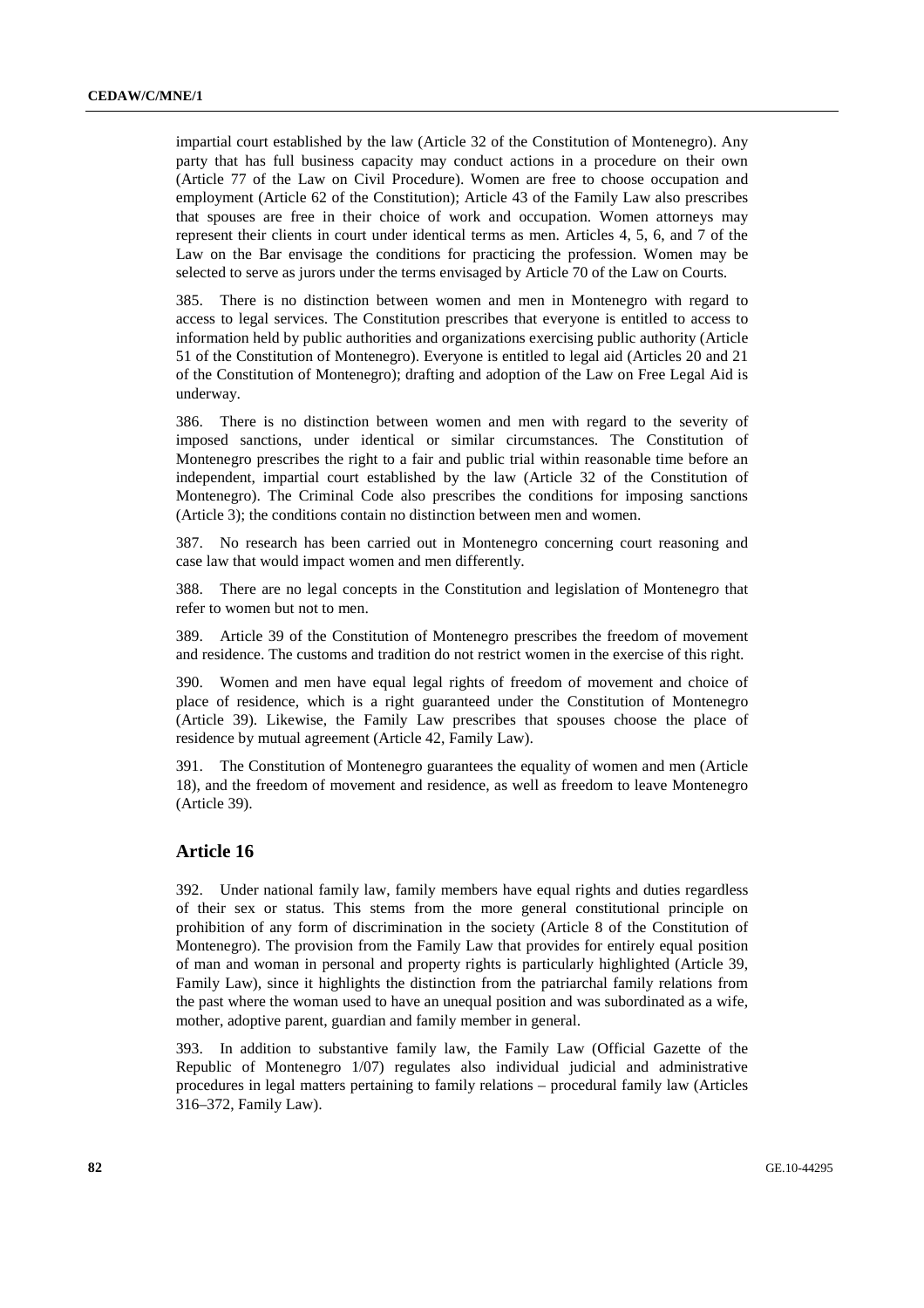394. Religious rules and custom law are not a source of our family law. The criteria applied for the purpose of legal typology of families are the grounds for establishment and the scope of relatives included. According to the grounds for establishment, there are three types of families: the ones stemming from matrimony, the ones not stemming from matrimony and adoptive ones. A family stemming from matrimony is established by children being born in marriage, as legally regulated union of man and woman. Such a family is composed of the spouses and their offspring. A family not stemming from matrimony represents a factual union between man and woman in which children were born. This type of family is based on common-law marriage and children being born in such union. An adoptive family is established artificially, based on a regulation (decision or agreement) establishing the parental relation between an adult person (or spouses) and minor child of different parents. According to the scope of relatives included, families are divided into nuclear and extended ones. A nuclear family is composed of the spouses or partners in common-law marriage and their offspring in the first degree of kinship. An extended family is composed of the parents, their adult children and their spouses.

395. The constitutional principle (Article 71 of the Constitution of Montenegro) defines the individual's freedom to enter into marriage, which encompasses the option of entering or not entering into marriage and to freely choose the partner in marriage. In a certain way, this freedom is also regulated by the basic provisions of the Family Law (Article 3, Family Law). National law does not contain any provision that would instruct an individual that he/she must enter into marriage. Today, marriage can be said to be an institution of general public interest. This is reflected through appropriate social mediation and intervention in the conclusion, realization and dissolution of marriage. The norms used to implement this intervention are mainly imperative. Such is also the provision of the Family Law (Article 16), which requires consent of both future spouses as the main precondition for concluding a valid marriage; this means that valid marriage cannot be concluded if such consent is missing.

396. Entering into marriage generates certain rights and duties of spouses, envisaged by law; concerning these, both spouses are equal (Articles 39 and 40, Family Law). The number of legal provisions on these is rather modest, although the content of marriage is its essence, because the content of the rights and obligations of spouses is predominantly ethical and as such unsuitable for legal arrangement; also, given the growing autonomy, freedoms and rights of spouses, they are themselves entrusted with arranging mutual relations.

397. National family legislation contains a prohibition for a person who is already married to enter into new marriage (Article 19, Family Law). "No one can enter into a new marriage until a marriage entered into earlier terminates." The Family Law envisages certain measures of prevention in the aim of preventing polygamy (future spouses are required to submit birth certificates that may not be older than three months etc.). In addition to prevention, the law envisages certain repressive measures against polygamy. Marriage annulment, which is envisaged as a sanction for polygamy (Article 47, par. 1, Family Law), is not considered to be sufficient in this case; therefore, the criminal offence of bigamy is defined (Article 213 of the Criminal Code of Montenegro). It has two forms: a person who is already married entering into a new marriage (paragraph 1), or a person entering into marriage with a person that he/she is aware is already married (paragraph 2). This criminal offence is punishable by a fine or imprisonment of up to two years.

398. It stems from the constitutional principle that children born out of wedlock have the same rights and obligations as the ones born in wedlock (Article 72, par. 3); therefore, parents' have equal rights and obligations towards children whether they were born in or out of wedlock (Article 6, Family Law). The Family Law recognizes only maintenance and property-legal effects of common-law marriage, which means that a union of longer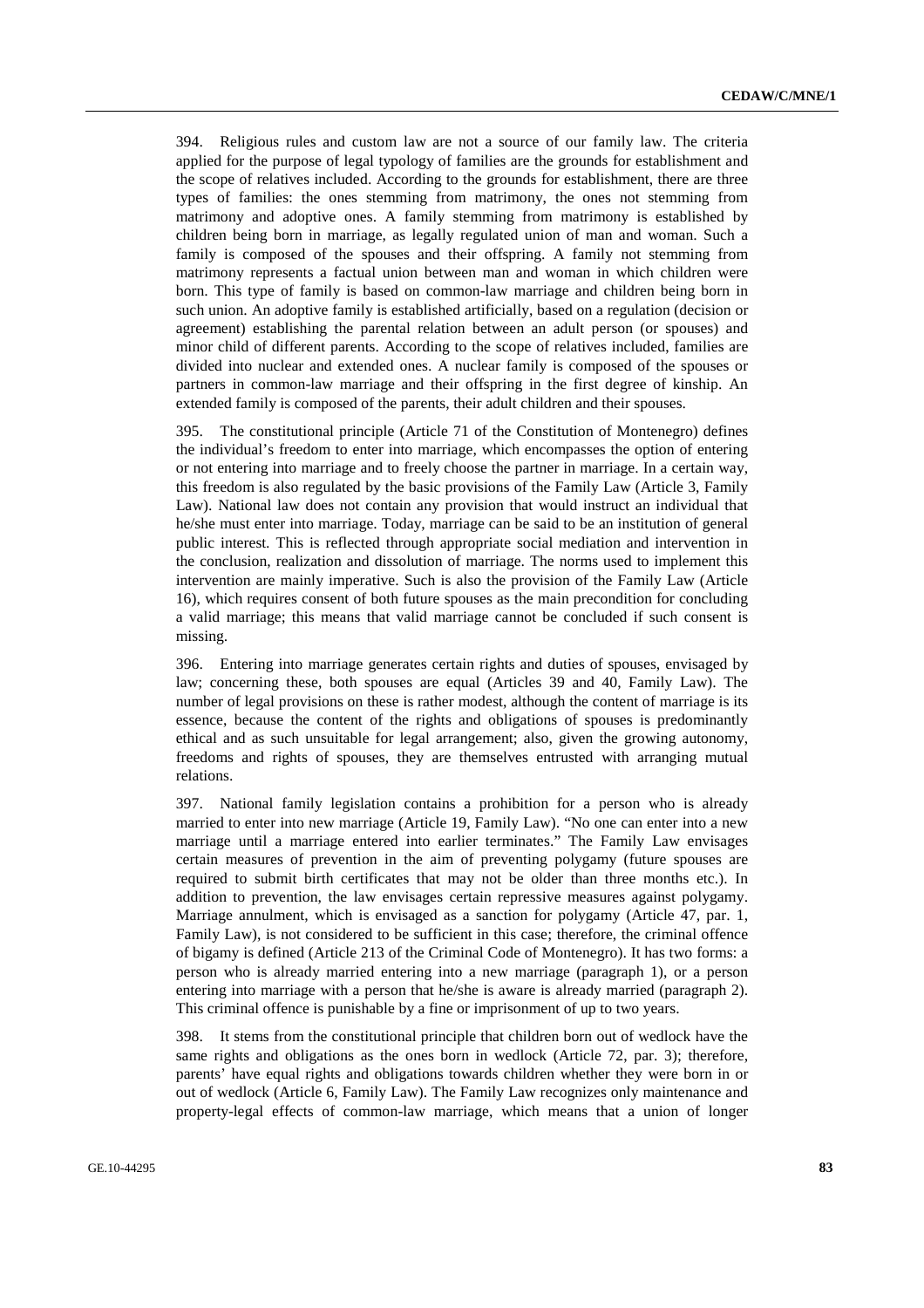duration between a man and a woman (common-law marriage) is rendered equal with marriage with regard to the right to mutual support and other property-legal relations, if there are no obstacles for a valid marriage (Article 12).

399. In addition to the spouses' mutual rights and duties, there are certain individual rights and freedoms that the spouses exercise individually. One such right is professional activity of spouses. The Constitution guarantees everyone the right to free choice of occupation (Article 62), while the Family Law prescribes that each spouse is independent in the choice of work and occupation (Article 43).

400. Entering into marriage generates certain spousal rights and duties, which are envisaged by law and with regard to which the two spouses are equal (Article 39, 40 and 44, Family Law).

401. Under national family legislation, joint property is property acquired by the spouses during marriage, as well as income from such property (Article 288, Family Law). Joint property of spouses is a specific property concept pertaining to family law. The title holder for such property is dual – husband and wife jointly. All rights and obligations pertain to the spouses jointly and without division. The spouses' unspecified share in joint property results in two rules explicitly prescribed by law: (a) a spouse may not dispose of his/her share of undivided property individually, nor encumber it with legal matters involving living persons (Article 290, Family Law); and (b) the spouses' rights over immovable property which is their joint property are entered in the real estate registry and other relevant registries to the name of both spouses as their joint property with unspecified individual shares. If only one spouse is entered in the real estate registry and other relevant registries as owner of joint property, which is frequently the case in reality, the entry will be considered as being to the name of both spouses, unless the entry was made based on a written agreement between the spouses (Article 289).

402. The family legislation of Montenegro regulates that both spouses are entitled to start legal action for divorce (Article 323). This is their general and subjective right. Our law contains one temporary restriction to the right of action. According to Article 58, "the husband may not seek divorce during the wife's pregnancy i.e. until their child reaches the age of 12 months, unless the wife agrees to divorce". This restriction was introduced to protect the interest of pregnant women, mothers and newborn children. This provision is aligned with the constitutional principle of special social protection of mother and child (Article 73, Constitution of Montenegro).

403. In addition to personal consequences, divorce generates certain consequences of property-legal nature, whose regulation most directly and to the maximum extent impacts the lives and positions of former spouses. One such consequence is division of joint property. The provisions of the Family Law stipulate that spouses may ask for a divorce based on their mutual agreement. In addition to the motion for amicable divorce, the spouses are required to submit a written agreement on the exercise of parental right and division of joint property (Article 57). If no agreement is reached, the spouses' property is divided into equal shares (Article 294).

404. The right i.e. obligation of mutual support between spouses exists not only during marriage, but also, under certain terms, following divorce. The spouse who does not have sufficient means of support, is incapable of work or is not employable is entitled to support following divorce, in proportion with the capacities of the other spouse (Article 262, Family Law). In order to obtain support after divorce, the spouse who is not provided for needs to claim support in the divorce procedure before the conclusion of the main hearing (Article 263, par. 1). Exceptionally, the spouse who did not claim support from the other spouse in the course of the divorce procedure may, subject to valid reasons, state such claims in a separate procedure within one year from the divorce, but only if the grounds for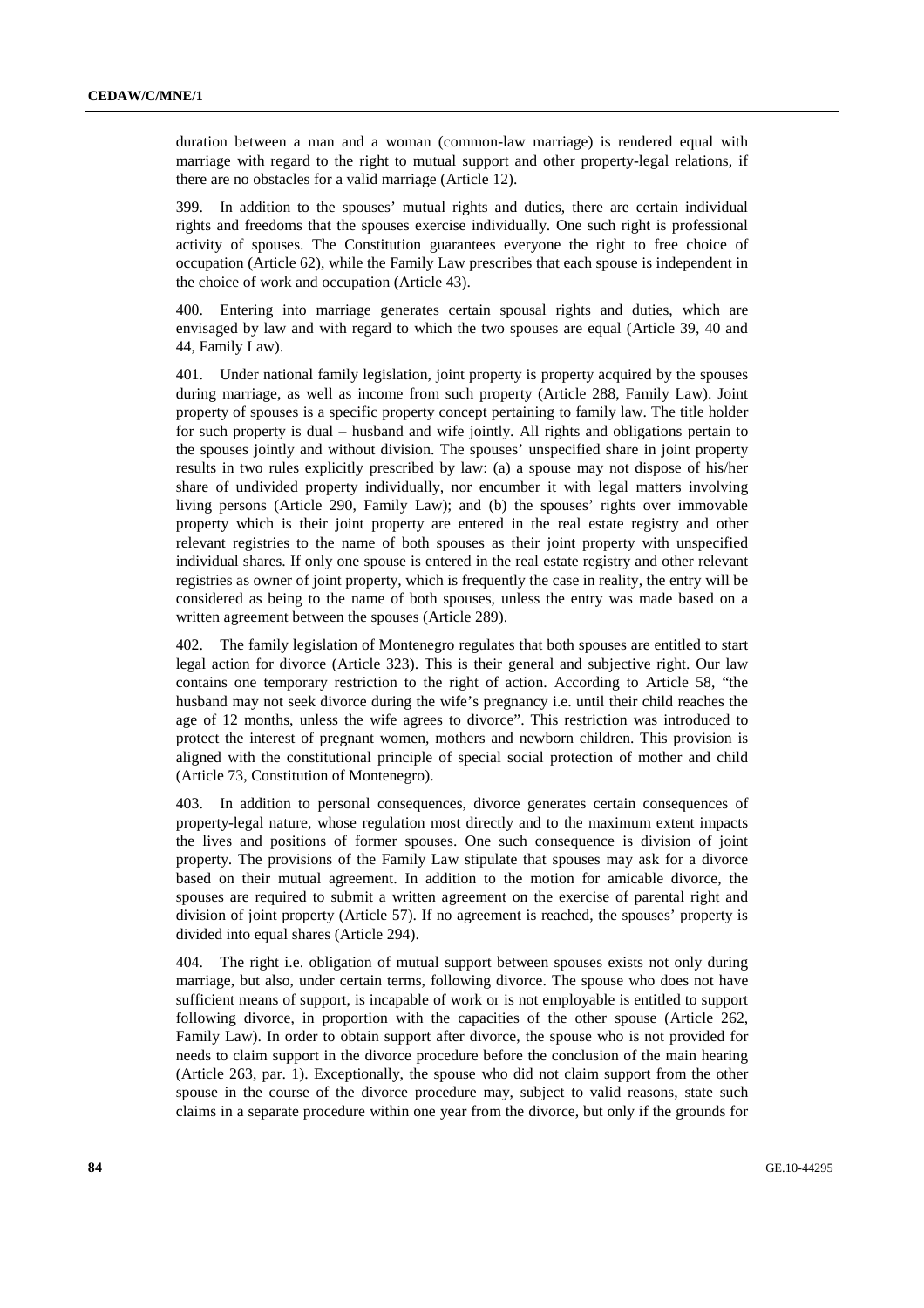support originated prior to divorce and continued without interruption until the conclusion of the main hearing in the procedure concerning support, or in case of becoming, within the given timeline, incapacitated for work due to bodily injury or damaged health prior to divorce (Article 263, par. 2).

405. If, in the case of divorce, the spouses agreed on support, or one of the spouses without any explicit agreement participated in supporting the other, by paying certain amounts of money or allowing use of his/her property or otherwise, the deadline for claiming support from paragraph 2 commences from the date of last payment for the purpose of support i.e. from the date the spouse received his/her property back (Article 263, par. 3). Under national law, the failure of a person whose duty was determined by an effective court decision or enforceable settlement in court or another competent authority to provide support, in the amount and in the manner stipulated by the decision i.e. settlement, constitutes a criminal offence which is punishable by a fine or imprisonment up to one year (Article 221 of the Criminal Code).

406. Provisions of the Family Law regulate division of joint property of spouses following divorce. Spouses may divide joint property by mutual agreement by identifying the shares of the overall property or of a single share of property or of a single asset, as well as by each spouse taking individual assets or rights stemming from the given property, or by one spouse paying to the other the monetary value of his/her share. The agreement from paragraph 1 of this Article must be drafted in writing. If no agreement is reached, the spouses' property is divided into equal shares. Upon request of the spouse who proves that his/her contribution in the acquisition of joint property was evidently and significantly larger than that of the other spouse, the court will divide joint property according to each spouse's individual contribution. When determining the individual spouses' shares, the court will take into account not only their individual incomes and salaries, but also one spouse's assistance to the other, work, household and family, care for the upbringing and rearing of children, as well as any other form of work and cooperation in managing, maintaining and enlarging shared property (Article 14, Family Law).

407. Under our law, a union of longer duration between a man and a woman (commonlaw marriage) is rendered equal with marriage with regard to the right to mutual support and other property-legal relations (Article 12, Family Law). With regard to support, if the common-law marriage terminated, both the man and the woman are entitled to support from the other one under the terms valid for spouses, if the union was of longer duration (Article 268, Family Law). The legal provisions on property relations between spouses apply to property relations between partners in common-law marriage (Article 306, Family Law).

408. The Family Law does not contain provisions on protection from domestic violence, because it was deemed that substantive and procedural rules on these relations, which are specific by nature, origin and protection, should be proposed in a separate law. Domestic violence is a serious problem in modern societies, therefore a growing number of legislations, including ours (Article 220 of the Criminal Code, Official Gazette of the Republic of Montenegro 47/06), include this criminal offence. The criminal offence has its basic form (paragraph 1), three serious forms (par. 2–4) and a special form (paragraph 5). The basic form (paragraph 1) occurs when physical or mental integrity of a family member is endangered by use of violence. The serious form (paragraph 2) occurs with regard to the manner of commission i.e. the instrument used. Use of weapons, dangerous instruments or other instrument fit for causing severe injury to the body or severe damage to health in the commission of the basic form is considered aggravating circumstance (paragraph 1). Another serious form (paragraph 3) occurs if the acts from par. 1 and 2 resulted in serious bodily injury or serious damage to health or were committed against a minor. The most severe form (paragraph 4) occurs if the acts from par. 1, 2 and 3 resulted in death of a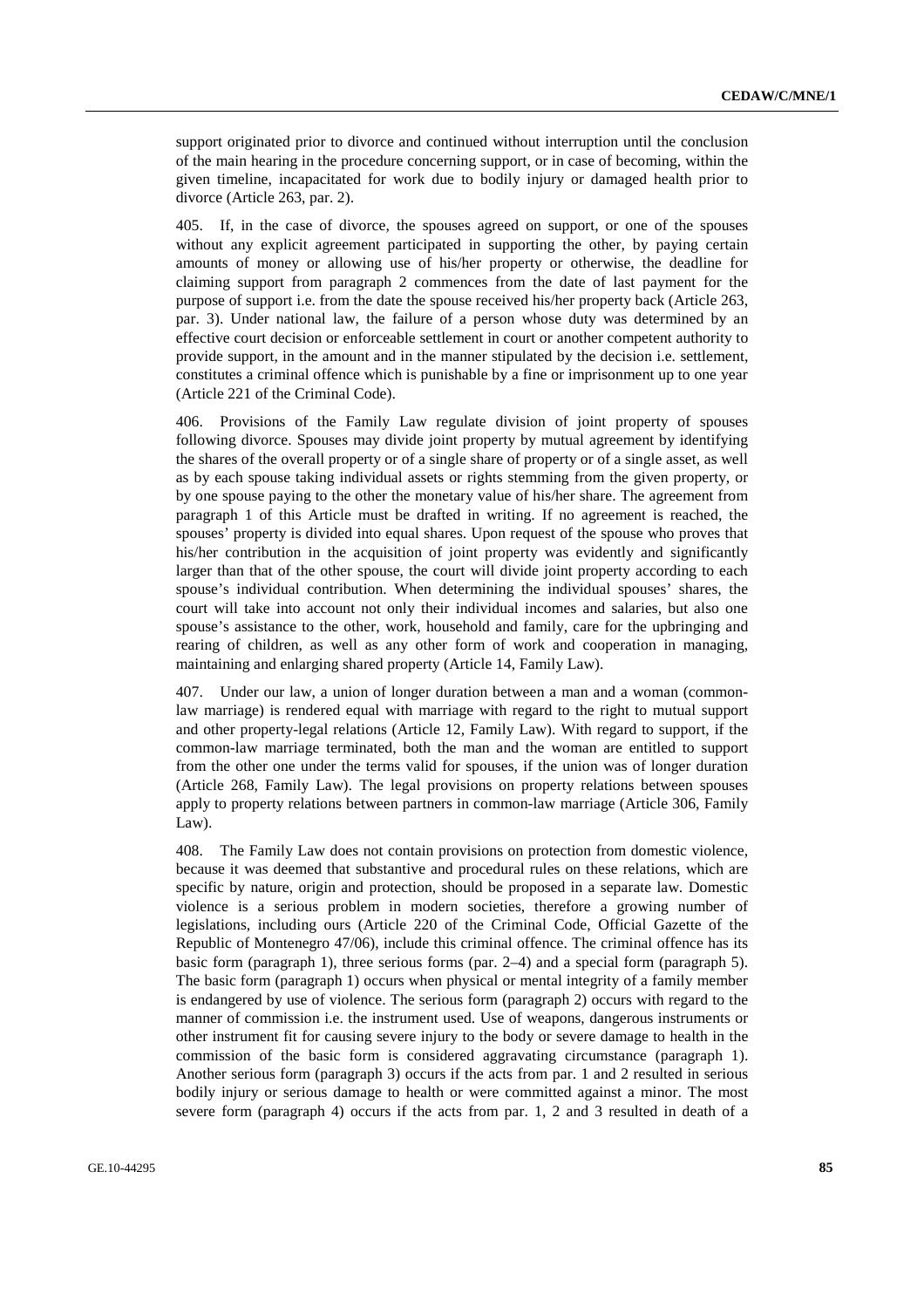family member. The special form (paragraph 5) exists for the purpose of ensuring sanctions for infringement of measures of protection from domestic violence prescribed by the Family Law, since the Law does not envisage any sanctions in such cases.

409. The right to free parenthood is regulated by the Family Law. Everyone has the right to decide freely on bearing children, and parents have the right to enable and provide conditions for their healthy psychological and physical development in the family and society (Article 7, par. 1).

410. The national policy concerning family planning is regulated by the constitutional principle, in the manner that the state creates the conditions that facilitate childbearing (Article 73). Furthermore, the Family Law prescribes that the state, by means of measures of social, health and legal protection, the system of education and information, employment policy, housing and fiscal policy, and by development of all other activities to the benefit of family and family members provides the conditions for free and responsible parenthood (Article 7, par. 2).

411. Parental responsibility of taking care of children is envisaged by the Constitution (Article 72, par. 2). Taking care of children includes: minding, raising, upbringing, educating, representing, supporting and managing and disposing of child's property (Article 69, par. 2, Family Law).

412. When entering into marriage, the spouses may agree to keep their respective family names or to take one of their respective family names as a joint family name or to take both their family names or for one spouse to add the other's family name to their own (Article 41, Family Law). The method to determine the child's first name is prescribed by the Law on First Name (Official Gazette of Montenegro 47/2008). Parents determine the child's first name by mutual agreement; the child may get one or both parents' family names (Article 6).

413. Parents, whether mother or father, may not act as guardians of their own children; instead, they exercise the parental right jointly and by agreement. A child without parental care or an adult person who is unable to take care of him/herself, his/her rights, interests and obligations are placed under guardianship (Article 178, Family Law).

Parents are the child's "natural" guardians. The difference between natural and appointed guardians is formulated so that a guardian has no parental rights, but has parental tasks – duties instead.

415. Although the child has the right to live with both parents, following divorce this is no longer possible. The court is obliged to determine by its divorce judgment which parent will continue to take care of children, guided by the child's interest. For the first time, the Family Law introduces in our legislation the provision that parents may continue to jointly exercise parental right even when they cease cohabitation, provided that they sign an agreement on joint exercise of parental right and that the court deems that such an agreement is in the child's best interest (Article 76, par. 2). Thus, parents can exercise all the rights and duties from the scope of parental right even after they cease cohabitation (in marriage or common-law marriage) and thus make an additional effort to avoid hostility and discontent with the court decision awarding exercise of the right to only one of them.

416. The data from the table below clearly show that custody of children is mainly awarded to mothers.<sup>55</sup>

<sup>&</sup>lt;sup>55</sup> The Statistical Office.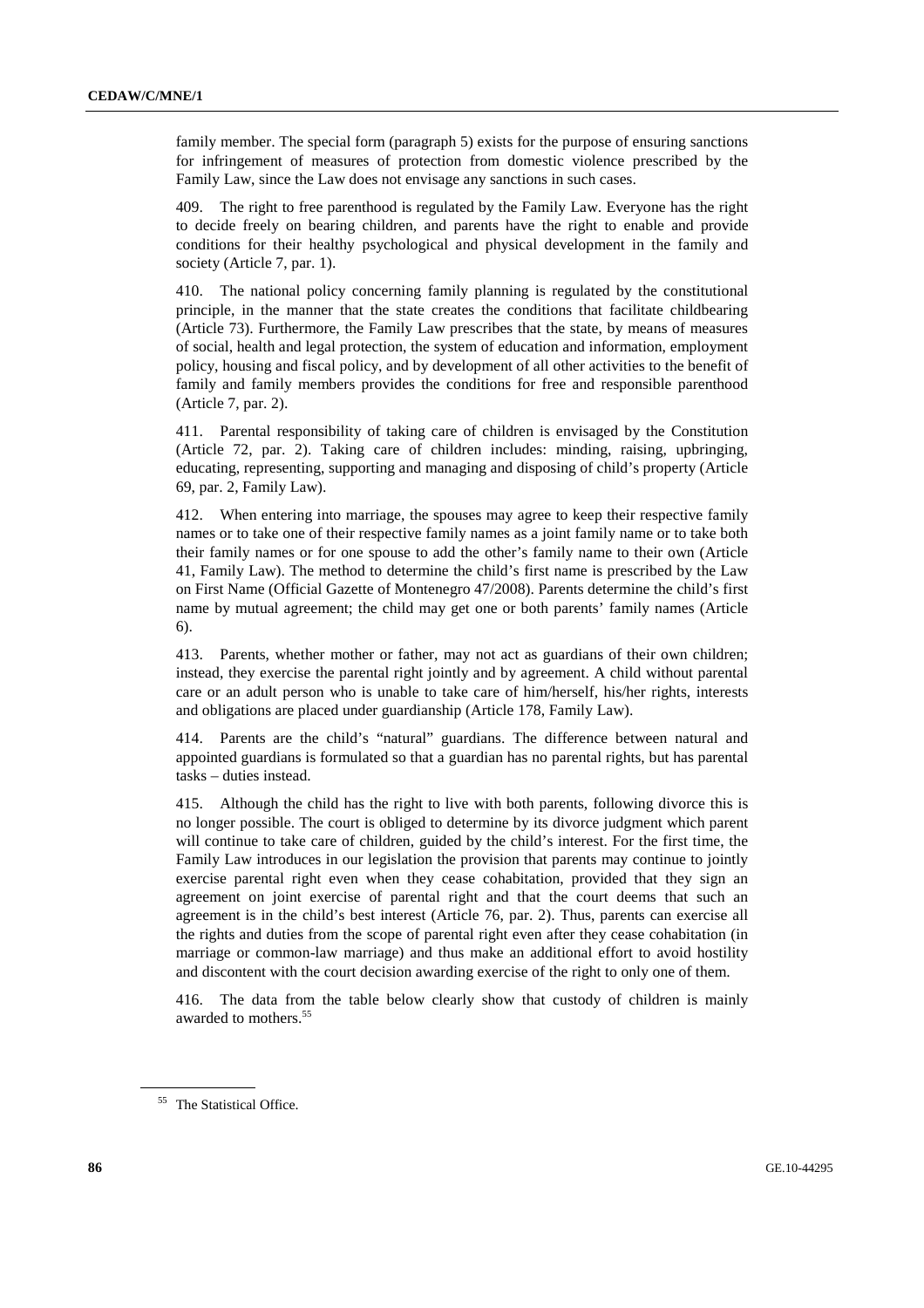|      | Following divorce, custody of children awarded to |                            |            |     |               |              |            |     |                |              |                |     |               |              |
|------|---------------------------------------------------|----------------------------|------------|-----|---------------|--------------|------------|-----|----------------|--------------|----------------|-----|---------------|--------------|
|      | <i>Divorces</i>                                   |                            | Wife       |     |               |              | Husband    |     |                |              | Other          |     |               |              |
|      | <b>Total</b>                                      | With supported<br>children | <b>One</b> | Two | 3 and<br>more | <b>Total</b> | <b>One</b> | Two | 3 and<br>more  | <b>Total</b> | <b>One</b>     | Two | 3 and<br>more | <b>Total</b> |
| 1980 | 259                                               | 125                        | 47         | 30  | 15            | 92           | 15         | 11  | 6              | 32           | $\overline{0}$ |     | $\Omega$      | 1            |
| 2000 | 435                                               | 263                        | 99         | 72  | 29            | 200          | 20         | 11  | 12             | 43           | 1              | 12  | 7             | 20           |
| 2001 | 492                                               | 307                        | 132        | 92  | 24            | 248          | 18         | 12  | 10             | 40           |                | 8   | 10            | 19           |
| 2002 | 506                                               | 300                        | 124        | 91  | 33            | 248          | 13         | 15  | $\overline{7}$ | 35           | $\theta$       | 14  | 3             | 17           |
| 2003 | 494                                               | 274                        | 86         | 85  | 27            | 198          | 17         | 24  | 16             | 57           | $\Omega$       | 12  | 7             | 19           |
| 2004 | 505                                               | 287                        | 119        | 83  | 28            | 230          | 18         | 18  | 10             | 46           | $\mathbf{0}$   | 6   | 5             | 11           |
| 2005 | 499                                               | 277                        | 113        | 79  | 32            | 224          | 11         | 15  | 5              | 31           |                | 11  | 10            | 22           |
| 2006 | 470                                               | 267                        | 101        | 76  | 47            | 224          | 12         | 8   | 7              | 27           | $\theta$       | 9   | 7             | 16           |
| 2007 | 453                                               | 238                        | 105        | 51  | 24            | 180          | 9          | 7   | 5              | 21           | $\mathbf{0}$   | 7   | 3             | 10           |

417. Full age is attained upon reaching 18 years of age (Article 13, Family Law).

418. The age of becoming eligible for marriage matches the age of becoming eligible for business. By setting the age of 18 as the age when both sexes become eligible for marriage, the legislator literally implemented the constitutional principle of the equality of sexes (Article 1 of the Constitution of Montenegro). Exceptionally, the court may allow a minor older than 16 to enter into marriage, in line with a special law (Article 24, Family Law).

419. Custom law is not a source of our family law.

420. Our positive regulations do not mention the institution of engagement between children i.e. it is outside of legal provisions.

421. It is indisputable that sexual offences against persons who have not reached sufficient level of physical and psychological development for engaging in sexual intercourse need to be criminalized. However, that level of development is not reached by all individuals at the exact same age. The legislator set the age of 14 as the average age when most individuals reach full biological sexual maturity. Therefore, under our law, statutory rape constitutes a criminal offence (Article 206, Criminal Code). The criminal offence has a basic form (paragraph 1) and two serious forms (paragraphs 2 and 3). Paragraph 1 criminalizes commission of statutory rape or an act equal to it committed against a child i.e. a person under the age of 14. The serious form from paragraph 2 includes the following aggravating circumstance: occurrence of severe bodily injury of the child, commission of the offence by more than one person or resulting in pregnancy. The most severe form from paragraph 3 occurs if it results in the death of the child. Paragraph 4 envisages the grounds for waiving criminal offence for certain perpetrators. Namely, no criminal offence occurs if there is no significant difference between the perpetrator and the child in respect to their mental and physical maturity.

422. The Law on Registers (Official Gazette of Montenegro 47/08) stipulates that registers record births, marriages, deaths and other legally defined information concerning or in relation to the individual and family status of Montenegrin citizens, generated in Montenegro or in another state, as well as the information concerning citizens of other states and stateless persons that are generated in Montenegro. Immediately after the wedding ceremony, spouses are issued marriage certificate ex officio, as proof of marriage (Articles 37 and 38, Family Law).